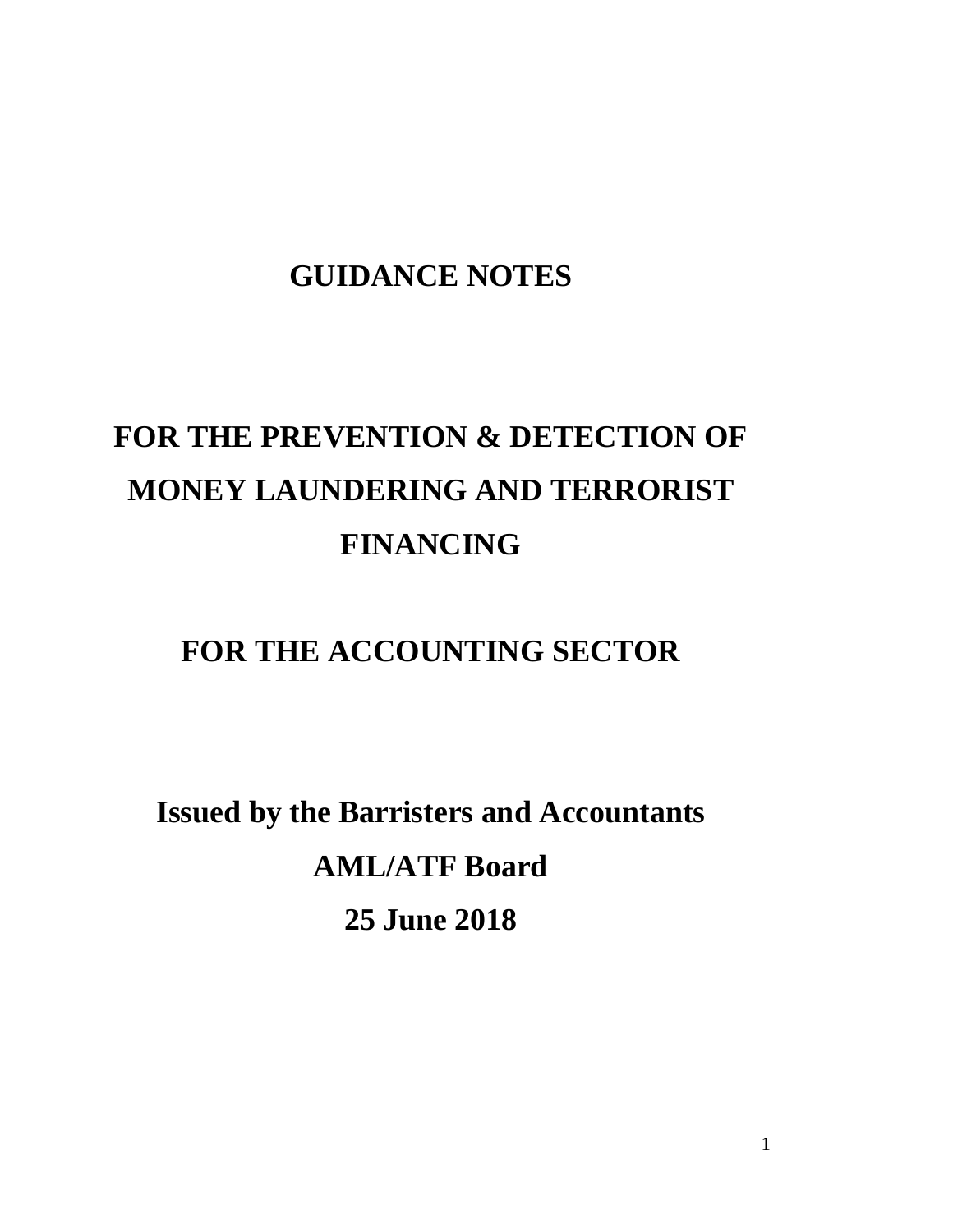### **TABLE OF CONTENTS**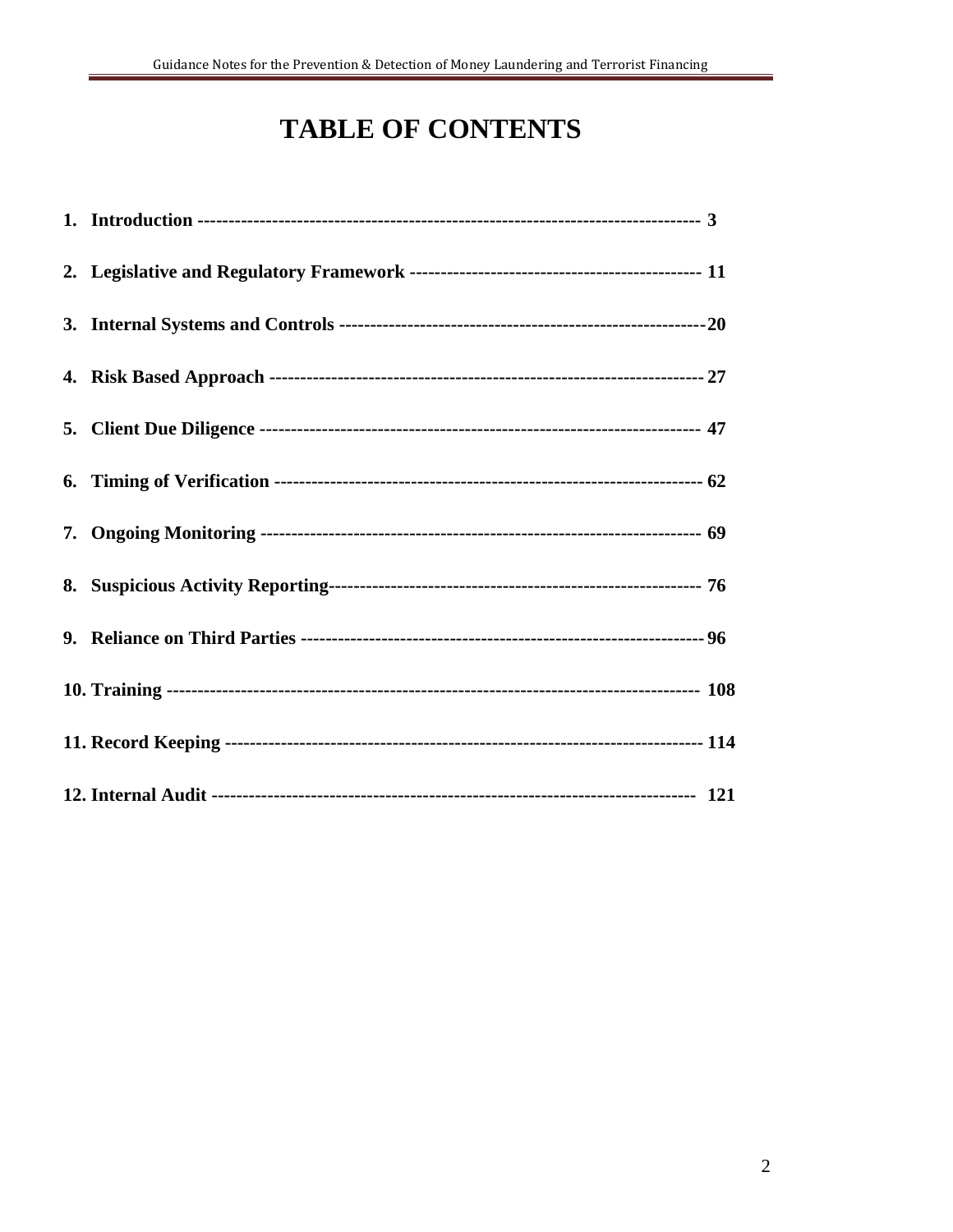### **CHAPTER 1: INTRODUCTION**

1.1 Accountants are key professionals in the business and financial sector who often facilitate vital transactions that underpin Bermuda's economy. As such, they have a significant role to play in ensuring that their services are not used to further a criminal purpose. Increasingly over the past decade, criminals have responded to the anti-money laundering and anti-terrorism financing measures taken by the traditional financial institutions and have sought other means to convert their proceeds of crime, or to mix them with legitimate income before they enter the banking system, thus making those proceeds of criminal conduct harder to detect. Frequently, professional advisors such as lawyers and accountants who interface with the financial sector have been used in some jurisdictions as a conduit for criminal property to enter the financial system and as such Bermuda's accounting and legal fraternity should be on guard to ensure that it is not used in this manner.

1.2 In particular, criminals and money launderers will often try to exploit the services offered by accounting firms, through the business of undertaking property and financial transactions, setting up corporate and trust structures and when acting as directors or trustees. Furthermore, client accounts can provide a money launderer with a valuable, anonymous, route into the banking system.

1.3 The inter-governmental agencies and international standard-setting bodies, such as the Financial Action Task Force ("FATF"), have recognized the access that professional advisors provide for their clients to financial services and products, and have extended the scope of the international standards and recommendations to includes and accountants – often referred to as 'gatekeepers'. As a well-regulated jurisdiction operating within the international financial arena, Bermuda has adopted these international standards to guard against money laundering and terrorist financing and has integrated the requirements into its legal and regulatory framework.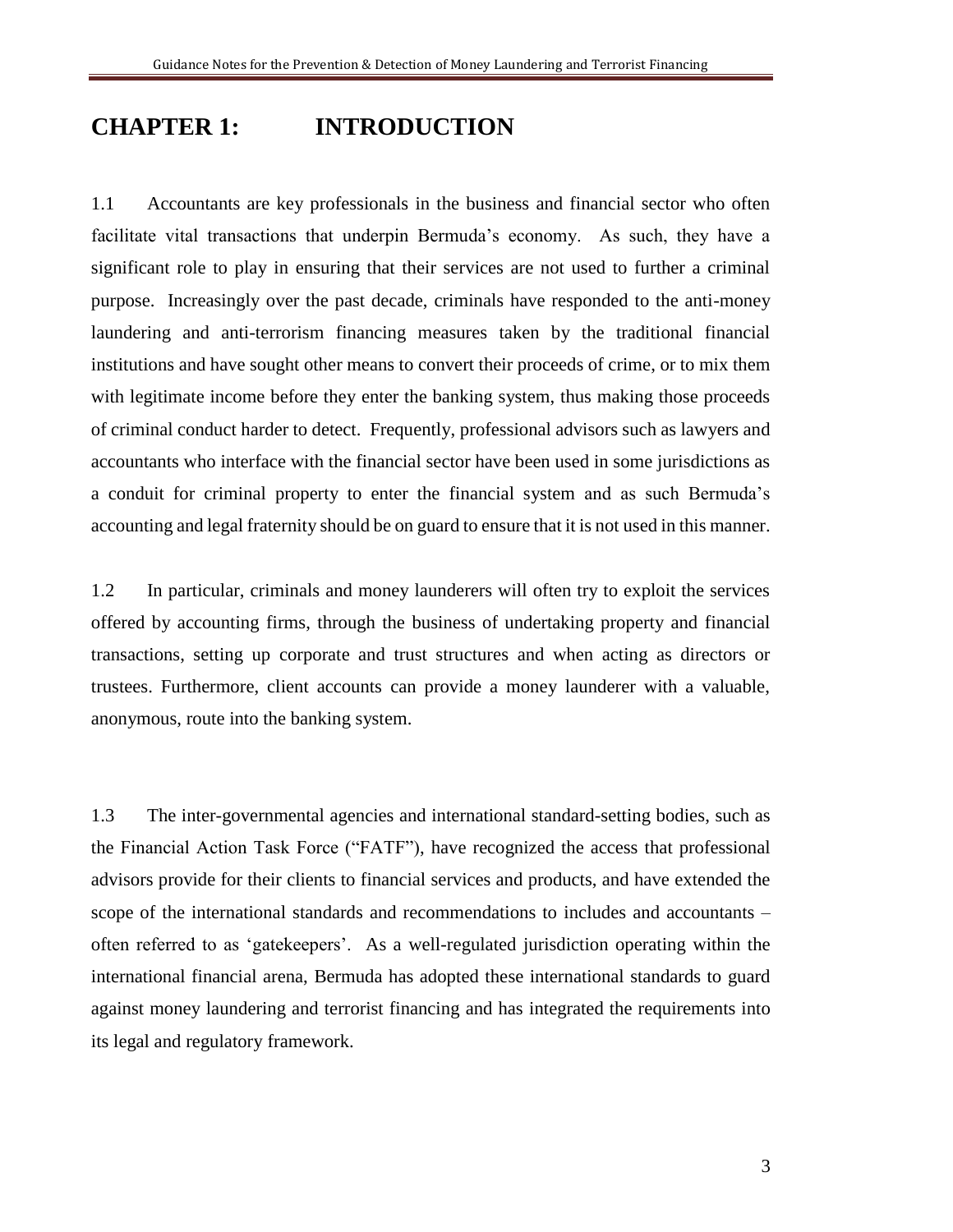1.4 The continuing ability of Bermuda's finance industry to attract legitimate clients with funds and assets that are clean and untainted by criminality depends, in large part, upon the Island's reputation as a sound, well-regulated jurisdiction. Therefore, any professional accountancy firm in Bermuda that is found to be involved in a money laundering or terrorism financing scheme with knowledge or suspicion or reasonable grounds for suspicion of the connection to crime may face a range of penalties including the loss of its reputation, disciplinary action by the Institute of Chartered Accountants of Bermuda ("ICAB") and prosecution for criminal offences. Likewise regulated professional firms ("RPF's) registered pursuant to the Proceeds of Crime (Anti-Money Laundering And Anti-Terrorist Financing Supervision and Enforcement) Act 2008 ("Supervision and Enforcement Act") who fail to adhere to the AML/ATF Regulations and thereby fail or potentially fail to prevent one of their accountants or employees being involved in moneylaundering or terrorism financing will be sanctioned by, and/or incur civil penalties up to \$250,000 from the Barristers and Accountants AML/ATF Board (the "Board") as supervisory authority over such RPFs. Every accountancy firm in Bermuda must recognize the role that it must play in protecting itself and its employees from involvement in money laundering and terrorist financing, and also in protecting the Island's reputation. This principle relates not only to business operations within Bermuda, but also operations conducted by Bermuda accounting firms outside the Island.

1.5 These Guidance Notes have been issued by the Barristers and Accountants AML/ATF Board ("the Board") to provide regulated professional firms (RPF) for whom the Board has supervisory authority with guidance as to how they should carry out their obligations as required under Bermuda's legislative framework for the prevention and detection of money laundering and terrorist financing. It is not enough to "check the box" of a list of compliance items, nor simply to compose risk-management manuals, but rather, the Board requires to be satisfied by word and deed that accountants have applied and continue actively to apply their minds to each client and each transaction on a risk weighted basis to determine whether they have a reporting obligation to the FIA or whether they should take any other action in relation to a suspect person or activity as required by the AML/ATF Regulations or any other requirement of law. Accordingly, these Guidance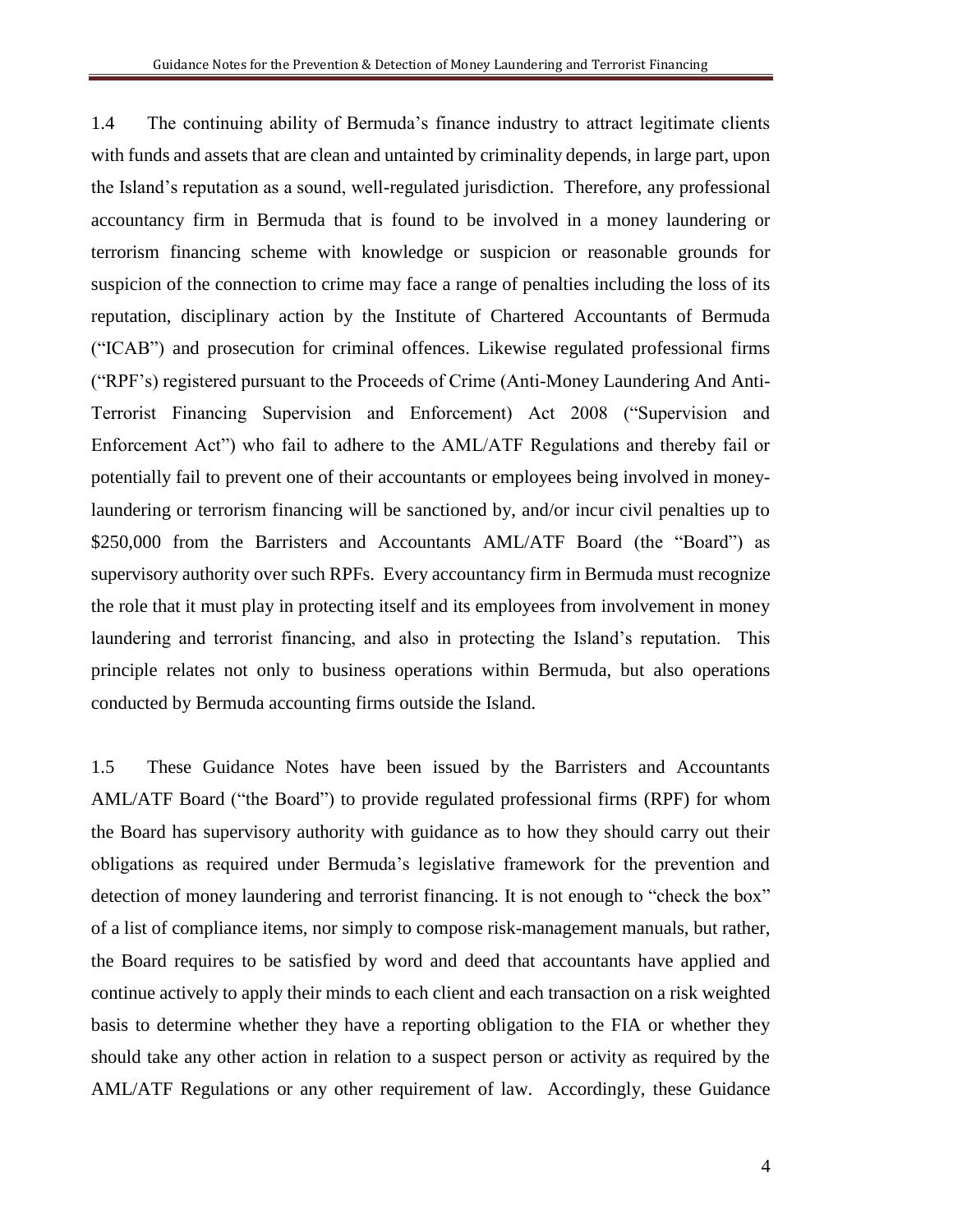Notes are not intended to be exhaustive or a replacement for a firm's internal policies and procedures manual. However, section 30I(6) of the Supervision and Enforcement Act provides that in deciding whether a regulated professional firm has failed to comply with a requirement of the Proceeds of Crime (Anti-Money Laundering and Anti-Terrorist Financing) Regulations 2008 ("the AML/ATF Regulations"), the designated professional body must consider whether the firm followed any relevant guidance which was at the time issued by the designated professional body. The Board is directed by Section 5 of the Supervision and Enforcement Act to take measures necessary for the purpose of securing compliance by accountants with the AML/ATF Regulations. In the execution of this broad direction, the Board has wide powers under Part 4A of the Supervision and Enforcement Act, including powers of investigation, inspection, issuing mandatory directives, imposing civil penalties and publicising any decision to impose a penalty on an accountant. It follows from the broad remit of the Board and the wide powers granted to it, together with the criminal provisions of Section 33 of the Supervision and Enforcement Act and Section 19 of the AML/ATF Regulations of non-compliance with these Guidelines that accountants will wish to read what follows closely.

1.6 These Guidance Notes have been updated to take into account the amendments introduced by the Proceeds of Crime Amendment Act 2015, which came into effect on 1 January 2016 and which were themselves further amended by four subsequent acts: one in 2017 and three in 2016. These amendments to the AML/ATF Legislation were made so as to ensure Bermuda's compliance with the revised 40 technical recommendations that were published in 2012 by the Financial Action Task Force (FATF) i.e. Bermuda's rules on paper. The Board's role is to ensure such rules are implemented and applied in practice.

1.7 Some key areas covered by the amendments are provisions relating to enhanced due diligence, to the role of the reporting and compliance officer, to the requirement for an independent audit function, and to the identification of Politically Exposed Persons (PEPs) inside Bermuda. However, a fundamental change to the reporting threshold was made this year by the 2017 Amendment Act by the introduction of an objective test. Now, a report (internal or external) must be made where there are "reasonable grounds to suspect" that a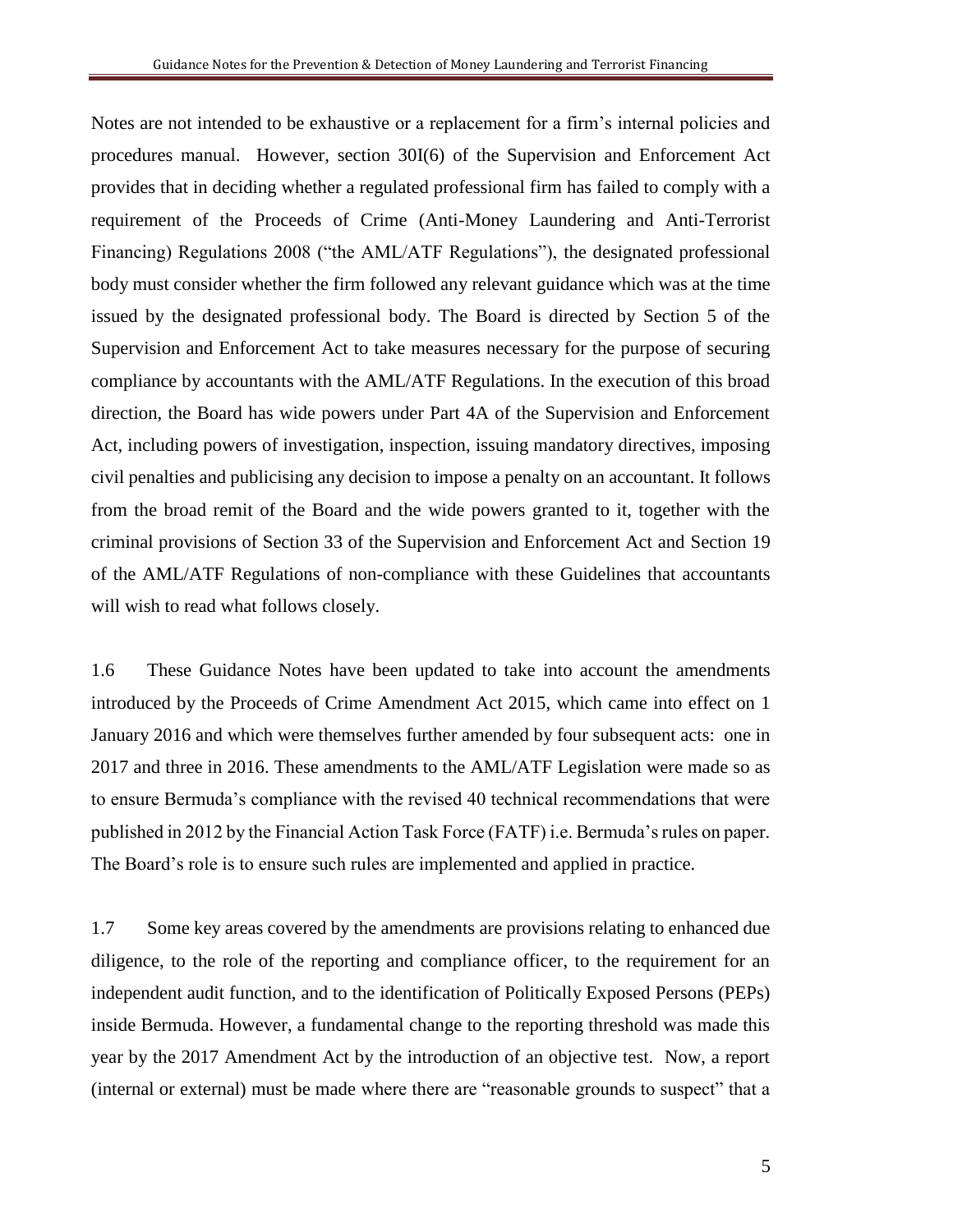money-laundering or terrorist financing offence has, is being or is about to be committed. The "reasonable grounds for suspicion" test is more commonly associated with arrests to be made by the Police and the implication therefore is that accountants are to actively police their clients (see the discussion on Monitoring below).

1.8 For the purposes of these Guidance Notes, "accountants" refers to professional accountants as defined by Regulation 2(1) of the AML/ATF Regulations as read with Section 42A of the Proceeds of Crime Act 1997 ("the Proceeds of Crime Act") – a person who is a member of ICAB including individual and corporate members providing external accountancy services, advice about the tax affairs of another person, audit services and insolvency services and "accounting firms" refers to firms as defined by section 2(1) of the Supervision and Enforcement Act – a professional company, association or partnership of accountants in independent practice who are members of ICAB and the employees, servants and agents of such company, association or partnership of accountants, including an accountant in independent practice who is a member of ICAB, operating as a sole proprietor and his employees, servants and agents. "Criminal conduct" means drug trafficking, or any relevant offence; where "relevant offence" means any indictable offence in Bermuda other than a drug trafficking offence; or any act or omission which, had it occurred in Bermuda, would have constituted an indictable offence other than a drug trafficking offence.

#### **Accountancy Services**

1.9 For the purpose of these Guidance Notes, "accountancy services" includes any service provided under a contract for services (i.e. not a contract of employment) which pertains to the recording, review, analysis, calculation or reporting of financial information.

i. Accountants providing services privately, on an unremunerated voluntary basis, are not covered by these Guidance Notes as they are not providing services 'by way of business'. However, all persons and businesses within Bermuda are covered by the primary legislation covering money laundering and terrorist financing.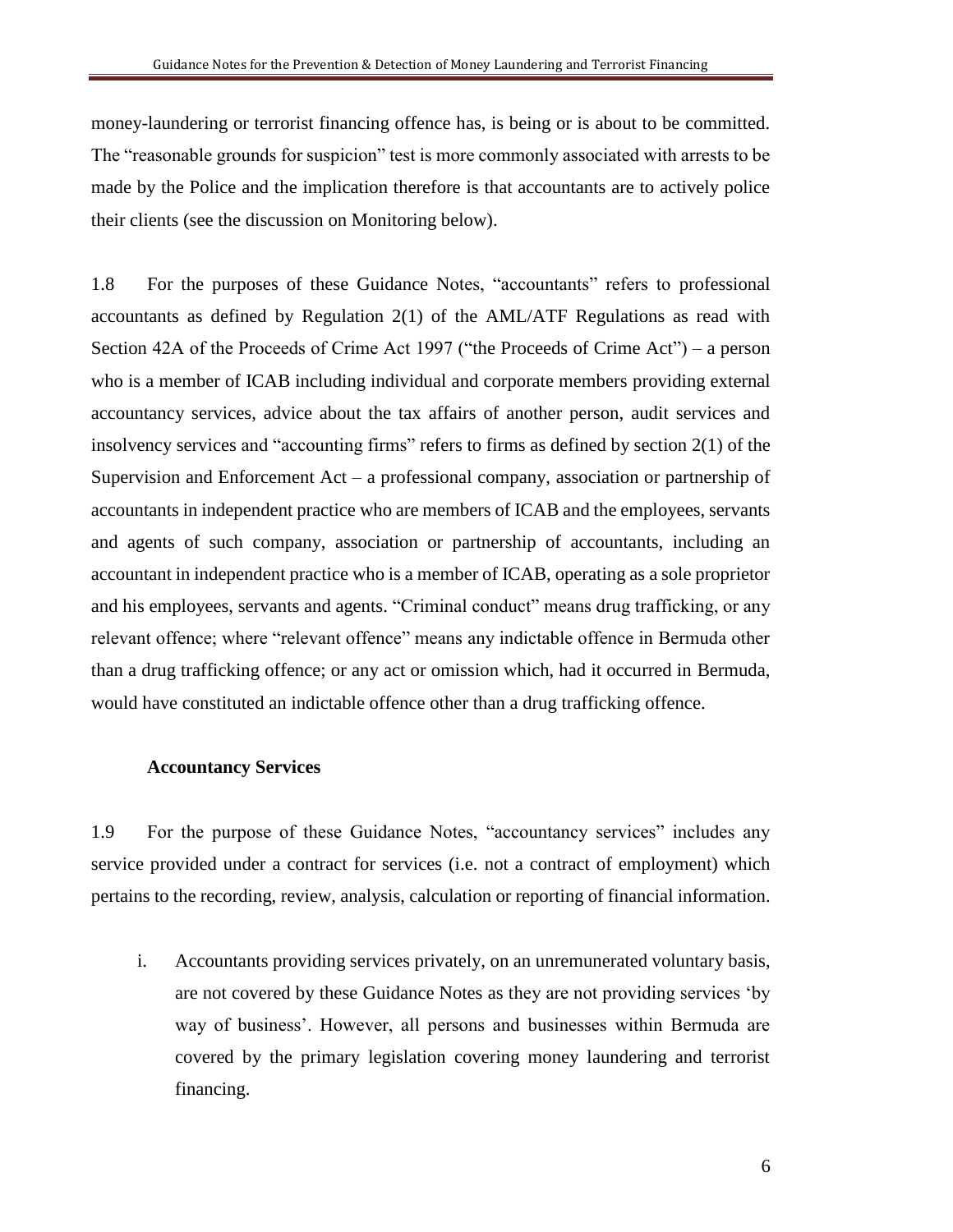ii. Accountants involved in the provision of management consultancy or interim management should be alert to the possibility that they could fall within the scope of the Proceeds of Crime Act, and by extension these Guidance Notes, to the extent they supply any of the specified services when acting under a contract for services in the course of business.

#### **Tax advisers**

1.10 For the purpose of these Guidance Notes, those in business offering tax services are referred to as "tax advisers". Whilst tax advisers are more likely to identify offences relating to the avoidance or detection of tax offences, they need to be aware of the potential requirement to report knowledge or suspicion of proceeds derived from any serious crime which is encountered in the course of business as a tax adviser.

#### **Audit services**

1.11 The use of the term "auditor" in these Guidance Notes means anyone who is part of the engagement team (not necessarily only those employed by an audit firm). The engagement team comprises all persons who are directly involved in the acceptance and performance of a particular audit. This includes the audit team, professional personnel from other disciplines involved in the audit engagement and those who provide quality control or direct oversight of the audit engagement. However, it does not include experts contracted by the firm.

The extent to which money laundering legislation affects the auditor's work differs between two broad categories of audit: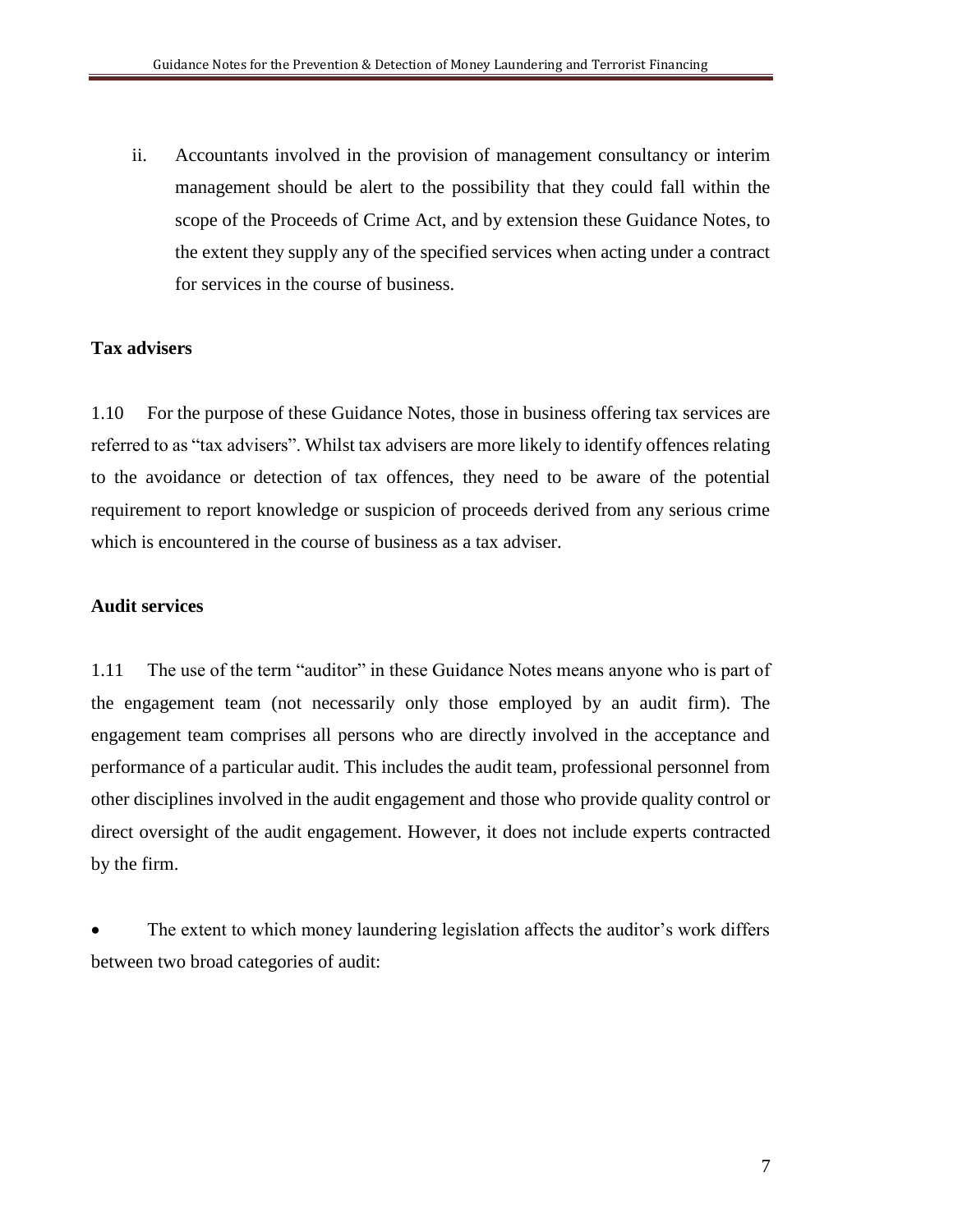#### **Audits of relevant persons.**

1.12 Regulated professional firms are required to comply with the requirements of the AML/ATF Regulations which place obligations on them to combat money laundering and terrorist financing. All such businesses are required to comply with the regulatory requirements and best practice guidance issued by the Board (see Section 2).

1.13 In addition to reporting on their financial statements, auditors of such businesses are required to report to the Board on matters of significance that come to their attention in the course of their work. This includes non-compliance with legislation, departures from its requirements and suspicions that the directors and management of such entities are implicated in money laundering. Therefore, auditors of such businesses should not only be aware of the key provisions contained in the AML/ATF Regulations as they affect auditors themselves, but also the requirements of the relevant AML/ATF Regulations covering the business that they are auditing.

#### **Audits of other types of entity**.

1.14 In general, auditors of other types of entity not covered by the AML/ATF Regulations are required only to take appropriate steps in response to factors encountered in the course of their work which lead them to suspect that money laundering or terrorist financing is taking place.

1.15 Whilst auditors have no statutory responsibility to undertake work solely for the purpose of detecting money laundering and terrorist financing, they nevertheless need to take the possibility of money laundering and terrorist financing into account in the course of carrying out procedures relating to fraud and compliance with the money laundering legislation. An auditor's wide access to documents and systems, and the need to understand the business, can make him ideally suited to spot such issues as they arise.

1.16 However, auditors cannot be held responsible for the prevention of, and failure to detect, money laundering and terrorist financing activities in the entities they audit. External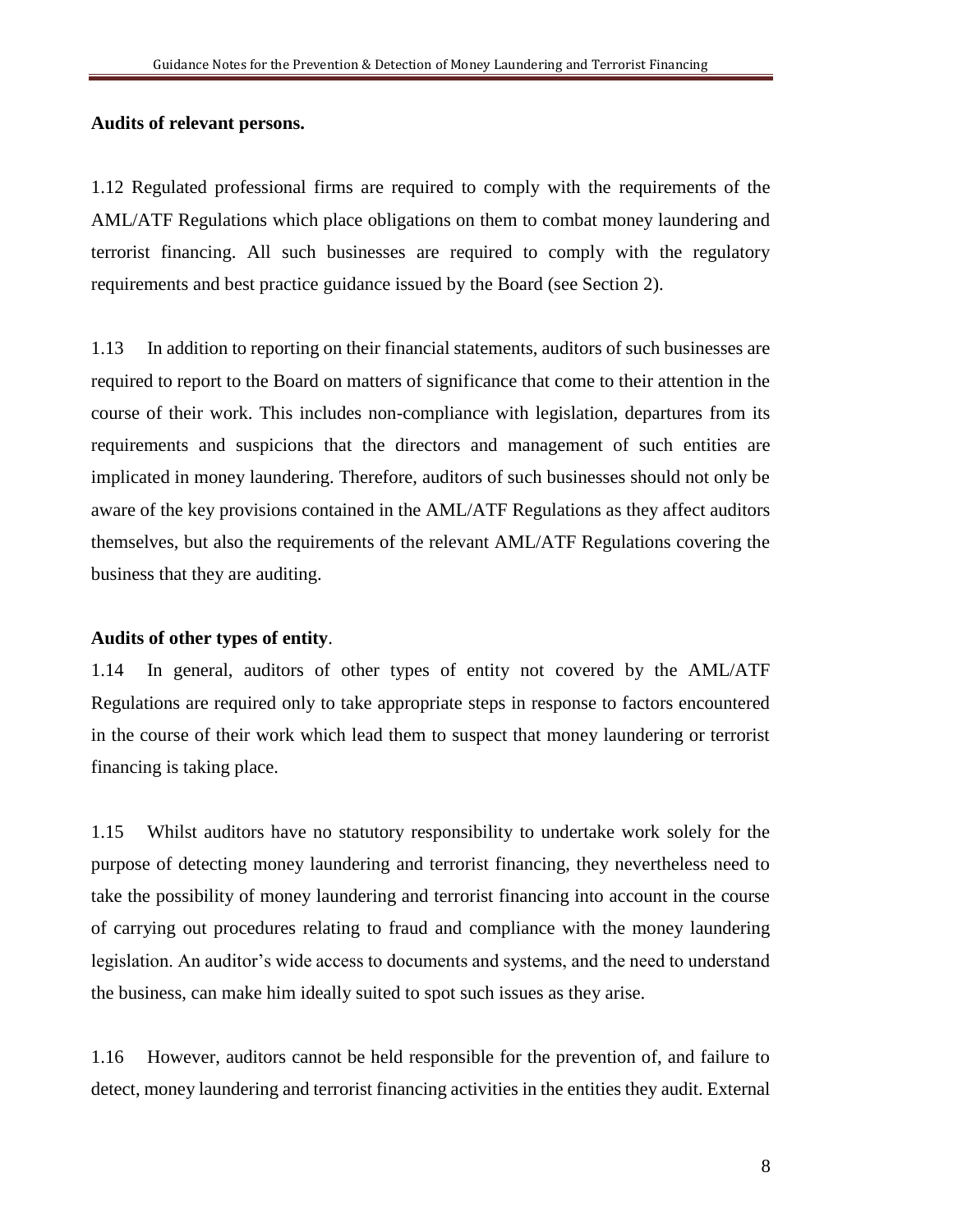auditors performing financial statement audits within a short timescale are less likely than other professional accountants (such as forensic accountants and accountants in management positions) to encounter signs of possible money laundering and terrorist financing. Neither is it the auditors' responsibility to detect suspicious activity in connection with a compliance or operational audit of an AML/ATF programme or testing a suspicious activity reporting process.

#### **Insolvency practitioners**

1.17 For the purpose of these Guidance Notes, those in the business of undertaking insolvency services are referred to as 'insolvency practitioners'.

#### **Accountants undertaking regulated business**

1.18 Accountants may also provide other services that could bring them within the scope of mainstream financial services. These include:

- i. undertaking investment related activity, including acting as a financial intermediary;
- ii. advising on the setting up of trusts, companies or other bodies;
- iii. acting as trustee, nominee or company director;
- iv. giving advice on capital structures, acquisitions and securities issues;
- v. providing safe custody services; and
- vi. arranging loans.

1.19 Consequently, some accountancy firms are authorized and regulated by the Bermuda Monetary Authority ("the BMA"). Firms who are so regulated should refer to the separate Guidance Notes issued by the BMA for AML/ATF Regulated Financial Institutions, when drawing up their policies and procedures for the prevention and detection of money laundering and terrorist financing in respect of those regulated activities.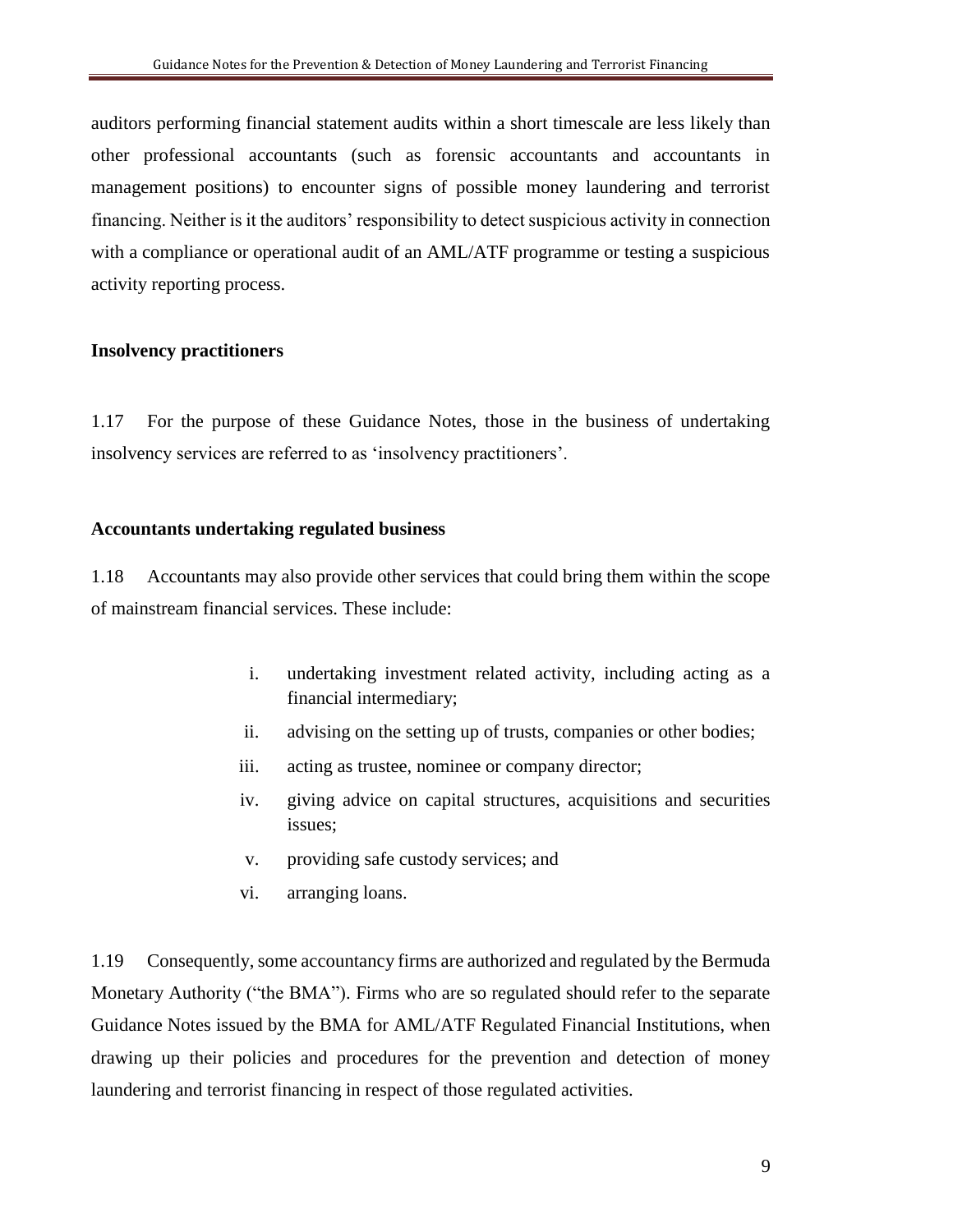1.20 Separate Guidance Notes for the prevention and detection of money laundering and the financing of terrorism have been drafted for the Bermuda Legal Sector.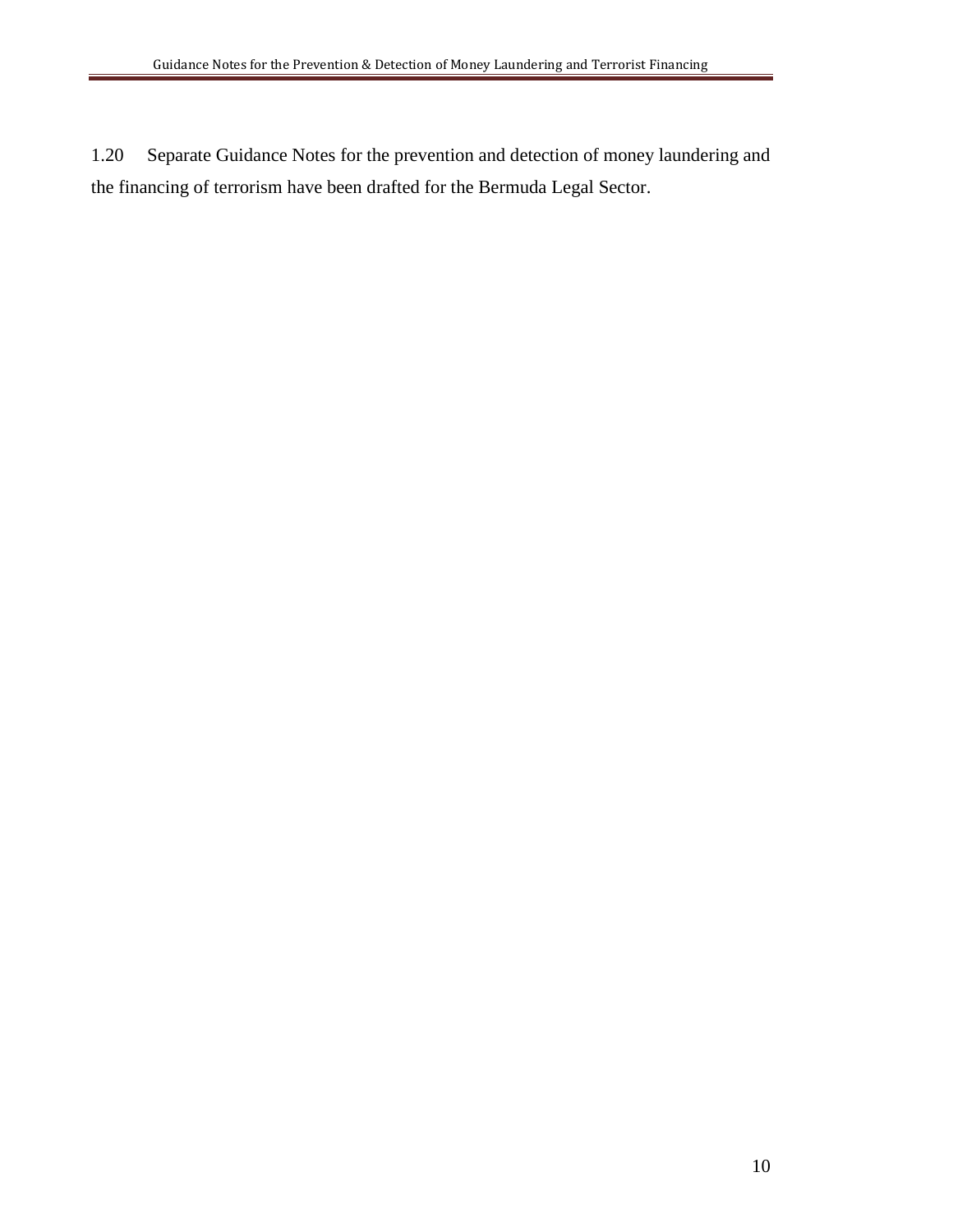# **CHAPTER 2: LEGISLATIVE and REGULATORY FRAMEWORK**

2.1 Bermuda's key legislative enactments relevant to the accounting sector and pertaining to anti-money laundering and anti-terrorist financing primarily consists of the following (the "AML/ATF legislation"):

#### **Statutes:**

- Proceeds of Crime (Anti-Money Laundering and Anti-Terrorist Financing Supervision and Enforcement) Act 2008 ("Supervision and Enforcement Act");
- Financial Intelligence Agency Act 2007. ("FIA Act");
- Anti-Terrorism (Financial and Other Measures) Act 2004 ("ATFA");
- Proceeds of Crime Act 1997 ("the Proceeds of Crime Act");
- The Criminal Justice (International Cooperation) (Bermuda)Act 1994;

#### **Regulations:**

- **•** Proceeds of Crime (Anti-Money Laundering and Anti-Terrorist Financing) Regulations 2008 ("AML/ATF Regulations");
- **International Sanctions Regulations 2013**

#### **Orders:**

■ International Sanctions (ISIL (Da'esh) and Al-Qaida) Amendment Regulations 2016 ("Al-Qaida Regulations") which implement The ISIL(Da'esh) and Al-Qaida (Sanctions) (Overseas Territories) Order 2016 No. 1218 ("Al-Qaida Order 2016");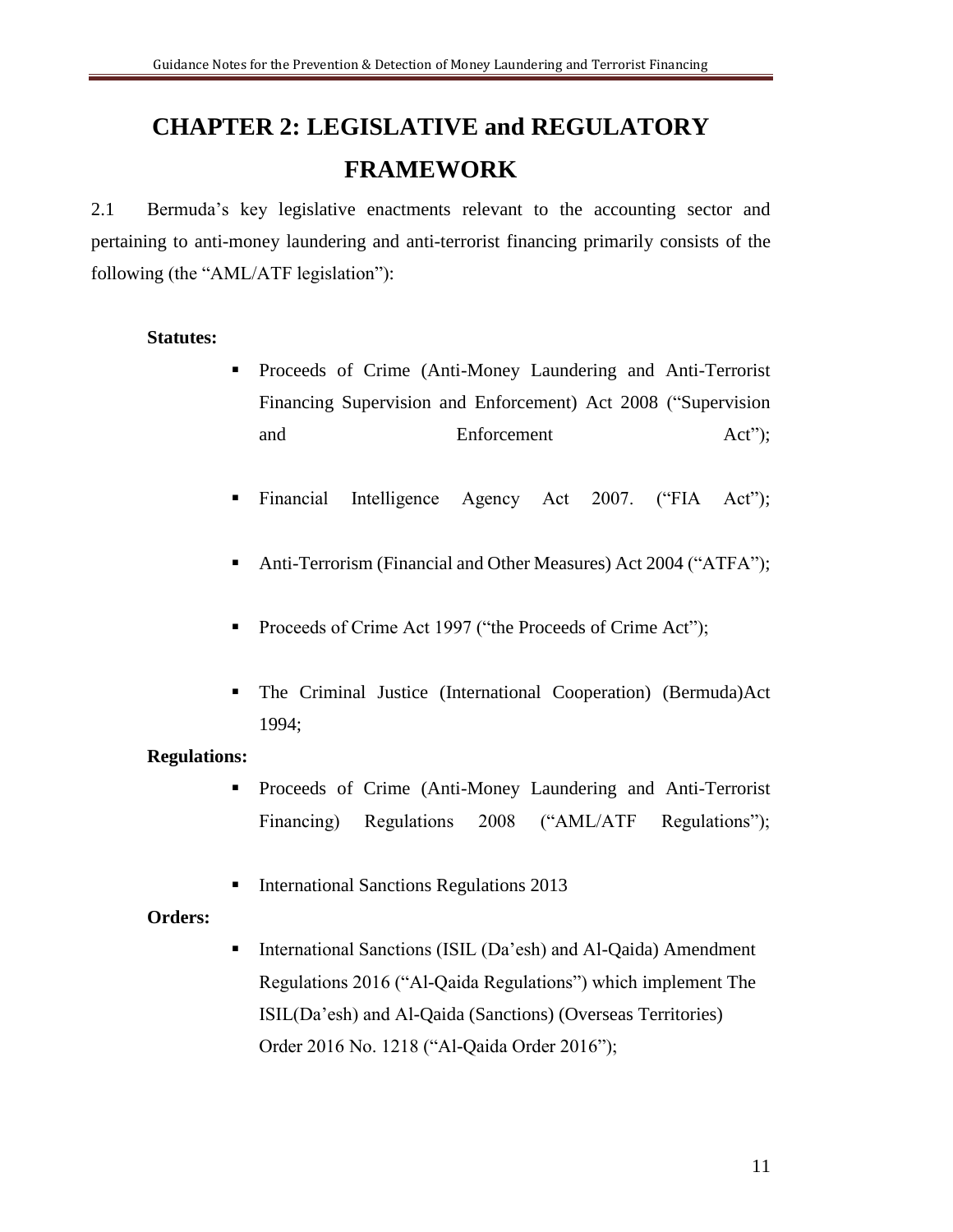- International Sanctions (Afghanistan) (United Nations Measures) Regulations 2012 ("Afghanistan Regulations which implement The Afghanistan (United Nations Measures) (Overseas Territories) Order 2012 No. 1758 ("Afghanistan Order 2012");
- **EXECUTE:** International Sanctions (Iran) Amendment Regulations 2016 ("Iran Regulations") which implements The Iran (Sanctions) (Overseas Territories) Order 2016 No. 371 ("Iran Order 2016");
- **The Terrorist Asset-Freezing etc. Act 2010 (Overseas Territories)** Order 2011 ("TAFA Order 2011");
- **The Terrorist Asset-Freezing etc. Act 2010 (Overseas Territories)** (Amendment) Order 2017 ("TAFA Amendment Order 2017")
- The Democratic People's Republic of Korea (Sanctions) (Overseas Territories) Order 2012 No. 3066 ("DPRK Order 2012")
- Proceeds of Crime (Designated Countries and Territories) Order 1998;

2.2 Reference should also be made to [www.bermudalaws.bm](http://www.bermudalaws.bm/) for a comprehensive list of Bermuda's legislation.

#### **Supervisory Role**

2.3 Regulation 2(1) of the AML/ATF Regulations defines a relevant person as a person to whom in accordance with Regulation 4 of the AML/ATF Regulations those Regulations apply, namely AML/ATF regulated financial institutions and independent professionals acting in the course of business carried on by them in or from Bermuda. Accounting firms that are "relevant persons" pursuant to Regulation 2(1) of the AML/ATF Regulations must put in place risk-based systems and controls to guard against money laundering and terrorist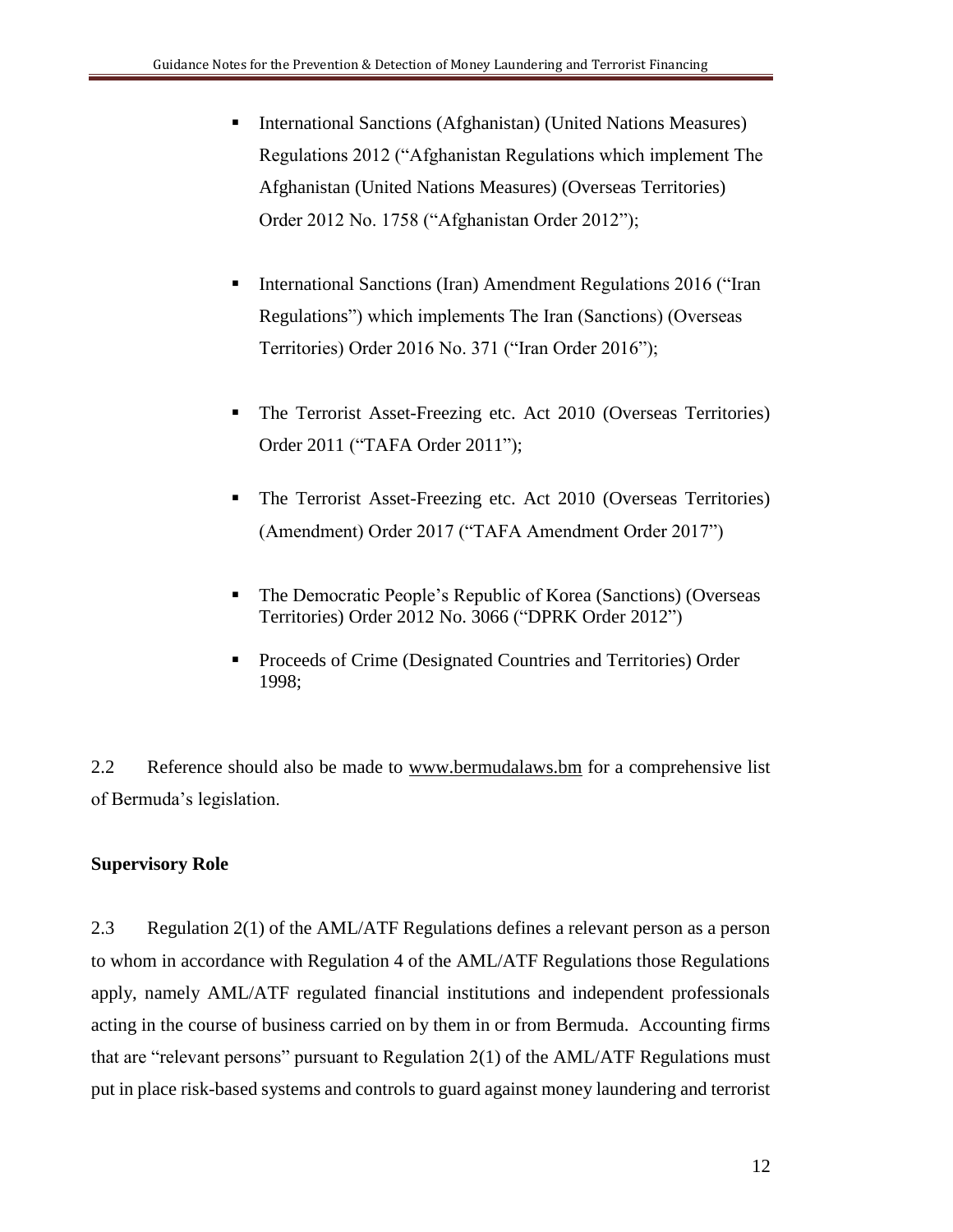financing in accordance with Bermuda's requirements, which are based on the international standards as set by the FATF. The FATF standards require all relevant persons must be supervised by an appropriate anti-money laundering supervisory authority. The Board has been established pursuant to Section 8A of the Institute of Chartered Accountants of Bermuda Act 1973 ("the ICAB Act"). The Minister of Justice by Order has designated the Board under section 4(1) of the Supervision and Enforcement Act as a supervisory authority for the purposes of section 3(1) (b) of that Act as the professional body for the relevant persons regulated by it. The Board's duties and powers are set out more particularly in Sections 30C to 30N of the Supervision and Enforcement Act.

2.4 The AML/ATF Regulations apply to independent professionals pursuant to Regulation 4. An independent professional is defined in Regulation 2(1) of the AML/ATF Regulations as a professional legal advisor or accountant being a firm or sole practitioner in independent practice who by way of business provides legal or accountancy services to other persons when participating in financial or real property transactions concerning:-

- i. buying and selling of real property;
- ii. managing of client monies, securities or other assets;
- iii. management of bank, savings or securities accounts;
- iv. organisation of contributions for the creation, operation or management of companies; or
- v. creation, operation or management of legal persons or arrangements, and buying and selling business entities.

2.5 A person is defined as participating in a transaction by assisting in the planning or execution of the transaction, or otherwise acting for or on behalf of a client in the transaction.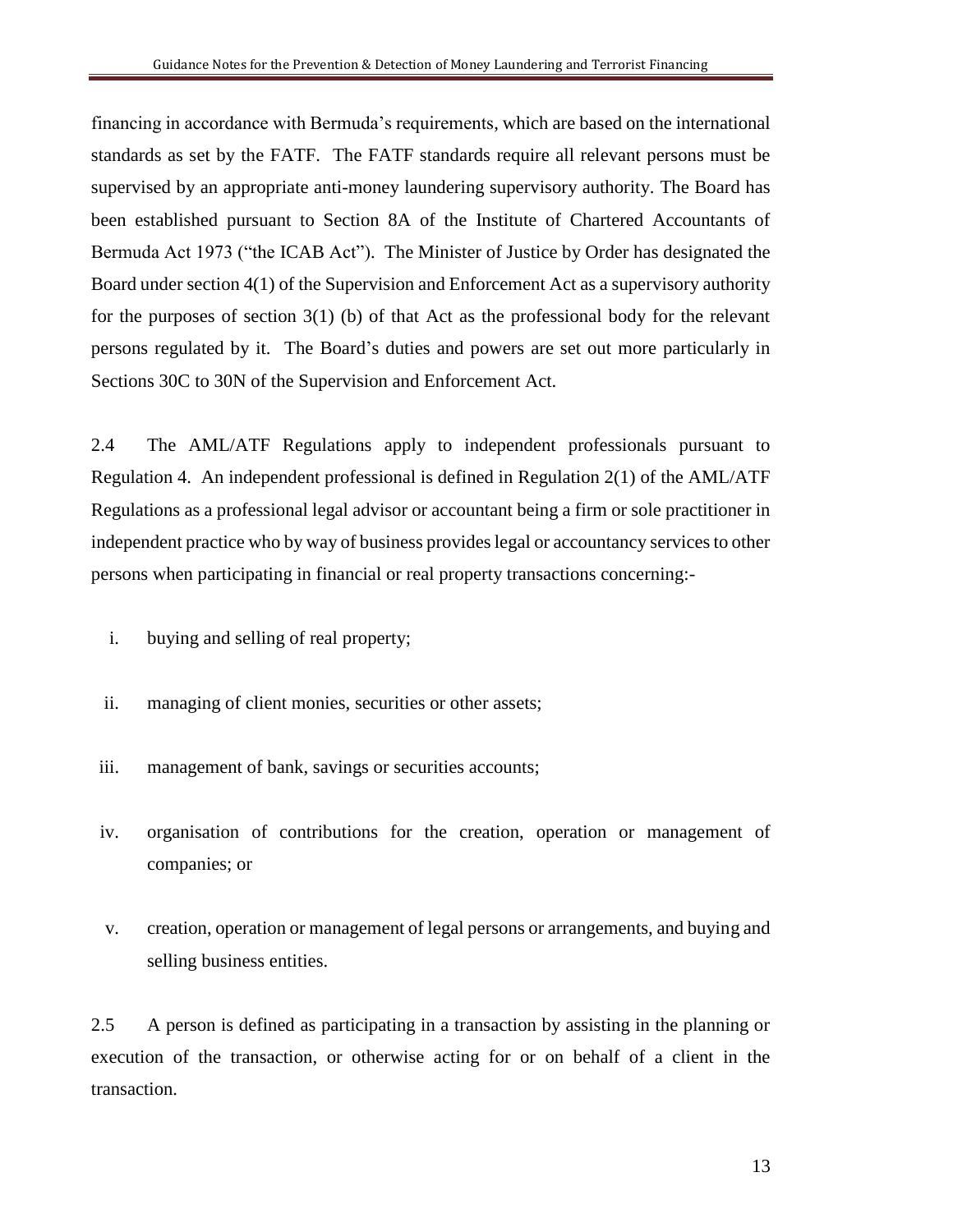#### **Guidance Notes**

 $\overline{a}$ 

2.6 The Board's duties are set out in Section 5 of the Supervision and Enforcement Act. Generally, Section 5 directs the Board to effectively monitor the relevant persons for whom it is the supervisory authority and take necessary measures for the purpose of securing compliance by such persons with the AML/ATF Regulations. Section 5(2) of that Act states that a supervisory authority must issue from time to time guidance as to compliance with –

- (a) the AML/ATF Regulations;
- (b) Part V of the Proceeds of Crime Act; and
- (c) paragraph 1 of Schedule 1 to ATFA.

2.7 These Guidance Notes are being issued in accordance with Section 5(2) of the Supervision and Enforcement Act. As "independent professionals" accountants are required by Section 4(b) of the AML/ATF Regulations to comply with those regulations and this Guidance when carrying out the services listed in Regulation 2(1). The objectives of these Guidance Notes are as follows:-

- i. to outline the requirements of the AML/ATF legislation which applies to all professional accountants as defined by Regulation 2(1) of the AML/ATF Regulations;
- ii. to outline good practice for implementing the legal requirements;
- iii. to set out the Board's requirements for professional accountants undertaking business providing accountancy services to other persons when participating in financial or real property transactions as set out in Regulation 2 (1) of the AML/ATF Regulations;
- iv. to outline good practice in developing risk-based policies, procedures and riskmitigation mechanisms to prevent accountants from being used to facilitate money laundering, corruption, terrorist financing, or the evasion of international sanctions<sup>1</sup>;

 $1$ <sup>1</sup> Section 11(1)(ab) Proceeds of Crime (Anti-Money Laundering and Anti-Terrorist Financing) Regulations 2008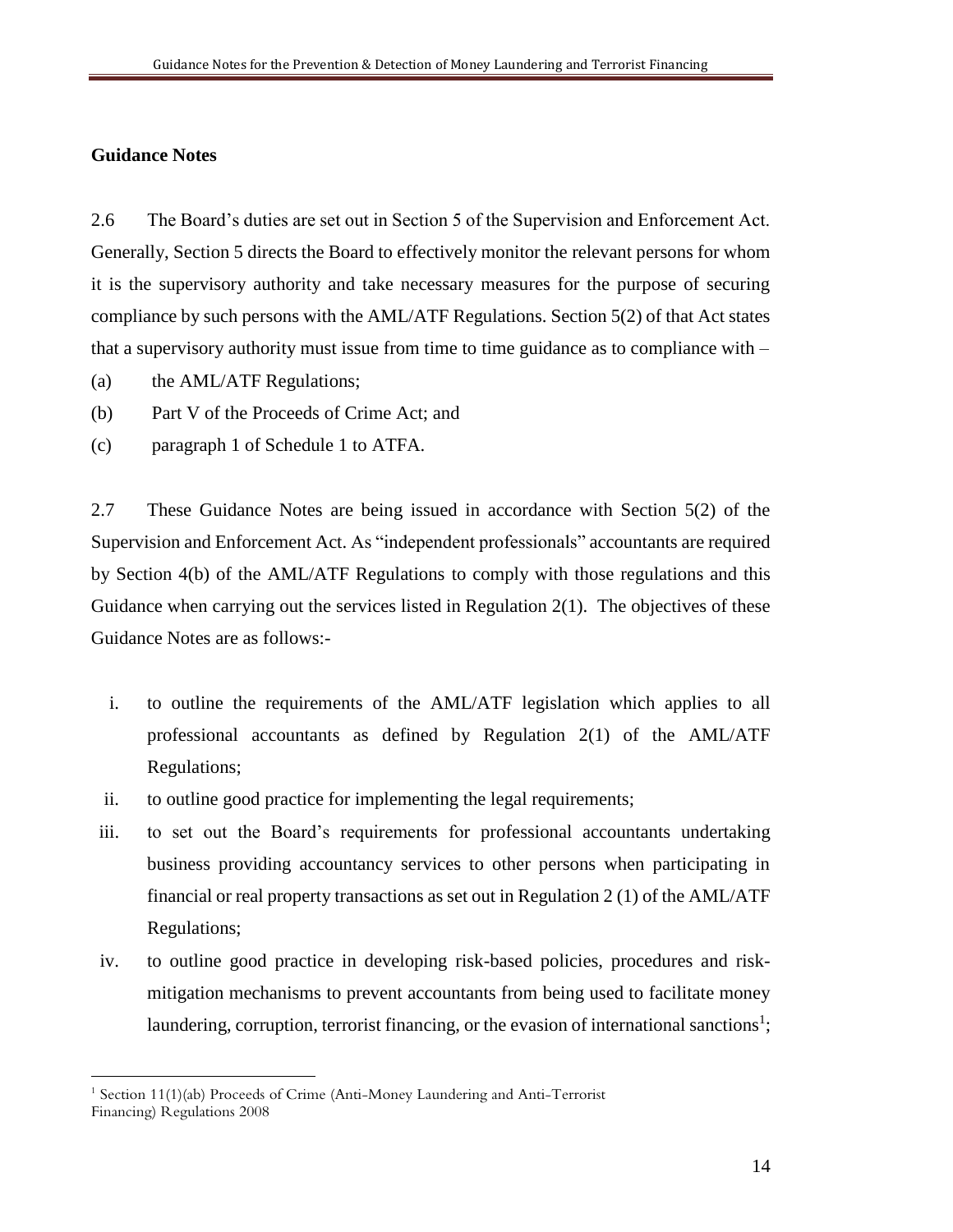- v. to provide a base from which individual accounting firms can design, document and implement policies, systems and controls and tailor their own policies and procedures for the prevention and detection of money laundering and terrorist financing on a risk-weighted basis;
- vi. to ensure that Bermuda matches international standards to prevent and detect money laundering and the financing of terrorism;
- vii. to provide direction on applying the risk-based approach effectively;
- viii. to provide practical guidance on customer due diligence, including identification and verification of identity;
- ix. to provide practical guidance on the introduction and implementation of an annual audit to provide and document an independent and objective evaluation of the robustness of an accountant's AML/ATF framework, and the reliability, integrity and completeness of the design and effectiveness of that accountant's AML/ATF risk management function, AML/ATF internal controls framework, and AML/ATF compliance; and
- x. to provide an information resource to be used in training and raising awareness of money laundering and terrorist financing.

2.8 Where any affiliated company of an accounting firm is an AML/ATF regulated financial institution operating in or from within Bermuda as defined by Regulation 2(1) of the AML/ATF Regulations (which include Corporate Service Providers (CSP)) reference should be made to the Guidance Notes for AML/ATF regulated financial institutions issued by the BMA when drawing up their policies and procedures for the prevention of and detection of money laundering and the financing of terrorism.

2.9 This Guidance is intended for use by senior management and compliance staff of a firm to assist in the development of systems and controls, and detailed policies and procedures. These Guidance Notes are not intended as an internal procedures manual or to provide an exhaustive list of systems and controls to counter money laundering and terrorist financing. In applying the Guidance Notes, a firm should adopt an appropriate risk-based approach and should always consider what additional measures might be necessary to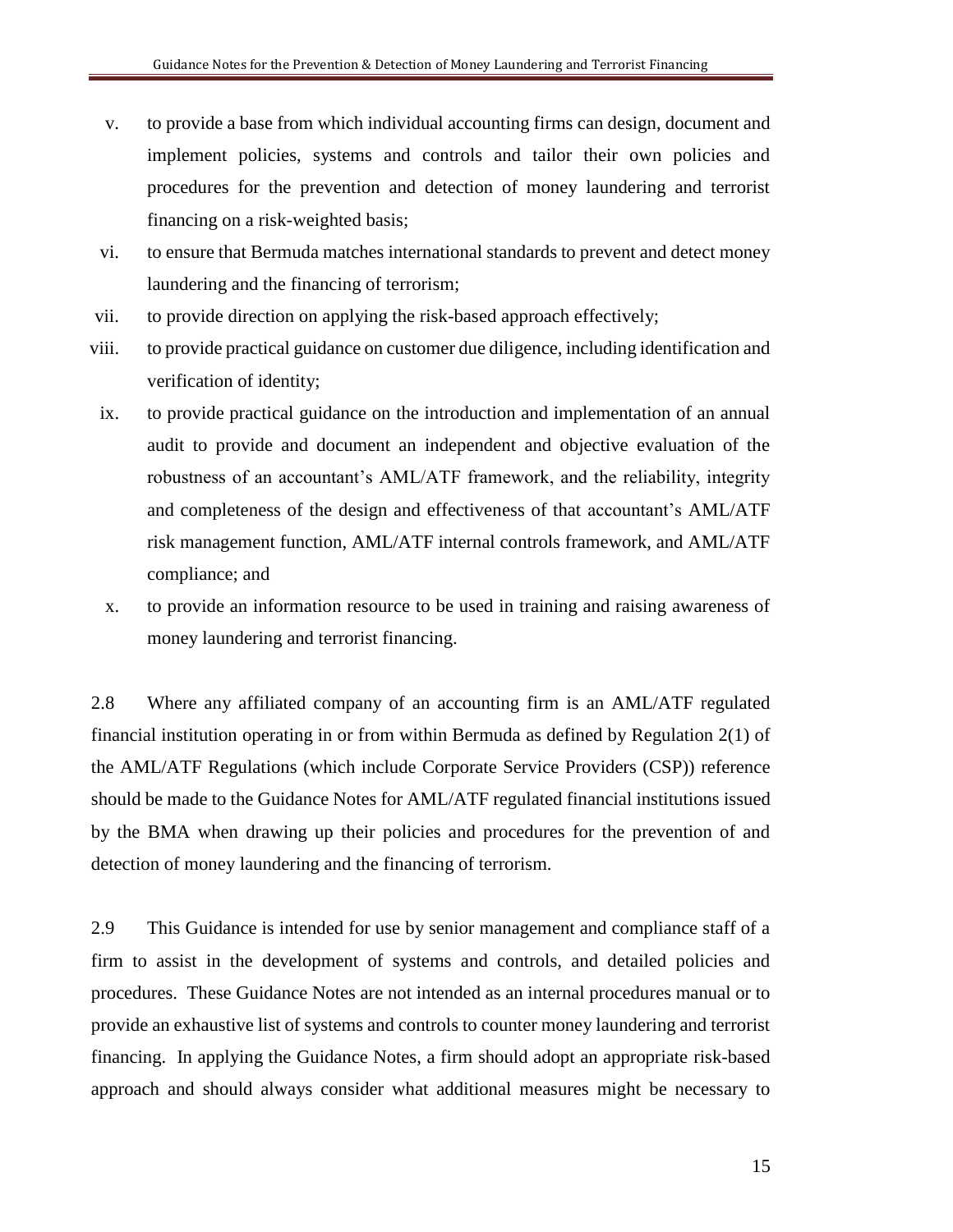prevent its exploitation, and that of its services, by persons seeking either to launder money, engage in corrupt practices, finance terrorism or breach international sanctions.

#### **Application of the AML/ATF Regulations**

2.10 The AML/ATF Regulations came into effect for accounting firms that are independent professionals pursuant to Regulation 2 (1) of the AML/ATF Regulations on 15 August 2012 by BR 63/ 2012.

2.11 The AML/ATF Regulations only apply to certain activities of independent professionals and these are set out in Regulation 2(1) of the AML/ATF Regulations. In terms of those activities covered it should be noted that:

- i. managing client monies is narrower than handling it; and
- ii. operating or managing a bank account is wider than simply opening a client account. It would be likely to cover, for example accountants acting as a trustee, exercising a power of attorney, or acting as a receiver.

2.12 The Board has confirmed that the following would not generally be regarded as participating in business falling within the services described in the definition of "independent professional" in Regulation 2(1):

- i. Payment on account of costs to accountancy professionals or payment of an accountant's bill.
- ii. In respect of payments on account of costs, accounting firms should ensure that the payment is proportionate to the issue in respect of which the firm is asked to advise.
- iii. In respect of payment of an accountants' bill, if the accountant knowing that any property is or in whole or in part directly represents the proceeds of criminal conduct or suspects that the payment is made out of the proceeds of criminal conduct, this would constitute an offence under Section 45 of the Proceeds of Crime Act.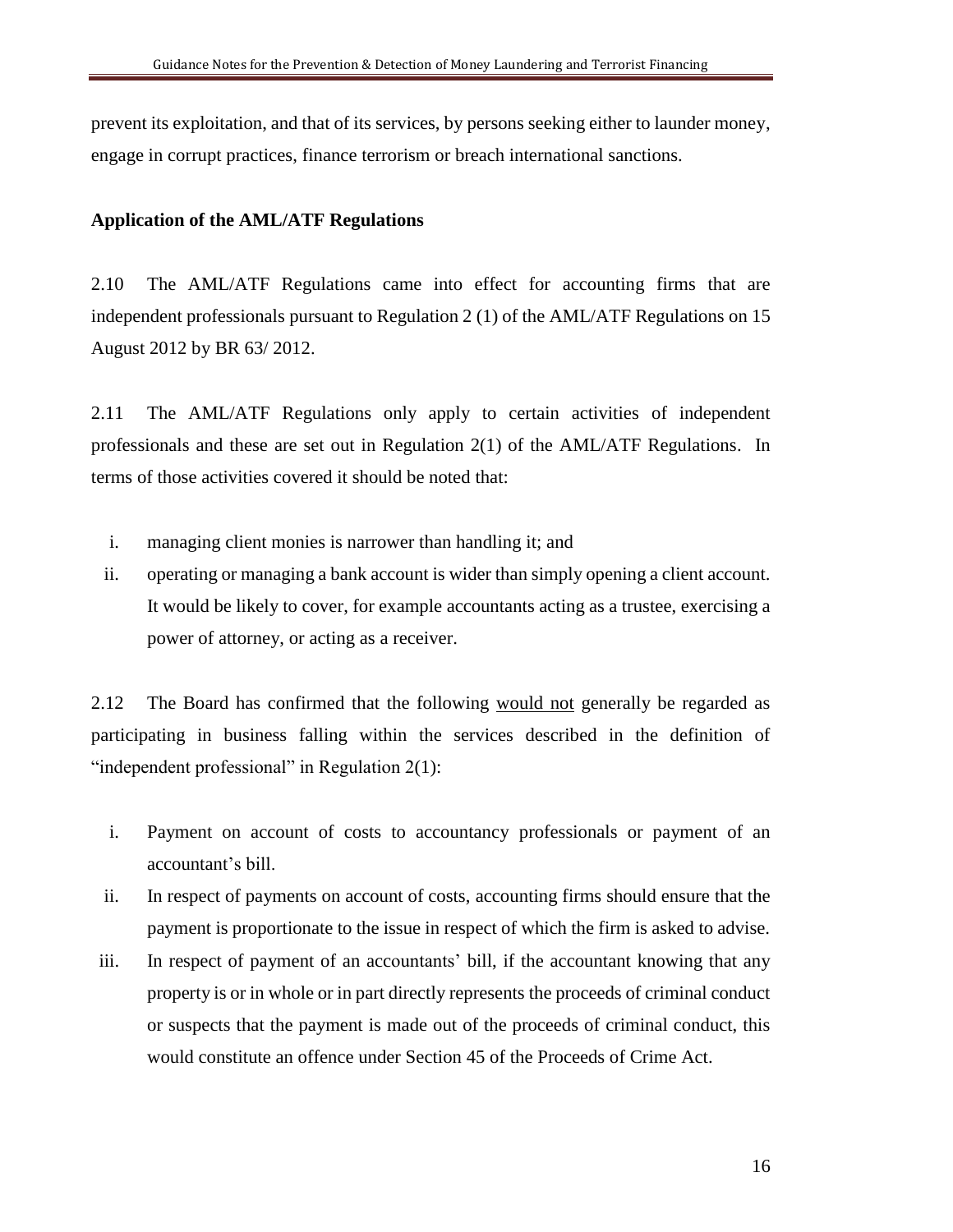#### **Provision of accountancy advice**

2.13 In relation to the provision of accountancy advice, an accountant needs to consider whether they are providing accounting advice or whether they are an accountant participating in a transaction by assisting in its planning or its execution. Ultimately, each case will have to be decided on its own facts and it is a matter for each firm to form a view.

2.14 However, generally, the giving of generic advice, or advice specific to a transaction in terms of whether such a transaction is possible under Bermuda Law or what factors are taken into account in making such a transaction possible, will only constitute the giving of accounting advice where the decision has not already been taken to proceed with the transaction.

2.15 Where a decision is made to proceed with a transaction set out in Regulation 2(1) of the AML/ATF Regulations, drafting documentation to enable that transaction to proceed, or seeking information to advise further on the planning or execution of the transaction will fall within the scope of the AML/ATF Regulations.

#### **Participation in litigation or a form of alternative dispute resolution.**

2.16 In relation to litigation involving trusts where the proposed resolution includes a change in trusteeship or the application related to asking the Court to approve a future transaction, then the requirements of the AML/ATF Regulations may apply;

2.17 In respect of advising clients on insolvency matters relating to individuals or entities, the requirements of the AML/ATF Regulations may apply.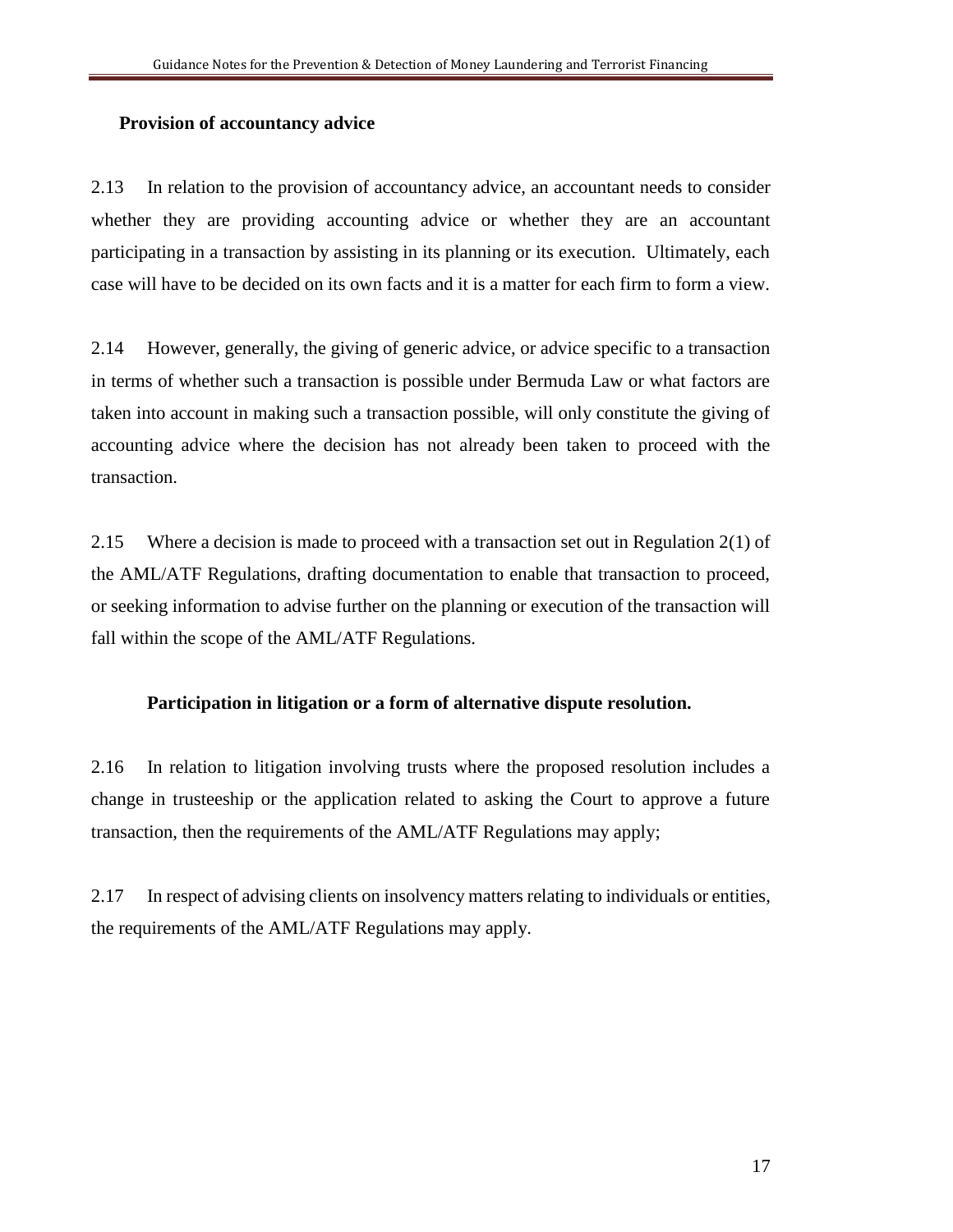#### **Penalties for Non-compliance**

2.18 The Board has numerous powers to enforce compliance with the AML/ATF Regulations pursuant to Part 4A of the Supervision and Enforcement Act, including powers to require general or specific information, powers of entry to premises and physical inspection of an accountant's business, the issuing of directives e.g. to cease trading, and the imposition of civil penalties. In certain cases it is a criminal offence to fail to comply.

2.19 In determining whether to impose a penalty on a firm that has failed to comply with the requirements of the AML/ATF Regulations, the Board must consider whether the firm followed any relevant guidance which was issued at the time by the designated professional body. The sanctions for failing to comply with the AML/ATF Regulations may include civil penalties up to \$250,000.00 and publication of the decision to impose the penalty pursuant to Sections 30I and 30K of the Supervision and Enforcement Act.

2.20 Similarly, in determining whether a person has committed certain offences under the Proceeds of Crime Act, for example section 46 (2) of the Proceeds of Crime Act (the offence of failing to disclose knowledge or suspicion or that they have reasonable grounds for suspicion of money laundering), the Supreme Court is required to take account of the guidance provided herein.<sup>2</sup> The sanctions for failing to comply with Section  $46(2)$  may be an unlimited fine or up to ten years imprisonment, or both. The sanction for failing to comply with Section 9(3) of ATFA (the offence of failing to disclose information) may be a fine of \$100,000.00 or up to five years imprisonment, or both.

2.21 Nevertheless, these Guidance Notes are not a substitute for the law and compliance with it is not of itself a defence to offences under the money laundering legislation. However, courts will generally have regard to regulatory guidance when considering the standards of a professional person's conduct and whether they acted reasonably, honestly,

 $\overline{a}$ 

<sup>2</sup> Section 49M of the Proceeds of Crime Act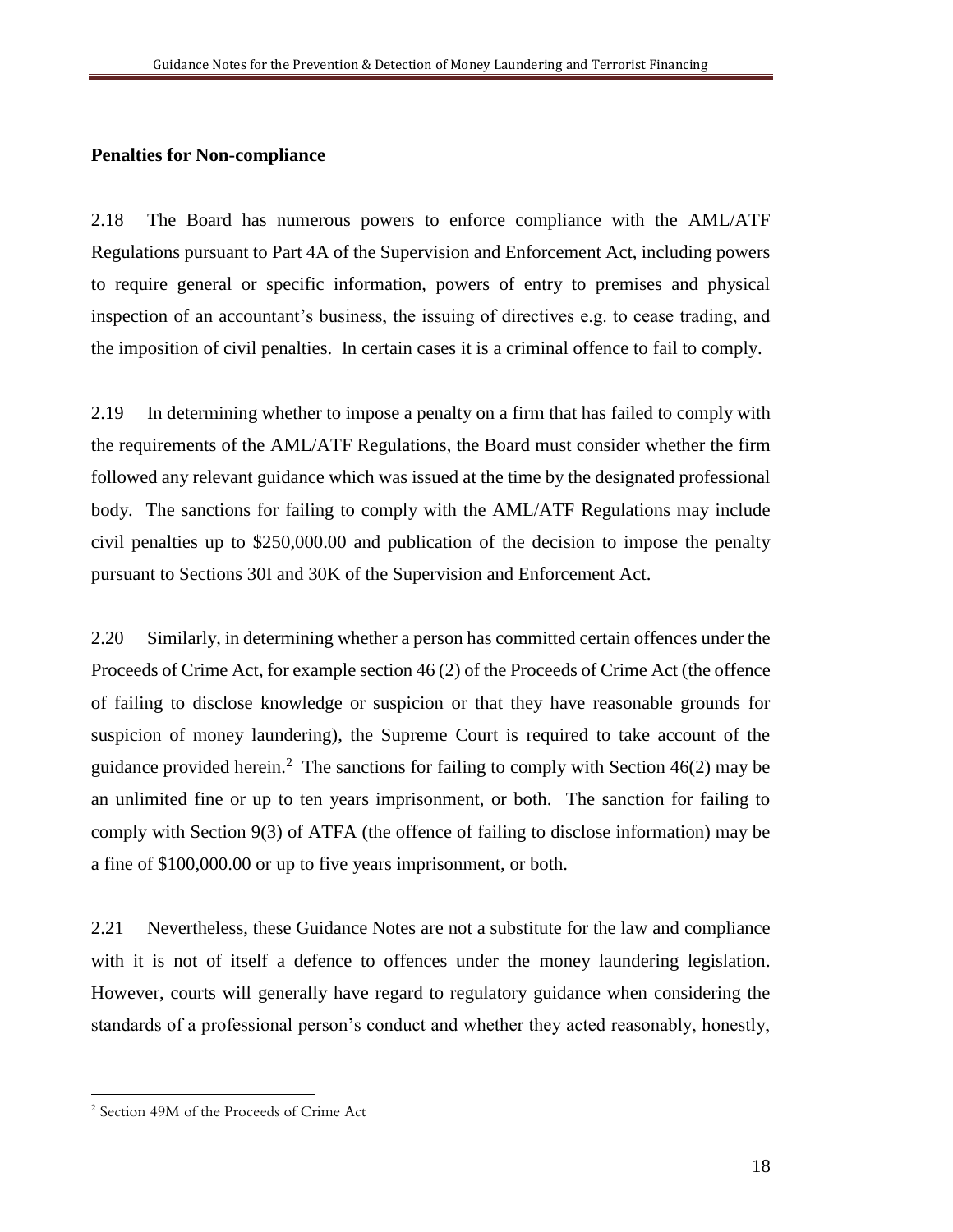and appropriately, and took all reasonable steps and exercised necessary due diligence to avoid committing the offence.

2.22 The consequences of non-compliance with the AML/ATF regulatory regime could include an investigation by the Board and the imposition of regulatory sanctions by the Board and ICAB.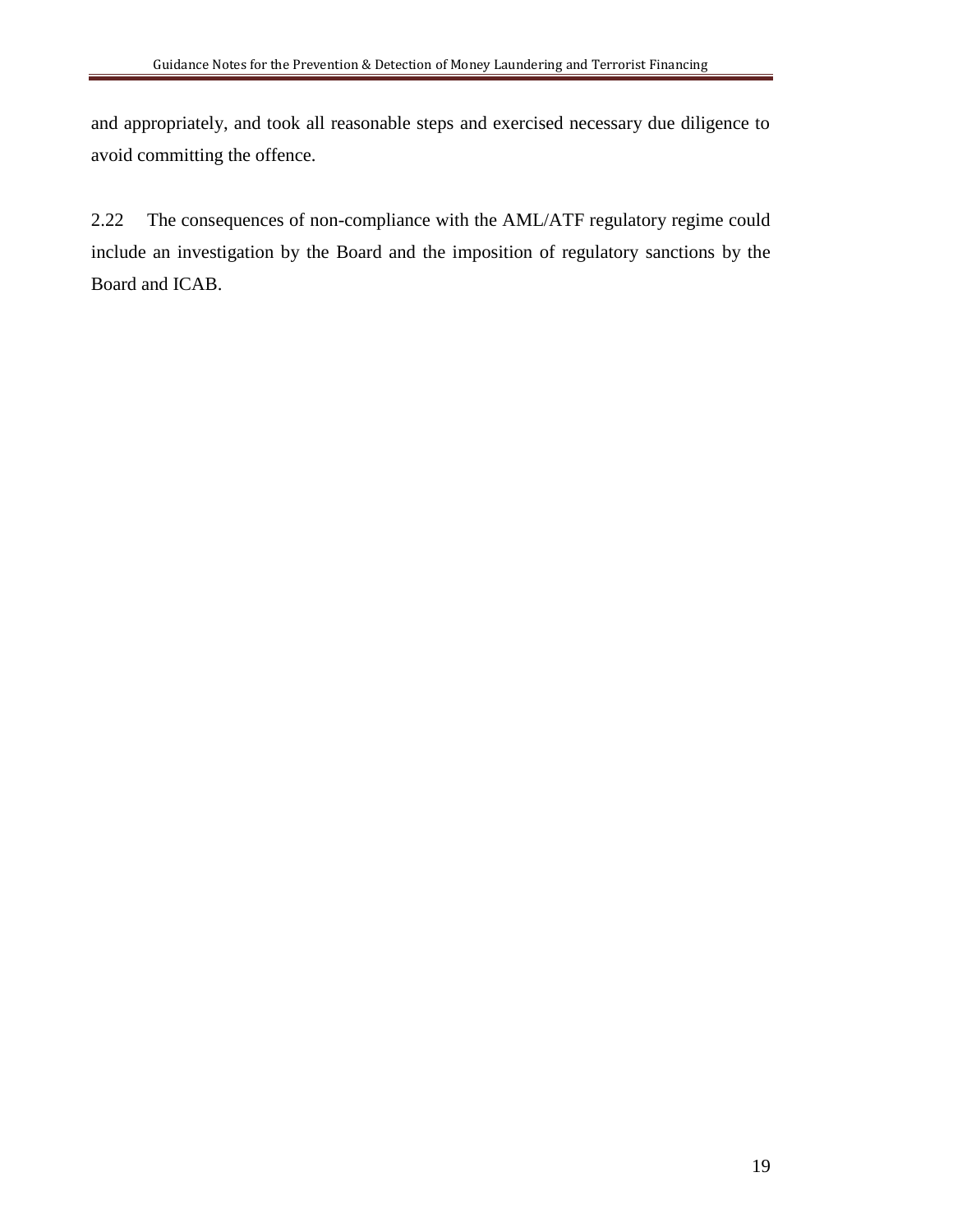### **CHAPTER 3: INTERNAL SYSTEMS AND CONTROLS**

#### **Regulation 16**

3.1 Corporate governance is the system by which businesses are directed and controlled and the business risks managed. For accountants, money laundering and terrorist financing are risks that must be managed in the same way as other business risks. These Guidance Notes describe the requirements for an accounting firm's general framework of systems and controls to manage the risk of money laundering and terrorist financing, and refers to the way in which those systems and controls are to be implemented into the day-to-day operation of the firm's business as policies and procedures.

3.2 Although the Board acknowledges that the legislation only brings within its scope the relevant business of accounting firms as specified in Regulation 2(1) of the AML/ATF Regulations, the primary money laundering legislation and the general offences and penalties cover all persons and all business activities within Bermuda.

3.3 An accounting firm that does not undertake a significant amount of regulated activity (as defined in Regulation 2(1) of the AML/ATF Regulations) may wish to assess its money laundering and terrorist financing risks on an individual client and/or engagement basis and apply risk-based systems and controls when necessary. See Section 4 on Risk Based Approach at page 22 for further guidance.

3.4 In accordance with Regulation 16 (1) of the AML/ATF Regulations a relevant person must establish and maintain appropriate and risk sensitive policies and procedures relating to  $-$ 

- i. customer due diligence measures and ongoing monitoring;
- ii. reporting;
- iii. recordkeeping;
- iv. internal control;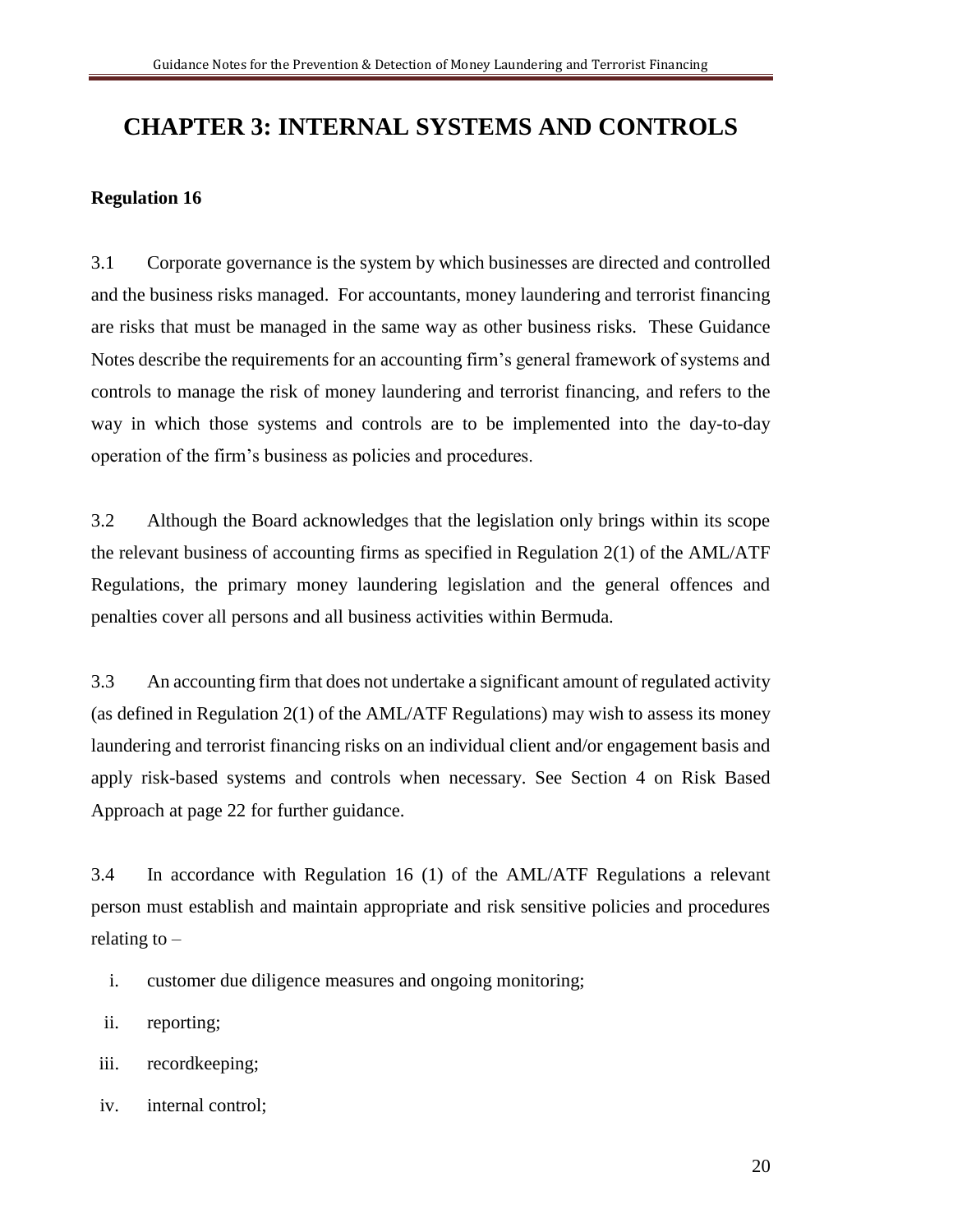- v. risk assessment and management;
- vi. the monitoring and management of compliance with and the internal communication of such policies and procedures in order to prevent activities related to money laundering and terrorist financing.

3.5 In particular, where a firm intends to introduce a new product, practice or technology the firm must perform and document risk assessments prior to the launch of a new product, practice or technology<sup>3</sup>.

3.6 An accounting firm must establish and maintain systems and controls to prevent and detect money laundering and terrorist financing, that enable the business to:

- i. apply appropriate client due diligence ("**CDD**") policies and procedures that take into account vulnerabilities and risk which should include:
	- a. the development of clear client acceptance policies and procedures; and
	- b. identifying and verifying the identity of the client;
- ii. monitor and review instances where exemptions are granted to policies and procedures, or where controls are overridden;
- iii. report to the Financial Intelligence Agency ("FIA") when it has knowledge or suspicion or reasonable grounds for suspicion another person is involved in money laundering or terrorist financing, including attempted transactions;
- iv. ensure that relevant employees are adequately screened when they are initially employed, aware of the risks of becoming concerned in arrangements involving criminal money and terrorist financing, aware of their personal obligations and internal policies and procedures concerning measures to combat money laundering and terrorist financing, and provided with appropriate training;
- v. keep records in accordance with the AML/ATF Regulations; and

 $\overline{a}$ 

<sup>&</sup>lt;sup>3</sup> Section 16 (1A) of Proceeds of Crime (Anti-Money Laundering and Anti-Terrorist Financing) Regulations 2008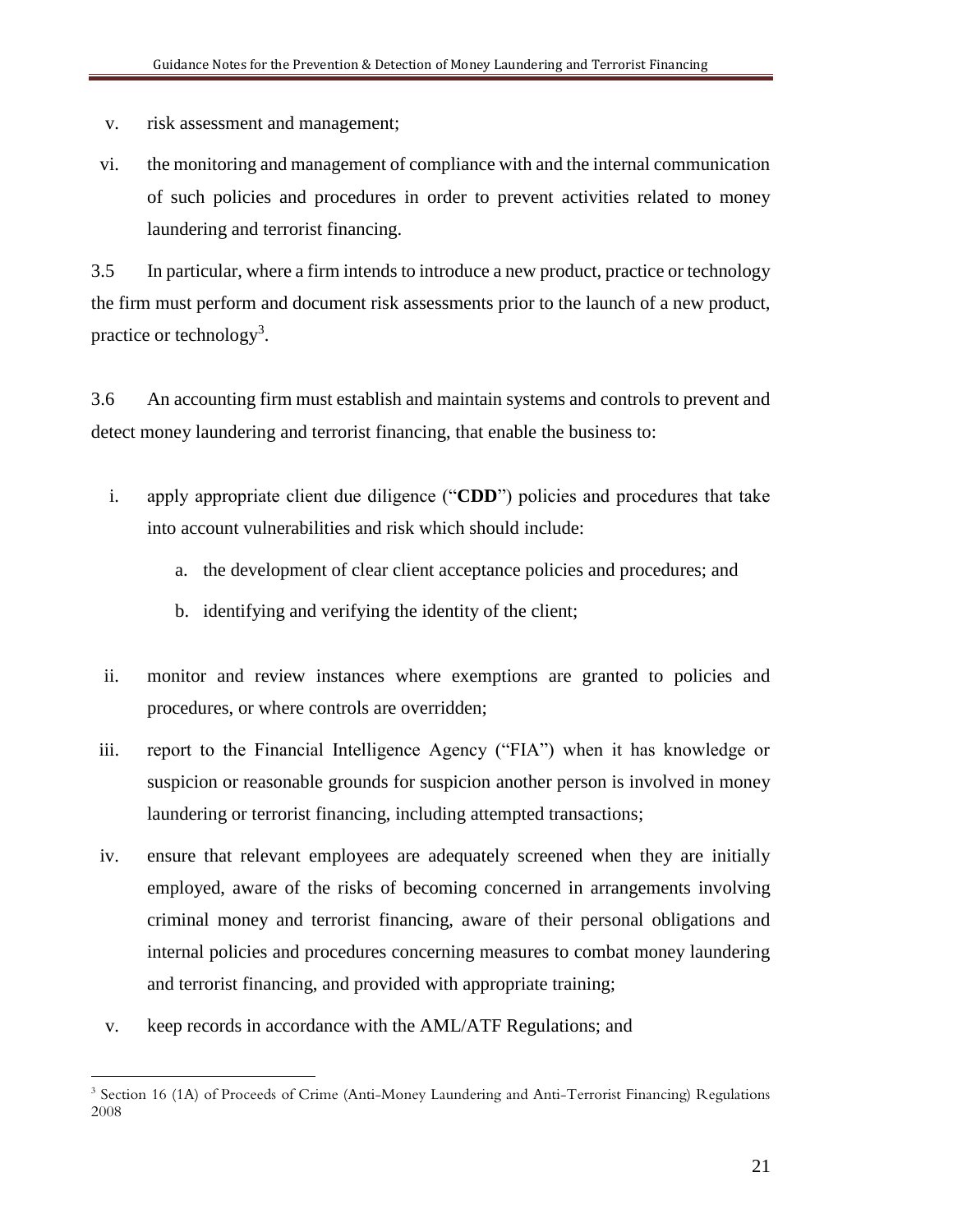vi. monitor compliance by overseas branches and subsidiaries with policies and procedures.

3.7 A firm must have policies and procedures in place to address any specific risks associated with client relationships established where the client is not physically present for identification purposes (i.e. non-face to face).

3.8 A firm must ensure that the systems and controls are implemented and operating effectively. For systems and controls (including policies and procedures) to be effective, they will need to be both appropriate to the size and business of the firm and aligned with the risk profile of the firm. In addition, the firm would need to take appropriate measures to guard against the use of technological developments in money laundering or terrorist financing schemes. In particular, there should be policies and procedures in place to address specific risks associated with non-face to face business relationships or transactions, which should be applied when conducting due diligence procedures.

3.9 Issues which may be covered in an internal controls system include:

- i. the level of personnel permitted to exercise discretion on the risk-based application of regulations, and under what circumstances;
- ii. CDD requirements to be met for simplified, standard and enhanced due diligence;
- iii. when outsourcing of CDD obligations or reliance on third parties will be permitted, and on what conditions;
- iv. how the firm will restrict work being conducted on a file where CDD has not been completed;
- v. the circumstances in which delayed CDD is permitted;
- vi. when cash payments will be accepted;
- vii. when payments will be accepted from or made to third parties;
- viii. the manner in which disclosures are to be made to the Reporting Officer.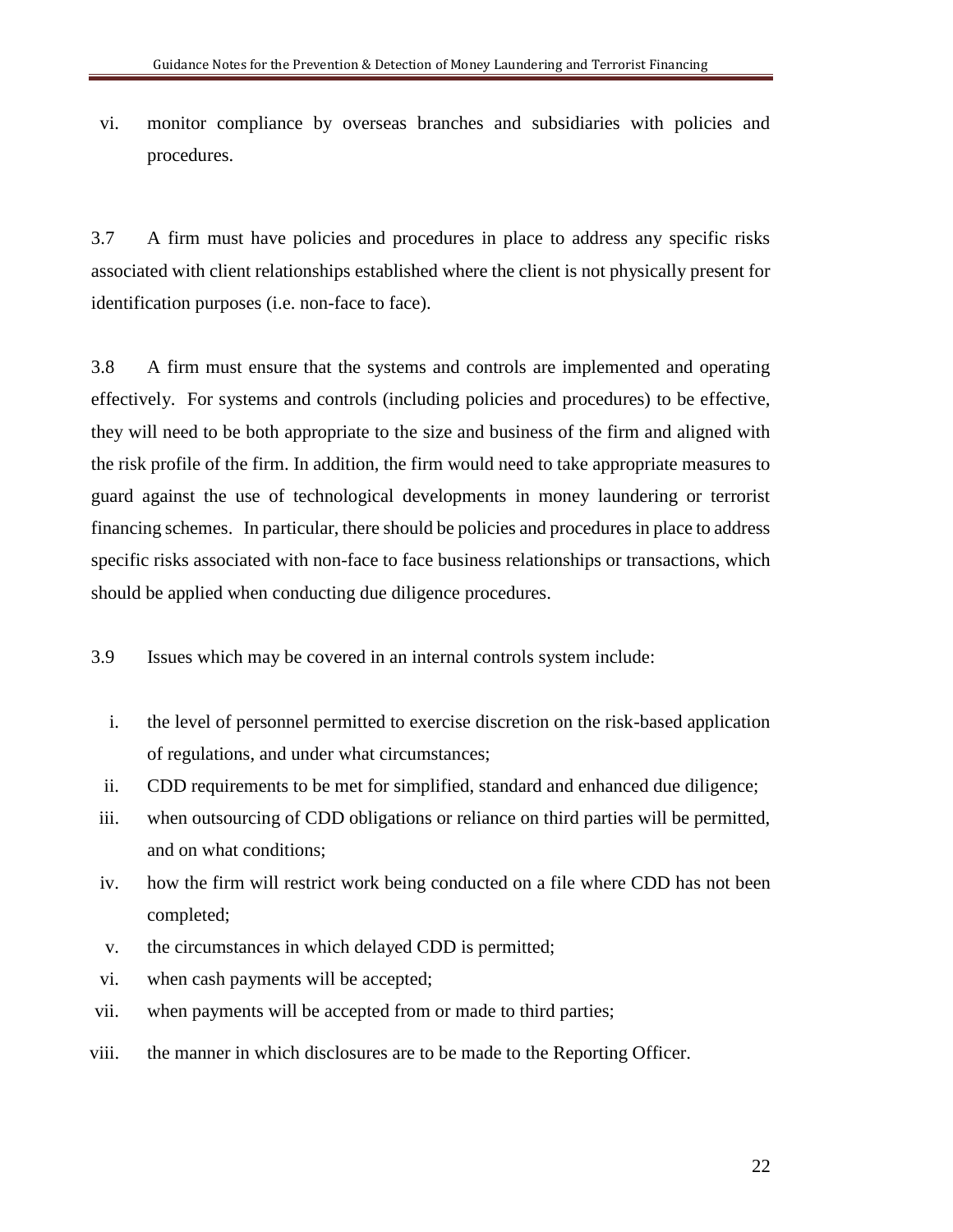3.10 The firm may demonstrate that it has considered the effectiveness of the firm's risk management systems and controls where it, for example:

- i. receives regular and timely information relevant to the management of the firm's money laundering and terrorist financing risks;
- ii. considers the adequacy of the management of the firm's money laundering and terrorist financing risks;
- iii. monitors the ongoing competence and effectiveness of the Compliance Officer ("CO") and the Reporting Officer;
- iv. considers the adequacy of resources to ensure effective compliance with the AML/ATF legislation and by extension this Guidance;
- v. periodically reviews the adequacy of policies and procedures for higher risk clients;
- vi. considers the adequacy of policies and procedures in place where CDD information and documentation is held by third parties such as group entities, outsourcing service providers, introducers and intermediaries;
- vii. considers whether the incidence of suspicious activity reports (or absence of such reports) has highlighted any deficiencies in the firm's CDD, monitoring or internal or external suspicious activity reporting policies and procedures, and whether changes are required to address any such deficiencies;
- viii. takes into account changes made or proposed in respect of new legislation, regulatory requirements or guidance, or as a result of changes in business activities; and
- ix. considers whether inquiries have been made by the FIA, or production orders received from the Bermuda Police Service, without issues having previously being identified by CDD or reporting policies and procedures.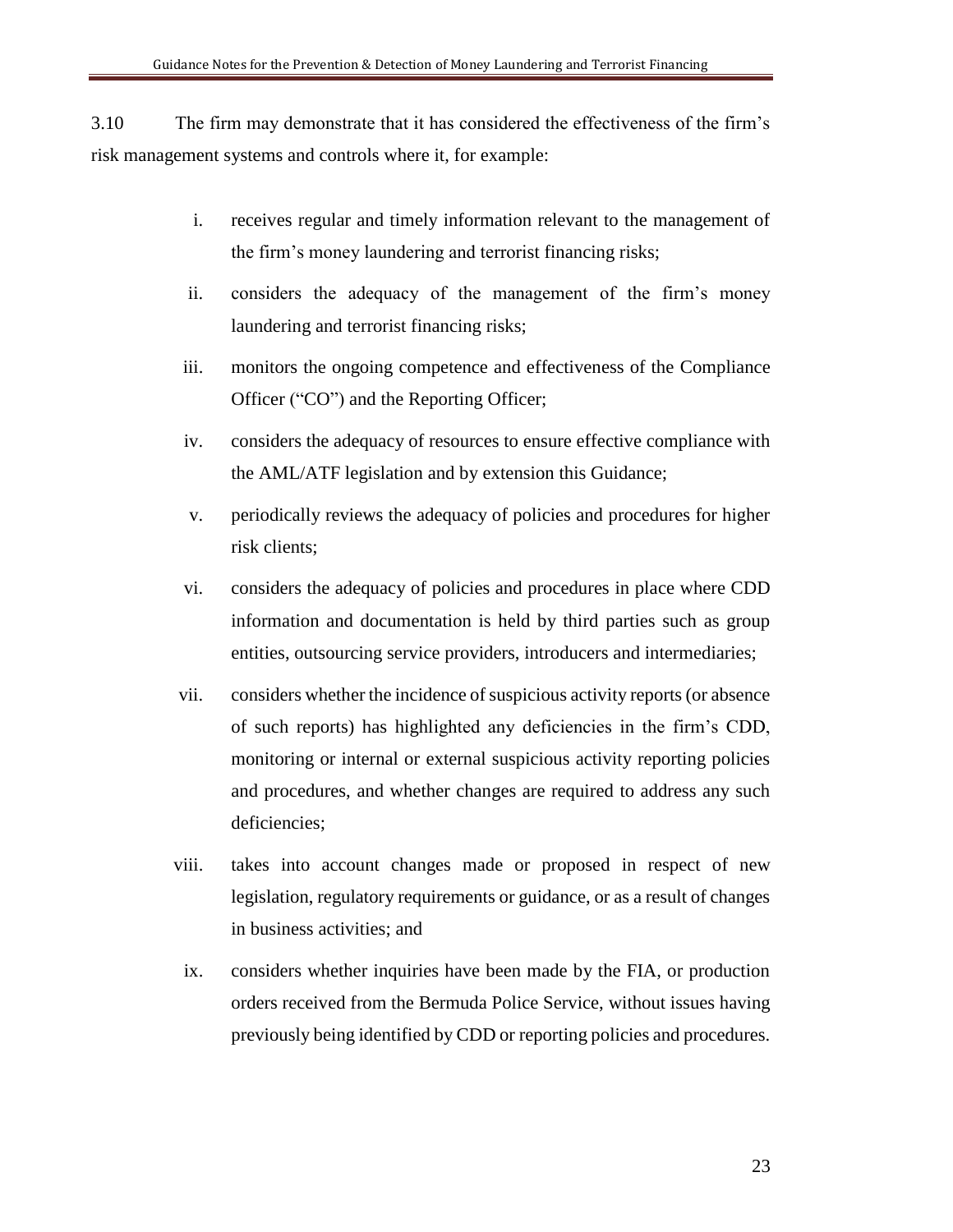3.11 The implementation of systems and controls for the prevention and detection of money laundering and the financing of terrorism does not obviate the need for a firm to address cultural barriers that can prevent effective control. Human factors, such as the interrelationships between different employees within a firm, and between employees and clients, can result in the creation of damaging barriers.

3.12 Unlike systems and controls, the prevailing culture of an organisation is intangible. As a result, its impact on the firm can sometimes be difficult to measure. The risk that cultural barriers might prevent the operation of effective systems and controls to prevent and detect money laundering and the financing of terrorism may be minimized by senior management considering the prevalence of the following factors:

- i. an assumption on the part of more junior employees that their concerns or suspicions are of no consequence;
- ii. negative handling by partners or fee earners of queries raised by more junior employees regarding unusual, complex or higher risk activity and transactions;
- iii. an unwillingness on the part of fee earners or other employees to subject high value (and therefore important) clients to effective CDD checks;
- iv. pressure applied by senior management or fee earners outside Bermuda upon employees in Bermuda to conduct transactions without first obtaining all relevant CDD;
- v. excessive pressure applied on fee earners to meet aggressive revenuebased targets, or where employee or fee earner remuneration or bonus schemes are exclusively linked to revenue-based targets;
- vi. the familiarity of fee earners or other employees with certain clients resulting in unusual, complex, or higher risk activity and transactions within such relationships not being identified as such;
- vii. the inability of employees to understand the commercial rationale for client relationships, resulting in a failure to identify non-commercial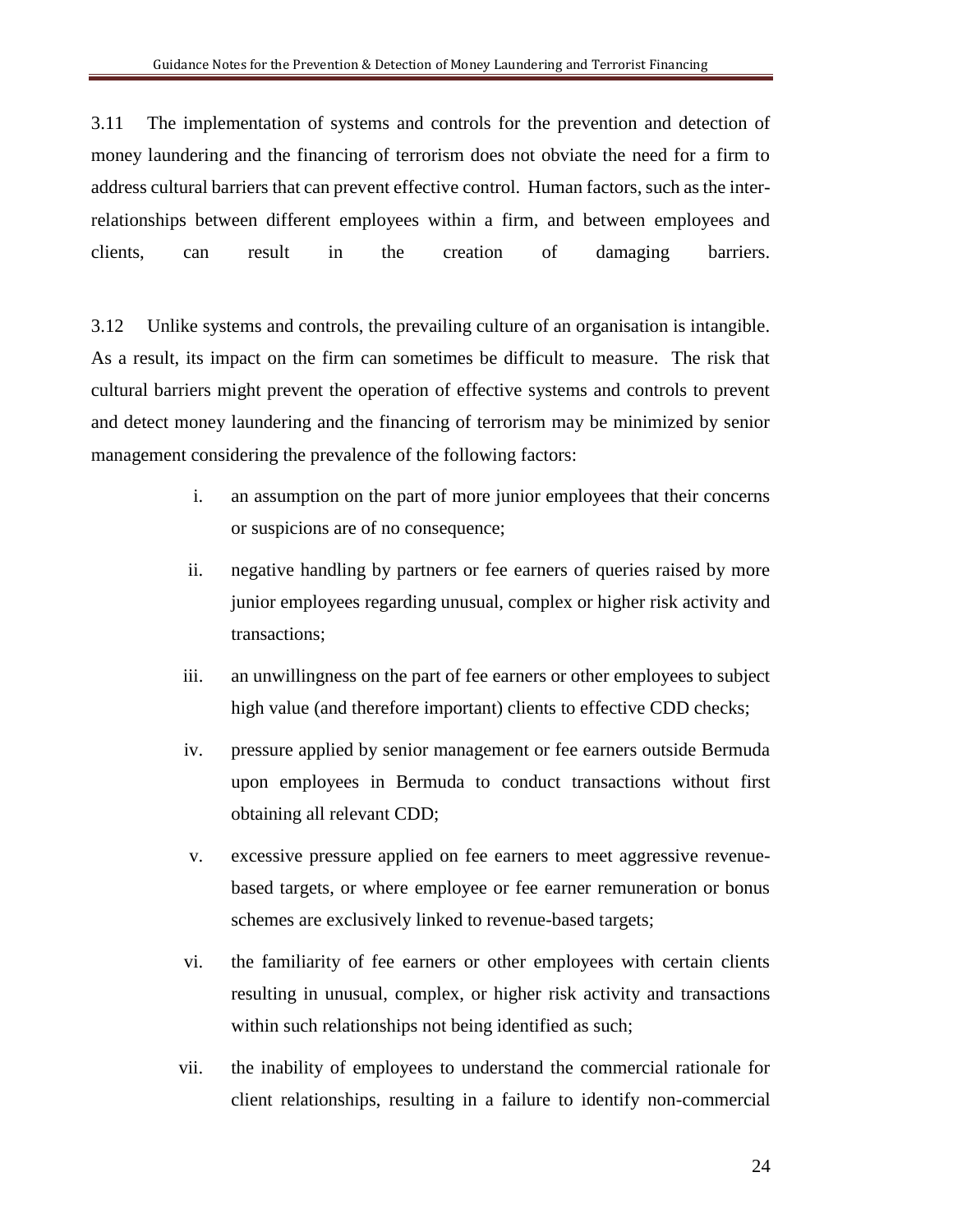enterprises and therefore potential money laundering and terrorist financing activity;

- viii. a tendency for management to discourage employees from raising concerns due to lack of time and/or resources, preventing any such concerns from being addressed satisfactorily;
	- ix. an excessive desire on the part of employees to provide a confidential and efficient client service; and
	- x. non-attendance of partners or other members of management at antimoney laundering and terrorist financing training sessions on the basis of mistaken belief that they cannot learn anything new or because they have too many other competing demands on their time.

3.13 All accounting firms must designate a person employed at managerial level as the CO of that AML/ATF law firm. The accounting firm is responsible for ensuring its CO is adequately trained to carry out the role.

The CO must—

- a. ensure that the necessary compliance programme procedures and controls required by the AML/ATF Regulations are in place; and
- b. coordinate and monitor the compliance programme to ensure continuous compliance with the Regulations.

3.14 All firms must appoint a Reporting Officer who is responsible for receiving disclosures under section 46 of the Proceeds of Crime Act and Schedule 1 Part 1 of ATFA and deciding on whether those disclosures should be reported to the FIA. Section 8 deals more comprehensively with Suspicious Activity Reporting. A Compliance Officer may also be appointed as a Reporting Officer.

3.15 Accountants may outsource their systems and controls and processing to other jurisdictions or to other companies outside Bermuda within their group of companies.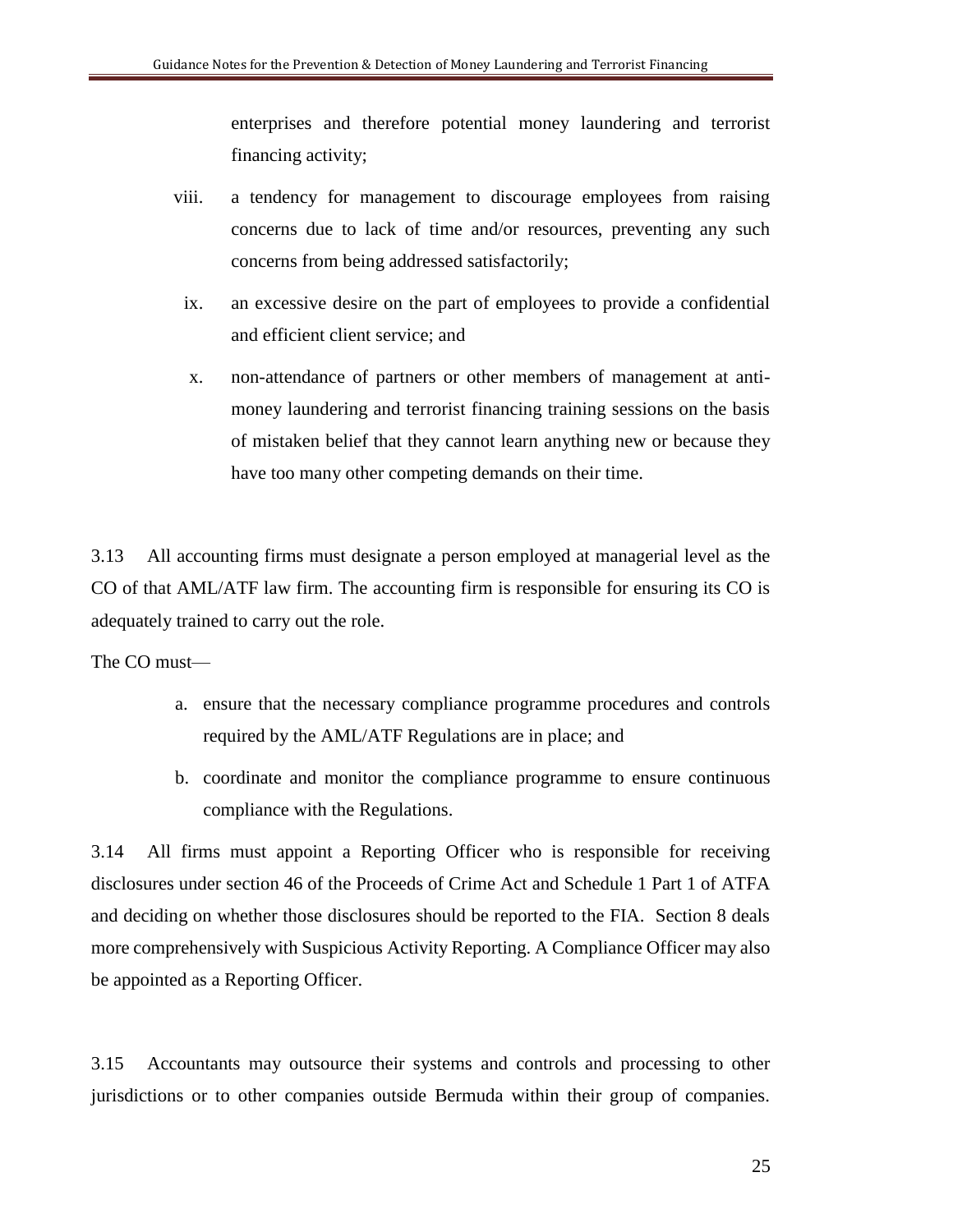However, an accounting firm cannot contract out of their legal obligations and as such they remain responsible for the systems and controls which have been outsourced and as such must actively manage the risk to the firm that this activity represents.

3.16 In particular, where operational activities are undertaken by staff in other jurisdictions those staff should be subject to the same AML/ATF policies and procedures applicable to the Bermuda firm and internal reporting procedures implemented to ensure all suspicions related to Bermuda related accounts, transactions or activities are reported to the Reporting Officer in Bermuda.

3.17 Where the AML/ATF regulations and reporting requirements in another jurisdiction are not equivalent to those in Bermuda the Bermuda standard must be applied and adhered to.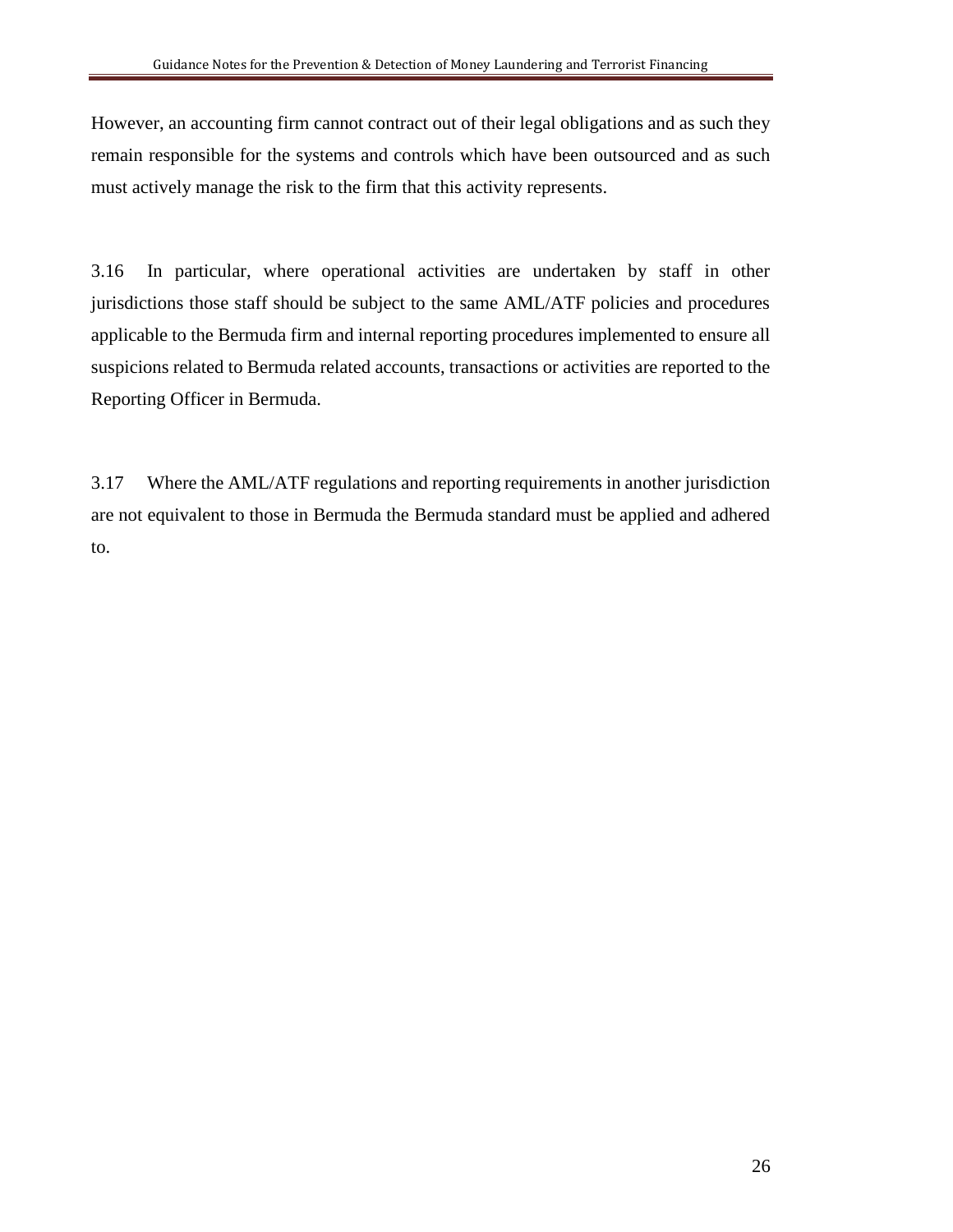### **CHAPTER 4: RISK BASED APPROACH**

#### **Regulation 6(3)**

4.1 The possibility of being used to assist with money laundering and terrorist financing poses many risks for accounting firms including:

- i. criminal prosecution under the AML/ATF legislation;
- ii. disciplinary sanctions imposed by ICAB and/or the Board;
- iii. civil liability under the Supervision and Enforcement Act; and
- iv. damage to reputation leading to loss of business.

4.2 These risks must be identified, assessed and mitigated in the same way as for all business risks faced by a firm. Firms should develop a risk profile for their business which:

- i. recognises that the money laundering and terrorist financing threats to a firm vary across clients, jurisdictions, services and delivery channels;
- ii. allows a firm to differentiate between clients in a way that matches risk in a particular business;
- iii. while establishing minimum standards, allows a firm to apply its own approach to systems and controls, and other arrangements in particular circumstances; and
- iv. helps to produce a more cost-effective system.

4.3 It must be accepted that applying a risk-based approach will vary between firms. Regulation 6 (3) of the AML/ATF Regulations requires that a relevant person must:

> i. determine the extent of customer due diligence measures on a risk sensitive basis depending on the type of customer, business relationship, geographic areas, services, delivery channels, product or transaction; and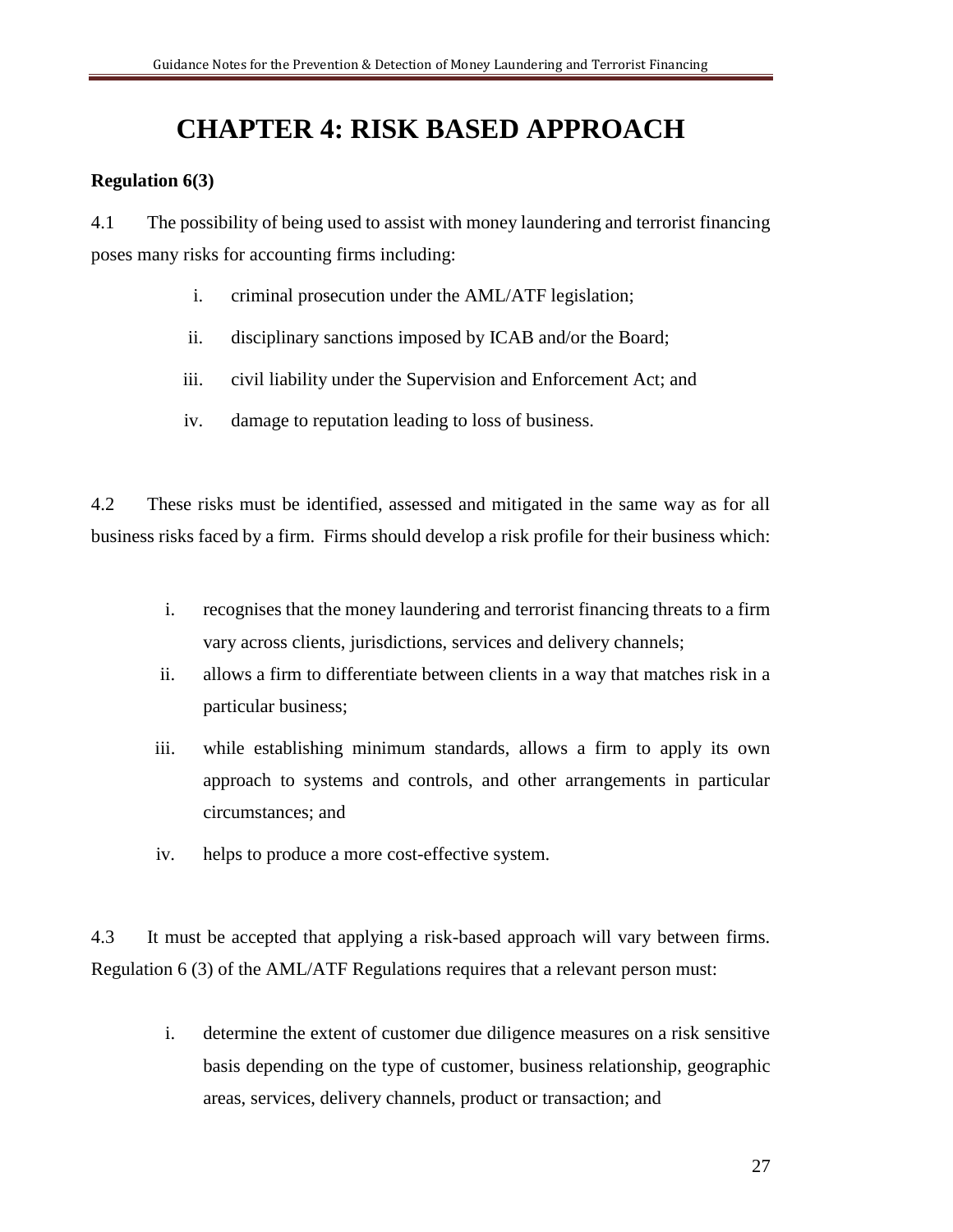ii. be able to demonstrate to its supervisory authority that the extent of customer due diligence measures is appropriate in view of the risks of money laundering and terrorist financing.

4.4 The AML/ATF Regulations require a firm to conduct (and keep up to date) a risk assessment, which considers the firm's activities and structure and concludes on the business' exposure to money laundering and terrorist financing risk. The AML/ATF Regulations also require a firm to use the outcome of this risk assessment in the development of appropriate risk management systems and controls, and the business' policies and procedures.

4.5 In particular, a firm is required to develop CDD procedures that take into account risk, and to apply enhanced CDD procedures (also referred to as Enhanced Due Diligence or "EDD") to higher risk client relationships, being instances where a person or a transaction is from or in a country which represents a higher risk of money laundering, corruption, terrorist financing or being subject to international sanctions; or to apply simplified CDD (also referred to as Simplified Due Diligence or "SDD") procedures to low risk client relationships.

4.6 Firms can decide for themselves how to carry out their risk assessment, which may be simple or sophisticated depending on the nature of the firm and its business. Where the business is simple, involving few service lines, with most clients falling into similar categories, a simple approach may be appropriate for most clients, with the focus being on those clients that fall outside the norm.

4.7 System and controls will not detect and prevent all money laundering or terrorist financing. A risk-based approach will, however, serve to balance the cost burden placed on individual firms and on their clients with a realistic assessment of the threat of a firm being used in connection with money laundering or terrorist financing by focusing effort where it is needed and has most impact.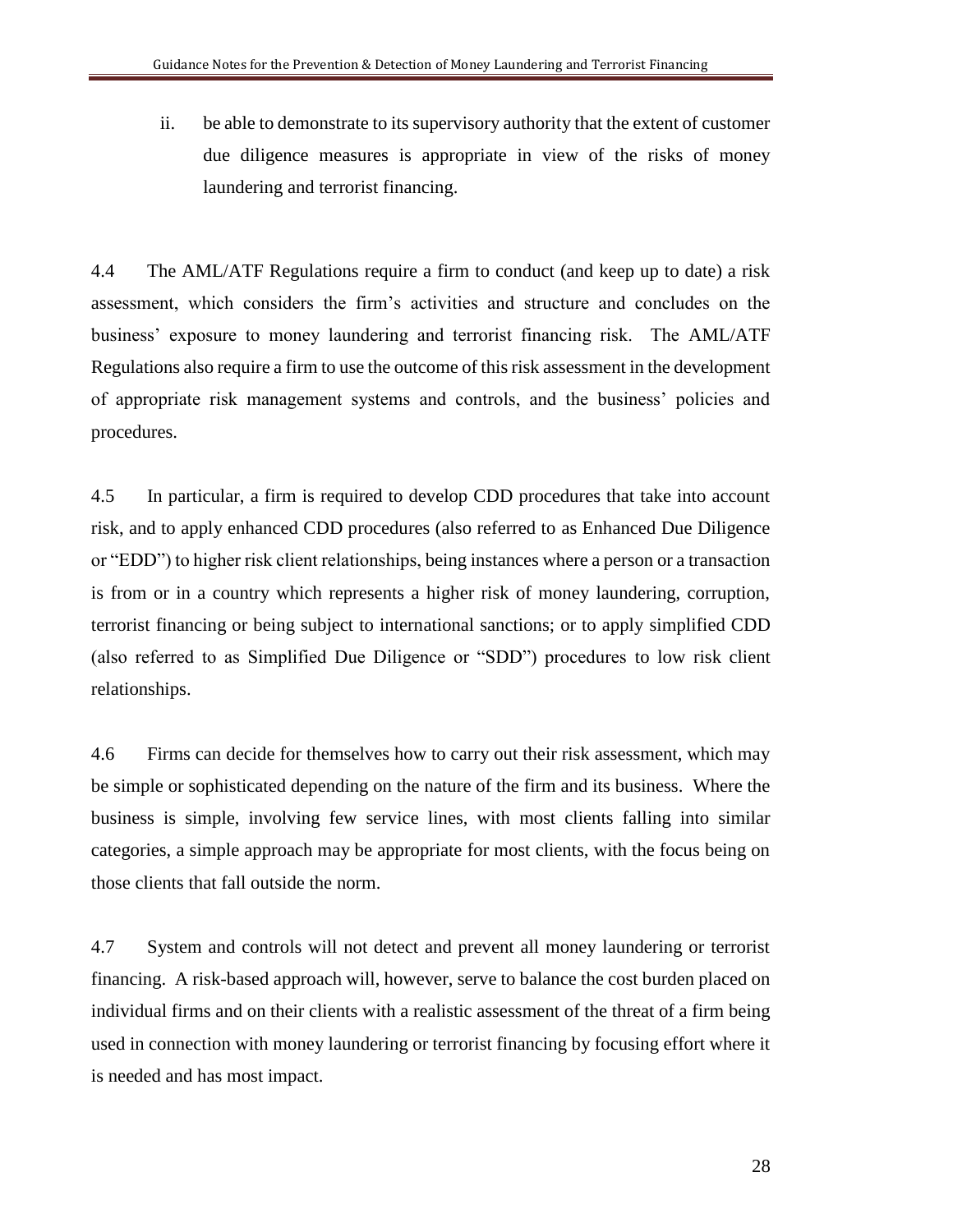4.8 An effective and documented risk-based approach will enable a firm to justify its position on managing money laundering and terrorist risks to law enforcement, the courts, regulators and supervisory bodies.

4.9 The risk-based approach does not apply to reporting suspicious activity. The AML/ATF Regulations lay down specific legal requirements not to engage in certain activities and to make reports of suspicious activities once a suspicion or reasonable grounds for suspicion is held. However, the risk-based approach does apply to ongoing monitoring of clients and retainers which enable firms to identify suspicions.

4.10 Taking into account the conclusions of the risk assessment, senior management must organise and control its affairs effectively and be able to demonstrate the existence of adequate risk management systems and controls. A firm may extend its existing risk management systems to address money laundering and terrorist financing risks.

4.11 The risk assessment will depend on the firm's size, type of clients and the practice area it engages in. In particular, a firm should consider the following risk factors:

#### **Client risk**

4.12 A firm's client geographical diversity can affect the risk of money laundering or terrorist financing. Factors which may vary the risk level include whether a firm:

- i. acts for politically exposed persons ("PEPs"), whether inside or outside Bermuda;
- ii. acts for clients without meeting them;
- iii. practices in locations with high levels of acquisitive crime, or for clients who have convictions for acquisitive crimes, which increases the likelihood the client may possess criminal property;
- iv. acts for clients affiliated to countries with high levels of corruption or organized crime, or where terrorist organisations operate, or countries with inadequate frameworks to prevent and detect money laundering and the financing of terrorism;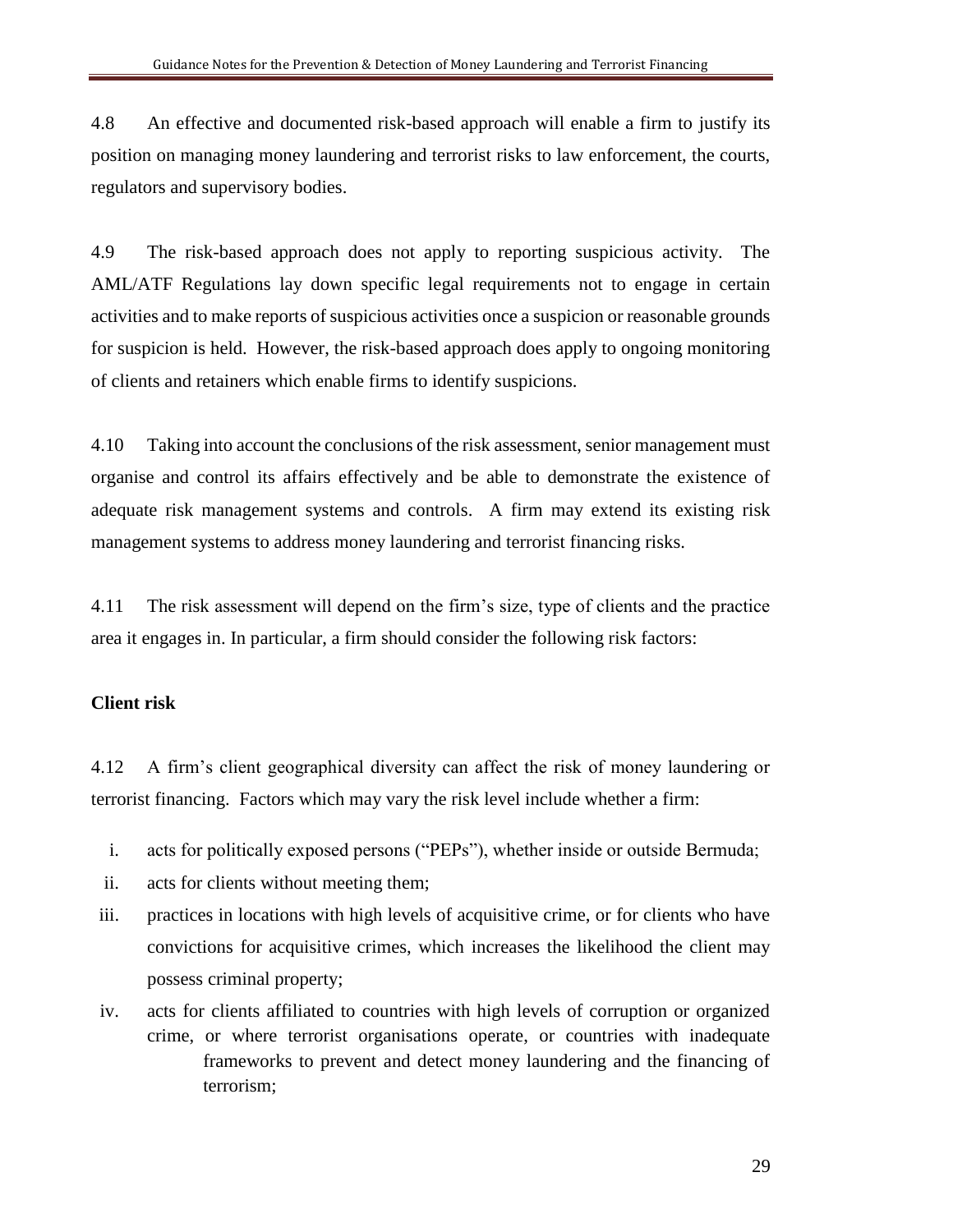- v. acts for clients that it is, or is not, easy to obtain details of beneficial owners for;
- vi. acts for entities that have complex ownership structures

Additional factors to consider are:

- vii. Nature and scope of business activities generating the funds/assets. For example, a client conducting "sensitive" activities (as defined by the Board), engaged in higher risk trading activities or engaged in a business which involves significant amounts of cash may indicate higher risk;
- viii. Transparency of client. For example, persons that are subject to public disclosure rules, e.g. on exchanges or regulated markets (or majority-owned and consolidated subsidiaries of such persons), or subject to licensing by a statutory regulator, e.g. the Bermuda Stock Exchange, or BMA may indicate lower risk. Clients where the structure or nature of the entity or relationship makes it difficult to identify the true beneficial owners and controllers may indicate higher risk;
- ix. Secretive clients. Whilst face to face contact with clients is not always necessary or possible, an excessively obstructive or secretive client may be a cause for concern;
- x. Reputation of client. For example, a well-known, reputable company, with a long history in its industry, and with abundant independent information about it and its beneficial owners and controllers may indicate lower risk;
- xi. Behavior of client. For example, where there is no commercial rationale for the service that is being sought, or where undue levels of secrecy are requested, or where it appears that an "audit trail" has been deliberately broken or unnecessarily layered, may indicate higher risk;
- xii. The regularity or duration of the relationship. For example, longstanding relationships involving frequent client contact that result in a high level of understanding of the client relationship may indicate lower risk;

#### **Service Risk**

4.13 Firms should consider the different types of risk to which they are exposed within the different service areas that they provide. The risks should be considered within the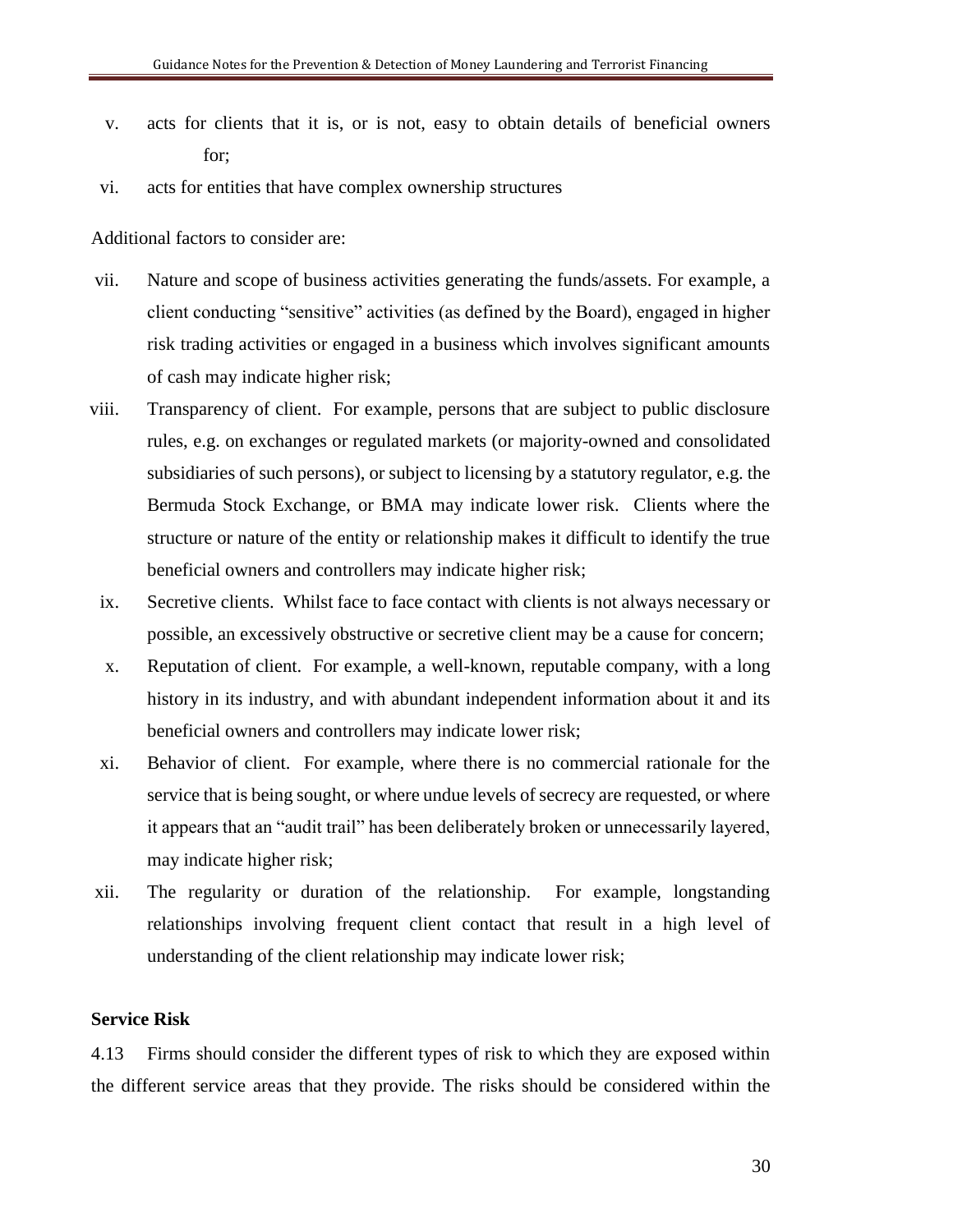context that a firm may be used to launder funds or assets through the firm. Factors may include:

- i. complicated financial or property transactions;
- ii. providing assistance in setting up trusts or company structures which could be used to obscure ownership of property;
- iii. payments that are made to, or received from, third parties;
- iv. payments made by cash; and
- v. transactions with a cross-border element.

4.14 The risks should be considered within the context that a firm may be used to launder funds or assets through the firm. Factors may include:

- i. the firm directly handling cash, assets or through payments that are made to, or received from, third parties; or
- ii. the firm directly handling the financial affairs, setting up companies, trusts or other structures for politically exposed persons that may be used to obscure beneficial ownership.

#### **Delivery channels risk –**

4.15 Firms should consider how they interact with their clients and the channels through which it delivers its services to them. Factors may include:

- i. the firm acting for clients without meeting them in person; or
- ii. accepting a client through another firm referral or engagement (such as through an appointed law firm).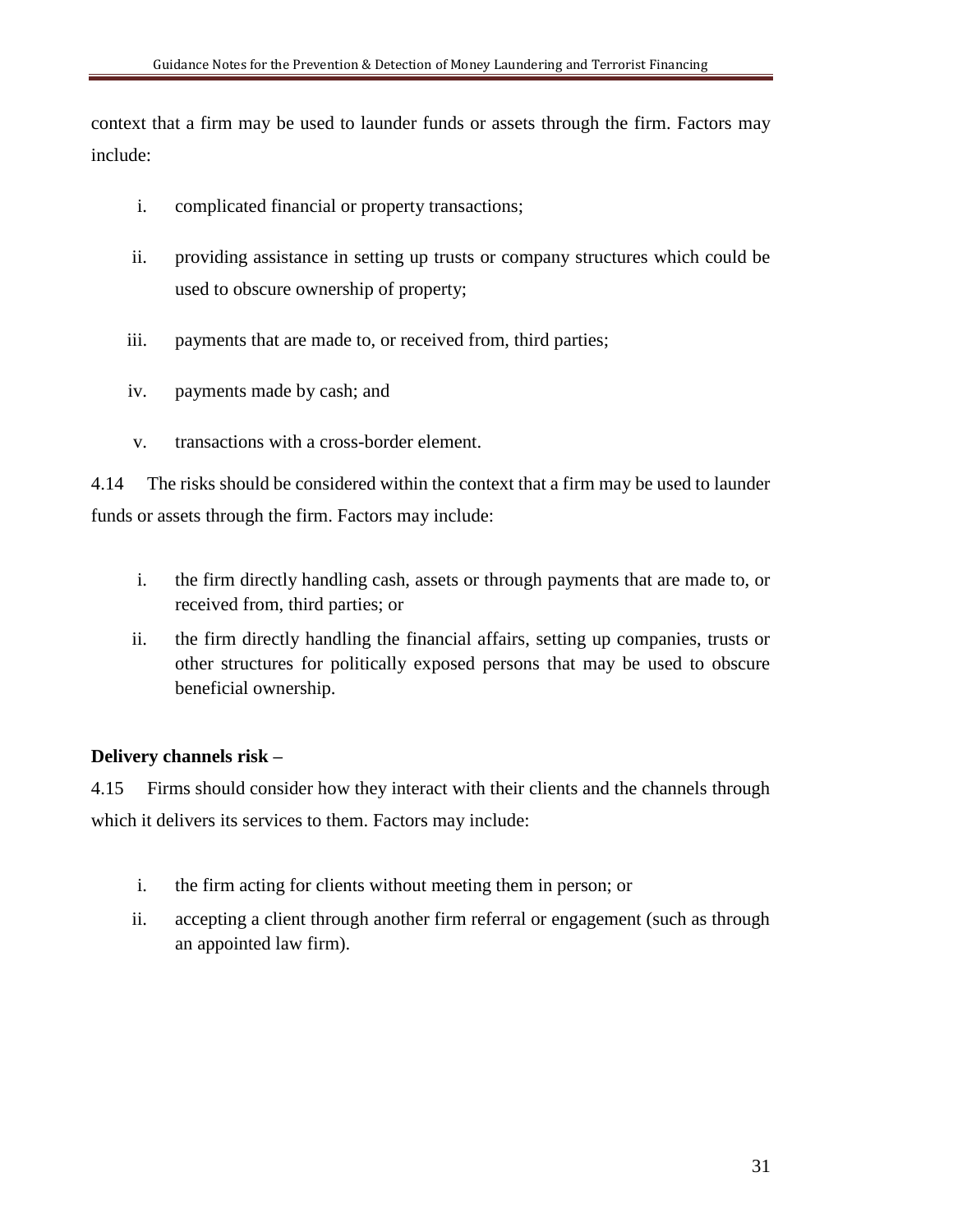#### **Geographical areas of operation risk**

4.16 Business activity in locations with high levels of acquisitive crime, or for clients who have convictions for acquisitive crimes, which increases the likelihood the client may possess criminal property. Factors may include:

- i. acting for clients affiliated to countries with high levels of corruption or organized crime, or where terrorist organisations operate, or countries with inadequate frameworks to prevent and detect money laundering and the financing of terrorism; and
- ii. in assessing which jurisdictions may present a higher risk, objective data published by the International Monetary Fund ("IMF"), FATF, World Bank, the Egmont Group of Financial Intelligence Units, US Department of State (International Narcotics Control Strategy Report), Office of Foreign Assets Control ("OFAC") and Transparency International (Corruption Perception Index) will be relevant.

#### **Product or Transaction**

4.17 Specific products, services, transactions or delivery channels may pose a greater risk of money laundering. Examples include private banking, anonymous transactions (which may include cash), non-face-to-face business relationships or transactions, and payment received from unknown or un-associated third parties. Additionally, a wide range of products and services offered by financial institutions have been found to be vulnerable to abuse. These include private banking, retail banking products, correspondent and concentration accounts, transactions with non-client corporate accounts, and wire transfers. Examples of increased risk products and services likely to be encountered by law firms:

- i. Alternative Investment/Structured Products
- ii. Trade/Export Finance
- iii. International Private Banking
- iv. International Correspondent Banking
- v. Precious Metals (Delivery) Services
- vi. Unlimited Cards
- vii. Benchmark and Other Setting of Indices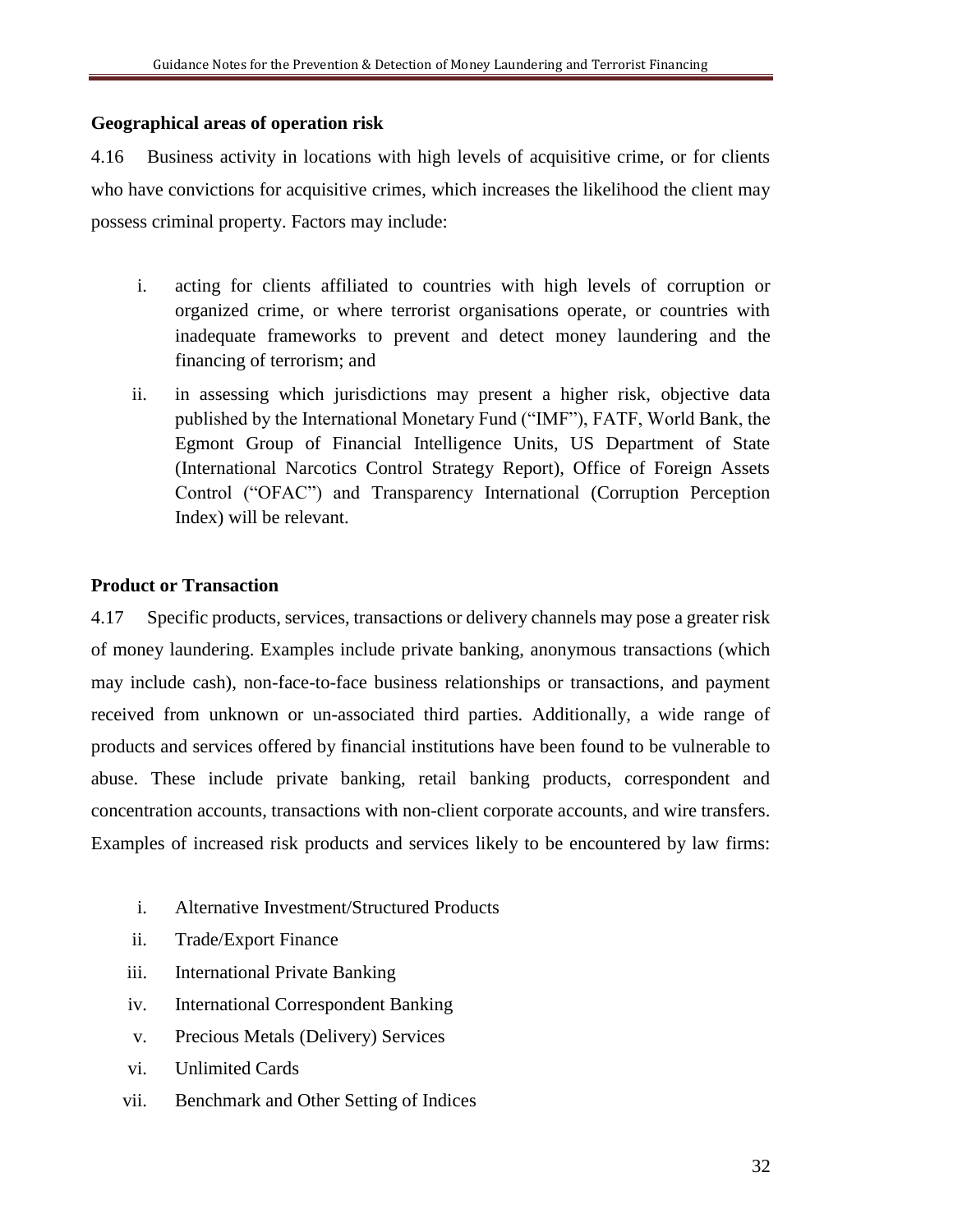#### Examples of Increased Risk Transactions:

- i. Significant/Unusual Cash/Cash Like
- ii. Pass-through Transactions
- iii. Nested accounts
- iv. International Wires to High Risk Countries
- v. Suspect Shell Company Transactions
- vi. Rapid In/Out (High Velocity Turnover)
- vii. Unusual Wire Transfers
- viii. Smurfing
- ix. Suddenly Active

4.18 A firm may demonstrate that it has considered its exposure to money laundering and terrorist financing risk by:

- i. Involving all members of senior management in determining the risks posed by money laundering and terrorist financing within those areas for which they have responsibility;
- ii. Considering organizational factors that may increase the level of exposure to the risk of money laundering and terrorist financing, e.g. business volumes and outsourced aspects of regulated activities or compliance functions;
- iii. Considering the nature, scale and complexity of its business, the diversity of its operations (including geographical diversity), the volume and size of its transactions, and the degree of risk associated with each area of its operation;
- iv. Considering who its clients are and what transactions they do;
- v. Considering whether any additional risks are posed by the jurisdictions with which the firm or its clients (including intermediaries and introducers) are connected;
- vi. Considering how the firm establishes business relationships and delivers services or products to its clients. For example, risks are likely to be greater where relationships may be established remotely; and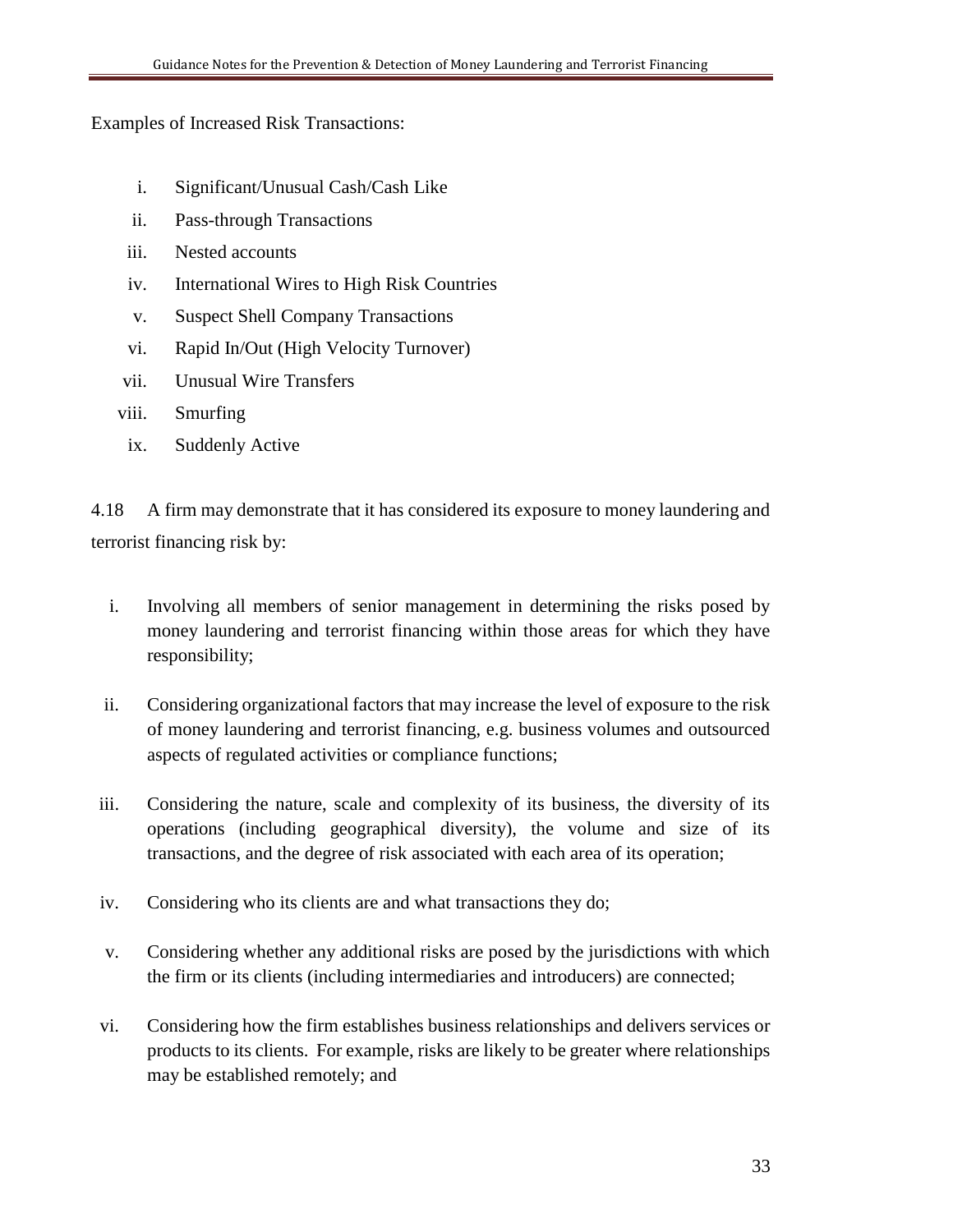- vii. Considering the characteristics of its service areas and assessing the associated vulnerabilities posed by each service area, including delivery channels. For example:
	- a. the use of third parties such as group entities, introducers and intermediaries to conduct elements of the CDD process; or
	- b. assessing how legal entities and structures might be used to mask the identities of the underlying beneficial owners.

4.19 Firms should prepare a risk profile for clients based on the type of instructions it has received. A client profile should contain sufficient information to enable it to:

- i. identify a pattern of expected business activity and transactions within each client relationship; and
- ii. identify unusual, complex or higher risk activity and transactions that may indicate money laundering or terrorist financing activity.

4.20 One of the factors to be taken into account in undertaking any risk assessment for a client is whether or not the client is acting for a third party – as an intermediary. One or more of the following factors will be relevant when conducting a risk assessment for an introducer or intermediary:

- i. the stature and regulatory track record of the intermediary or introducer;
- ii. the adequacy of the framework to combat money laundering and terrorist financing in place in the jurisdiction in which the intermediary or introducer is based;
- iii. the adequacy of the supervisory regime to combat money laundering and terrorist financing to which the intermediary or introducer is subject;
- iv. the adequacy of the measures to combat money laundering and terrorist financing in place at the intermediary or introducer;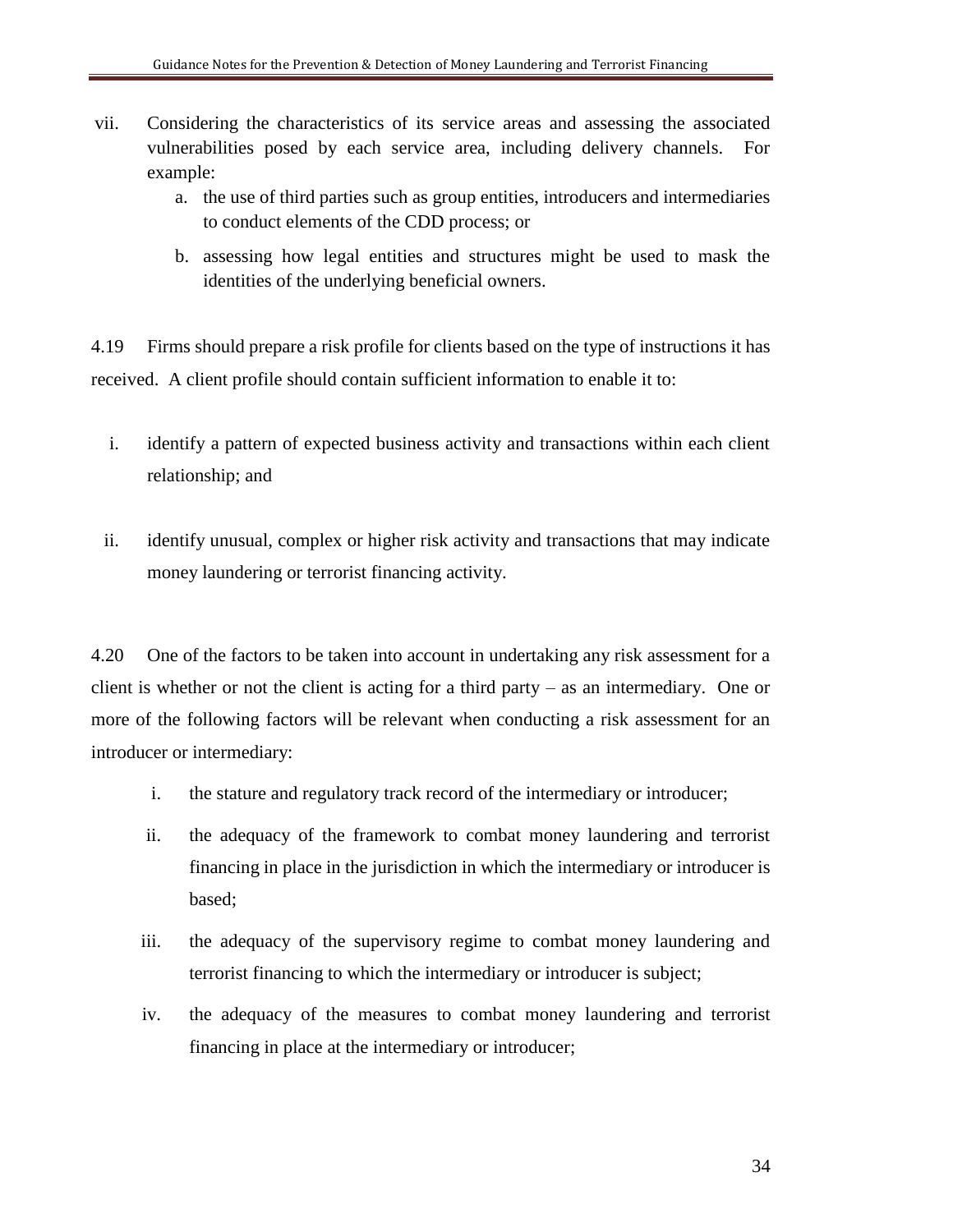- v. previous experience gained from existing relationships connected with the intermediary or introducer;
- vi. the nature of the business conducted by the intermediary or introducer. In this case relevant factors include:
- vii. the geographic location of the client base;
- viii. the general nature of the client base, e.g. whether institutional or private client;
- ix. the risk appetite of the intermediary or introducer;
- x. the nature of the services which the intermediary or introducer provides to its clients;
- xi. whether relationships are conducted by the intermediary or introducer on a face to face basis;
- xii. whether specific relationships are fully managed by the intermediary or introducer; and
- xiii. the extent to which the intermediary or introducer itself relies on third parties to identify its clients and to hold evidence of identity or to conduct other due diligence procedures, and whether such third parties are financial services businesses that are overseen for AML/ATF compliance in Bermuda or carry out an equivalent business. Whether or not specific intermediary or introduced relationships involve PEP's or other higher risk relationships.

#### **Accountancy, audit and insolvency service risk**

4.21 Those providing accountancy, auditing or insolvency services will primarily need to consider their risk assessment in respect of the nature of their client base, the business sectors in which their clients operate and the geographical location of their clients. The standing of clients and adherence to sound corporate governance principles will also have an impact including those clients that have previously been prosecuted or fined for criminal or regulatory offences.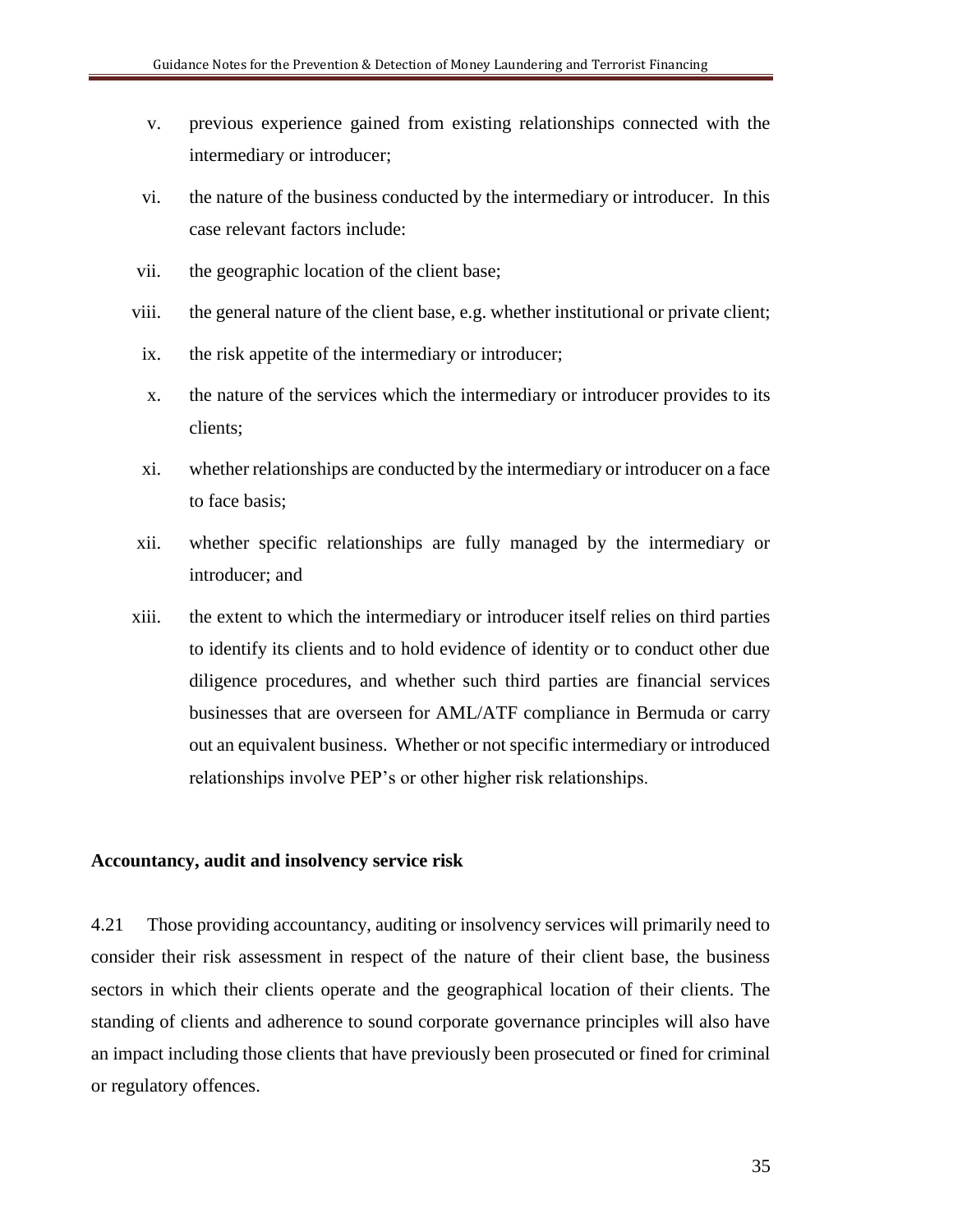- 4.22 The risk assessment should take account of the following risks:
	- i. setting up, winding up, or effecting recovery for high cash turnover businesses for clients which may provide a front for criminal money;
	- ii. being used in an active sense to launder money through the handling of cash or assets or through payments that are made to, or received from, third parties, particularly with a cross-border element;
	- iii. becoming concerned in an arrangement which facilitates money laundering through the provision of investment services;
	- iv. becoming a party to serious fraud on the part of senior management or failing to recognize the warning signs relating to management fraud; and
	- v. the potential for money laundering and terrorist financing attaching to the client and/or those who trade with or otherwise interact with clients.
- 4.23 Those providing accountancy services should also consider the risks when:
	- i. providing assistance in setting up trusts or company structures which could be used to obscure beneficial ownership of monies and assets settled into trust; and
	- ii. handling the financial affairs, or setting up companies, trusts or other structures for politically exposed persons whose assets and wealth may be derived from the proceeds of corruption (see Section 5 of these Guidance Notes).

4.24 Specialization within a sector that undertakes higher risk activity from a money laundering and terrorist financing perspective will affect the business risk assessment. Examples of higher risk sectors and sensitive business areas for money laundering and terrorist financing purposes are:

i. financial services and money services businesses;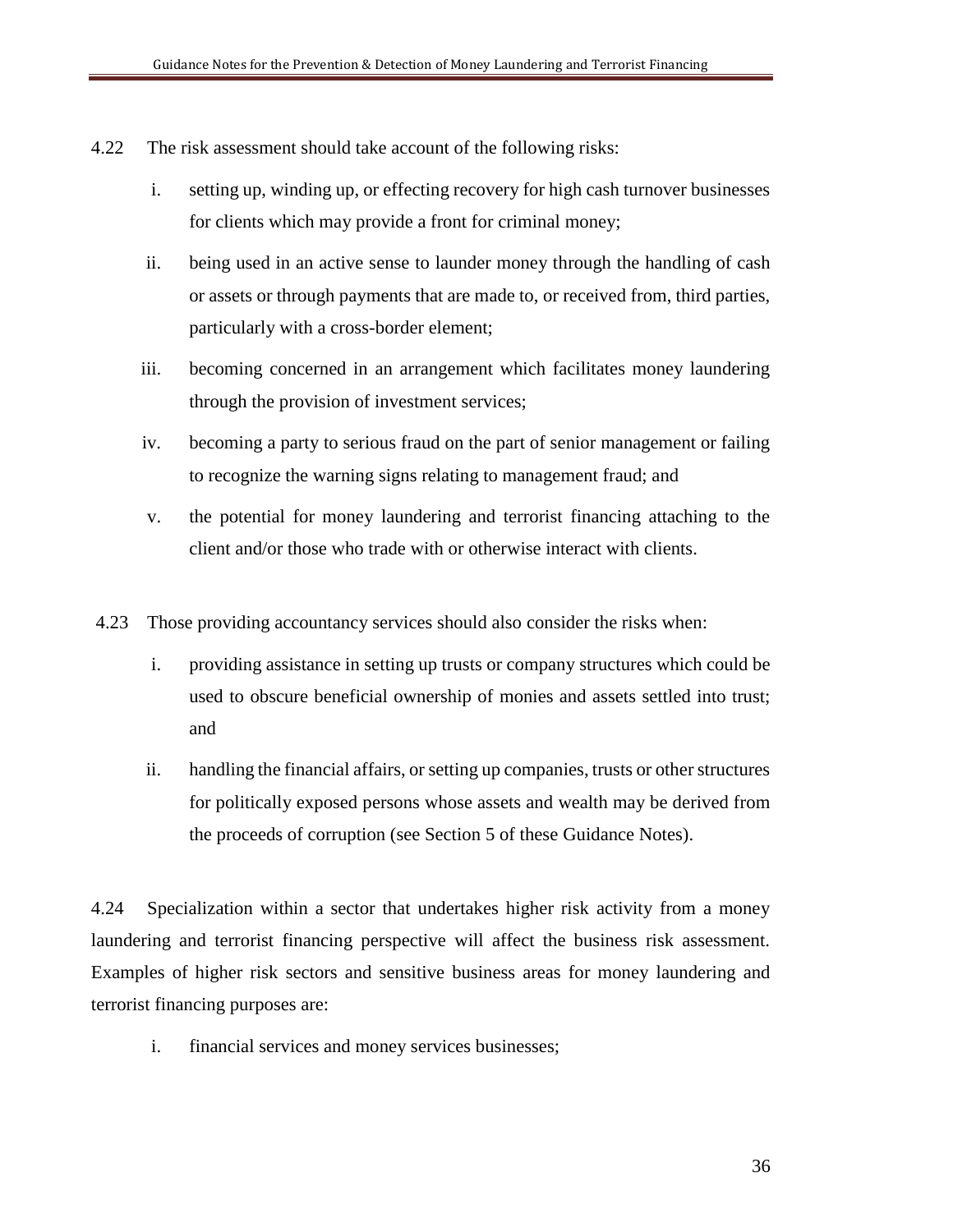- ii. high cash turnover businesses (bars and clubs, taxi firms, launderettes, takeaway restaurants, market traders);
- iii. gaming and gambling businesses;
- iv. real estate and construction;
- v. computers and high technology, telecommunications and mobile phone businesses; and
- vi. arms and armaments.

4.25 Firms such as financial services businesses, money services businesses and estate agents that are covered by the AML/ATF Regulations should have taken steps to mitigate their risks by implementing robust internal controls.

# **Taxation service risk**

4.26 Tax practitioners are not required to be experts in criminal law, but they are expected to be aware of the offences which can give risk to the proceeds of crime. For example, the boundaries between deliberate understatement or other tax evasion and simple cases of error or genuine differences in the interpretation of tax law. The main areas where offences may arise which might enhance the risks of the tax practitioner becoming concerned in an arrangement are:

- i. tax evasion, including making false returns (including supporting documents) accounts or financial statements or deliberate failure to submit returns;
- ii. deliberate refusal to correct known errors; and
- iii. fraudulent or dishonest conduct.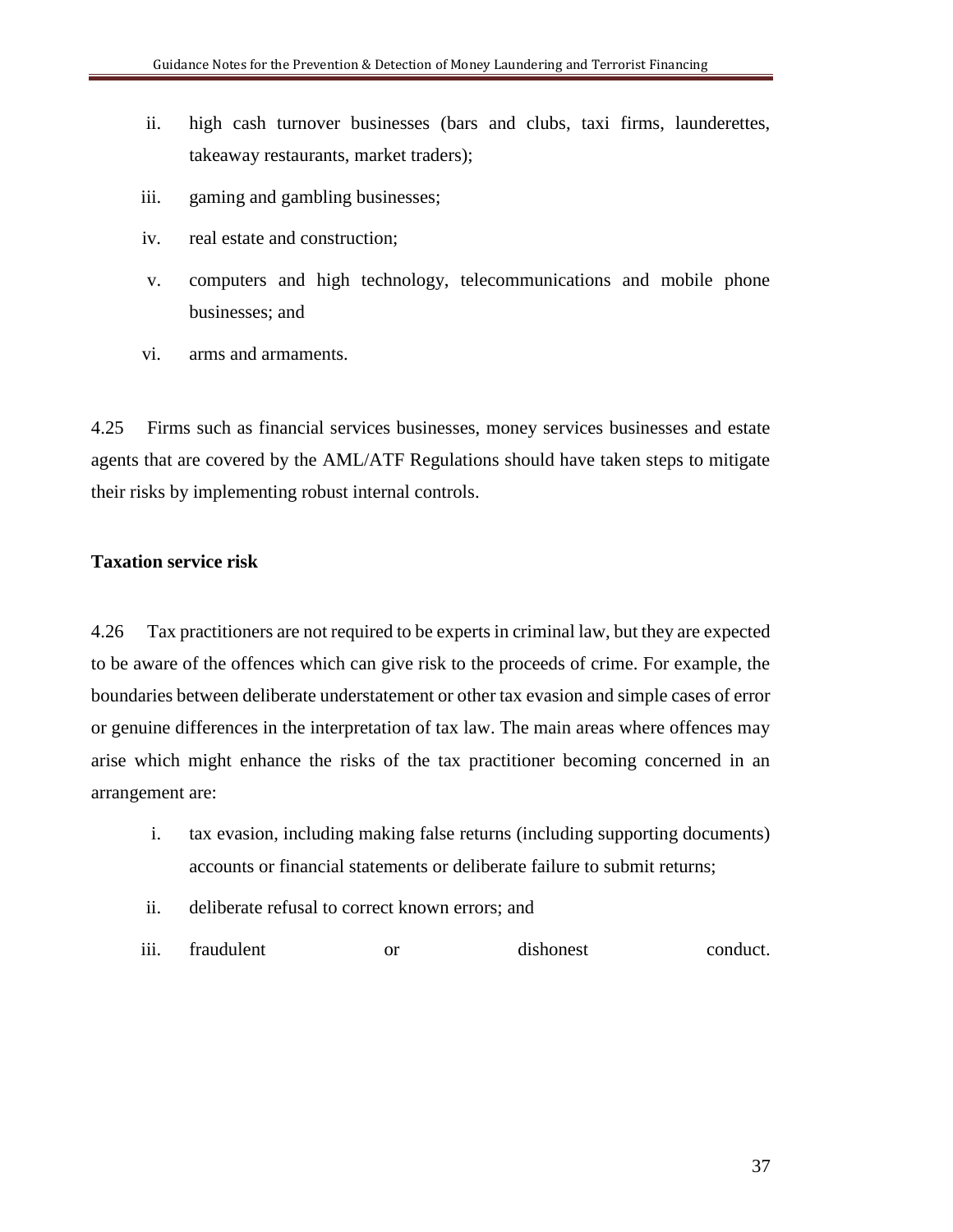#### **Money laundering and terrorist financing warning signs for the accountancy sector**

4.27 The AML/ATF Regulations require firms to conduct ongoing monitoring of business relationships and take steps to be aware of transactions with heightened money laundering or terrorist financing risks. Firms are required to report suspicious transactions and activity.

4.28 This Section highlights a number of warning signs for accountants generally and for those working in specific business areas to help firms decide where there are reasons for concern or the basis for a reportable suspicion.

4.29 Because money launderers and terrorist financiers are always developing new techniques, no list of examples can be fully comprehensive. However, the following are some key factors indicating activity or transactions which might heighten a client's risk profile, or give cause for concern.

#### **Secretive clients**

4.30 Whilst face to face contact with clients is not always possible, an excessively obstructive or secretive client may be a cause for concern. Consideration should be given as to whether clients who demand strict confidentiality relating to their financial and business affairs are evading tax or seeking to mask the true beneficial ownership of their assets.

#### **Unusual instructions**

4.31 **-** Instructions that are unusual in themselves, or for the firm or the client may give rise to concern, particularly where no rational or logical explanation can be given. Be wary of:

i. Loss-making transactions where the loss is avoidable;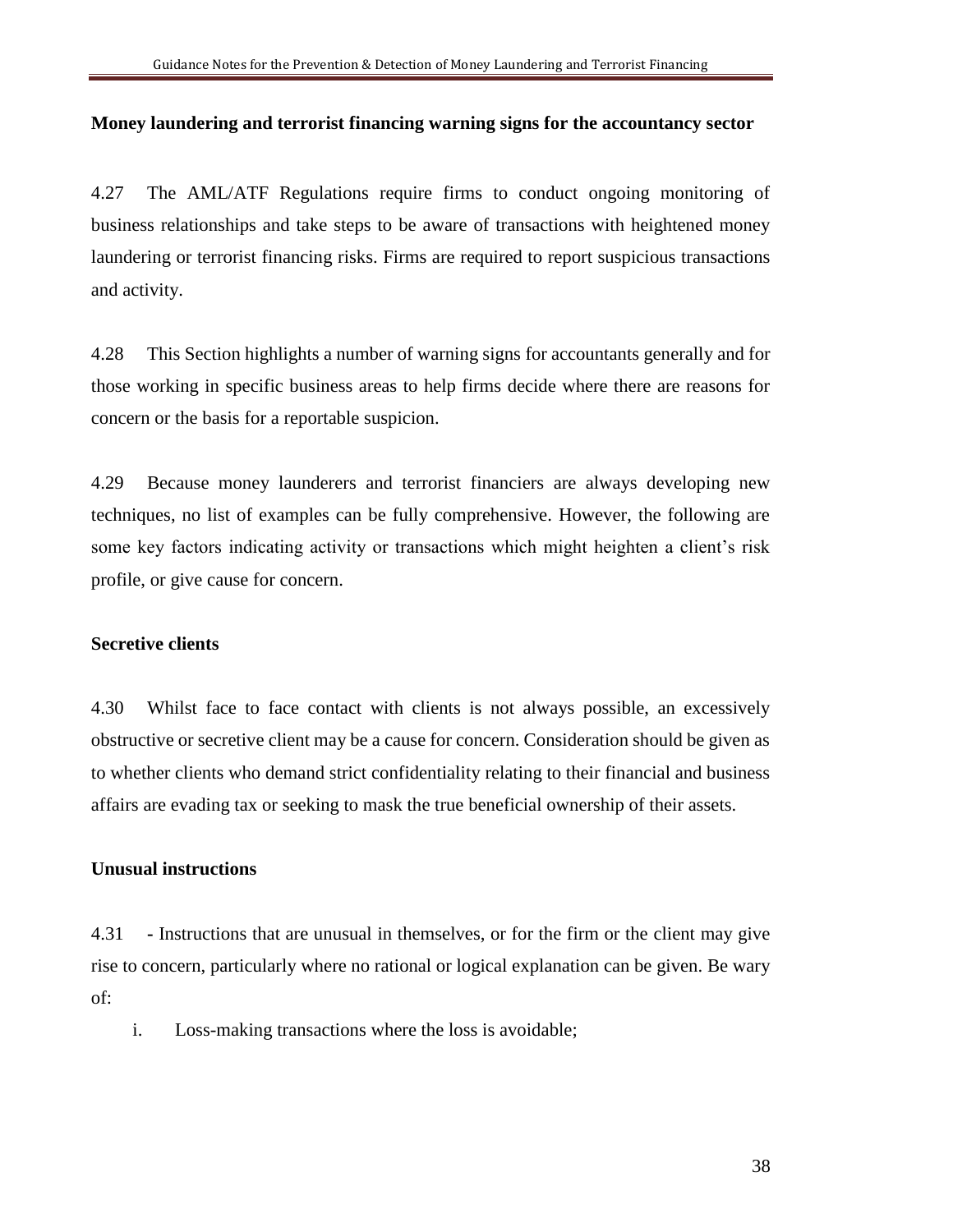- ii. Dealing with money or property when there are suspicions that it is being transferred to avoid the attention of either a trust in a bankruptcy case, a revenue authority, or a law enforcement agency;
- iii. Complex or unusually large transactions, particularly where underlying beneficial ownership is difficult to ascertain and/or where the underlying transactions have been conducted in cash;
- iv. Unusual patterns of transactions which have no apparent economic purpose particularly those where a number of jurisdictions and different entities are involved for no logical business reason;
- v. Funds that are being switched between investments or jurisdictions for no apparent reason;
- vi. Use of shell companies, blind trusts or other structures that are merely being used as a front for other activities; and
- vii. Excessive use of off-balance sheet transactions or activity.

# **Instructions outside the firm's area of expertise**

4.32 Taking on work which is outside the firm's normal range of expertise can present additional risks because money launderer might be using the firm to avoid answering too many questions. An inexperienced accountant might be influenced into taking steps which a more experienced accountant would not contemplate. Accountants should be wary of highly paid niche areas of work in which the firm has no background, but in which the client claims to be an expert. If the client is based outside Bermuda, firms should satisfy themselves that there is a genuine legitimate reason why they have been instructed. For example, have the firm's services been recommended by another client or is the matter based near your firm? Making these types of enquiries makes good business sense as well as being a sensible AML/ATF check.

## **Changing instructions**

4.33 Instructions that change unexpectedly might be suspicious, especially if there seems to be no logical reason for the changes. The following situations could give rise to cause for concern: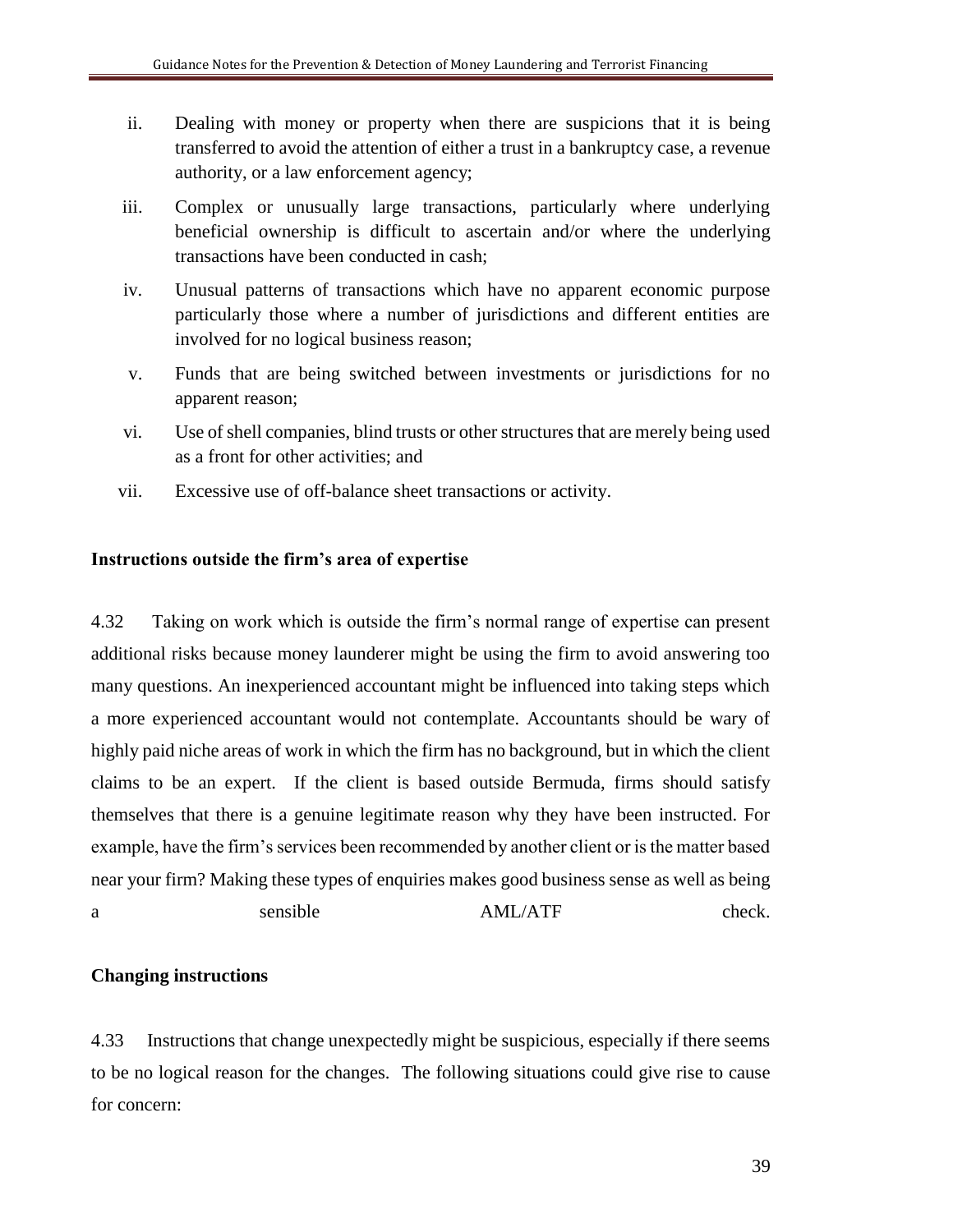- i. a client deposits funds into a firm's client account, but then ends the transaction for no apparent reason;
- ii. a client advises that funds are coming from one source and at the last minute the source changes; or
- iii. a client unexpectedly requests that money received into a firm's client account be sent back to its source, to the client or to a third party.

#### **Use of client accounts**

4.34 Client accounts should only be used to hold client money for legitimate transactions for clients, or for another proper legal purpose. Putting criminal money through a professional firm's client account can clean it, whether the money is sent back to the client, on to a third party, or invested in some way. Introducing cash into the banking system can become part of the placement stage of money laundering. Therefore, the use of cash for noncash-based businesses is often a warning sign.

#### **Source of funds**

4.35 If funding is from a source other than a client, firms may need to make further enquiries, especially if the client has not advised what they intend to do with the funds before depositing them into the firm's account. If it is decided to accept funds from a third party, perhaps because time is short, firms should ask how and why the third party is helping with the funding. Enquiries do not need to be made into every source of funding from other parties. However, firms must always be alert to warning signs and in some cases will need to seek more information.

#### **Holding funds**

4.36 Firms who choose to hold funds as stakeholder or escrow agent in commercial transactions should consider the checks to be made about the funds they intend to hold before the funds are received. Consideration should be given to conducting CDD measures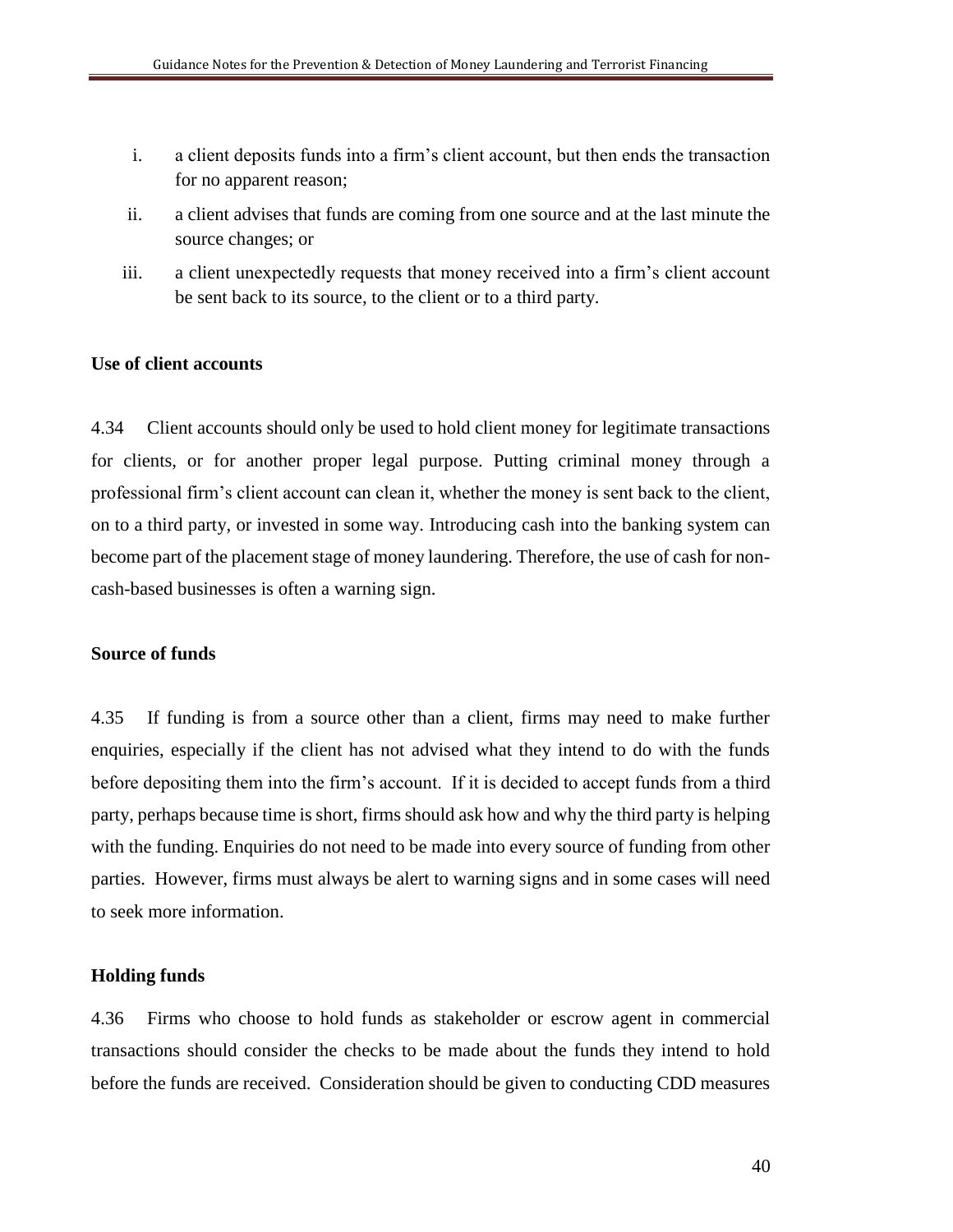on all those on whose behalf the funds are being held. Particular consideration should be given to any proposal that funds are collected from a number of individuals whether for investment purposes or otherwise. This could lead to wide circulation of client account details and payments being received from unknown sources.

#### **Accountancy and audit services**

4.37 Except for certain strict liability offences, criminal conduct requires an element of criminal intent which means that an offender must know or suspect that an action or property is criminal. Conduct which is an innocent error or mistake may be criminal where it constitutes a strict liability offence, but does not mean it will also be money laundering. If an individual or firm knows or believes that a client is acting in error, the client may be approached and the situation and legal risks explained to them. However, once the criminality of the conduct is explained to the client, they must bring their conduct (including past conduct) promptly within the legislation to avoid a money laundering offence being committed. Where there is uncertainty about the legal issues that are outside the competence of the firm, clients should be referred to an appropriate specialist or legal adviser. If there are reasonable grounds to suspect that a client knew or suspected that their actions were criminal, a report must be made. Even if the client does not have the relevant intent, but the firm is aware that there is criminal property, consideration needs to be given to whether a report has to be made to the FIA.

#### **General warning signs**

4.38 **-** Any of the following general warning signs should prompt additional questions or investigation by those offering accountancy and audit services:

- i. use of many different firms of auditors and advisers for connected companies and businesses;
- ii. the client has a history of changing bookkeepers or accountants yearly; and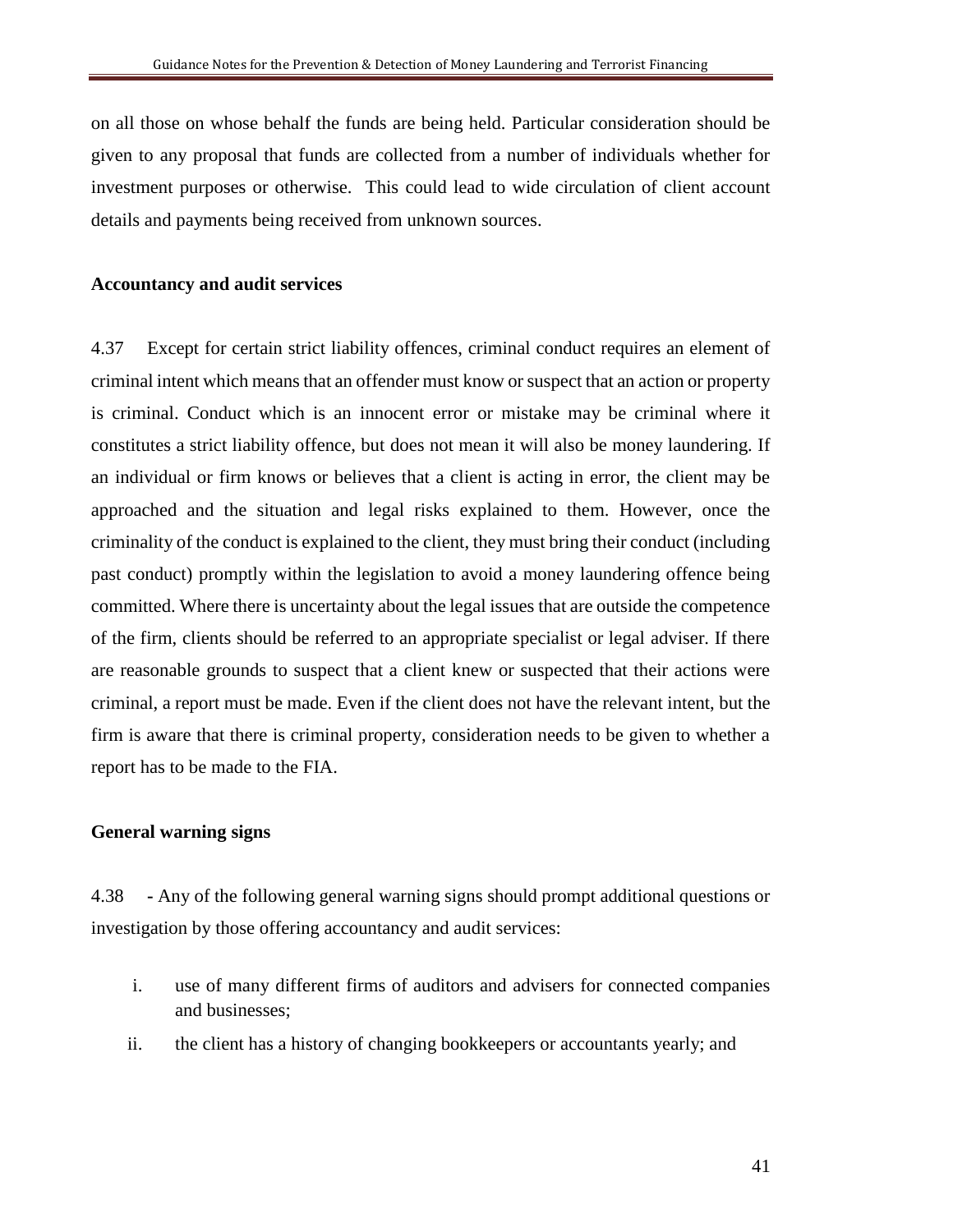iii. company records consistently reflect sales at less than cost, thus putting the company into a loss position, but the company continues to operate without reasonable explanation of the continued loss.

## **Factors arising from action by the entity or its directors**

4.39 - Where an entity is actively involved in money laundering or terrorist financing, the signs are likely to be similar to those where there is a risk of fraud, and include:

- i. unusually complex corporate structure where complexity does not seem to be warranted;
- ii. complex or unusual transactions, possibly with related parties;
- iii. transactions with little commercial logic taking place in the normal course of business (such as selling and re-purchasing the same asset);
- iv. transactions conducted outside of the normal course of business or where the method or payment/receipt is not usual business practice, such as wire transfers or payments in foreign currency;
- v. transactions where there is a lack of information or explanation, or where explanations are unsatisfactory;
- vi. transactions that are undervalued or overvalued, including double billing;
- vii. transactions with companies whose identity or beneficial ownership is difficult to establish;
- viii. abnormally extensive or unusual related party transactions;
- ix. unusual numbers of cash transactions for substantial amounts or a large number of small transactions that add up to a substantial amount;
- x. payment for unspecified services or for general consultancy services; and
- xi. long delays in the production of company or trust accounts for no apparent reason.

# **The client may be unknowingly a party to money laundering**

4.40 - There may be occasions where the client has been duped by its own customers or clients into providing assistance or a vehicle for laundering criminal funds. Warning signs may be: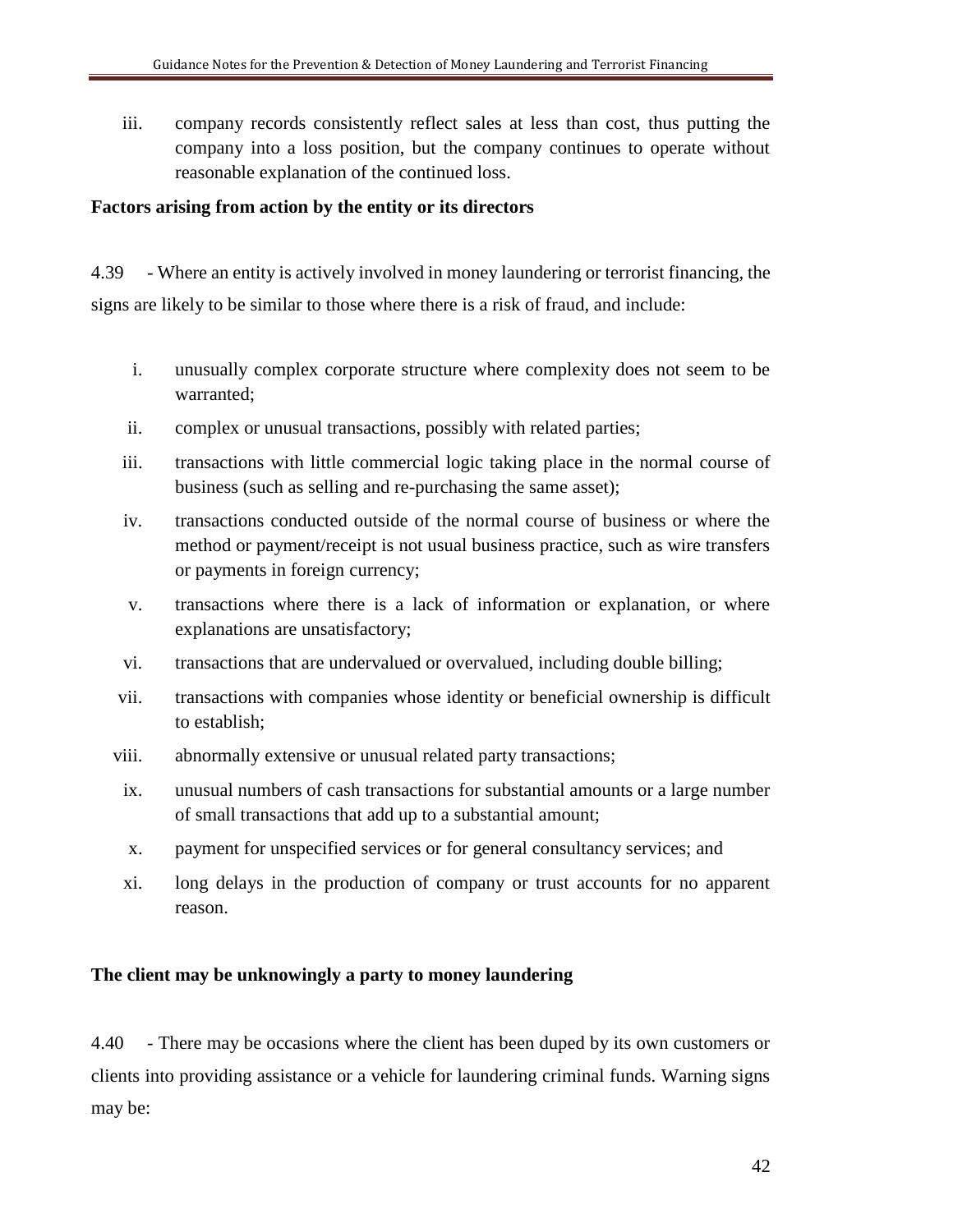- i. Unusual transactions without an explanation or a pattern of trading with one client that is different from the norm;
- ii. Request for settlement of sales in cash;
- iii. A client setting up a transaction that appears to be of no commercial advantage or logic;
- iv. A client requesting special arrangements for vague purposes;
- v. Unusual transactions with companies registered overseas;
- vi. Request for settlement to bank accounts or jurisdictions which would be unusual for a normal commercial transaction; or
- vii. Excessive overpayment of accounts, subsequently requesting a refund.

# **Administration of estates**

4.41 A deceased person's estate is very unlikely to be actively utilized by criminals as a means for laundering their funds; however, there is still a low risk of money laundering for those working in this area where estate assets have been earned or are located in a higher risk territory, firms may need to make further checks about the source of those funds.

4.42 When winding up an estate, there is no blanket requirement that firms should be satisfied about the history of all of the funds which make up the estate under administration. However, firms should be aware of the factors which can increase money laundering risks and consider the following:

- i. Where estate assets have been earned in a foreign jurisdiction, firms should be aware of the wide definition of criminal conduct in the Proceeds of Crime Act; and
- ii. Where estate assets have been earned or are located in a higher risk territory, firms may need to make further checks about the source of those funds.
- 4.43 Firms should be alert from the outset and monitor throughout so that any disclosure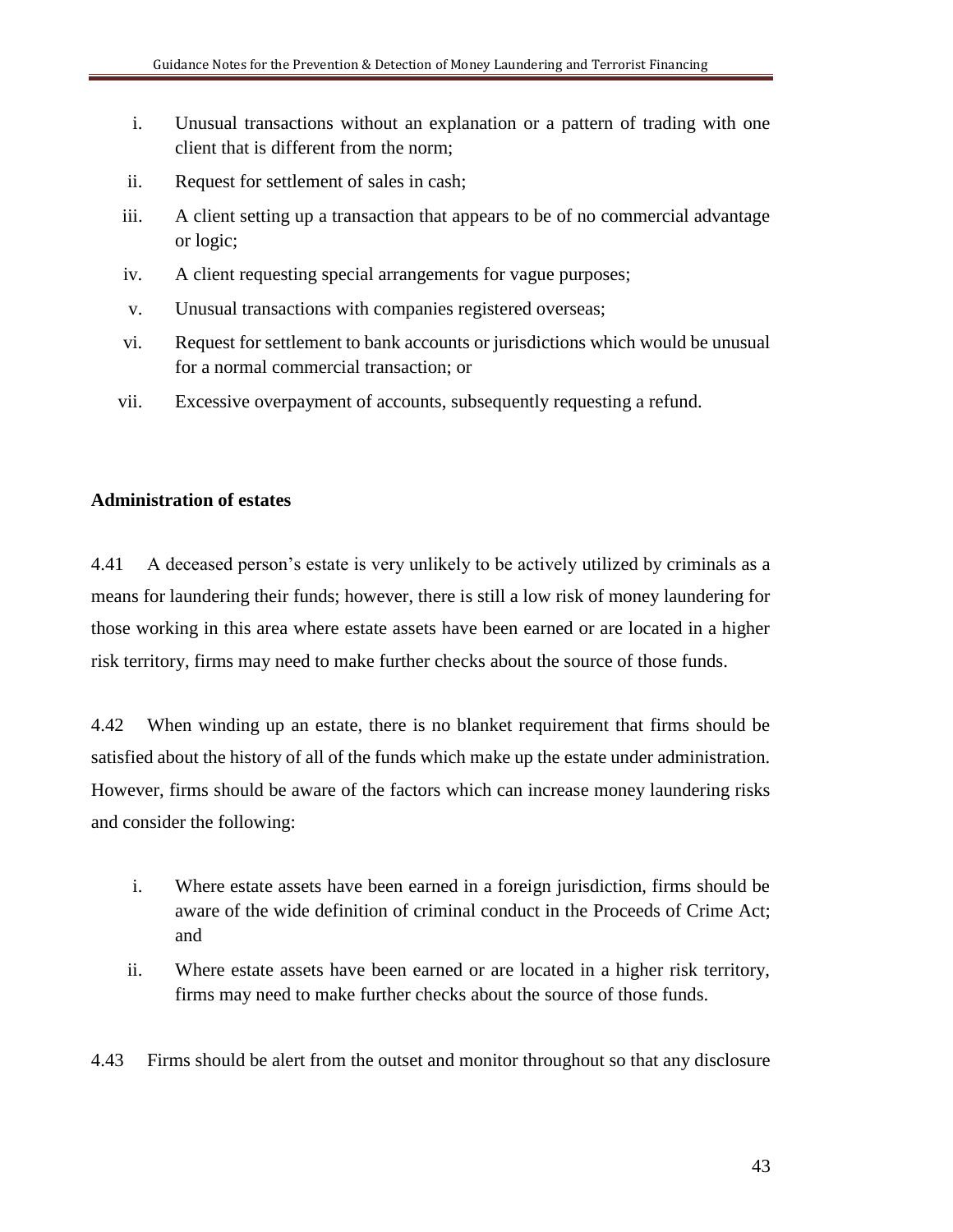can be considered as soon as knowledge or suspicion or reasonable grounds for suspicion is formed and problems of delayed consent can be avoided.

4.44 Firms should bear in mind that an estate may include criminal property. An extreme example would be where the firm knows or suspects or has reasonable grounds to suspect that the deceased person was accused or convicted of acquisitive criminal conduct during their lifetime. If firms know, or suspect or have reasonable grounds to suspect that the deceased person improperly claimed benefits/allowances or had evaded the due payment of taxes during their lifetime, criminal property will be included in the estate and so a money laundering disclosure may be required.

4.45 Relevant local laws will apply before assets can be released. Firms should remain alert to warning signs, for example if the deceased or their business interests are based in a higher risk jurisdiction.

4.46 If the deceased person is from another jurisdiction and an accountant is dealing with the matter in the home country, firms may find it helpful to ask that person for information about the deceased to gain some assurances that there are no suspicious circumstances surrounding the estate.

#### **Charities**

4.47 While the majority of charities are used for legitimate reasons, they can be used as money laundering or terrorist financing vehicles. Firms acting for charities should consider its purpose and the organisations it is aligned with. If money is being received on the charity's behalf from an individual or a company donor, or a bequest from an estate, firms should be alert to unusual circumstances, including large sums of money.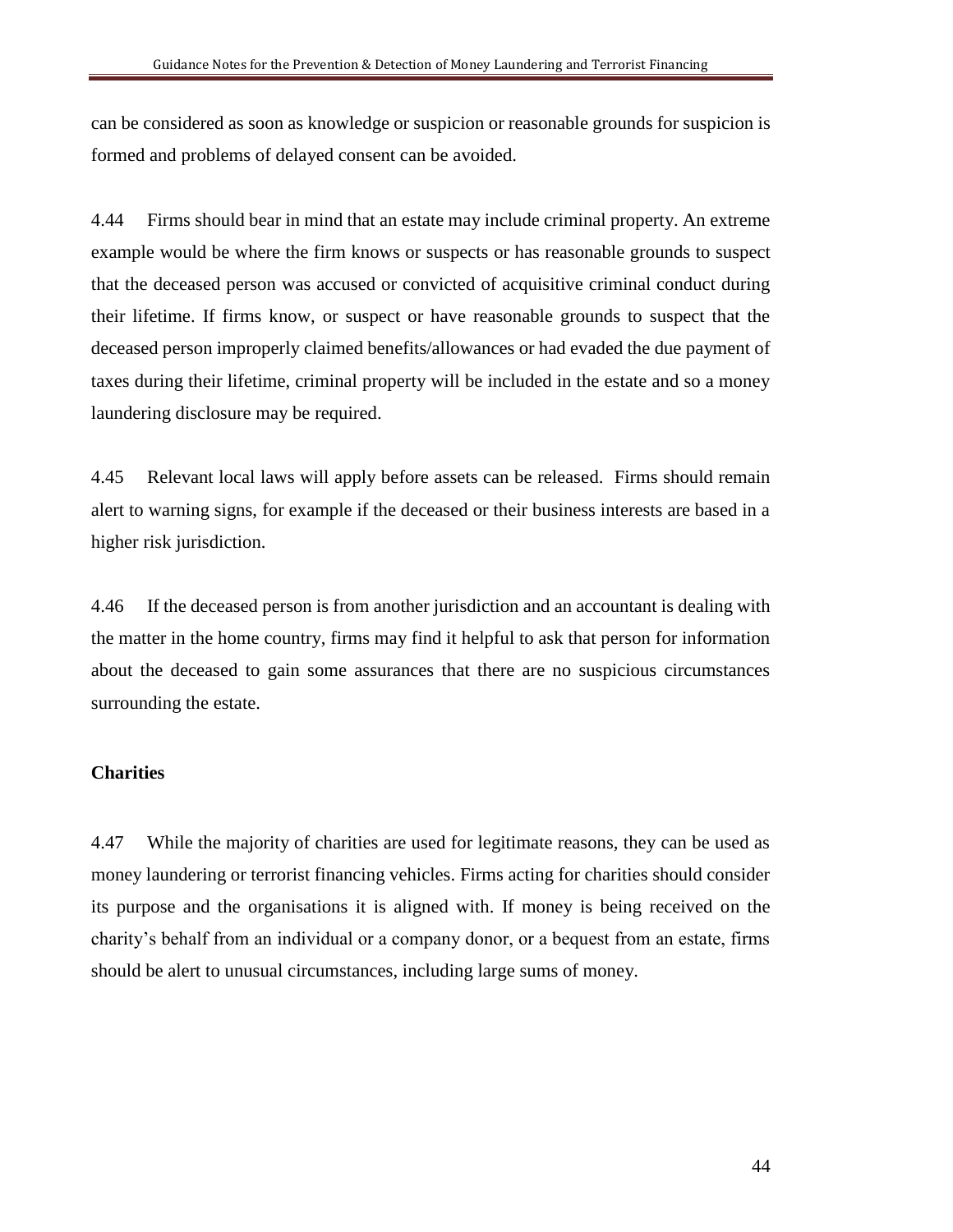#### **Business recovery or receiverships**

4.48 Insolvency practitioners will often encounter criminal activity when winding up or effecting recovery for a business. Serious fraud which has resulted in benefit either for the business or an individual will be reportable to the FIA as will incidences where the business has been used to launder the proceeds of crime. Examples may be where:

- i. fraud has caused or contributed to the failure of the business;
- ii. there has been illegal siphoning off or transfer of assets by directors/shareholders;
- iii. false accounting or misrepresentation of profits has been applied to maintain share value;
- iv. the Directors or members of senior management have been guilty of illegal trading or market abuse;
- v. tax fraud has been committed by reducing income or profits; or
- vi. a "white knight" (referring to the 'friendly' acquirer of a target firm in a hostile takeover attempt by another firm) has invested criminal funds.

## **Observation of unlawful conduct resulting in advice**

4.49 It should be borne in mind that for property to be criminal property (property which is or in whole or in part directly or indirectly represents proceeds of criminal conduct), not only must it constitute a person's benefit from criminal conduct, but the alleged offender must know or suspect that the property constitutes such a benefit. This means, for example, that if someone has made an innocent error, even if such an error resulted in benefit and constituted a strict liability criminal offence, then the proceeds are not criminal property and no money laundering offence has arisen until the offender becomes aware of the error. Examples of unlawful behavior which may be observed, and may well result in advice to a client to correct an issue, but which are not reportable as money laundering, are set out below:

i. Offences where no proceeds or benefit results, such as the late filing of company accounts. However, firms should be alert to the possibility that persistent failure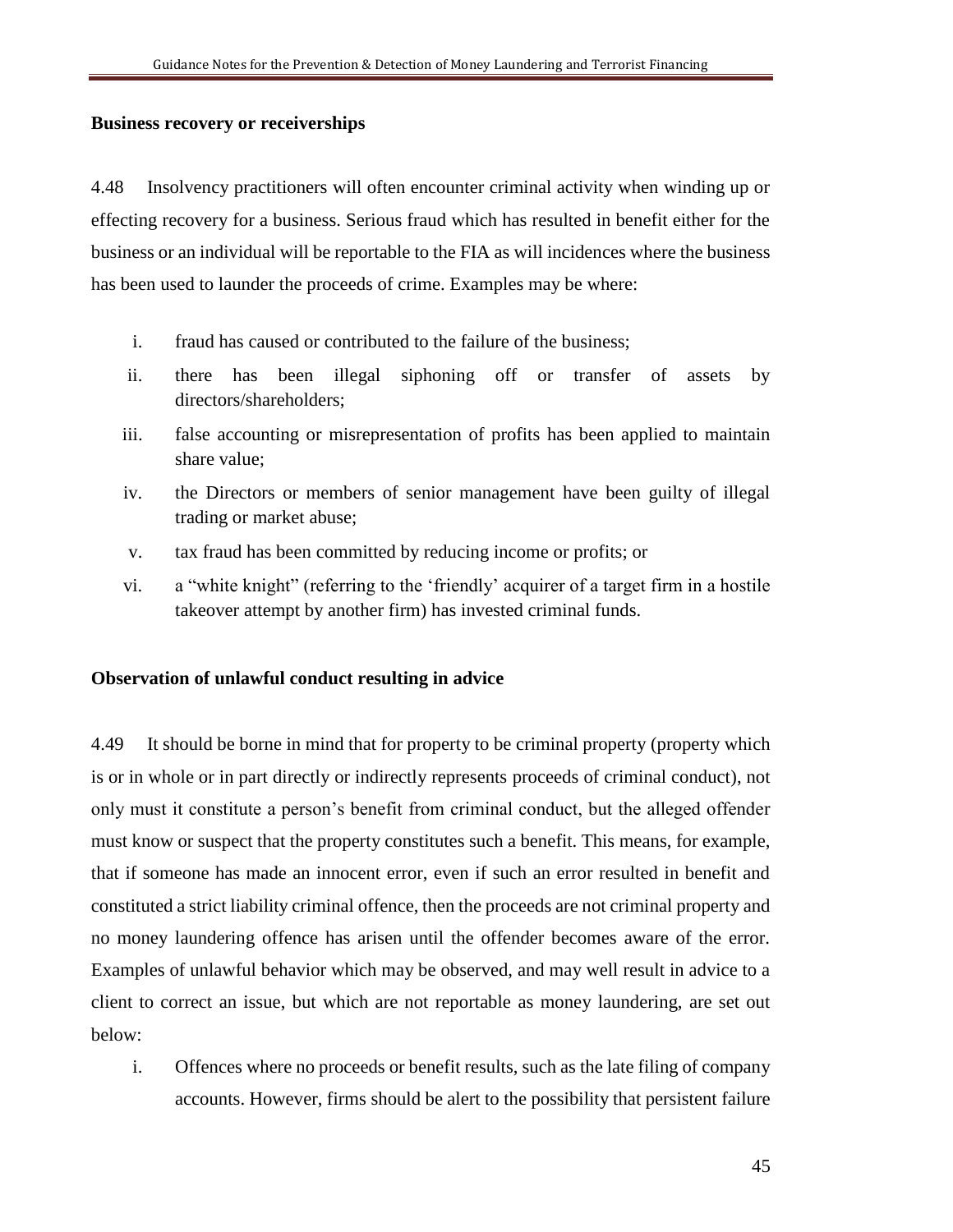to file accounts could represent part of a larger offence with proceeds, such as fraudulent trading or credit fraud involving the concealment of a poor financial position;

- ii. Misstatements in tax returns, for whatever cause, but which are corrected before the date when the tax becomes due;
- iii. Attempted fraud where the attempt has failed and so no benefit has accrued (although this may still be an offence in some jurisdictions e.g. the UK); and
- iv. Where a client refuses to correct, or unreasonably delays in correcting, an innocent error that gave rise to proceeds and which was unlawful, firms should consider what that indicates about the client's intent and whether the property has now become criminal property.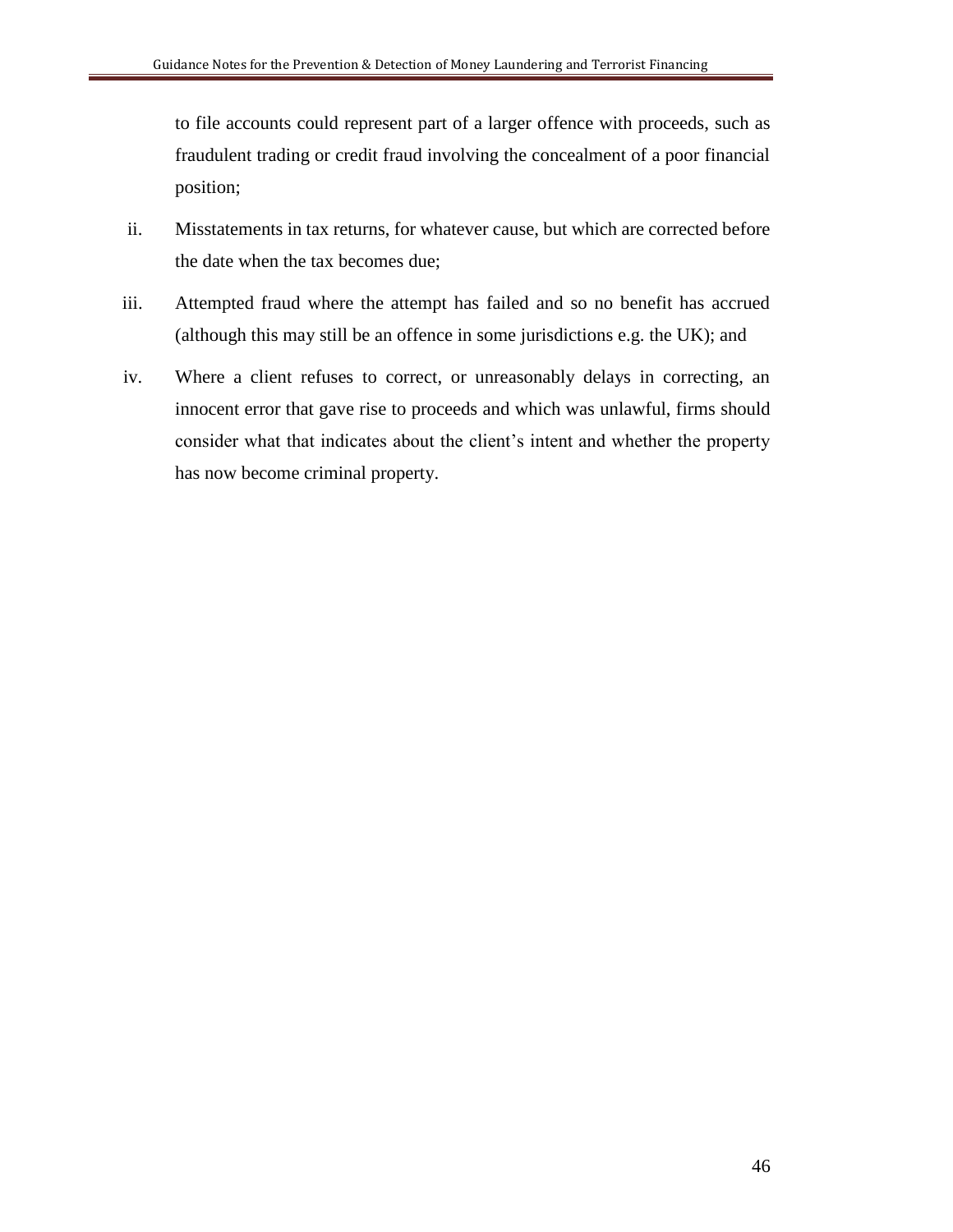# **CHAPTER 5: CLIENT DUE DILIGENCE (CDD)**

**Regulation 5 Regulation 6**

**Regulation 10**

**Regulation 11**

5.1 Regulation 5 of the AML/ATF Regulations sets out the meaning of customer due diligence. The minimum CDD measures required involve:

- i. identifying the client or prospective client and verifying the client's identity on the basis of documents, data or information obtained from a reliable and independent source;
- ii. identifying, where there is a beneficial owner who is not the customer, the beneficial owner (including the settlor of any trust) and taking adequate measures, on a risk-sensitive basis, to verify his identity so that the accountant is satisfied that he knows who the beneficial owner is, including, in the case of a legal person, trust or similar legal arrangement, measures to understand the ownership and control structure of the person, trust or arrangement, including the settlor of any trust;
- iii. in the case of a legal entity or legal arrangement, identifying the name and verifying the identity of the relevant natural person having the position of chief executive or a person of equivalent or similar position, including the settlor of any trust;
- iv. in the case of a legal entity, identifying and verifying the identity of a natural person (either customer, beneficial owner, person of control or ownership) by some means and, where no natural person has been identified, identifying a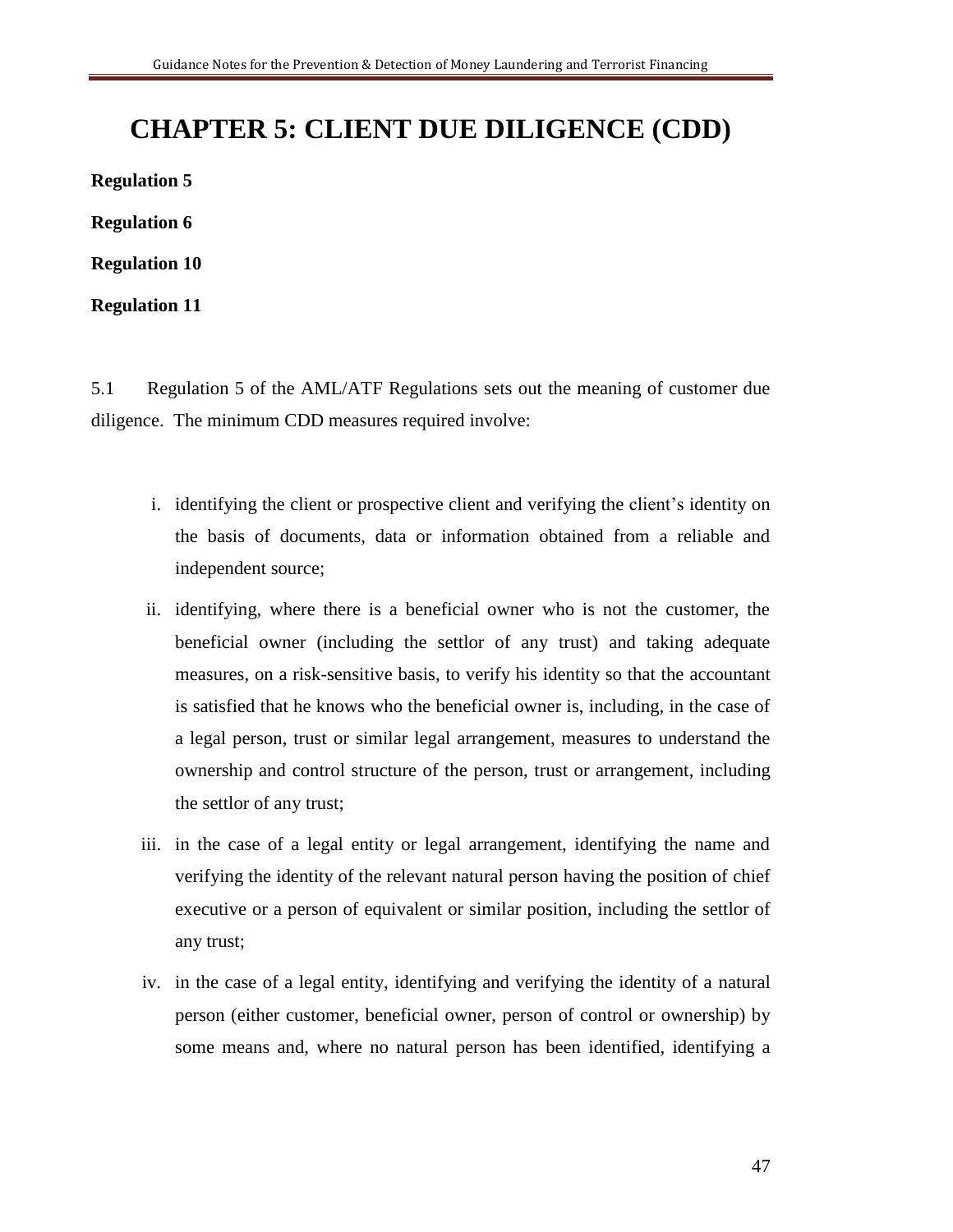relevant natural person holding the position of— a chief executive; or a person of equivalent or similar position; and

v. obtaining information on and taking steps to understand the purpose and intended nature of the business relationship.

# **Identification**

5.2 A firm may demonstrate collection of relevant identification information. The identity of an individual has a number of aspects e.g. his/her given name (which of course may change), date of birth, place of birth. Other factors about an individual accumulate over time (the so-called electronic "footprint"): which will include family circumstances and addresses, employment and business career, contacts with the authorities or with other institutions and physical appearance.

5.3 The identity of a client who is not a private individual is a combination of its constitution, its business, and its legal and ownership structure.

5.4 Evidence of identity can take a number of forms. In respect of individuals, much weight is placed on so called "identity documents" such as passports and photo card driving licenses and these are often the easiest way of being reasonably satisfied as to someone's identity. It is however, possible to be reasonably satisfied as to a client's identity based on other forms of confirmation including in appropriate circumstances, written assurances from persons or organizations that have dealt with the client for some time.

5.5 A firm may demonstrate collection of relevant identification information where it requests and keeps up to date the following: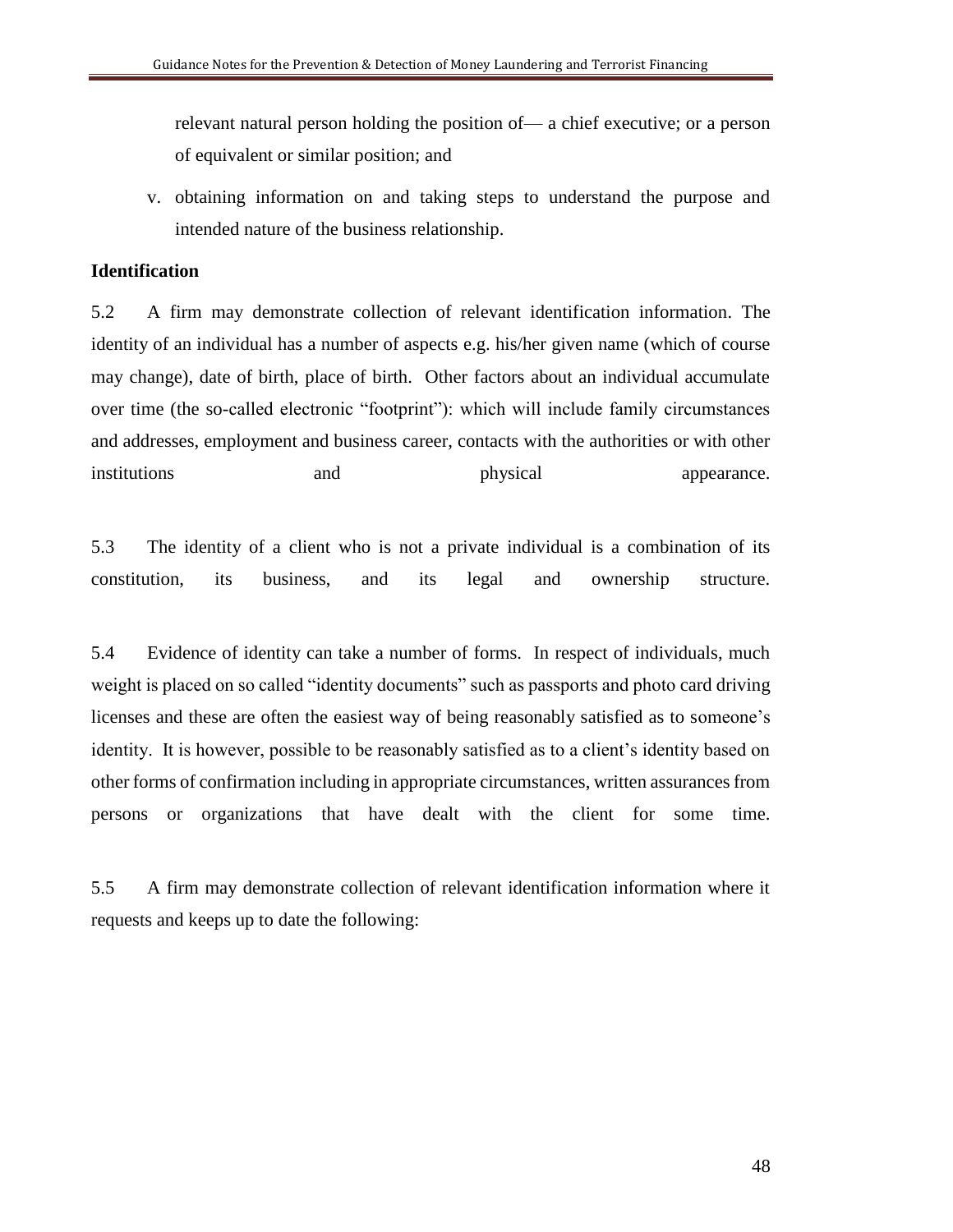# **All clients (minimum)**

- Legal name, any former names (such as maiden name) and any other names used;
- Principal residential address; and
- Date of birth
- Where client is not an individual copies of constitutional documents evidencing its legal structure

# **Standard and higher risk: additional information**

- Place of birth;
- Nationality;
- Sex; and
- Government issued personal identification number or other government issued unique identifier.

5.6 Regulation 6(1) of the AML/ATF Regulations states that a relevant person must conduct CDD measures when it:

- i. establishes a business relationship (where the relationship is expected to have some duration); or
- ii. carries out occasional transactions (i.e. a transaction (carried out other than as part of a business relationship) amounting to \$15,000 or more, whether the transaction is carried out in a single operation or several operations which appear to be linked); or
- iii. suspects money laundering or terrorist financing; or
- iv. doubts the veracity or adequacy of the documents or information previously obtained for the purpose of identification or verification.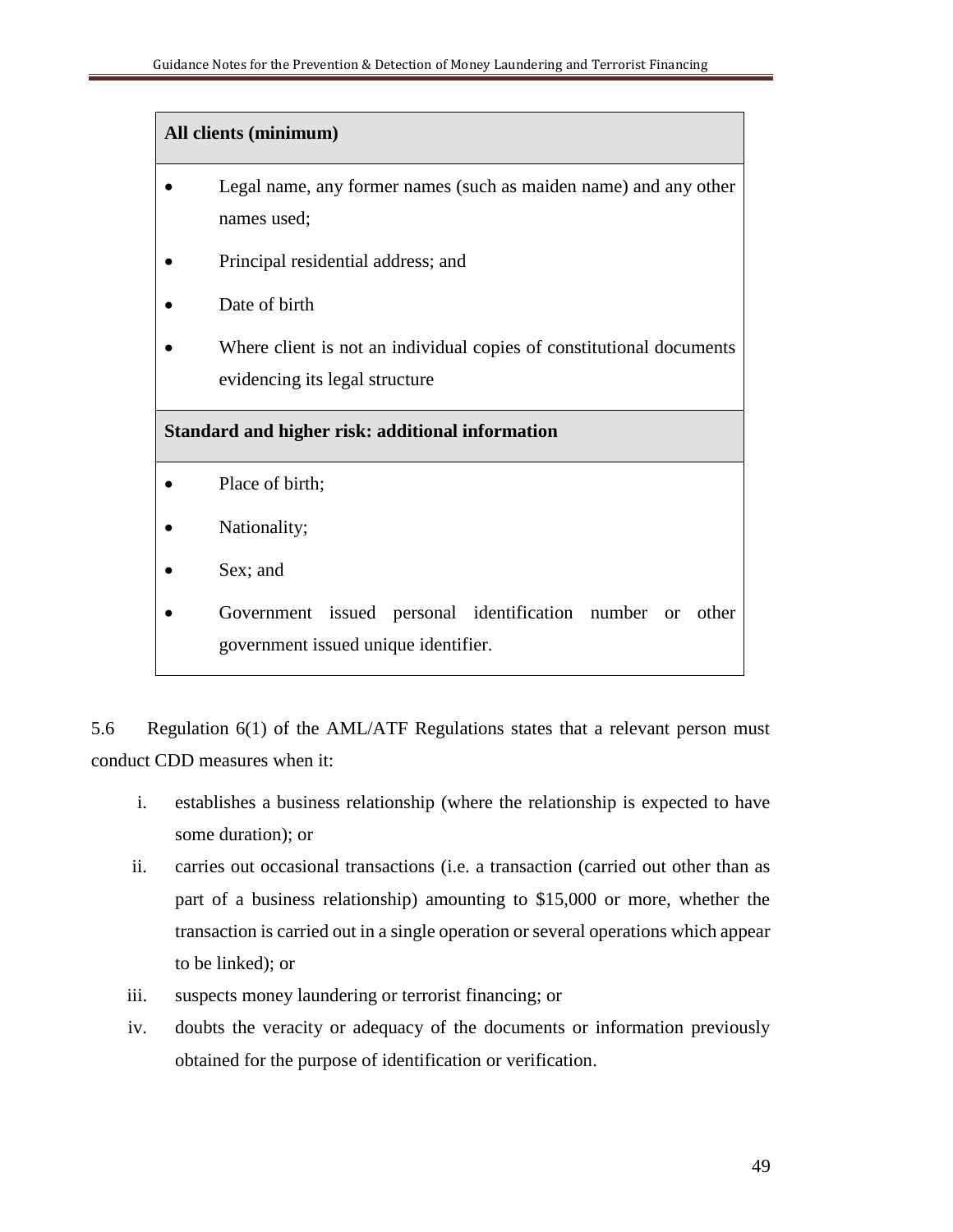5.7 Regulation 6(2) of the AML/ATF Regulations states that a relevant person must apply customer due diligence measures at appropriate times to existing clients on a risksensitive basis.

5.8 Regulation 6 (3) of the AML/ATF Regulations requires that a relevant person must:

- i. determine the extent of customer due diligence measures on a risk sensitive basis depending on the type of client, business relationship, geographic areas, services, delivery channels, product or transaction; and
- ii. be able to demonstrate to its supervisory authority the extent of customer due diligence measures is appropriate in view of the risks of money laundering and terrorist financing.

5.9 Regulation 6 of the Proceeds of Crime (Anti-Money Laundering and Anti-Terrorist Financing) Regulations 2008 to specify the stage at which customer due diligence measures should be applied to beneficiaries of: (a) trust; and (b) life insurance policies. Additionally, it requires relevant business persons to determine the extent of customer due diligence measures to be applied on a risk sensitive basis, dependent on the geographic areas, services, delivery channels product or transaction and makes provision for the prohibition against performing customer due diligence where doing so may result in the tipping off of another person, which is likely to prejudice an investigation or proposed investigation. Where a relevant person is unable to perform customer due diligence in accordance with paragraph (5) he shall, in lieu, file the necessary disclosure with the FIA.

5.10 Regulation 6(1A) now requires that, subject to Regulation 6(1) (described in paragraph 5.3 above, in the case of a trust or life insurance policy, a relevant person shall apply customer due diligence measures on a beneficiary as soon as the beneficiary is designated— for a beneficiary that is identified as a specifically named natural person, legal entity or legal arrangement, taking the name of the person, entity or arrangement; for a beneficiary that is designated by characteristics or by class, obtaining sufficient information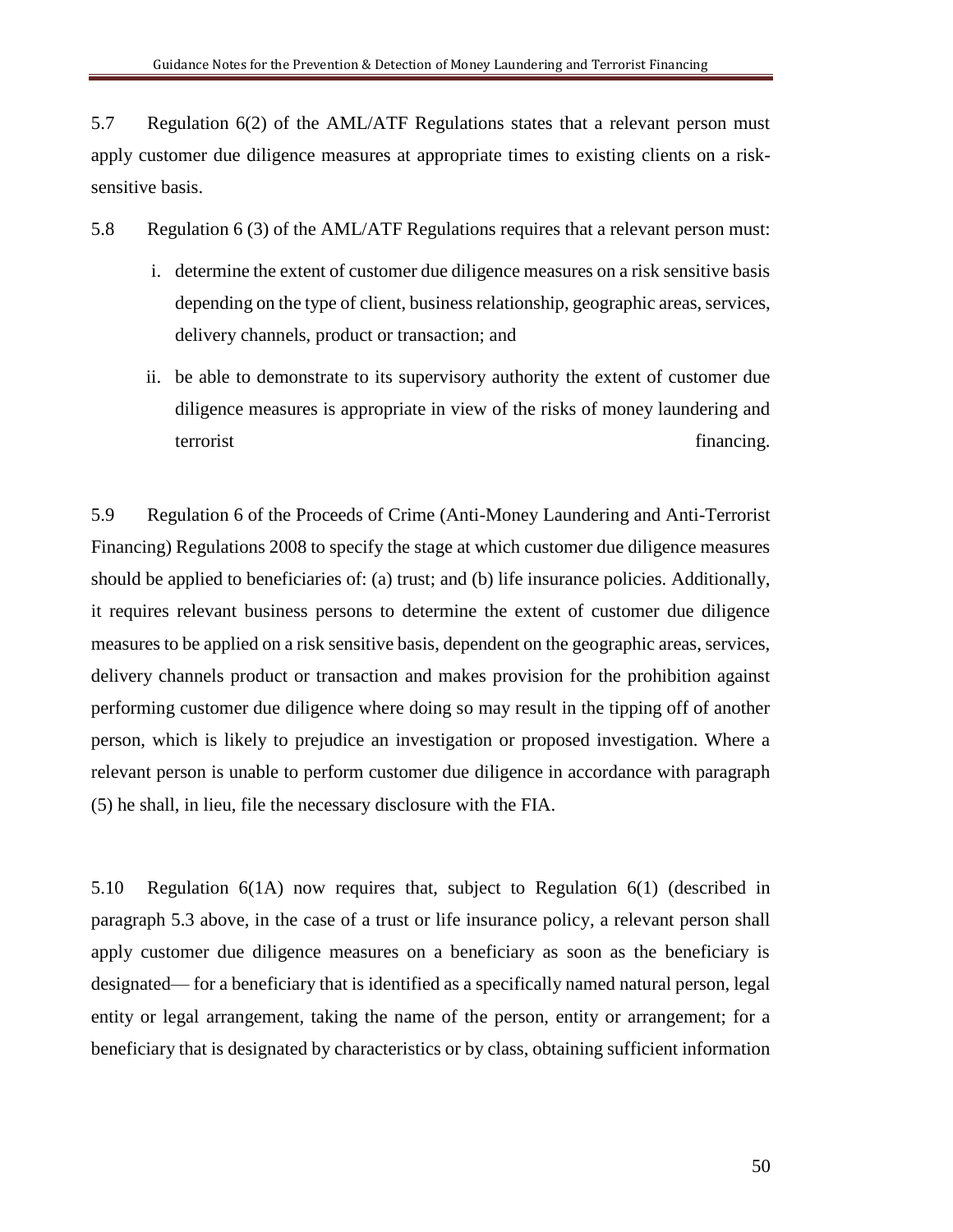concerning the beneficiary to satisfy the relevant person that it will be able to establish the identity of the beneficiary at the time of pay-out.

5.11 Where the client is a Bermuda public authority, Regulation 10 of the AML/ATF Regulations does not require satisfactory evidence of identity to be obtained in respect of the public authority or its beneficial owners and controllers.

5.12 A public authority means any designated person or body of persons (whether corporate or unincorporated) required or authorized to discharge any public function under any Act of the Legislature of Bermuda, or under any act of the Parliament of the United Kingdom which is expressed to have effect, or whose provisions are otherwise applied, in respect of Bermuda, or under any statutory instrument.

#### **Enhanced Due Diligence**

5.13 Regulation 11(1) of the AML/ATF Regulations requires that an institution must apply enhanced customer due diligence ("EDD") measures on a risk sensitive basis in any situation which by its nature can present a higher risk of money laundering or terrorist financing. This may arise in particular situations where the client has not been physically present for identification purposes and when it is determined that a client is Politically Exposed Person ("PEP"). Where a relationship or transaction is assessed as presenting a higher risk, a firm may demonstrate that it has applied EDD to the higher risk client relationships where it undertakes one or more of the measures set out below. The nature of the measures to be applied will depend on the circumstances of the relationship or transaction and the factors leading to the client relationship being considered to be higher risk. Where a relationship or transaction involves a PEP then it must always be considered to present a higher risk.

#### **Definition of PEP**

5.14 A PEP is defined by Regulation 11(5), (6) and (7) and Regulation 11(6A) of the AML/ATF Regulations as a person who is or has at any time in the preceding year in any country or territory inside or outside Bermuda variously:-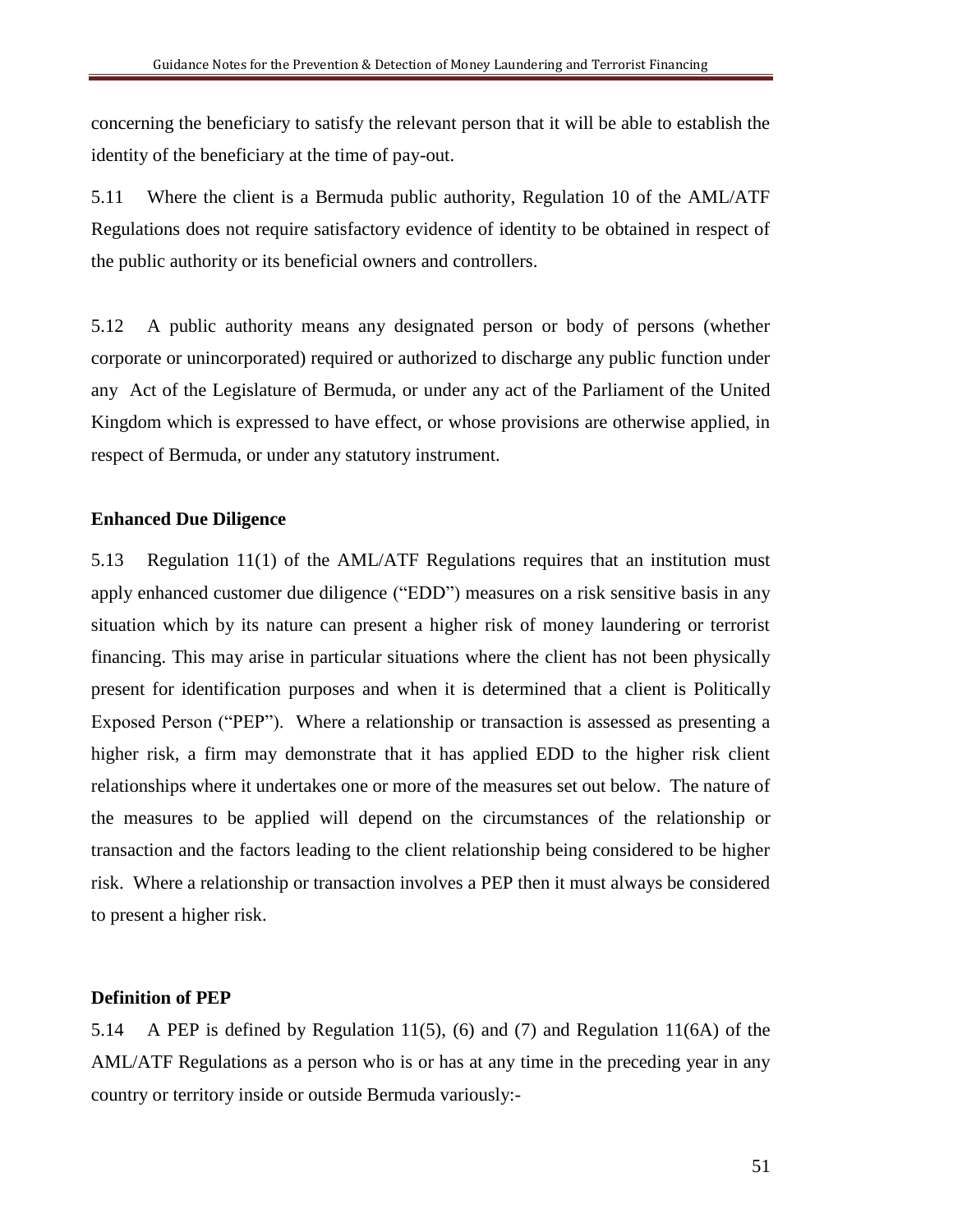- i. been entrusted with prominent public functions, including those listed in paragraph 2(1)(a) or 2(3) of the Schedule to the AML/ATF Regulations; or
- ii. is an immediate family member of such persons, being spouses, partners, children (and the spouses or partners of those children; or
- iii. is a known close associate of a person holding a prominent public function including a person who falls in either of the categories listed in paragraphs  $2(1)(e)$  or 2 (3) (e) of the Schedule, which includes the following— any individual who is known to have joint beneficial ownership of a legal entity or legal arrangement, or any other close business relations, with a person holding a prominent public function; and any individual who has sole beneficial ownership of a legal entity or legal arrangement which is known to have been set up for the benefit of a person holding a prominent public function.

## **Scope of PEPs**

5.15 Sub-Sections 2(1) and 2 (3) of the Schedule to the AML/ATF Regulations provide for classes of specified politically exposed persons as well as a description of certain other persons who are deemed to be politically exposed persons, along with their relatives and other related parties as set out below:

## **Outside Bermuda**

5.16 Individuals who are or have been entrusted with prominent public functions at both domestic and international level including the following—

- i. Heads of State, heads of government, ministers and deputy or assistant ministers; members of parliaments;
- ii. Members of supreme courts, of constitutional courts or of other high-level judicial bodies whose decisions are not generally subject to further appeal, except in exceptional circumstances;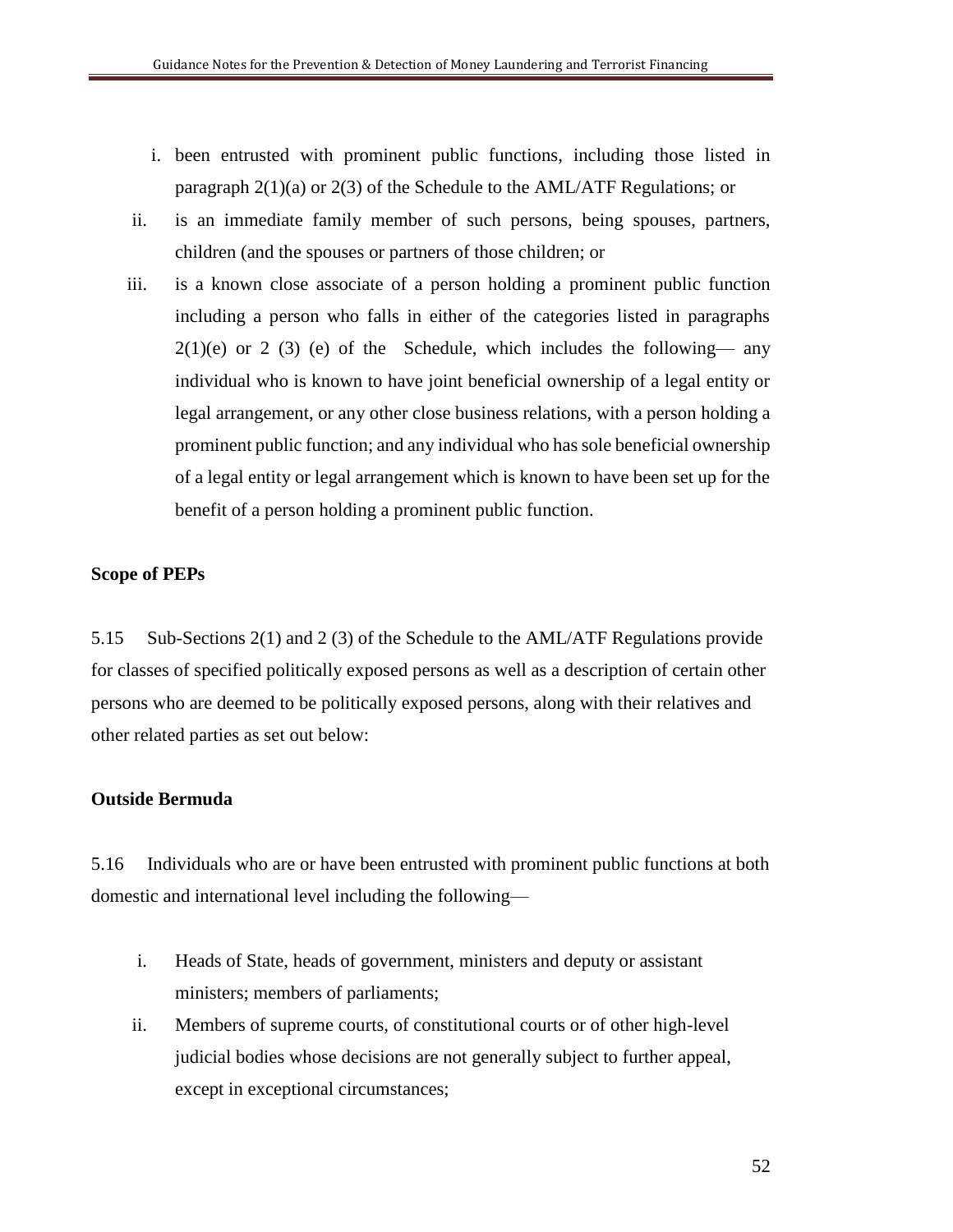- iii. Members of courts of auditors or of the boards of central banks;
- iv. Ambassadors, chargés d'affaires and high-ranking officers in the armed forces.
	- a. This list does not include middle ranking or more junior officers.

5.17 A further category of PEPs outside Bermuda is members of the administrative, management or supervisory bodies of State-owned enterprises (but not including their spouses, partners, children or associates).

# **Inside Bermuda**

5.18 The 2015 Amendment Act introduced a class of Bermudian officials who have been designated as PEPs for the purposes of Regulation 11(6A), being individuals who are or have been entrusted with prominent public functions and including the following—

- i. The Governor, Premier, Ministers and Junior Ministers;
- ii. Members of the Legislature;
- iii. Permanent Secretaries;
- iv. Judges of the Supreme Court and Court of Appeal and Magistrates;
	- a. The above categories do not include middle-ranking or more junior officials, but do include, where applicable, positions at domestic and international levels.
- 5.19 The other categories of Bermuda PEPs are:
	- i. Members of the Board or senior management of the Bermuda Monetary Authority and the Bermuda Regulatory Authority;
	- ii. Commissioned officers in the Royal Bermuda Regiment and senior officers above the rank of Sergeant (which includes the Commissioner of Police) of the Bermuda Police Service; and
	- iii. Members of the Board of Directors and the Chief Executive Officer (by whatever name called) of Bermuda Government owned or controlled enterprises or authorities, including but not limited to— West End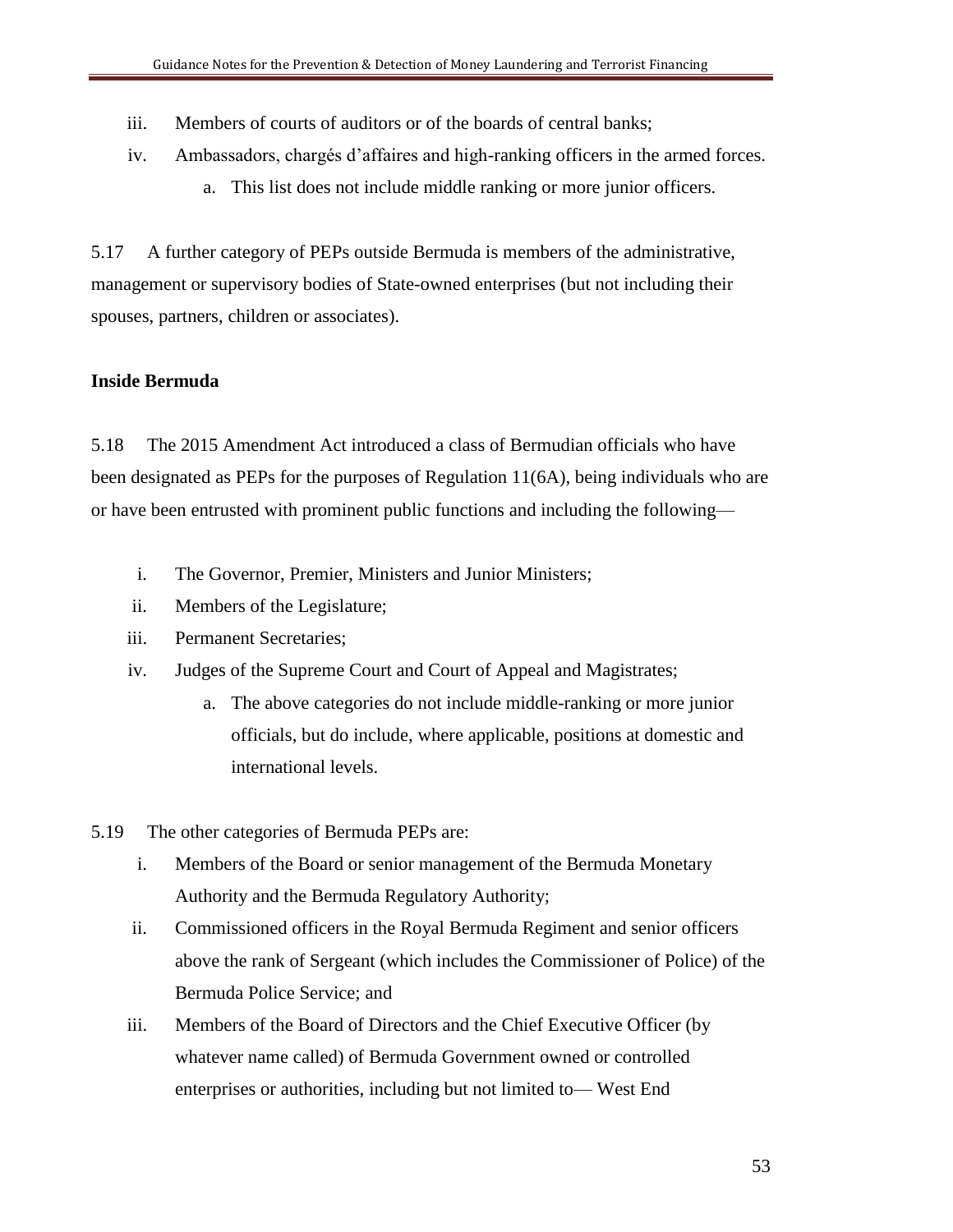Development Corporation; Bermuda Land Development Corporation; Bermuda Development Agency; Bermuda Tourism Authority; Bermuda Deposit Insurance Corporation; and the Bermuda Casino Gaming Commission.

5.20 Individuals who have or have had a high political profile, or hold or have held public office, can pose a higher money laundering or terrorist financing risk to firms as their position may make them vulnerable to corruption. This risk also extends to members of their immediate families and to known close associates. PEP status itself does not, of course, incriminate individuals or entities. It does, however, put the client or the beneficial owner, into a higher-risk category.

5.21 Although under the definition of a PEP an individual ceases to be so regarded after he has left office for one year, firms are encouraged to apply a risk-based approach in determining whether they should cease carrying out appropriately enhanced monitoring of his transactions or activity at the end of this period. In many cases, a longer period might be appropriate, in order to ensure that the higher-risks associated with the individual's previous position have adequately abated.

5.22 Public functions exercised at levels lower than national should normally not be considered prominent. However, when their political exposure is comparable to that of similar positions at national level, firms should consider, on a risk-based approach, whether persons exercising those public functions should be considered as PEPs. Prominent public functions include:

i. Heads of state, heads of government, ministers and deputy or assistant ministers;

ii. Members of parliaments;

- iii. Members of supreme courts, of constitutional courts or of other high level judicial bodies whose decisions are not generally subject to further appeal, except in exceptional circumstances;
- iv. Members of the boards of central banks;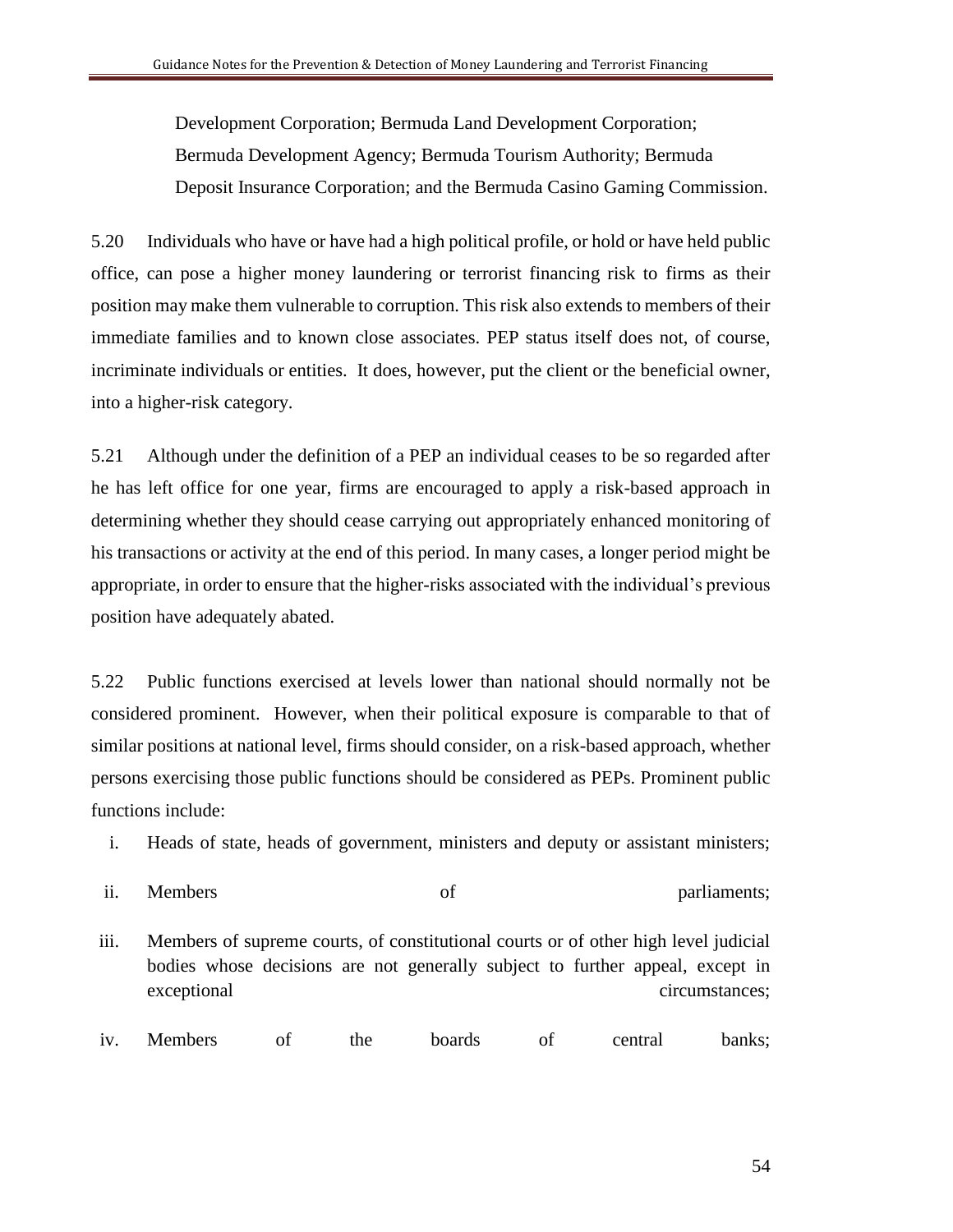- v. Ambassadors, charges d'affaires and high-ranking officers in the armed forces; and
- vi. Members of the administration, management or supervisory bodies of State-owned enterprises.

These categories do not include middle-ranking or more junior officials.

Immediate family members include:

- i. A spouse;
- ii. A partner (including a person who is considered by national law as equivalent to a spouse);
- iii. Children and their spouses or partners; and
- iv. Parents.

Persons known to be close associates include:

- i. Any individual who is known to have joint beneficial ownership of a legal entity or legal arrangement, or;
- ii. Any other close business relations, with a person who is a PEP; and
- iii. Any individual who has sole beneficial ownership of a legal entity or legal arrangement which is known to have been set up for the benefit of a person who is a PEP.

5.23 For the purpose of deciding whether a person is a known close associate of a PEP, the firm needs only to have regard to any information which is in its possession, or which is publicly known. Having to obtain knowledge of such a relationship does not presuppose active research by the firm. Firms are required, on a risk-sensitive basis, to:

- i. Have appropriate risk-based procedures to determine whether a client is a PEP;
- ii. Obtain appropriate senior management approval for establishing a business relationship with such a client;
- iii. Take adequate measures to establish the source of wealth and source of funds which are involved in the business relationship or occasional transaction; and
- iv. Conduct on-going monitoring of the business relationship.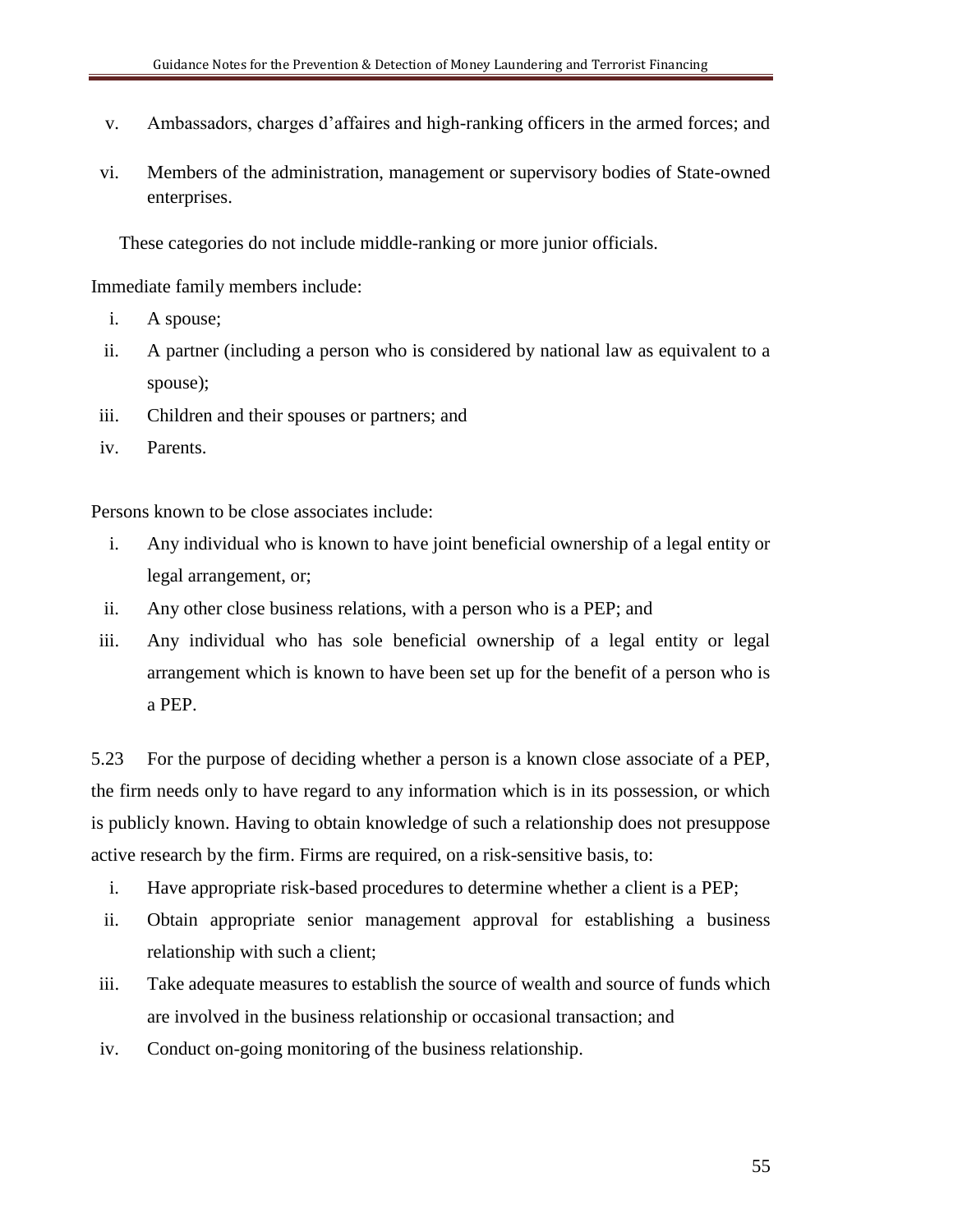#### **Risk-based procedures**

5.24 The nature and scope of a particular firm's business will generally determine whether the existence of PEPs in their client base is an issue for the firm, and whether or not the firm needs to screen all clients for this purpose. In the context of this risk analysis, it would be appropriate if the firm's resources were focused in particular on transactions that are characterized by a high-risk of money laundering or terrorist financing.

5.25 Establishing whether individuals qualify as PEPs is not always straightforward and can present difficulties. Where institutions need to carry out specific checks, they may be able to rely on an internet search engine, or consult relevant reports and databases on corruption risk published by specialized national, international, non-governmental and commercial organizations. Resources, such as the Transparency International Corruption Perceptions Index, may be helpful in terms of assessing the risk. If there is a need to conduct more thorough checks, or if there is a high likelihood of a firm having PEPs for clients, subscription to a specialist PEP database may be the only adequate risk mitigation tool.

#### **Senior management approval**

5.26 Obtaining approval from senior management for establishing a business relationship does not mean obtaining approval from the Board of directors (or equivalent body), but from the immediately higher level of authority to the person seeking such approval.

#### **On-going monitoring**

5.27 Guidance on the on-going monitoring of the business relationship is given in Section 7 of these Guidance Notes.

5.28 Firms should remember that new and existing clients may not initially meet the definition of a PEP, but may subsequently become one during the course of a business relationship. The firm should, as far as practicable, be alert to public information relating to possible changes in the status of its clients with regard to political exposure. When an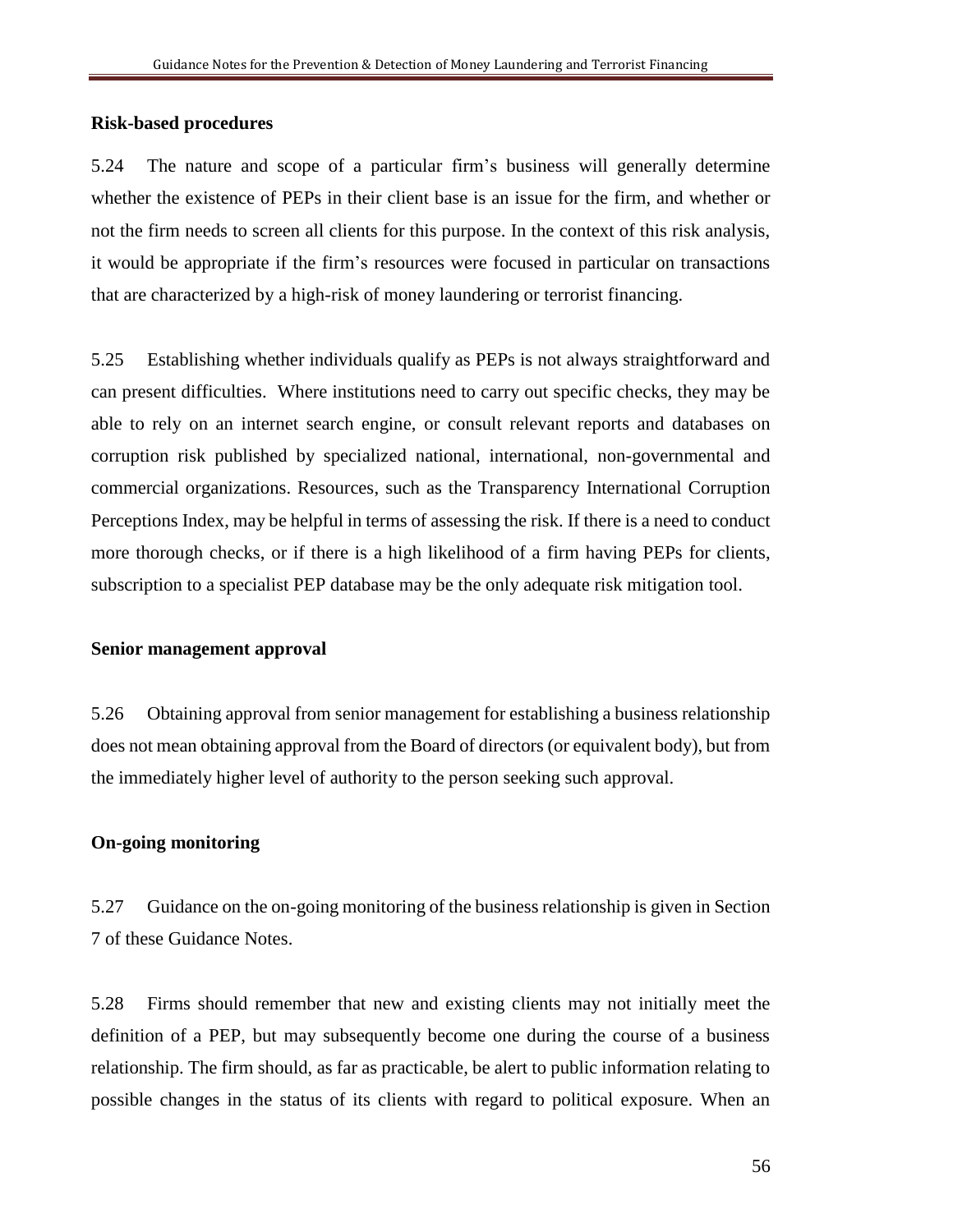existing client is identified as a PEP, enhanced customer due diligence must be applied to that client.

- 5.29 Enhanced due diligence measures include:
	- i. obtaining further CDD information (identification information and relationship information, including further information on the source of funds and source of wealth, from either the client or independent sources (such as the internet, public and commercially available databases));
	- ii. taking additional steps to verify the CDD information obtained;
	- iii. commissioning due diligence reports from independent experts to confirm the veracity of CDD information held;
	- iv. requiring higher levels of management approval for higher risk new client relationships;
	- v. requiring more frequent review of client relationships;
	- vi. requiring the review of client relationships to be undertaken by the compliance function, or other employees not directly involved in managing the client relationship; and
	- vii. setting lower monitoring thresholds for transactions connected with the client relationship.

5.30 The risk of handling the proceeds of corruption, or becoming engaged in an arrangement that is designed to facilitate corruption, is greatly increased where the arrangement involves PEP. Appropriate risk-based systems and controls must be put in place to determine whether a: (i) client; (ii) owner or controller of a client; or (iii) third party on whose behalf a client acts, is a PEP. Such systems and controls must recognise that clients may subsequently acquire PEP status.

5.31 A firm may demonstrate that it has appropriate systems and controls for determining whether applicants for business or clients are PEPs where it: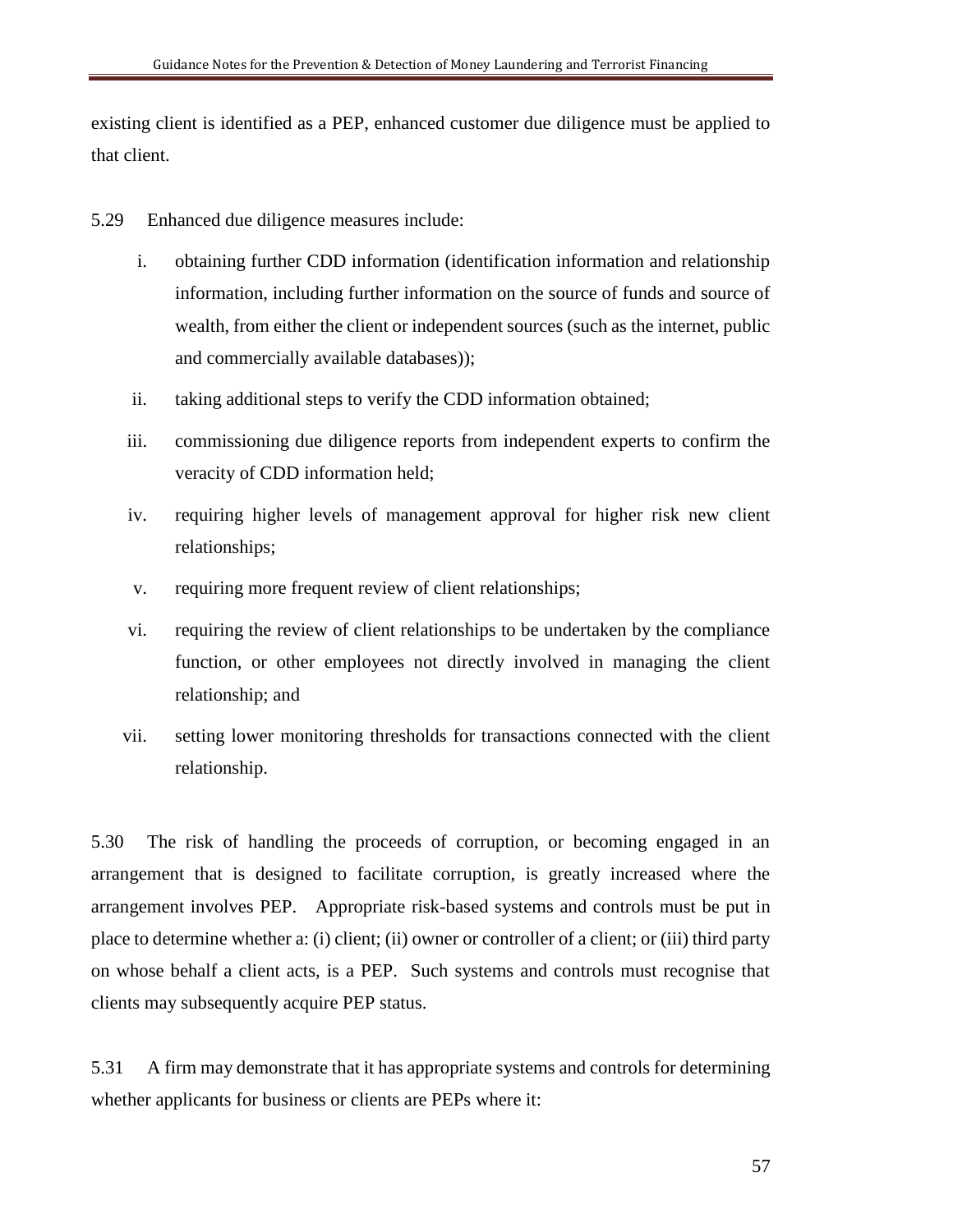- i. establishes who are the current and former holders of prominent public functions within those higher risk countries and determines, as far as is reasonably practicable, whether or not applicants for business and clients have any connections with such individuals (including through immediate family or close associates).
- ii. In determining who are the current and former holders of prominent public functions, it may have regard to information already held by the firm and to external information sources such as the United Nations ("UN"), the European Parliament, the UK Foreign and Commonwealth Office, the Group of States Against Corruption, and commercially available databases; and exercises vigilance where applicants and clients are involved in business sectors that are vulnerable to corruption such as, but not limited to, oil or arms sales. One source of information is the Transparency International Corruption Perception Index.
- 5.32 A firm must have clear policies and procedures for dealing with PEPs, including:
	- i. appropriate senior management approval to establish a relationship with a PEP and for continuing a relationship, should a subsequent connection with a PEP be identified; and
	- ii. enhanced CDD, including enhanced scrutiny and regular oversight of the relationship at appropriate senior management level.

# **Simplified Due Diligence**

5.33 Simplified due diligence ("SDD") is defined in Regulation 10 of the AML/ATF Regulations and it means not having to apply CDD in certain circumstances where the risk of money laundering and the financing of terrorism may be lower. This means not having to identify the client or verify his identity or that of the beneficial owner including the settlor of any trust where relevant nor having to obtain information on the purpose or intended nature of the business relationship. It is, however, still necessary to conduct on-going monitoring of the business relationship. Firms must have reasonable grounds for believing that the client or transaction related to such product, falls within one of the categories set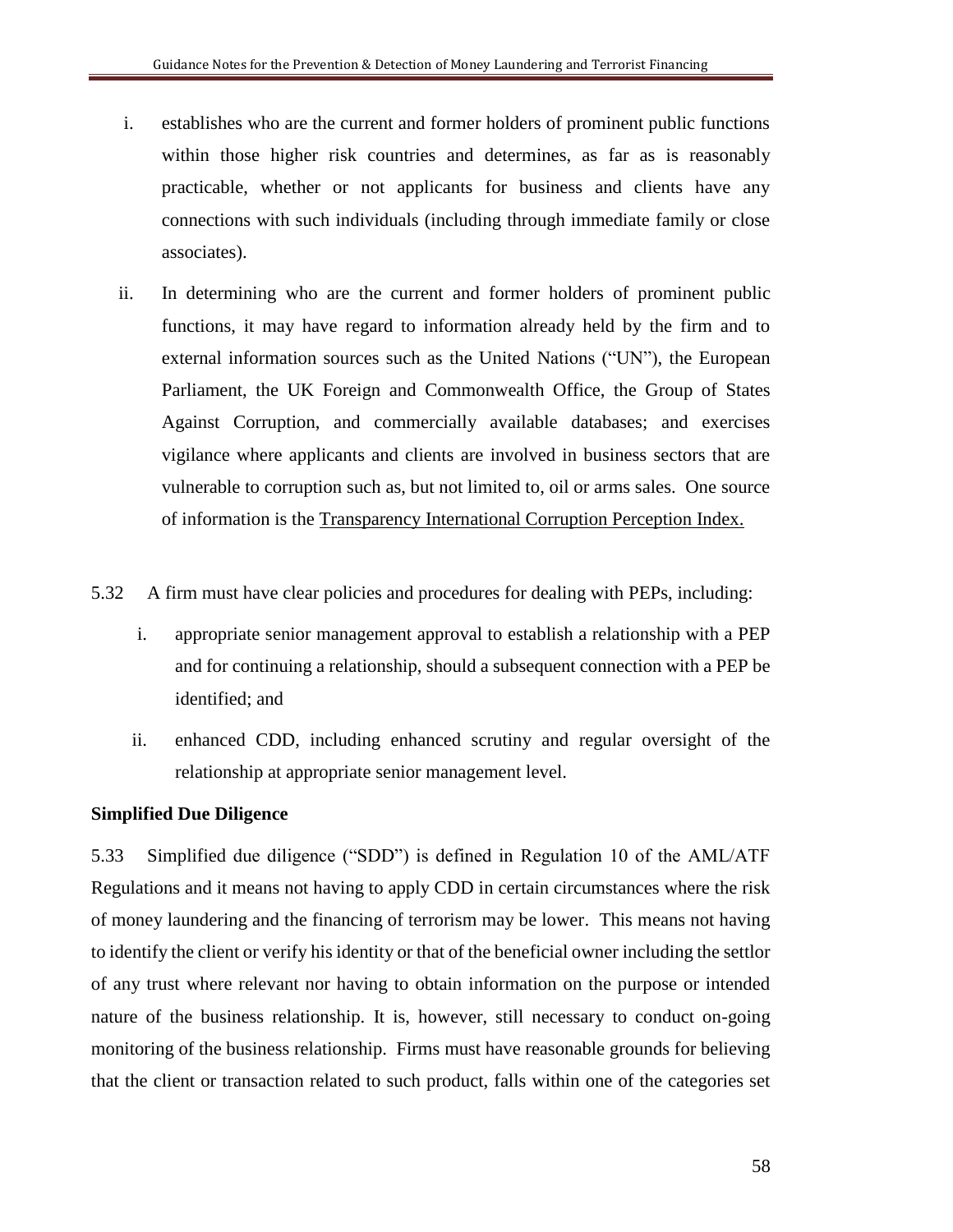out in the AML/ATF Regulations and may have to demonstrate this to the Board. Clearly, for operating purposes, the firm will still need to maintain a base of information about the client.

- 5.34 The circumstances where SDD can be applied are where the client is:
	- i. itself an AML/ATF regulated financial institution subject to the AML/ATF Regulations or is a foreign AML/ATF regulated financial institution subject to requirements equivalent to the AML/ATF Regulations in force in Bermuda and which is supervised for compliance with those requirements;
	- ii. a company listed on an appointed stock exchange;
	- iii. an independent professional where the product is an account into which monies are pooled provided that where the pooled account is held in a country or territory other than Bermuda— that country or territory imposes requirements to combat money laundering and terrorist financing which are equivalent to those laid down in the AML/ATF Regulations; the independent professional has effectively implemented those requirements; and the independent professional is supervised in that country or territory for compliance with those requirements; and information on the identity of the person on whose behalf monies are held is available on request to the institution acting as custodian for the account.
	- iv. a public authority in Bermuda.
	- v. The product is a life insurance contract where the annual premium is no more than \$1,000 or where a single premium of no more than \$2,500 is paid for a single policy; or an insurance contract for the purpose of a pension scheme where the contract contains no surrender clause and cannot be used as collateral; or a pension, superannuation or similar scheme which provides retirement benefits to employees, where contributions are made by an employer or by way of deduction from an employee's wages and the scheme rules do not permit the assignment of a member's interest under the scheme.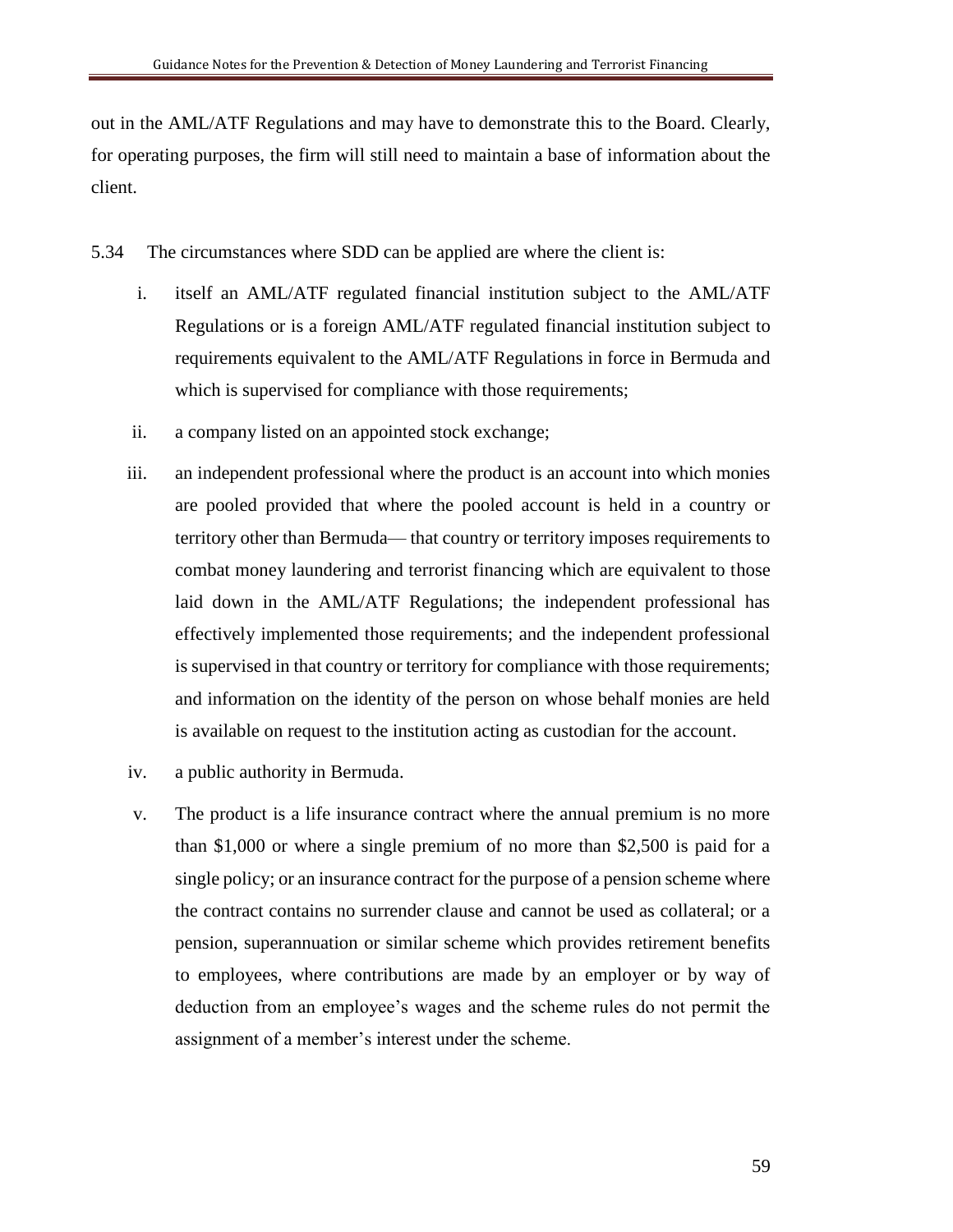vi. The product and any transaction related to such product fulfils all the conditions set out in paragraph 1 of the Schedule to the AML/ATF Regulations.

# **Verification**

5.35 All key documents (or parts thereof) used to verify identity must be understandable (i.e. in a language understood by the employees of the firm), and may be required to be translated into English.

Components of identity may be verified using the following sources:

# **All clients – identification verification methods**

General identification information:

- Current passport providing photographic evidence of identity;
- Current national identity card providing photographic evidence of identity; or
- Current driving license providing photographic evidence of identity where the licensing authority carries out a check on the holder's identity before issuing.

Independent data sources (including electronic sources).

Residential address:

• Correspondence from a local government department or agency

• A letter of introduction confirming residential address from: (i) a Relevant Person regulated by the BMA; (ii) a regulated Relevant Person which is operating in a well-regulated jurisdiction; or (iii) a branch or subsidiary of a group headquartered in a well-regulated jurisdiction which applies group standards to subsidiaries and branches worldwide, and tests the application of and compliance with such standards;

• Personal visit to residential address;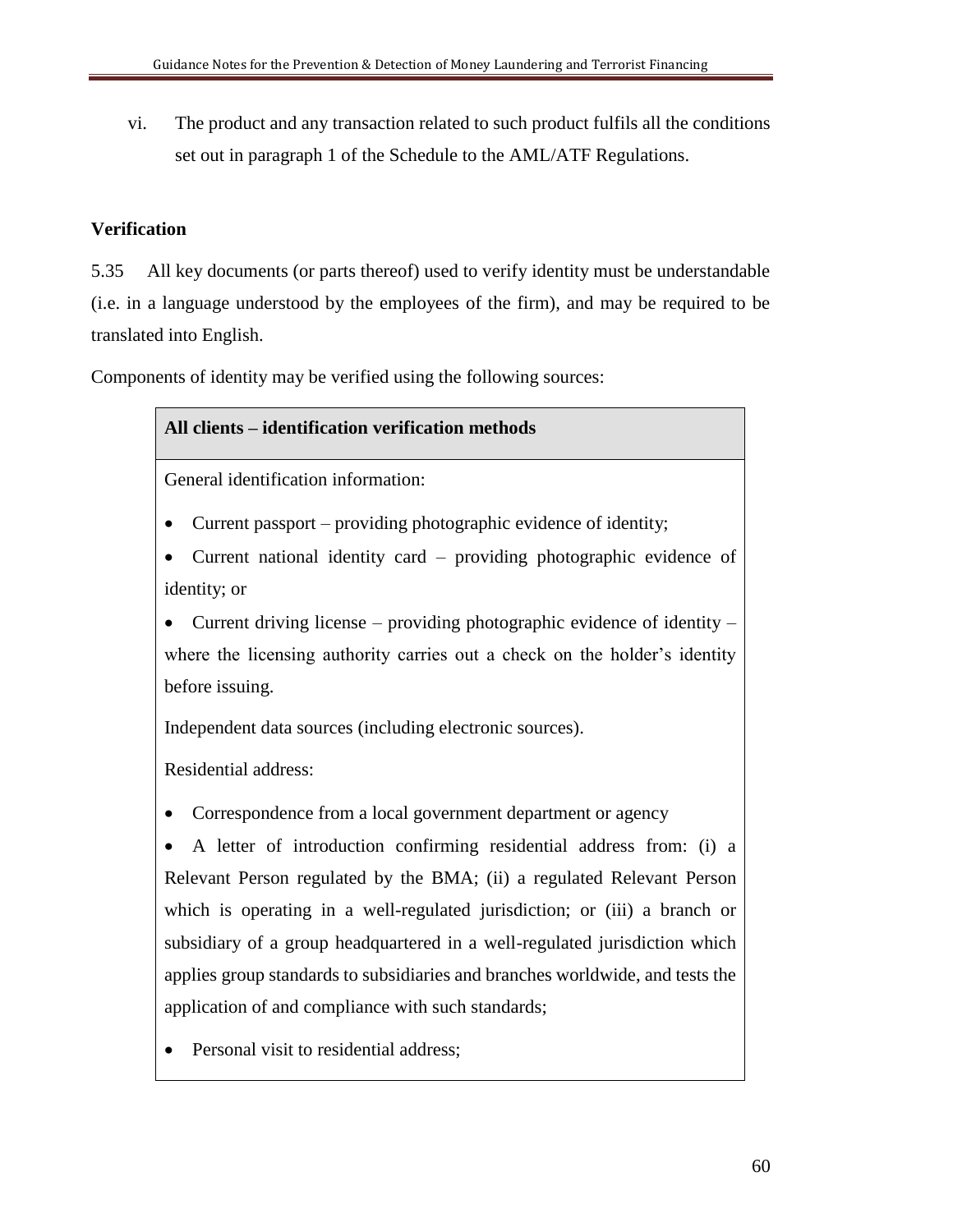- A bank statement or utility bill; or
- One of the general identification information sources listed above.

#### **Lower risk**

Where the above general identification information sources are unavailable, identity may be verified using:

- A Bermuda driving license; or
- A birth certificate in conjunction with:
- a bank statement or a utility bill;
- documentation issued by a government source; or
- a letter of introduction from a relevant person that is regulated by the BMA.

5.36 Verification methods provide evidence of identity from a number of sources. These sources may differ in their integrity, reliability and independence. For example, some identification documents are issued after due diligence on an individual's identity has been undertaken, for example passports and national identity cards; others are issued on request, without any such checks being carried out. A firm should recognize that some documents are more easily forged than others.

5.37 Additionally, verification methods incorporating photographic confirmation of client identity provide a higher level of assurance that an individual is the person who they claim to be. Where a firm is not familiar with the form of the evidence obtained to verify identity, appropriate measures may be necessary to satisfy itself that the evidence is genuine.

5.38 When applying reasonable measures to the re-verification of identity following a change in a particular aspect of identity, e.g. a change of address, a firm may apply a riskbased approach which focuses on higher risk clients.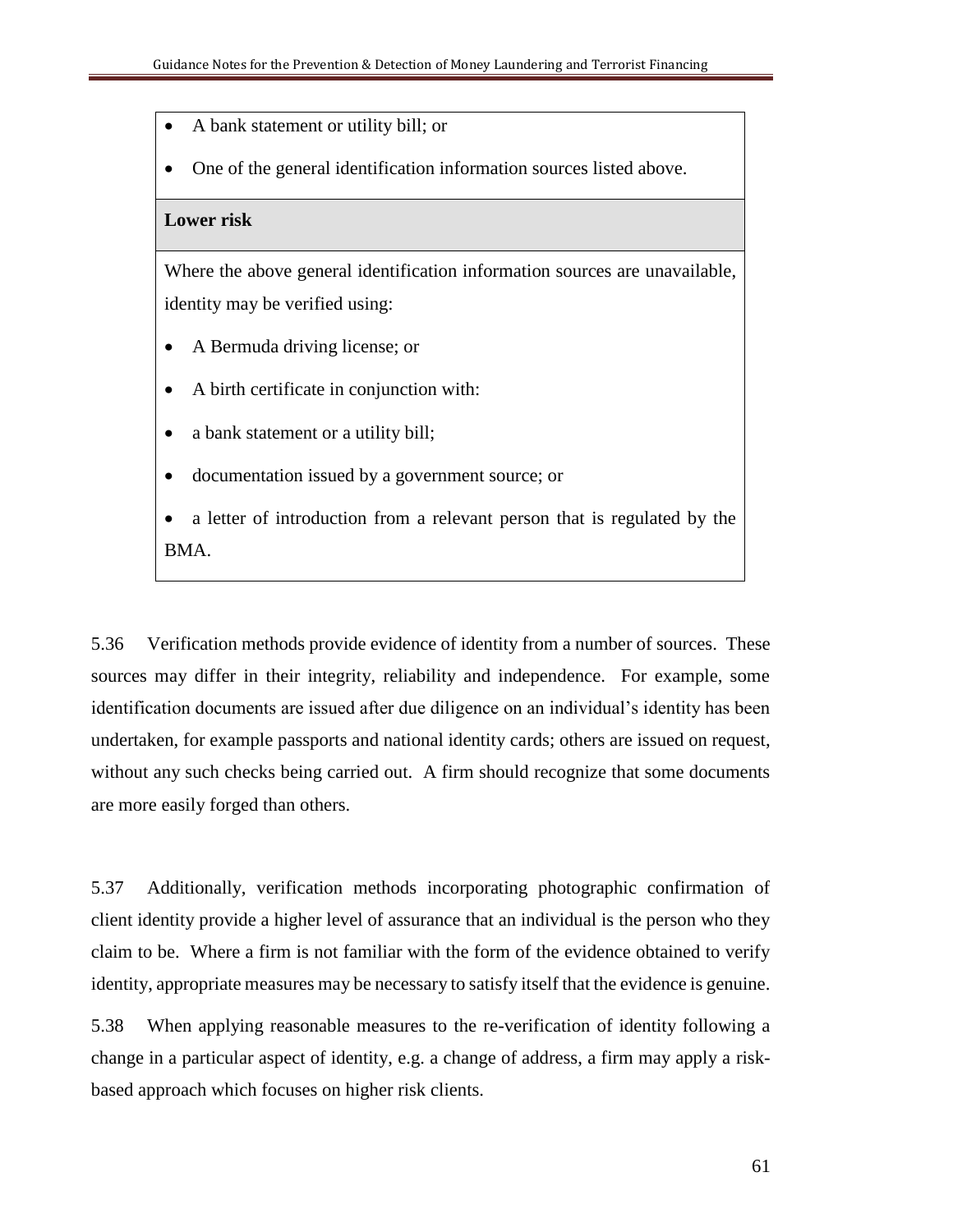# **CHAPTER 6: TIMING OF VERIFICATION**

## **Regulation 8**

6.1 To comply with the requirements of Regulation 8 of the AML/ATF Regulations, CDD procedures should normally be carried out before the start of a business relationship or prior to carrying out an occasional transaction. However, where there is little risk of money laundering or terrorist financing and it is necessary to enter into a relationship prior to obtaining identification evidence, then a concession is provided in respect of a business relationship (but not an occasional transaction).

6.2 A business relationship is defined in Regulation 2(1) of the AML/ATF Regulations as a business, professional or commercial relationship between a relevant person and a client which is expected by the relevant person when contact is first made between them to have an element of duration. For example, a business relationship may be established once a firm undertakes to act on instructions as to the operation of that relationship, for example, by receiving and accepting signed terms of business from the client.

6.3 An occasional transaction is defined in Regulation 2(1) of the AML/ATF Regulations as a transaction (carried out other than as part of a business relationship) amounting to \$15,000.00 or more, whether the transaction is carried out in a single operation or several operations which appear to be linked.

6.4 Where urgent advice is required in the course of conducting specified business in Regulation 2 of the AML/ATF Regulations, this may be given prior to completing CDD requirements with the exception that such advice may not be given for the objective of furthering a criminal act.

6.5 A firm may complete verification of identity after the initial establishment of a business relationship if the following conditions are met:

i. the need to perform verification of identity at a later stage is essential not to interrupt the normal conduct of business e.g. the provision of urgent advice; and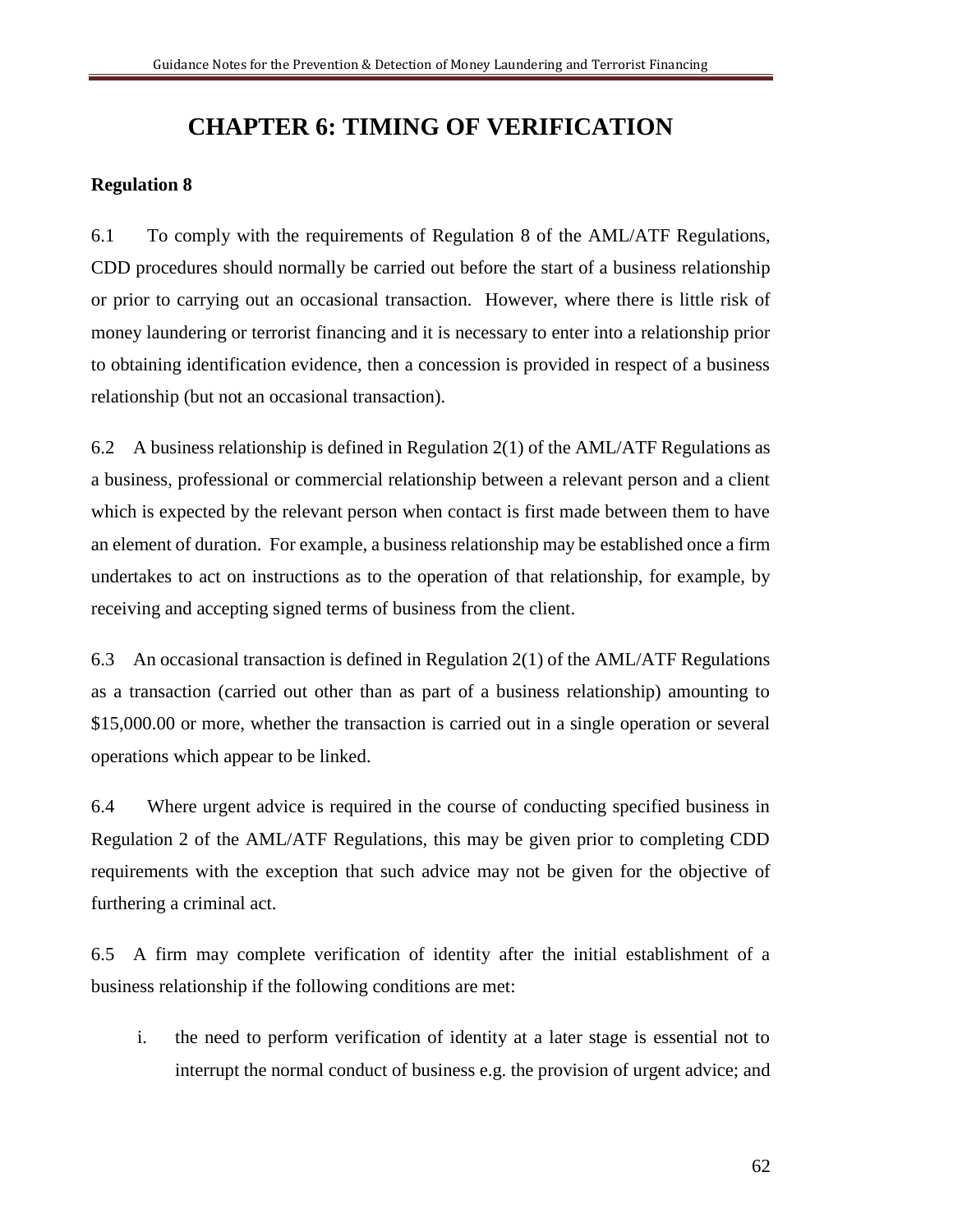- ii. there is little risk of money laundering or terrorist financing occurring and the verification is completed as soon as practicable after the contact is first established.
- iii. any money laundering or terrorist financing risks that may arise are effectively managed

6.6 Regulation 8 of the AML/ATF Regulations provides that a relevant person must verify the identity of the client (and any beneficial owner, including the settlor of any trust, beneficiaries of a trust or insurance policy) before the establishment of a business relationship r the carrying out of an occasional transaction. Such verification may be completed during the establishment of a business relationship if— this is necessary not to interrupt the normal conduct of business; and there is little risk of money laundering or terrorist financing occurring, provided that the verification is completed as soon as practicable after contact is first established; and any money laundering or terrorist financing risks that may arise are effectively managed.. The verification of the identity of the beneficiary under a life insurance policy or a trust may take place after the business relationship has been established provided that it takes place at or before the time of payout or at or before the time the beneficiary exercises a right vested under the policy or trust.

6.7 In any event, a firm must not permit final agreements to be signed or pay away funds to a third party (or to another account in the name of the client) other than to deposit the funds on behalf of the client until such time as identity has been verified.

6.8 At any time when a relevant person suspects money laundering or terrorist financing (unless agreed otherwise with the FIA) or they have doubts about the veracity or adequacy of documents, that relevant person must verify the identity of the client data or information previously obtained.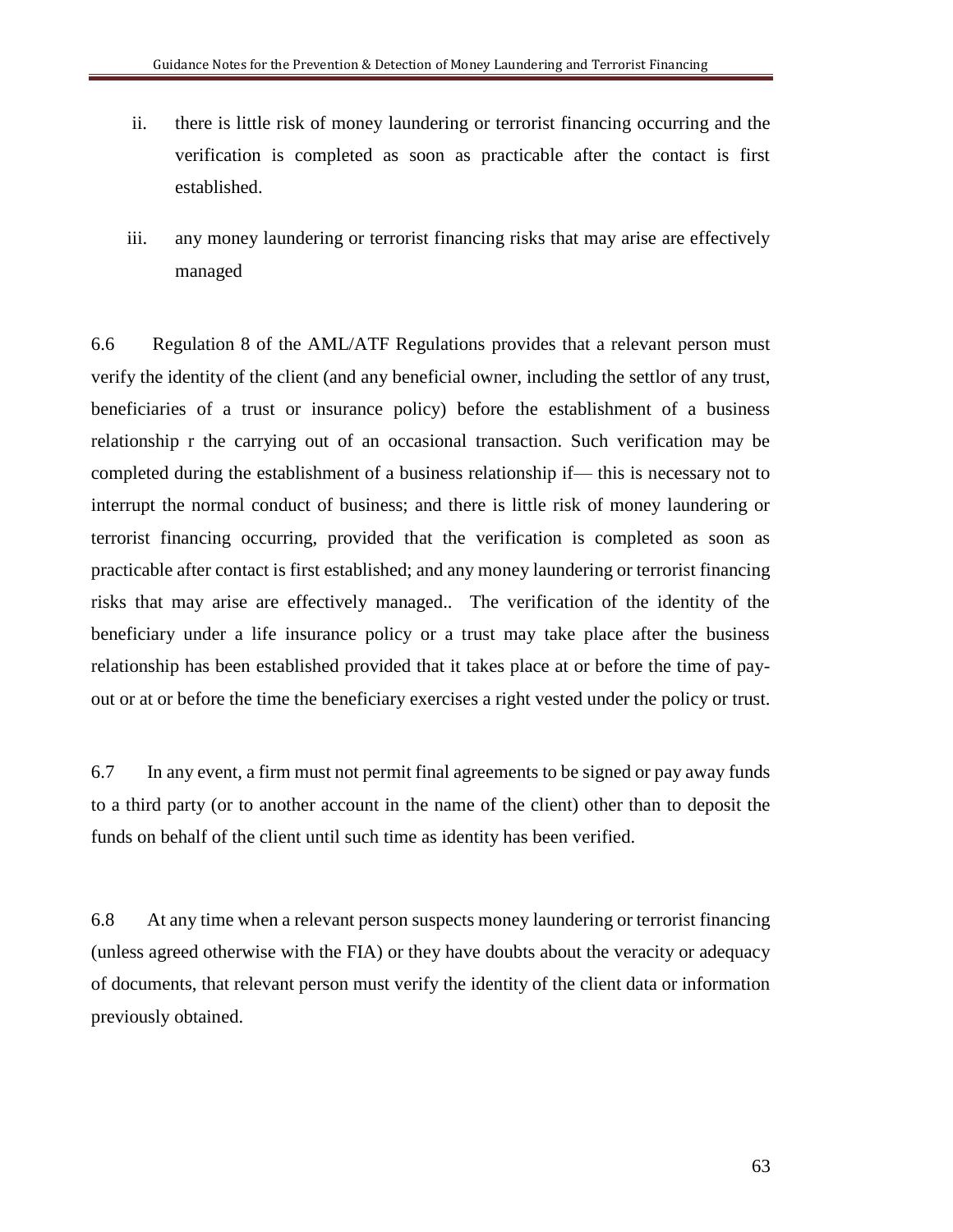6.9 In the case of a higher risk client, an appropriate time to apply identification procedures will be:

- i. as soon as practicable after the risk has been assessed as high;
- ii. when an existing standard or lower risk client instructs on a new higher risk retainer; or
- iii. where an existing client has already been designated as higher risk.

6.10 In the case of standard and lower risk clients, an appropriate time to apply identification procedures will be:

- i. when a transaction of significance takes place;
- ii. where there has been a gap in retainers of 3 years or more; or
- iii. when the firm's client documentation standards change substantially

6.11 The verification requirements under the AML/ATF Regulations are, however, different as between a client and a beneficial owner (which expression includes the settlor of a trust). The identity of a client must be verified on the basis of documents, data or information obtained from a reliable and independent source. The obligation to verify the identity of a beneficial owner is for the institution to take risk-based and adequate measures so that it is satisfied that it knows who the beneficial owner is. It is up to each institution whether they make use of records of beneficial owners in the public domain (if any exist), ask their clients for relevant data or obtain the information otherwise. There is no specific requirement to have regard to particular types of evidence.

6.12 Irrespective of risk, verification procedures must always be applied to existing clients:

i. where a firm suspects money laundering or terrorist financing; or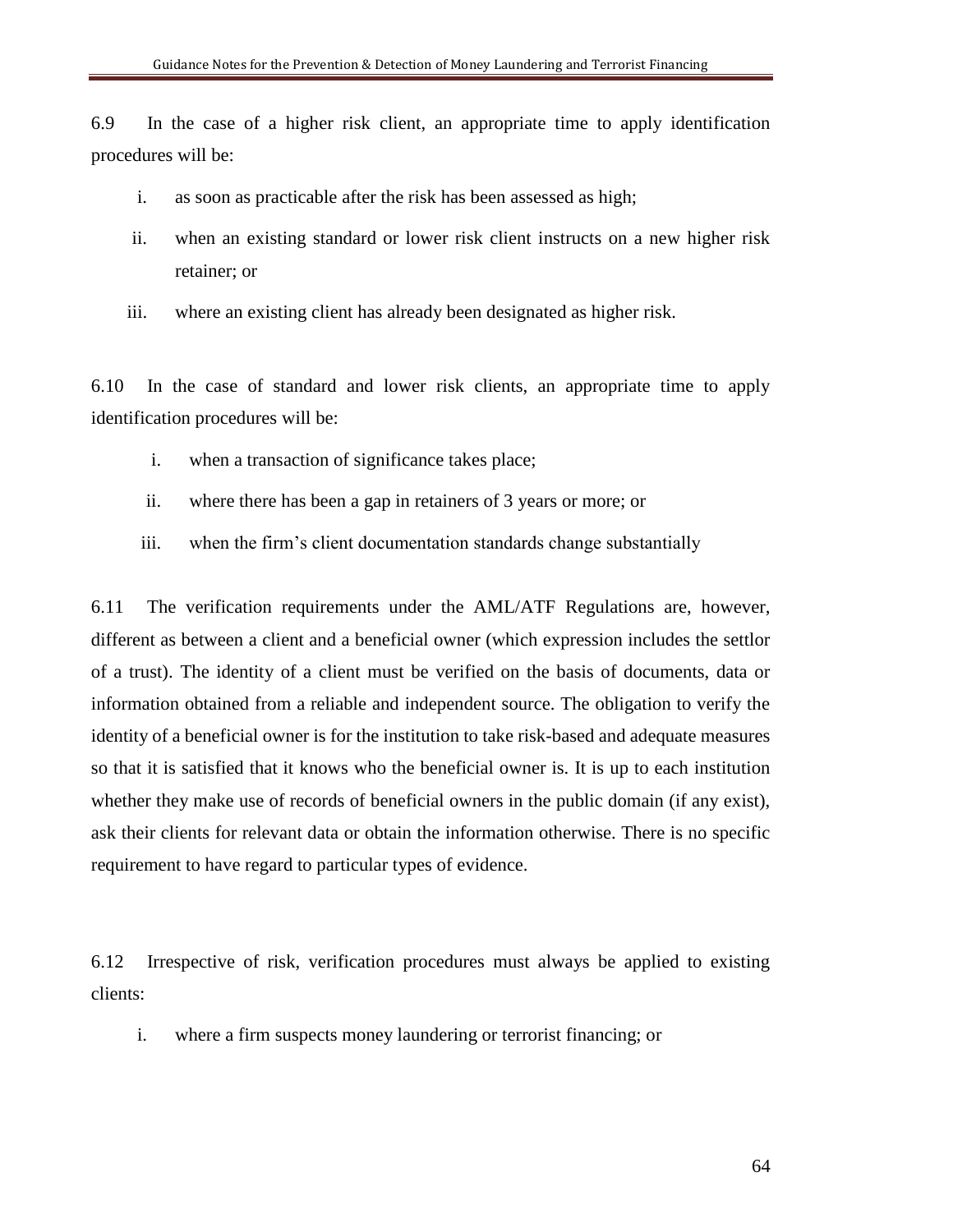ii. where there are doubts about the veracity or adequacy of documents, data or information that a firm has previously obtained for the purposes of CDD.

6.13 When conducting or updating CDD measures on existing clients a firm may demonstrate that it has taken reasonable measures to apply identification procedures when other information already held on file for an existing client provides satisfactory evidence that the client is who they claim to be. Publicly available information may also confirm the information held by the firm.

6.14 A firm may delay obtaining satisfactory evidence of identity until such time as this has been collected by the introducer. However, confirmation should be received from the introducer that identification procedures are to be applied within a reasonable period of time and the firm should periodically check that this is the case.

6.15 On occasions, an individual resident abroad may be unable to provide evidence of their principal residential address using the verification methods set out above. Examples of such individuals include residents of countries without postal deliveries and few street addresses, who rely upon post office boxes or employers for delivery of mail, and residents of countries where, due to social restraints, private addresses may not be verified by personal visits.

6.16 It is essential for law enforcement purposes that a record of an individual's residential address (or details of how that individual's residential address may be reached) be recorded, so that an individual may be located by law enforcement if necessary during an investigation. As a result, it is not acceptable only to record a post office box number as an address, or to fail to take steps to verify that a residential address is valid where CDD is required.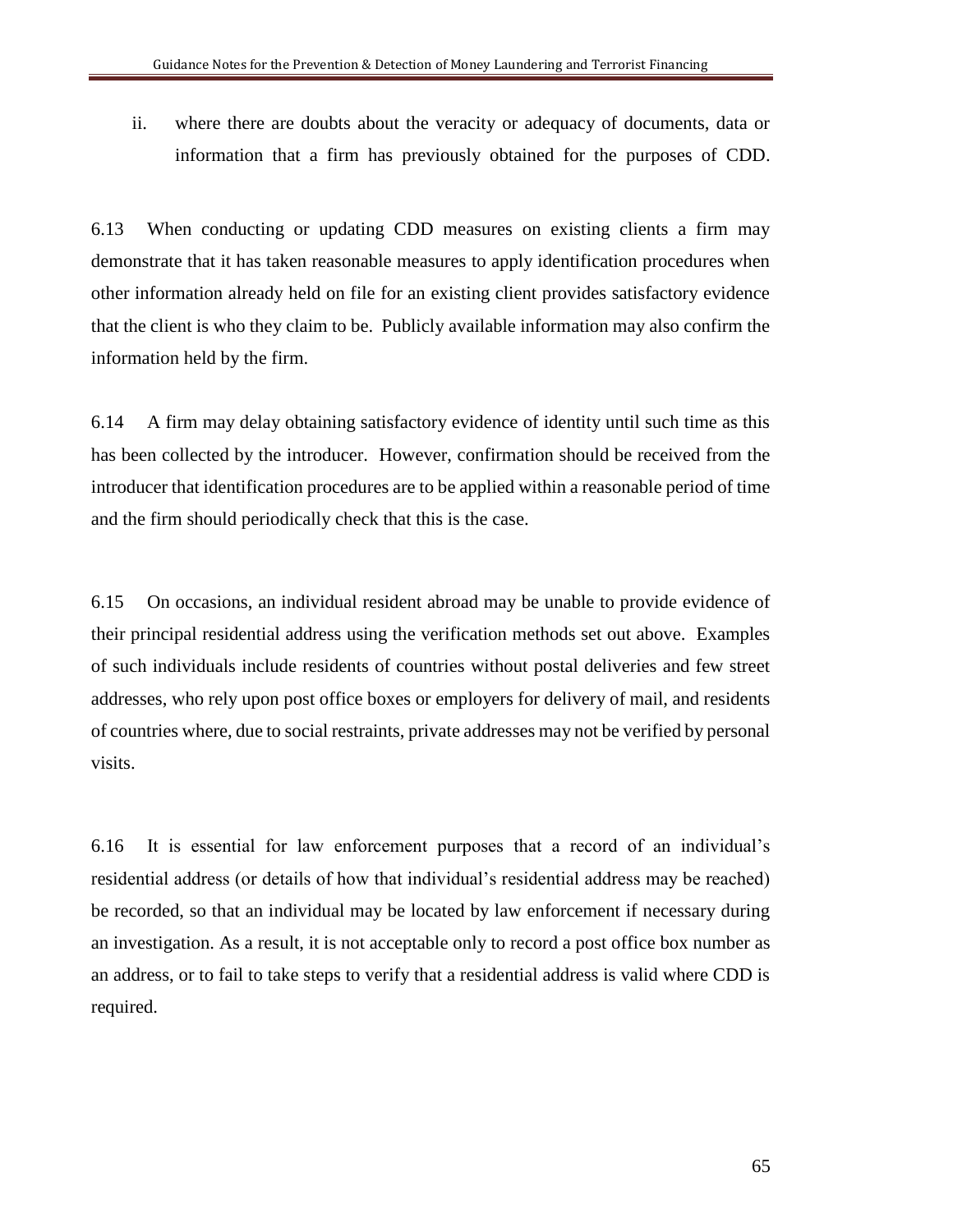6.17 A firm must ensure that there is a valid reason for a client being unable to satisfy its more usual verification of address requirements, and must document that reason. Where alternative methods to verify address are relied on, a relevant person must consider whether enhanced monitoring of the activity and transactions carried out by the client is appropriate.

6.18 There may also be circumstances where there is face to face contact with an individual, but where documentary evidence is to be provided at a time when the individual is not present. Regulation 11 (2) of the AML/ATF Regulations requires that where the client has not been physically present for identification purposes, the firm must take specific and adequate measures to compensate for the higher risk, for example by applying one or more of the following measures:

- i. ensuring that the client's identity is established by additional documents, data or information;
- ii. supplementary measures to verify or certify the documents supplied, or requiring confirmatory certification by an AML/ATF regulated financial institution (or equivalent institution) which is subject to equivalent Regulations;
- iii. ensuring that the first payment is carried out through an account opened in the client's name with a banking institution.

6.19 Where a relationship is established or transaction conducted remotely, or where the identity of an individual is to be verified using documentary evidence when the individual is not physically present, a firm must perform an additional check to reduce the risk of identity fraud. A firm may demonstrate that the specific additional check undertaken is appropriate where it takes into account the client risk assessment, matching the level of assurance given by the check to the risk presented by the client.

6.20 For higher risk clients where certification is relied upon, a firm may demonstrate that it has obtained appropriate verification of identity where it takes steps to check that the certifier is real, or alternatively, performs a further check to reduce the risk of identity fraud. This will guard against the risk that copy documentation provided is not a true copy of the original document and that the documentation does not correspond to the applicant whose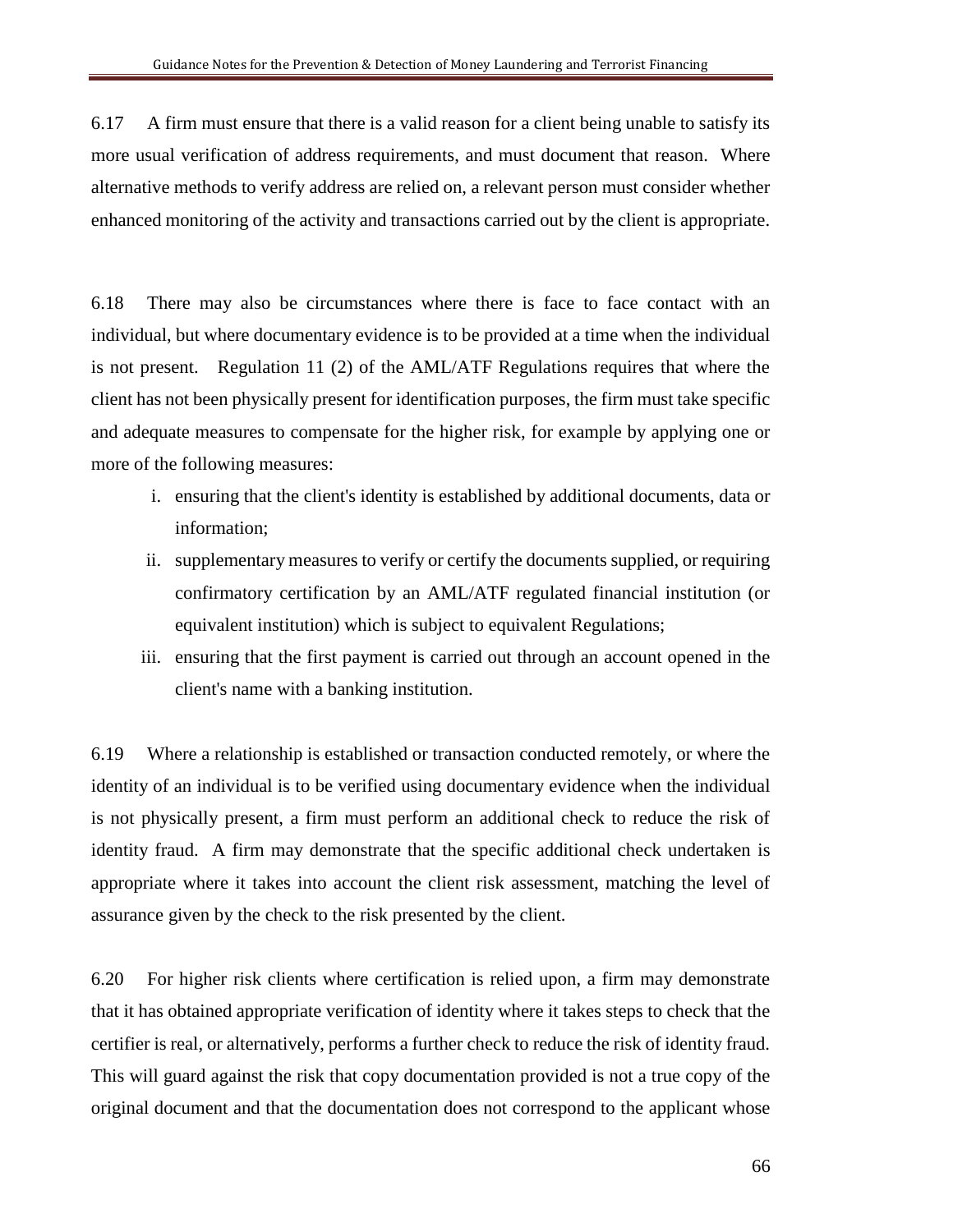identity is to be verified. For certification to be effective, the certifier will need to have seen the original documentation and, where documentation is to be used to provide satisfactory evidence of identity for an individual, have met the individual (where certifying evidence of identity containing a photograph). An acceptable certifier will also be subject to professional rules (or equivalent) providing for the integrity of their conduct.

- 6.21 Persons certifying documents must certify that:
	- i. they have seen original documentation verifying identity and/or residential address;
	- ii. the copy of the document (which they certify) is a complete and accurate copy of that original.

6.22 The certifier must also sign and date the copy document, and provide adequate information so that he may be contacted in the event of a query. An adequate level of information to be provided by a suitable certifier would include their name, position or capacity, their address and a telephone number or email address at which they can be contacted.

Acceptable persons to certify evidence of identity may include:

- i. Any barrister and attorney entitled to practise as such under the Supreme Court Act 1905.
- ii. Magistrates.
- iii. The Registrar of the Court of Appeal or the Supreme Court.
- iv. Officers of the Bermuda Police Service of or above the rank of Inspector.
- v. The manager of any bank, being an institution licensed as a bank under the Banks and Deposit Companies Act 1999.
- vi. The Deputy Governor.
- vii. The Secretary to the Cabinet.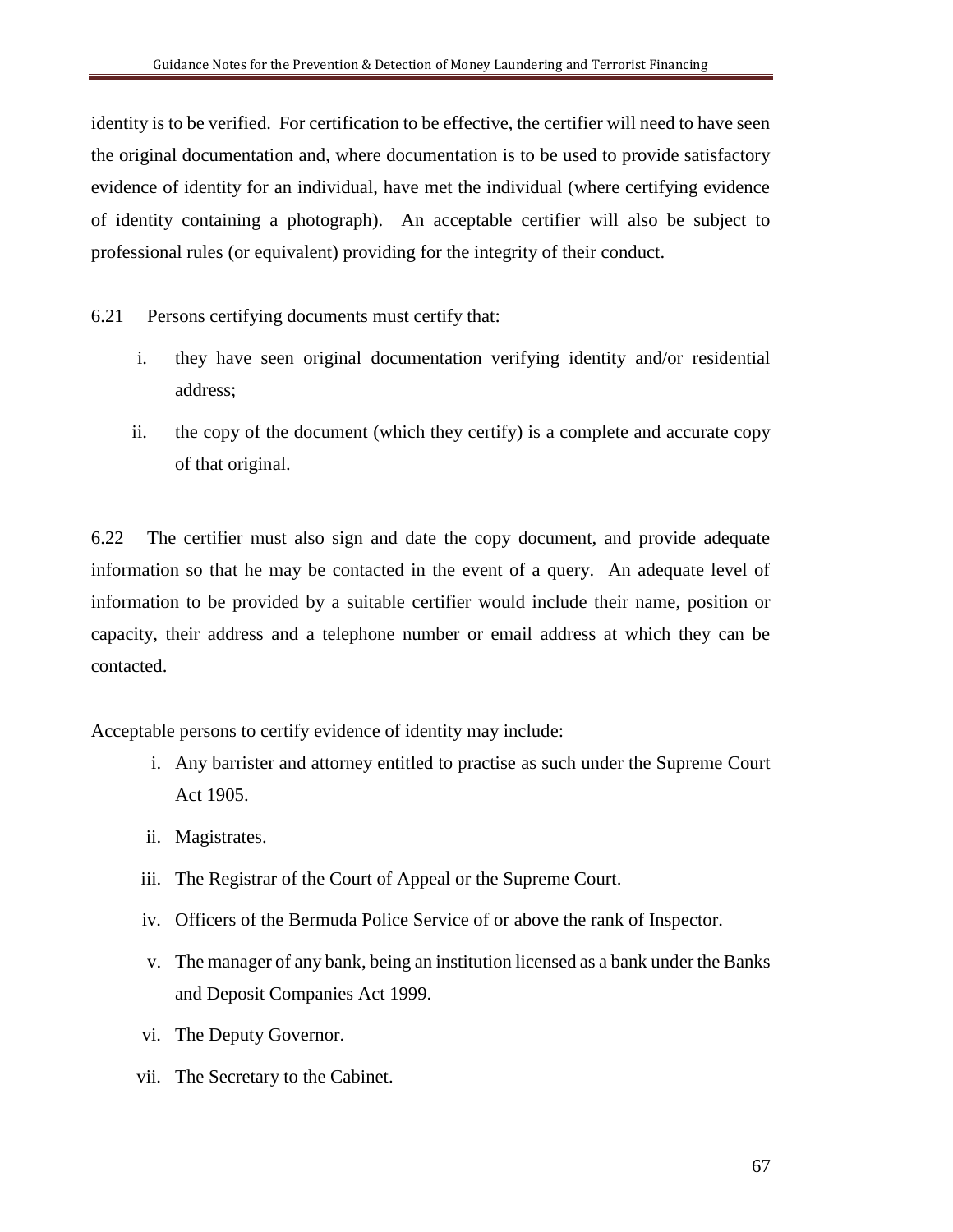- viii. The Registrar-General.
- ix. The Registrar of Companies.
- x. Customs officers as defined in the Revenue Act 1898 in the performance of their duty as such.
- xi. Immigration officers in the performance of their duty as such.
- xii. Justices of the Peace.

6.23 A higher level of assurance will be provided where the relationship between the certifier and the subject (individual, legal body or express trust) is of a professional rather than a personal nature.

# **Incomplete Identification**

6.24 Where identification procedures cannot be completed, a firm must not proceed or continue with a business relationship or occasional transaction. Regulation 9 (1) of the AML/ATF Regulations provides that if a Relevant Person is unable to apply identification procedures in accordance with the AML/ATF Regulations, it shall:

- i. not carry out a transaction with or for the client through a bank account;
- ii. not establish a business relationship or carry out an occasional transaction with the client;
- iii. terminate an existing relationship;
- iv. consider making a disclosure to the FIA.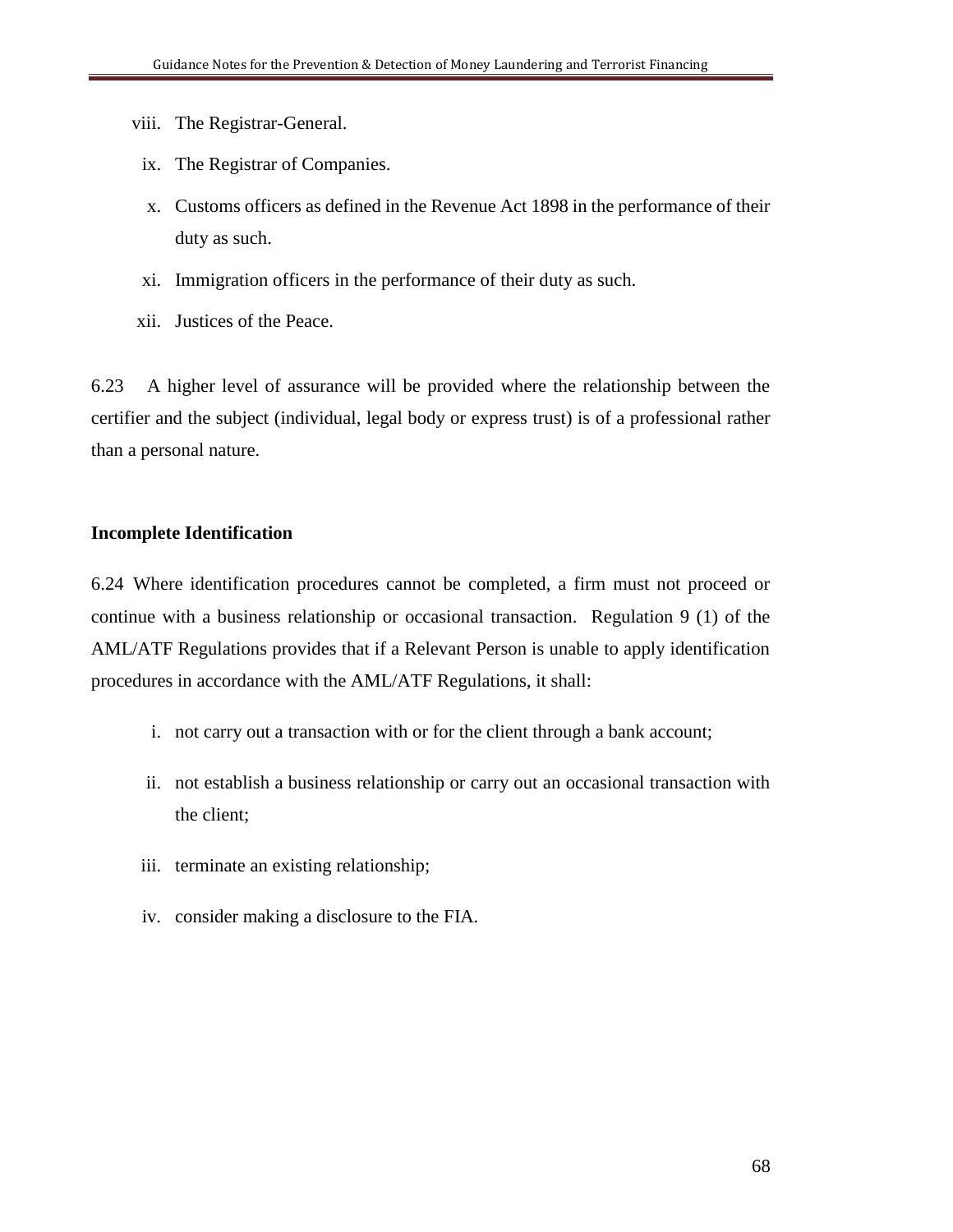# **CHAPTER 7: ONGOING MONITORING**

# **Regulation 6**

# **Regulation 7**

# **Regulation 15**

7.1 Ongoing monitoring procedures apply to all business relationships, including those with existing clients. Monitoring of existing clients will be based on the type of risk the client represents.

7.2 Regulation 7(1) of the AML/ATF Regulations requires a relevant person to conduct ongoing monitoring of a business relationship. Ongoing monitoring of a business relationship means:–

- i. scrutiny of transactions undertaken throughout the course of the relationship (including, where necessary, the source of funds) to ensure that the transactions are consistent with the relevant person's knowledge of the client, his business and risk profile; and
- ii. so far as practicable keeping the documents, data or information obtained for the purpose of applying client due diligence measures up to date.

7.3 Regulation 6(3) of the AML/ATF Regulations applies to the duty to conduct ongoing monitoring to CDD measures.

7.4 The monitoring procedures must:

- i. involve a firm applying its understanding of its business (i.e. the outcome of its risk assessment) to determine the nature of usual activity and its expectations for unusual and higher risk activity and transactions;
- ii. be designed to result in the identification of unusual and higher risk activity or transactions;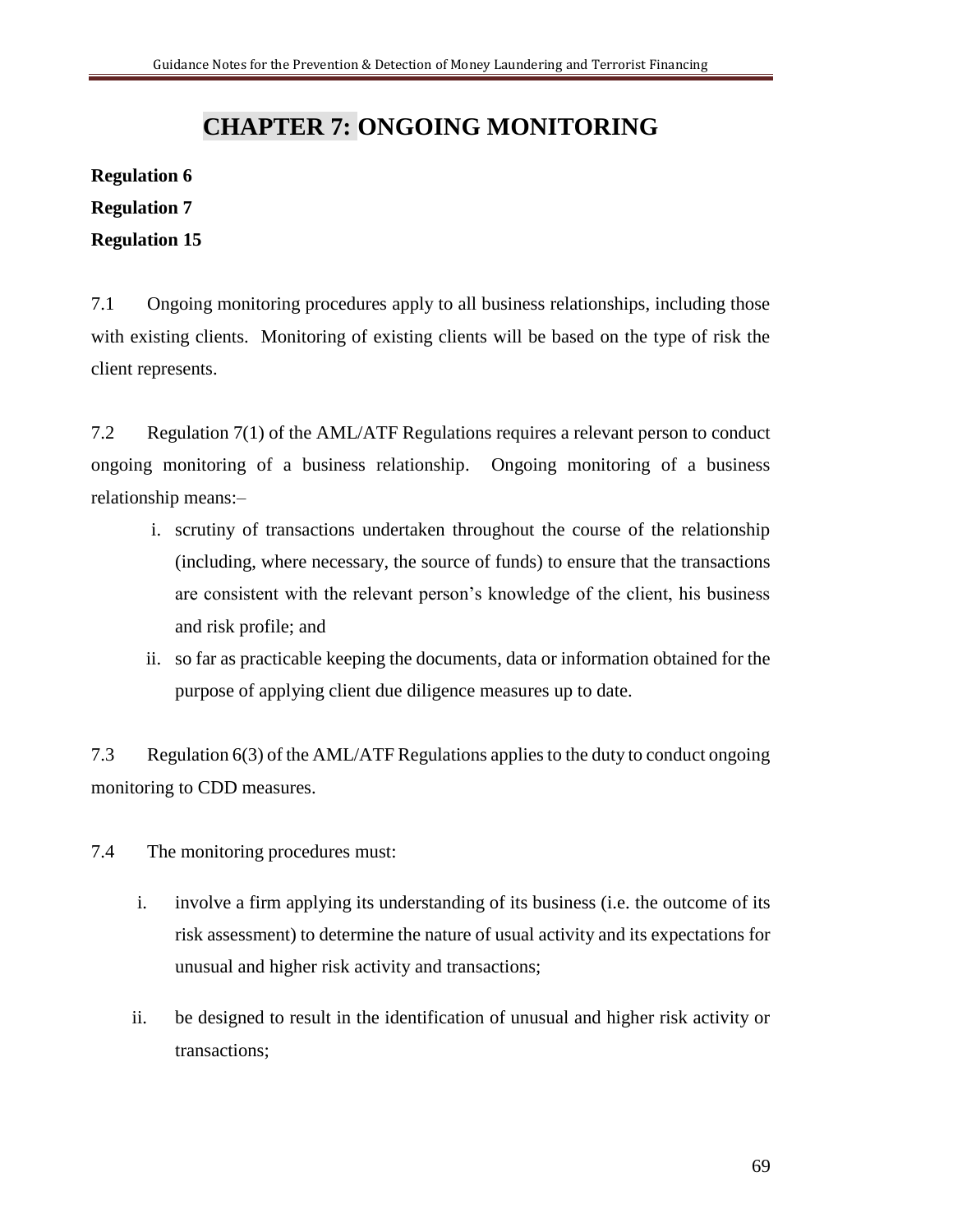- iii. require that, in particular, special attention is paid to specific higher risk activity, clients and transactions;
- iv. require the examination of any unusual or higher risk activity or transaction by an appropriate person to determine the background and purpose of the activity or transaction;
- v. in connection with the above examination, involve the collection of additional information (where appropriate);
- vi. establish whether there is a rational explanation (an apparent economic or visible lawful purpose) for the unusual or higher risk activity or transaction, and document these findings in writing; and
- vii. result in appropriate action being taken as a result of the findings of the above procedures.

7.5 When conducting monitoring procedures, the following are to be considered to be higher risk activity and transactions:

- i. complex transactions;
- ii. unusual large transactions;
- iii. unusual patterns of transactions;
- iv. activity and transactions: (i) connected with jurisdictions which do not, or insufficiently apply the FATF Recommendations; or (ii) which are the subject of UN or European Union ("EU") countermeasures;
- v. activity and transactions that may be conducted with persons who are the subject of UN or EU sanctions and countermeasures;
- vi. activity or transactions with PEPs or where PEPs are connected with the client, whether inside or outside Bermuda; and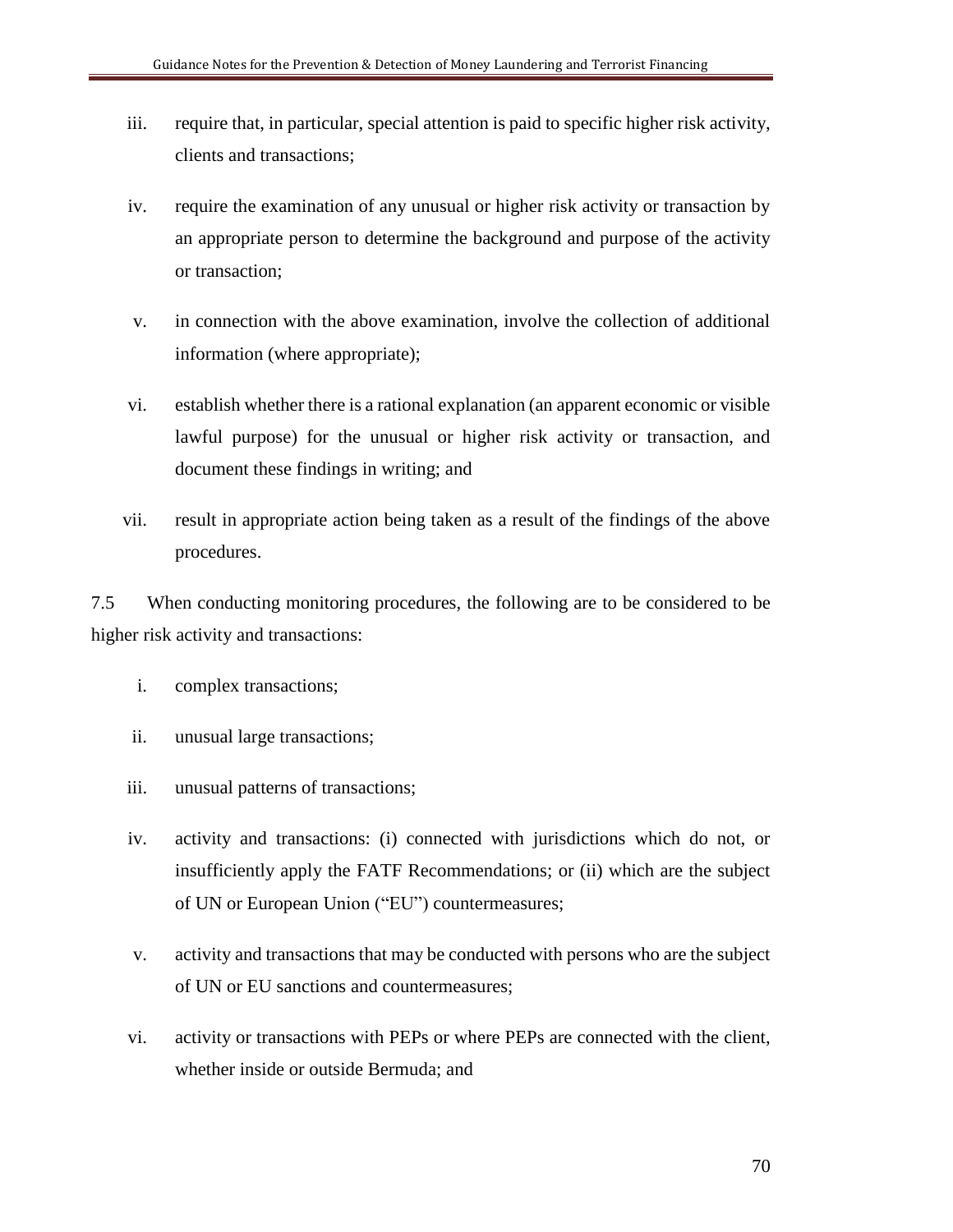vii. activity or transactions for clients who have not been physically present for identification purposes.

7.6 In line with enhanced due diligence requirements for higher risk clients, more intensive scrutiny of client activity and transactions may involve, for example:

- i. more frequent reviews and updating of CDD information;
- ii. more regular reviews of client activity and transactions against the client's expected activity profile; and
- iii. client reviews being conducted by persons not directly involved in managing client relationships.

7.7 The examination of unusual and higher risk activity or transactions may be conducted either by fee earners or by accounts or administration staff. In any case, a firm should ensure that the reviewer has access to relevant CDD information, and that the enquiries made and the conclusions reached by the reviewer are appropriate.

7.8 Appropriate follow up action may include:

- i. updating CDD information to record the results of the enquiries made;
- ii. reviewing the appropriateness of the client risk assessment in light of the unusual activity and/or additional CDD information obtained;
- iii. applying increased levels of monitoring to particular relationships; and
- iv. where the activity or transaction does not have a rational explanation, considering whether the circumstances require a suspicious activity report to be submitted to the firm's Reporting Officer.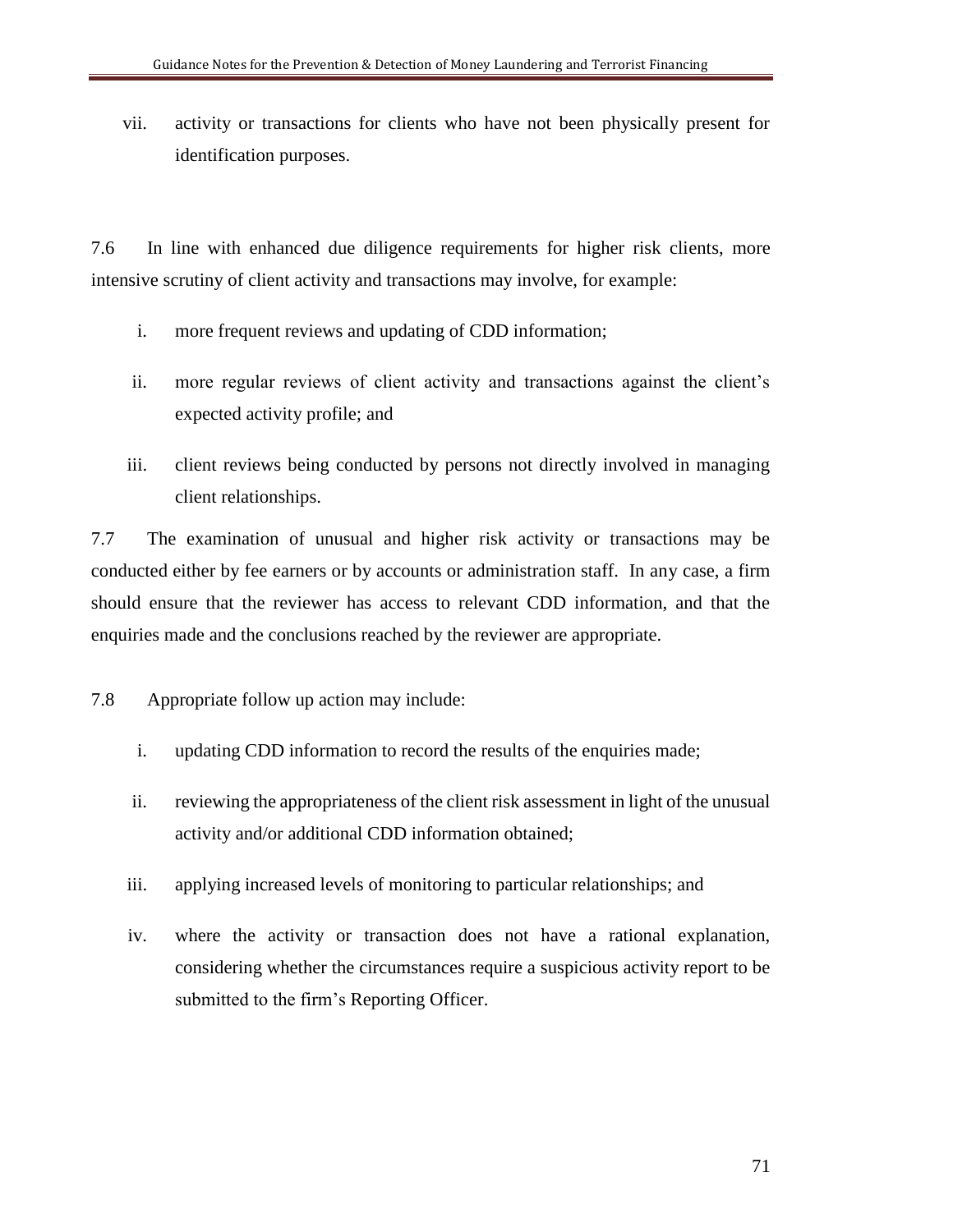7.9 In determining the nature of the monitoring procedures that are appropriate, a firm may have regard to the following factors:

- i. its risk assessment;
- ii. the size and complexity of its business;
- iii. the nature of its legal business and services;
- iv. whether it is possible to establish appropriate standardized parameters for unusual activity; and
- v. the monitoring procedures that already exist to satisfy other business needs.

7.10 Appropriate factors to consider in determining whether activity or transactions are unusual include:

- i. the expected frequency, size, and origin/destination of client funds or other activity for individual clients; and
- ii. the presence of risk factors specific to the nature of the activity or matter undertaken for the client. A firm should determine risk factors based on its knowledge of its client and should have regard to typologies (whether external or developed from its own experiences) relevant to the nature of its business activities.

7.11 A firm may demonstrate that it is appropriately examining unusual and higher risk activity and transactions where it:-

- i. reviews the identified activity/transaction in light of the client risk assessment and the CDD information that it holds;
- ii. makes further enquiries to obtain any further information required to enable a determination as to whether the activity/transaction has a rational explanation; and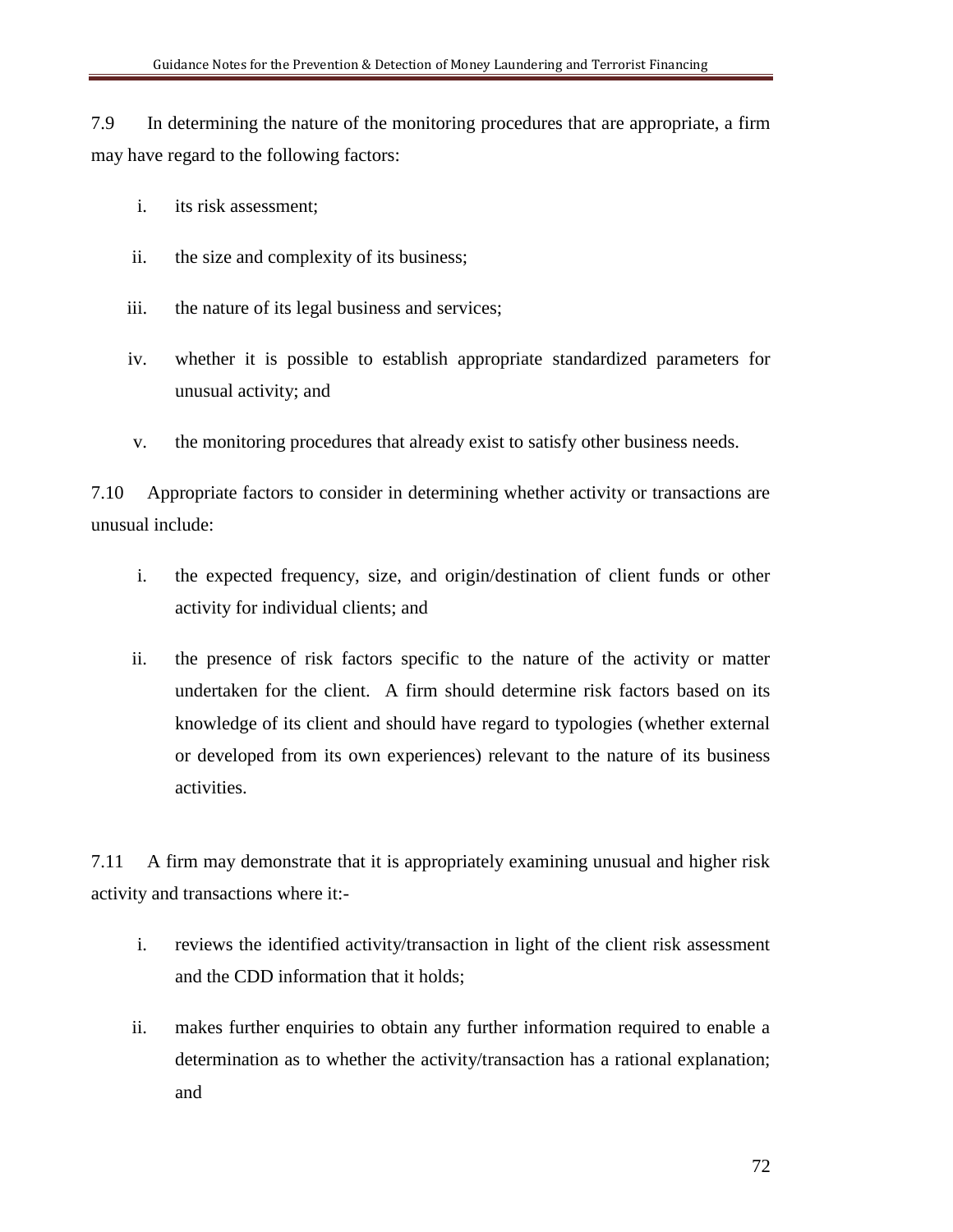iii. considers the activity or transaction in the context of any other relationships connected with the client.

7.12 Risk assessment should be carried out on an ongoing basis for those clients that have been identified as high risk throughout the business relationship and for each instruction. In the case of a client relationship assessed as presenting a higher risk, a firm may demonstrate that its CDD information remains up to date where it is reviewed and updated on at least an annual basis.

7.13 In the case of other relationships, a firm may demonstrate that its CDD information remains up to date where it is reviewed and updated on a risk sensitive basis, including where additional "factors to consider" become apparent (i.e. trigger events - when taking new instructions from a client, or meeting with a client may also present a convenient opportunity to update CDD information).

7.14 A comprehensive understanding of the risk presented by a client relationship may only become evident at a later stage following the establishment of a relationship. A firm may demonstrate that its client risk assessments remain up to date where its monitoring procedures involve consideration as to the ongoing appropriateness of the client's risk assessment.

7.15 FATF Recommendation 22 states that Designated Non-Financial Businesses and Professions ("DNFBPs") should be required to apply, amongst other things, Recommendation 10 (which deals with CDD) to existing clients at appropriate times on the basis of materiality and risk. Accordingly, Regulation 6(2) requires that a relevant person must apply customer due diligence measures at appropriate times to existing customers on a risk-sensitive basis.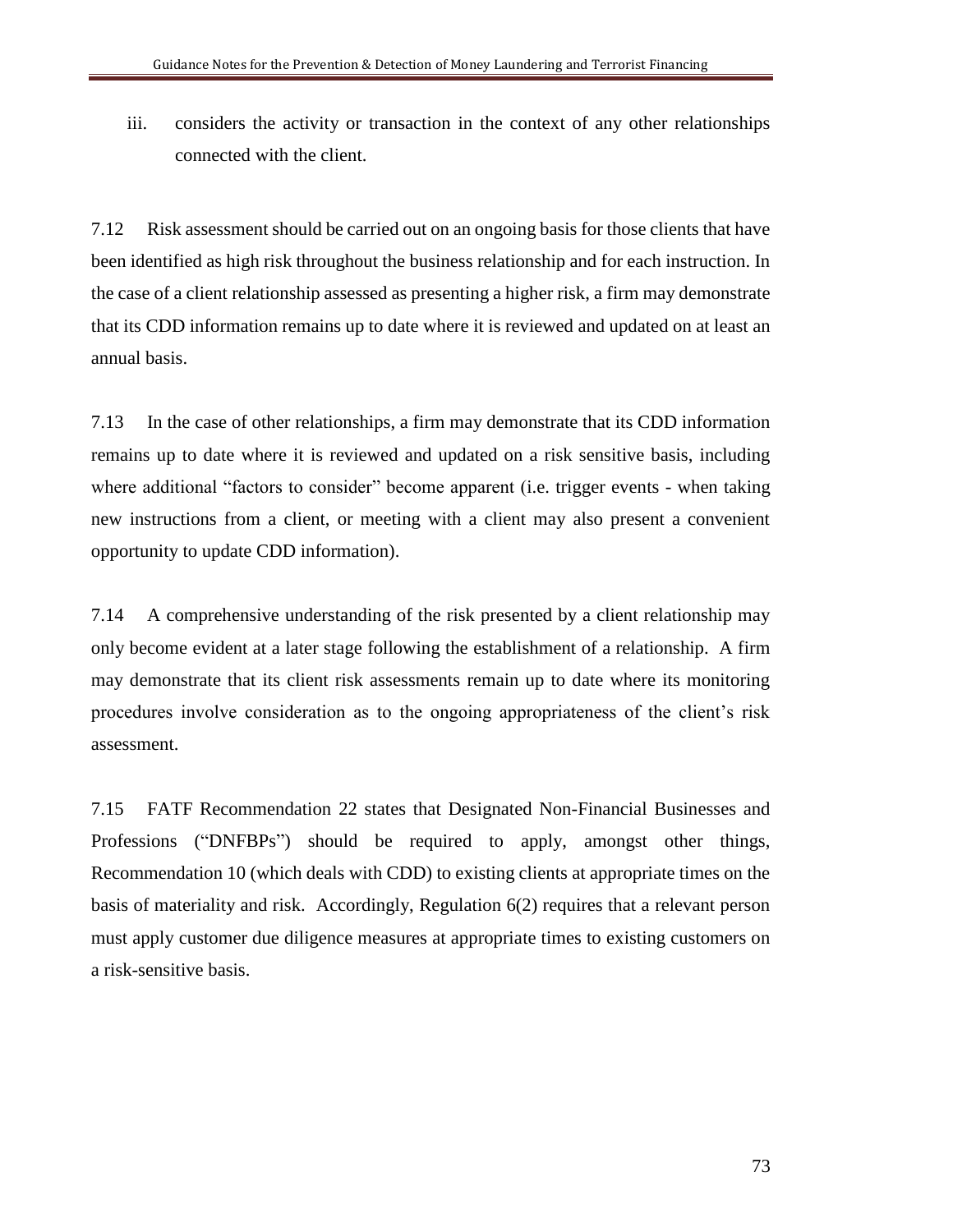#### **Source of funds**

7.16 Source of funds is the activity which generates the funds for a relationship e.g. a client's occupation or business activities. Information concerning the geographical sphere of the activities may also be relevant. Regulation 15 of the AML/ATF Regulations stipulates record keeping requirements for transaction records which require information concerning the remittance of funds also to be recorded (e.g. the name of the bank and the name and account number of the account from which the funds were remitted). This is the source of transfer and is not to be confused with source of funds. The ability to follow the audit trail for criminal funds and transactions flowing through the professional and financial sector is a vital law enforcement tool in money laundering and terrorist financing investigations.

7.17 Firms should monitor whether funds received from clients are from credible sources. If funding is from a source other than a client, a firm may need to make further enquiries. If it is decided to accept funds from a third party, perhaps because time is short, firms should ask how and why the third party is helping with the funding. In some circumstances, cleared funds will be essential for transactions and clients may want to provide cash to meet a completion deadline. Firms should assess the risk in these cases and ask more questions if necessary.

#### **Compliance Officer**

7.18 Firms must designate a person employed at managerial level to serve as its compliance officer. Firms shall be responsible for ensuring its compliance officer is adequately trained to carry out the role of compliance officer. The Compliance Officer must ensure that the necessary compliance programme procedures and controls described above and throughout these Guidance Notes and as required by the AML/ATF Regulations are in place; and coordinate and monitor the compliance programme to ensure continuous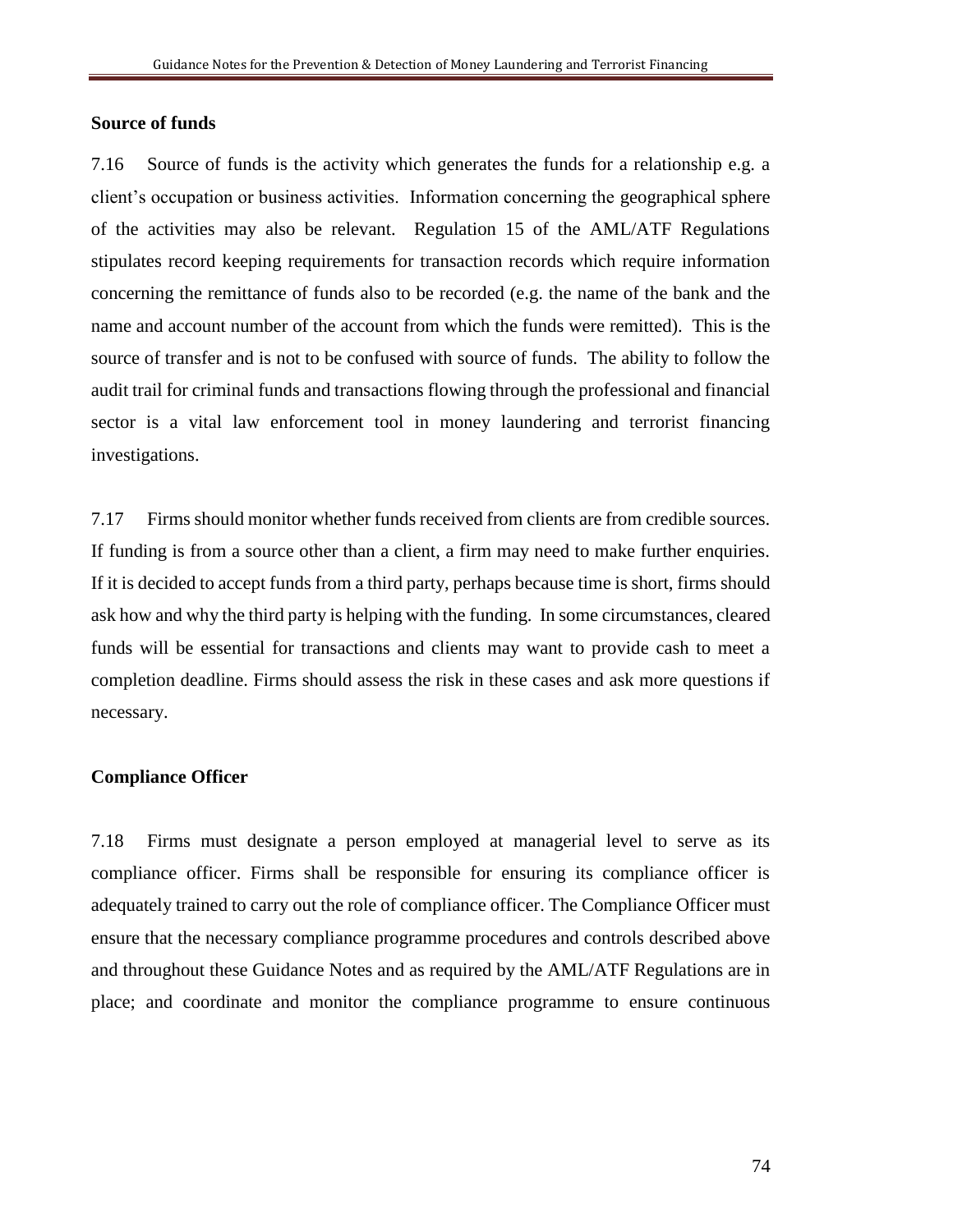compliance with the AML/ATF Regulations. A Compliance Officer may also be appointed as a Reporting Officer.<sup>4</sup>

 $\overline{a}$ <sup>4</sup> Regulation 18A of the Proceeds of Crime (Anti-Money Laundering and Anti-Terrorist Financing) Regulations 2008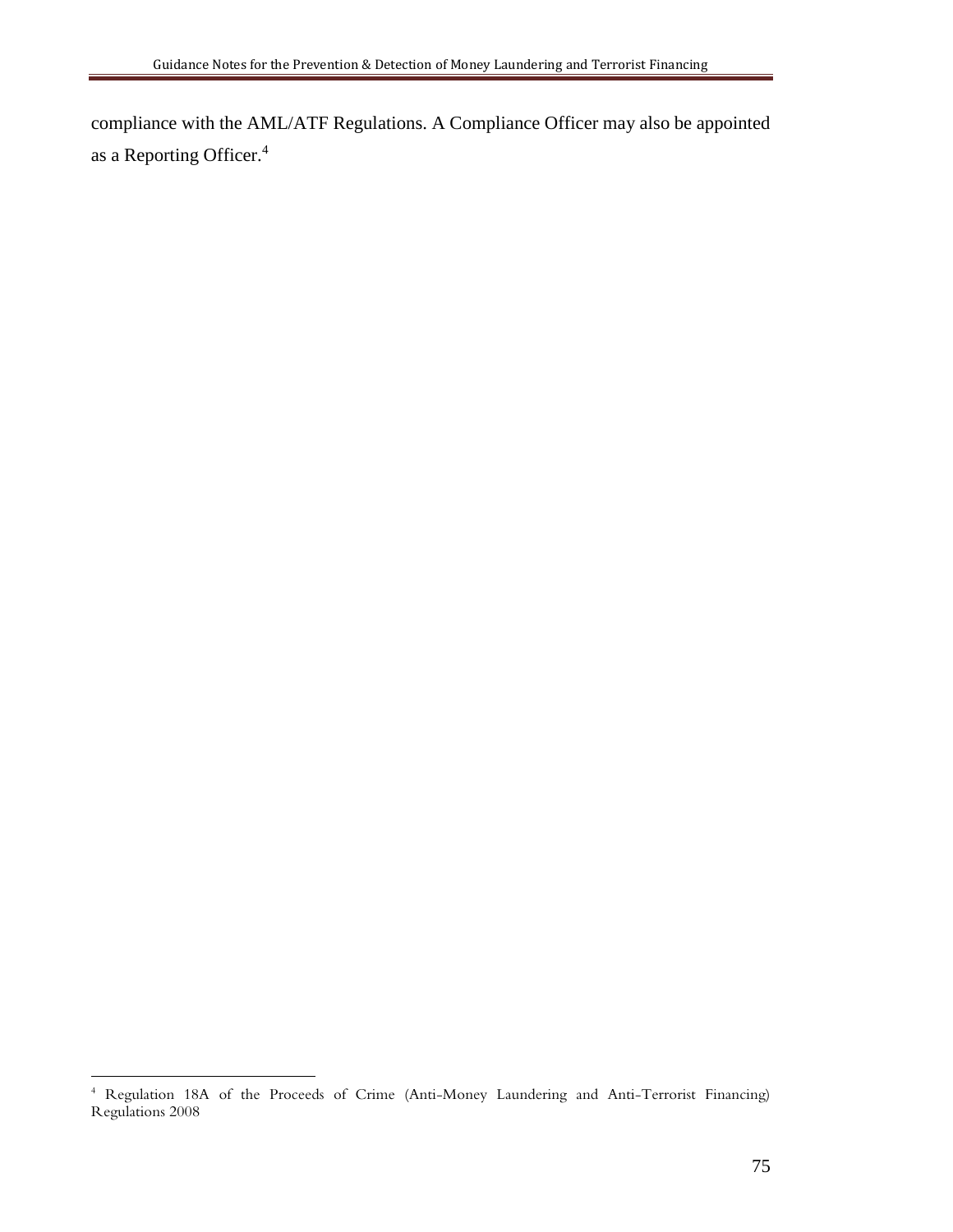## **CHAPTER 8: SUSPICIOUS ACTIVITY REPORTING**

#### **Regulation 17**

8.1 Regulation 17 of the AML/ATF Regulations requires a relevant person to maintain internal reporting procedures to allow for reports to be made to a Reporting Officer when information comes to the attention of an employee which gives rise to knowledge or suspicion or reasonable grounds for suspicion that another person is engaged in money laundering or terrorist financing. The Reporting Officer after considering the information shall disclose that information to the FIA where he knows or suspects or has reasonable grounds to suspect that a person is engaged in money laundering or terrorist financing.

8.2 The provisions of Regulation 17 requiring a relevant person to maintain internal reporting procedures however do not apply to sole practitioners.

8.3 Firms are required to make a report in respect of information or any other matter that comes to them in the course of their profession or business where they know or suspect or have reasonable grounds for suspicion that a person is engaged in money laundering or terrorist financing.

8.4 Having knowledge means knowing the existence of certain facts. In a criminal court, it must be proved that the individual in fact knew that a person was engaged in money laundering. That said, knowledge can be inferred from the surrounding circumstances; so, for example, a failure to ask obvious questions may be relied upon by a jury to imply knowledge. The knowledge must, however, have come to the person in the course of their trade, profession, business or employment. Information that comes to the person in other circumstances does not come within the scope of Section 46 of the Proceeds of Crime Act or Schedule 1 of the ATFA and therefore no obligation exists to make a report. This does not preclude a report being made should the person choose to do so.

8.5 Suspicion is more subjective and falls short of proof based on firm evidence. Suspicion has been defined by the courts as being beyond mere speculation and based on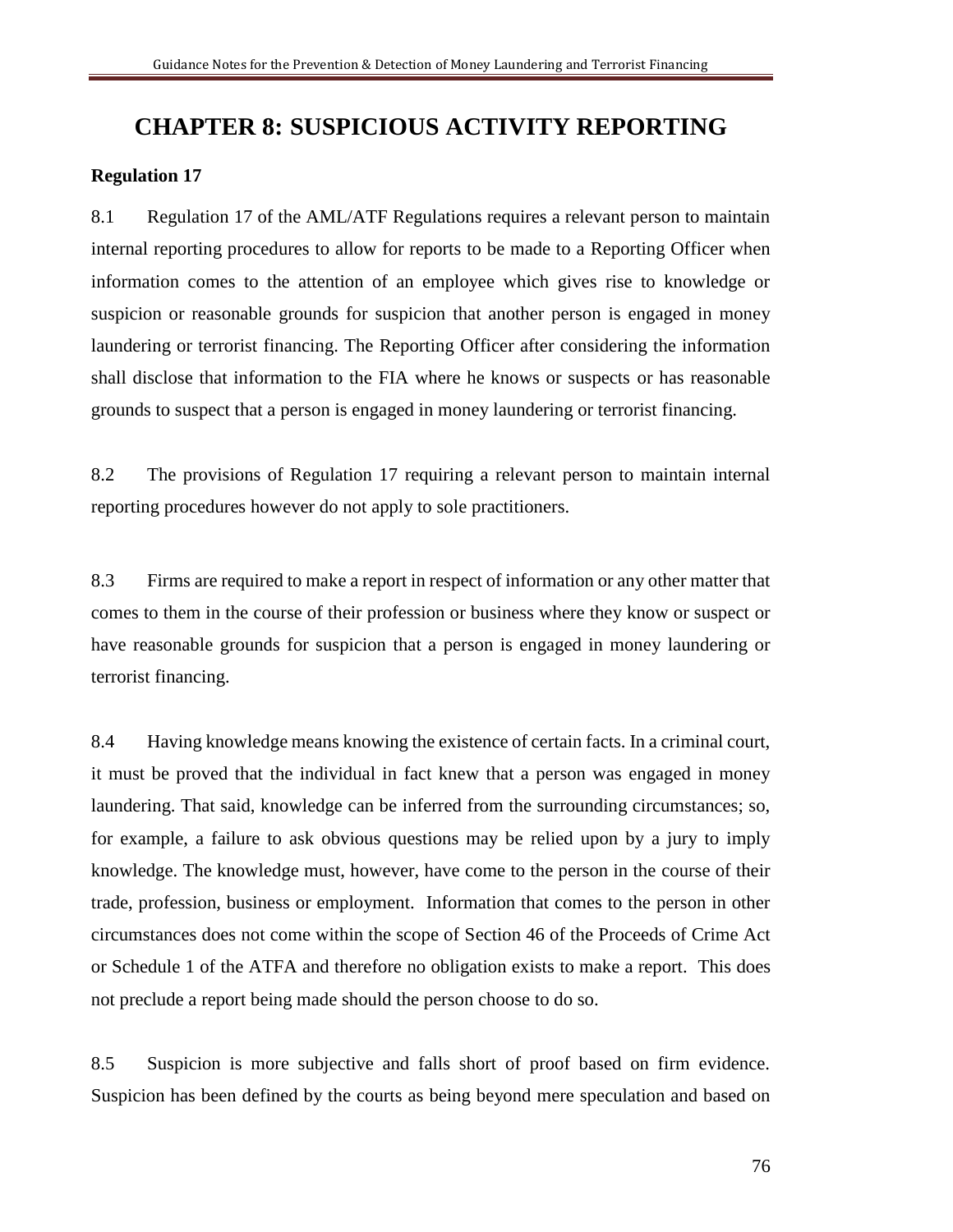some foundation, for example: "A degree of satisfaction and not necessarily amounting to belief but at least extending beyond speculation as to whether an event has occurred or not"; and "Although the creation of suspicion requires a lesser factual basis than the creation of a belief, it must nonetheless be built upon some foundation." Justice Nelson in the case of N2J Ltd v Cater Allen before the High Court in London cited with approval Lord Devlin's definition of suspicion in Hussein v Chong Fook Kam [1970] AC 942: "Suspicion in its ordinary meaning is a state of conjecture or surmise where proof is lacking." "I suspect but I cannot prove." Justice Nelson continued "Suspicion does not have to have a long history of misdoing before it arises. It may arise in an otherwise seamless period of good conduct from one important new piece of information." "Suspicion may be no more than a feeling based on material which may fall well short of prima facie evidence."

8.6 A transaction which appears unusual is not necessarily suspicious. Even clients with a stable and predictable transactions profile will have periodic transactions that are unusual for them. Many clients will, for perfectly good reasons, have an erratic pattern of transactions or account activity. So the unusual is, in the first instance, only a basis for further enquiry, which may in turn require judgment as to whether it is suspicious. A transaction or activity may not be suspicious at the time, but if suspicions are raised later, an obligation to report then arises.

8.7 Since the coming into force of the Proceeds of Crime Amendment Act 2017 on 24 March 2017, the concept of a suspicion reportable under the AML/ATF Legislation has been extended to include having reasonable grounds for suspicion. That is to say, being in possession of facts which to a reasonable person would arouse suspicion, whether or not one has actually formed any such suspicion, imposes a reporting duty. Thus the triggerpoint for reporting has been lowered with corresponding greater obligation on accountants to be aware of a) the facts occurring around them; b) the implication of those facts which others might draw whether or not they share such interpretation; and c) their duty to report.

77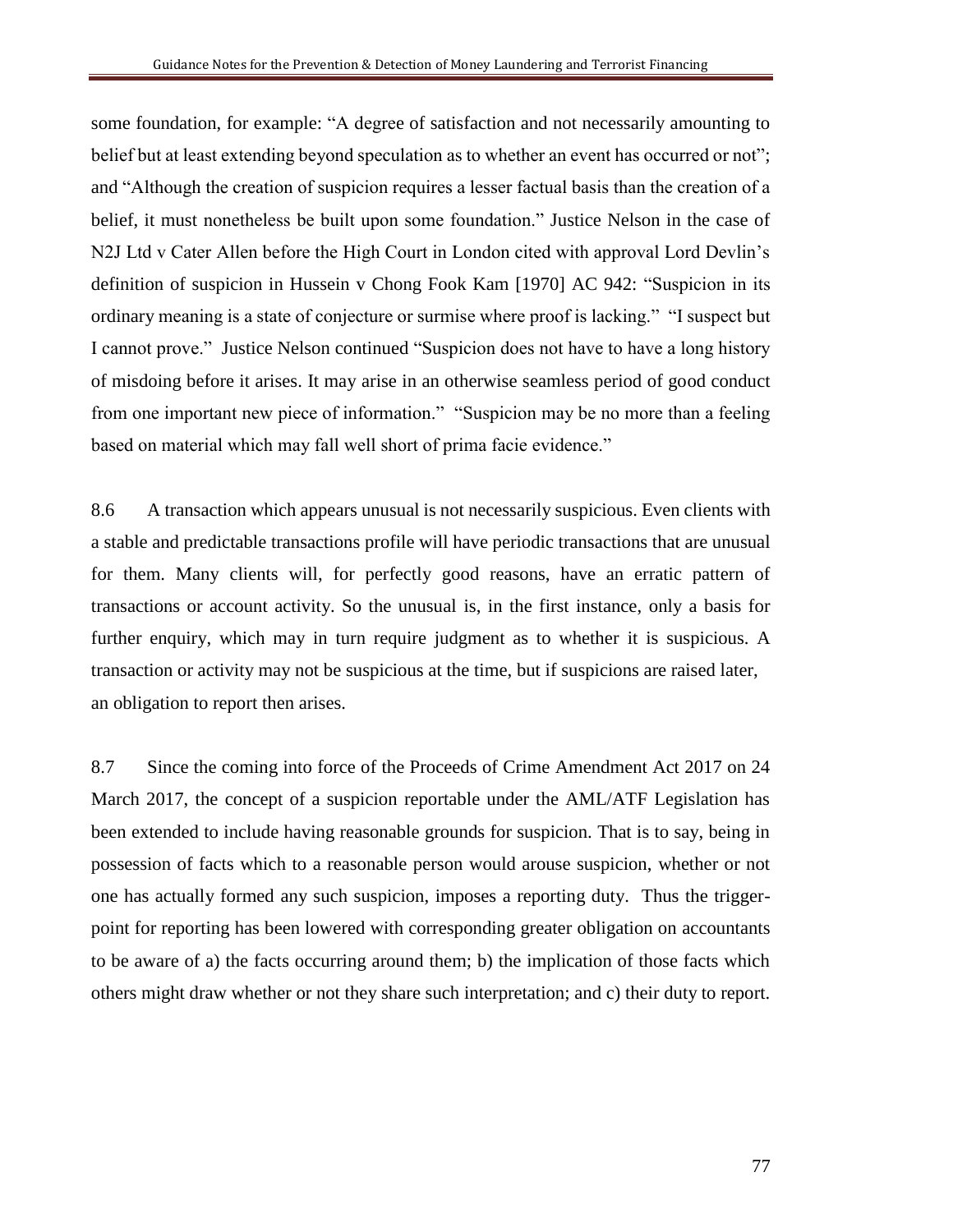#### **Reporting on activities outside Bermuda**

8.8 The offence of money laundering, and the duty to report under the Proceeds of Crime Act, apply in relation to the proceeds of any criminal conduct, wherever carried out, that would constitute an offence if it took place in Bermuda. This broad scope excludes offences which the institution, staff member or Reporting Officer knows, or believes on reasonable grounds, to have been committed in a country or territory other than Bermuda and not to be unlawful under the criminal law then applying in the country or territory concerned. The duty to report under the ATFA applies in relation to any terrorist financing offence, under Sections  $5 - 8$  of that Act, that would have been an offence under these sections of the Act had it occurred in Bermuda.

8.9 The requirement to report knowledge or suspicion or having reasonable grounds for suspicion of money laundering or terrorist financing also applies where a Bermuda company or Bermuda partnership conducts business outside Bermuda. Where business is conducted outside Bermuda, for example through an office in another jurisdiction, through business trips to another jurisdiction, or where functions are outsourced to another jurisdiction, or where functions are outsourced to another jurisdiction and knowledge or suspicion or reasonable grounds for suspicion of money laundering or terrorist funding arises in respect of that non-Bermuda business, a report must be made to the FIA in the same way as for business conducted in Bermuda. Under the AML/ATF Regulations, where a firm conducts business pertaining to the specified activities in Section 49(5) of the Proceeds of Crime Act in Bermuda, but outsources aspects of its activities to another jurisdiction, whether to a group entity or to a third party, its money laundering and terrorist financing reporting procedures must also cover those outsourced activities.

8.10 It is likely that there will also be a requirement to report the knowledge or suspicion of money laundering or terrorist financing to an overseas financial intelligence unit to avoid the commission of an offence in that jurisdiction. This is known as a dual report requirement.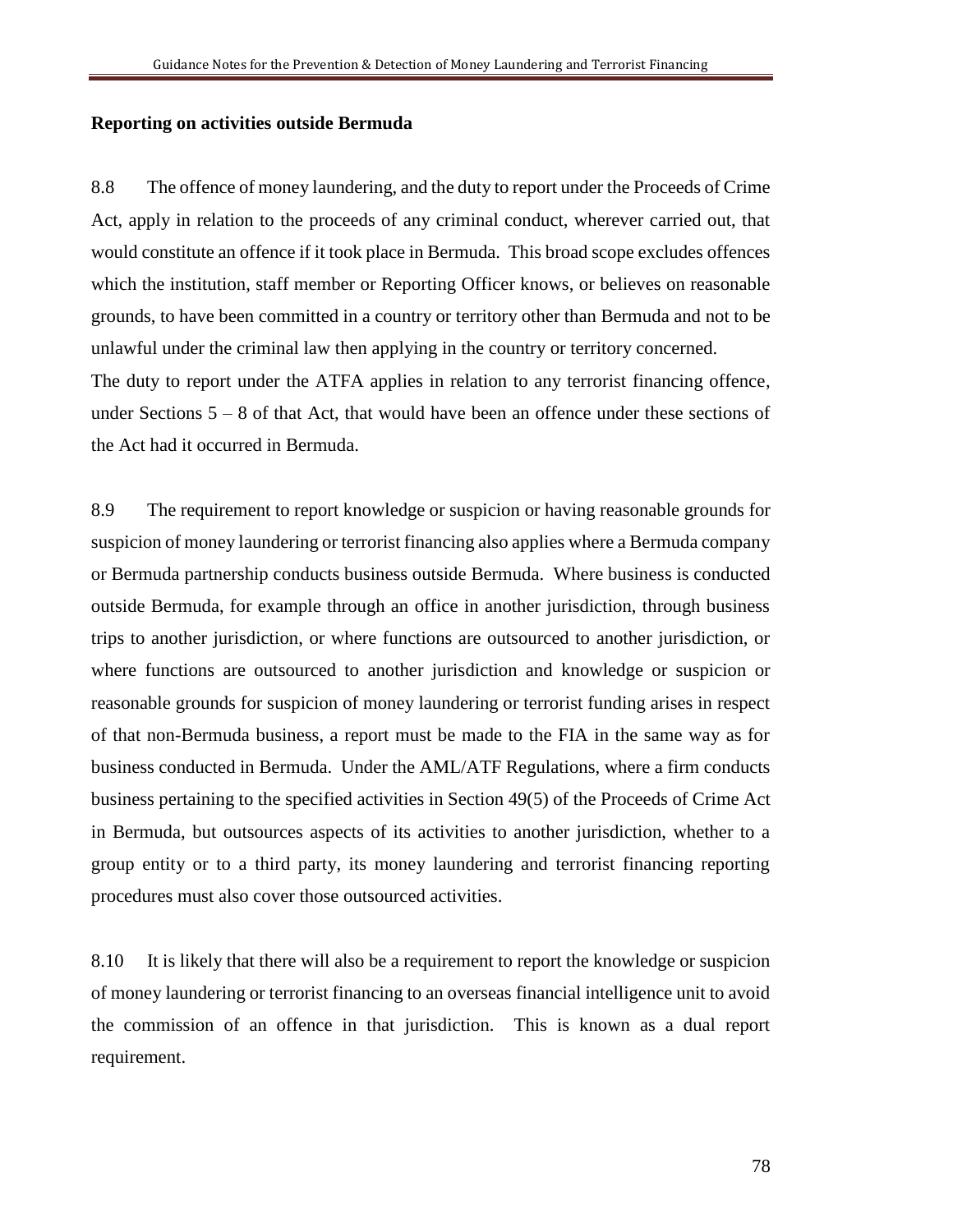## **Other Reporting Obligations**

8.11 Section 25 of the Proceeds of Crime Amendment Act 2015 amends the Companies Act 1981, inserting section 64A, thereby establishing a Register of Directors. By way of this register, every company registered in Bermuda must file annually with the Registrar of Companies a current listing of directors in the form prescribed by that section. If default is made in complying with this section the company or every officer of the company who is in default shall be liable to a default fine. Accordingly, accountants who serve as a director of any company incorporated under the Companies Act 1981 have a personal responsibility to ensure that the required filing with the Registrar of Companies is made upon any change of director or be personally subject to a default fine.

## **Reporting Officer**

8.12 Regulation 17 of the AML/ATF Regulations requires that accountancy firms (but not sole practitioners) must appoint a Reporting Officer. A firm's Reporting Officer is responsible for ensuring that, when appropriate, the information or other matter leading to knowledge or suspicion of money laundering or terrorist financing is reported to the FIA. The decision to report or not to report must not be subject to the consent of anyone else.

8.13 A firm must ensure that the Reporting Officer:

- i. is employed by the firm;
- ii. has sufficient experience and skills;
- iii. has appropriate independence;
- iv. has a sufficient level of seniority and authority within the business;
- v. has sufficient resources, including sufficient time, and (if appropriate) is supported by Deputy Reporting Officer(s);
- vi. is able to raise issues directly with senior management;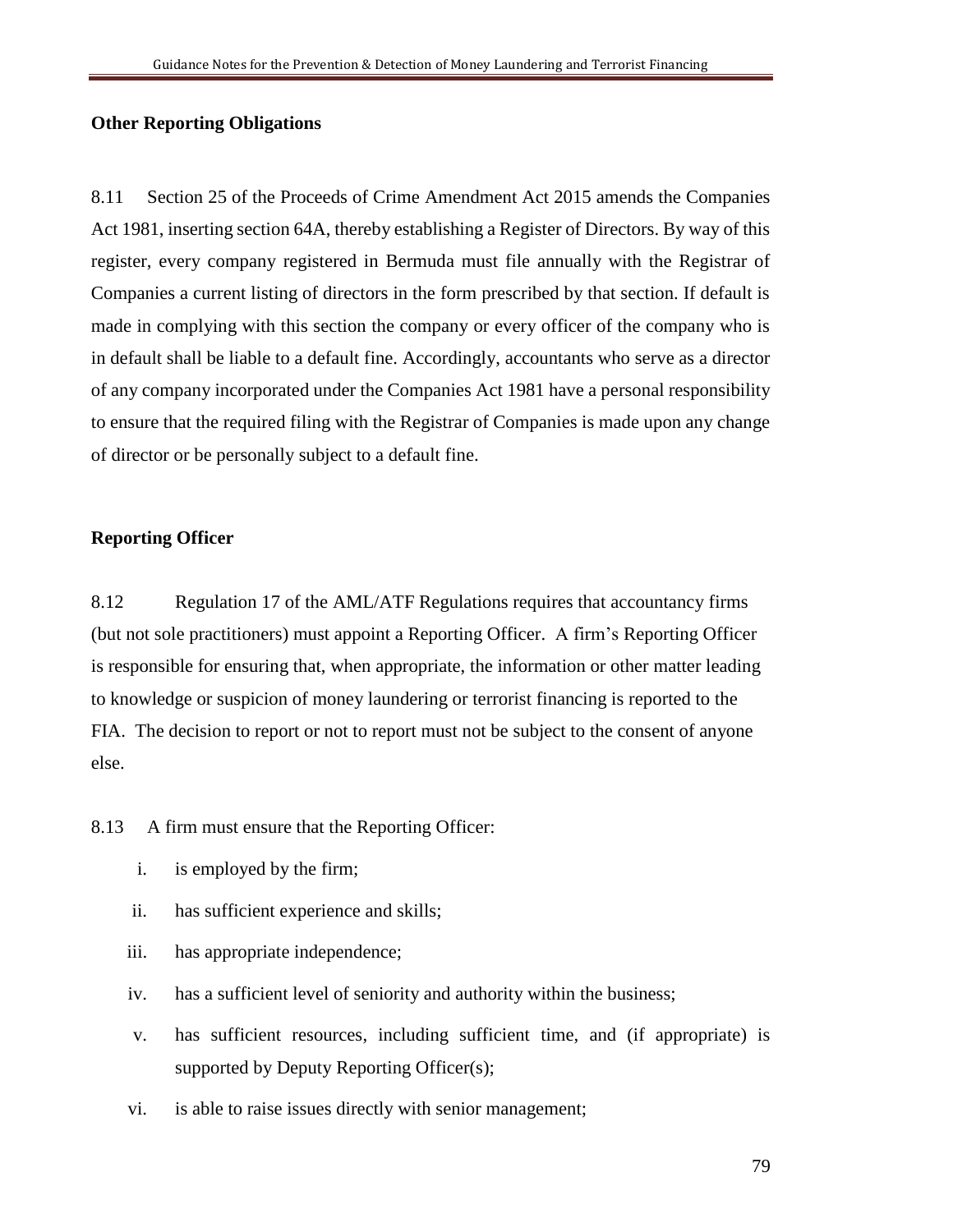vii. is fit and proper;

- viii. maintains a record of all enquiries received from law enforcement authorities and records relating to all internal and external suspicious activity reports;
- ix. is fully aware of both their own and the business' obligations under AML/ATF Regulations, the Proceeds of Crime Act, ATFA and by extension these Guidance Notes;
- x. ensures that relationships are managed effectively post disclosure to avoid tipping-off any third parties; and
- xi. acts as the liaison point with the Board/ICAB/FIA and in any other third-party enquiries in relation to money laundering or terrorist financing.

8.14 Whilst the AML/ATF Regulations requires one individual to be appointed as Reporting Officer, given the size and complexity of operations of many firms, it may be appropriate to designate an additional person ("Deputy Reporting Officer") to whom suspicious activity reports may also be made. Where a firm has appointed one or more Deputy Reporting Officers, it must ensure that the requirements set out above for the Reporting Officer are also applied to any Deputy Reporting Officer.

8.15 Where a firm has appointed one or more Deputy Reporting Officers, it must ensure that the Reporting Officer:

- i. keeps a record of the appointment of all Deputy Reporting Officers;
- ii. provides support to and routinely monitors the performance of any Deputy Reporting Officer; and
- iii. ensures that suspicious activity reports are considered and determined in an appropriate and consistent manner.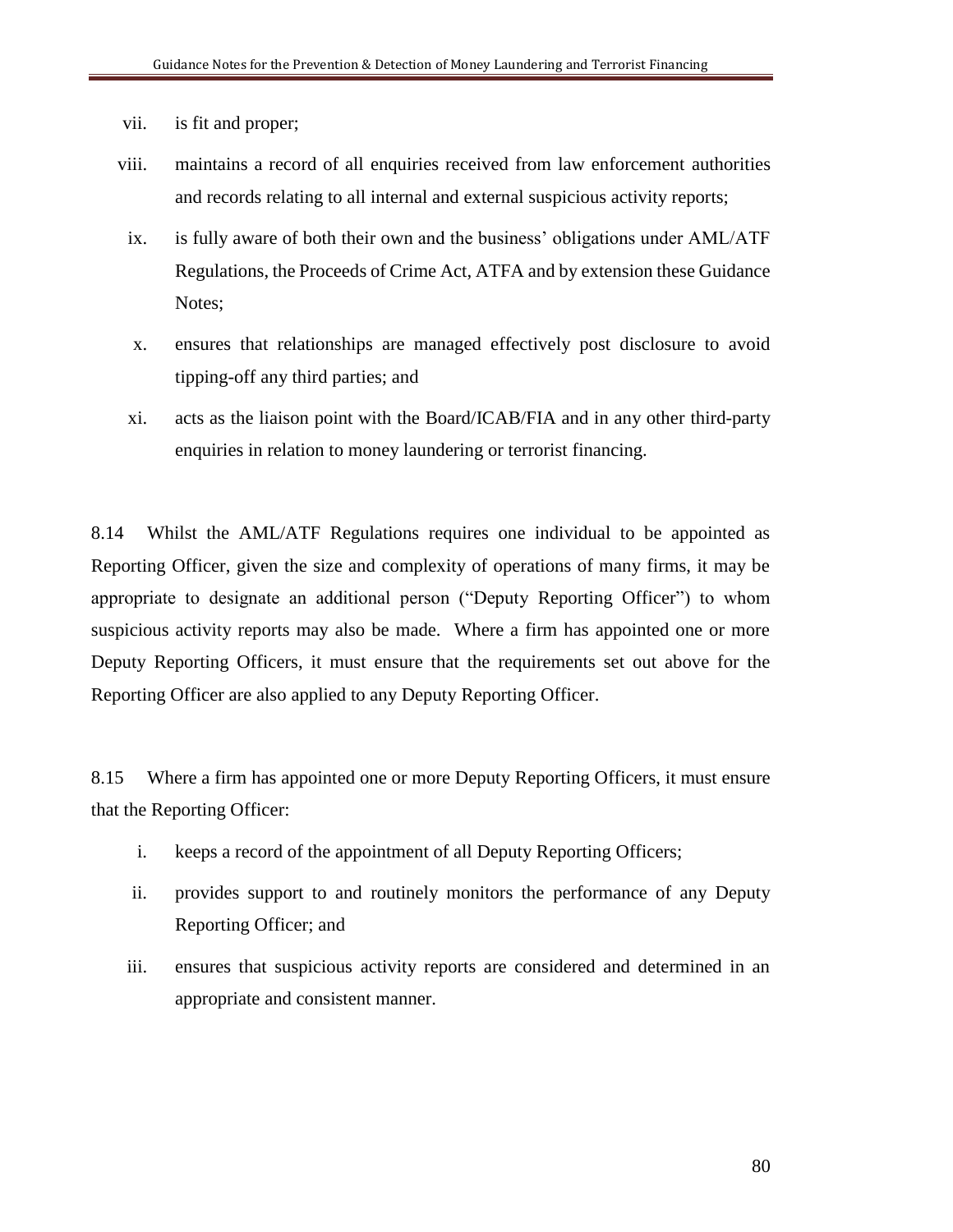8.16 In the event that the position of Reporting Officer is expected to fall vacant, to comply with the statutory requirement to have an individual appointed to the office of Reporting Officer at all times, a firm must take action to appoint an appropriate member of senior management to the position on a temporary basis.

#### **Reporting**

8.17 Section 44 (assisting another to retain the benefit of criminal conduct) and Section 45 (acquisition, possession or use of proceeds of criminal conduct) of the Proceeds of Crime Act states that where a person is concerned in an arrangement involving the proceeds of crime, or has possession of the proceeds of crime, they will not have committed an offence if the disclosure is made before he does the act concerned and the act is done with the consent of the FIA, or the disclosure is made after he does the act but is made on his initiative as soon as it is reasonable for him to make it. Subsections  $43(2) - (5)$  and  $44(3)$  and  $(3A) (3F)$  and  $45$  (5) and  $(5A) - (5F)$  of the Proceeds of Crime Act protect persons who carry out transactions that could contravene subsection  $43(1)$  or subsection  $44(1)$  or subsection  $45(1)$ where they have done so having made a disclosure to the FIA and have obtained its consent or deemed consent for the transaction.

8.18 Section 12 of ATFA contains similar provisions in circumstances where offences would otherwise be committed under Section 5 (fund-raising), Section 6 (use and possession of property), Section 7 (funding arrangements) and Section 8 (money laundering).

8.19 Section 9 of ATFA contains an offence of failure to report knowledge or suspicion or having reasonable grounds for suspicion of another person's involvement in terrorist financing or money laundering (sections 5 to 8 of ATFA), where the knowledge or suspicion or reasonable grounds for suspicion arose during the course of a trade, profession, business or employment, other than in the course of a business in the regulated sector.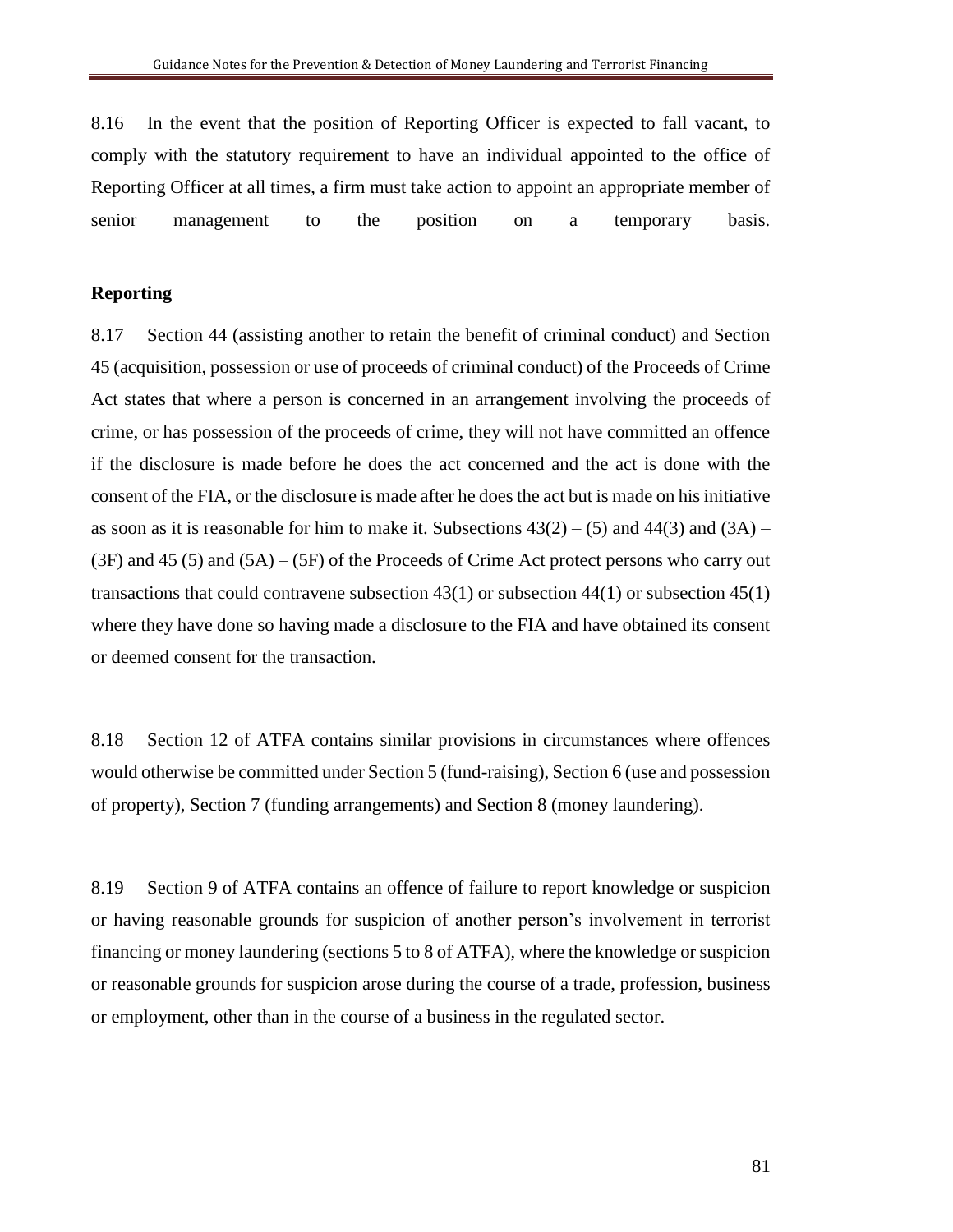8.20 Schedule 1 Part 1 paragraph 1 of ATFA contains a further offence, where a person fails to report another person's involvement in terrorist financing or money laundering (sections 5 to 8 of ATFA), where their knowledge or suspicion or reasonable grounds for suspicion, arose during the course of business in the regulated sector.

8.21 The mental elements of knowledge and suspicion, which are relevant to statutory offences are not terms of art and are not defined within the statutes. Knowledge means actual knowledge. There is some suggestion that willfully shutting one's eyes to the facts may amount to knowledge. However, the current general approach from the criminal courts is that nothing less than actual knowledge will suffice. Additional guidance may be found in Shah v HSBC [2012] EWHC 1283 (QB)

8.22 The term 'suspects' is one which the court has historically avoided defining; however because of its importance in English criminal law, some general guidance has been given. In the case of *Da Silva* [1996] EWCA Crim 1654, Longmore LJ stated:

*"It seems to us that the essential element in the word "suspect" and its affiliates, in this context, is that the defendant must think that there is a possibility, which is more than fanciful, that the relevant facts exist. A vague feeling of unease would not suffice."*

8.23 There is no requirement for the suspicion to be clear or firmly grounded on specific facts, but there must be a degree of satisfaction, not necessarily amounting to belief, but at least extending beyond speculation.

8.24 The test for whether a person holds a suspicion is a subjective one. If someone thinks a transaction is suspicious, they are not expected to know the exact nature of the criminal offence or that particular funds were definitely those arising from the crime. They may have noticed something unusual or unexpected and, after making enquiries, the facts do not seem normal or make commercial sense. There does not have to be evidence that money laundering is taking place for there to be a suspicion.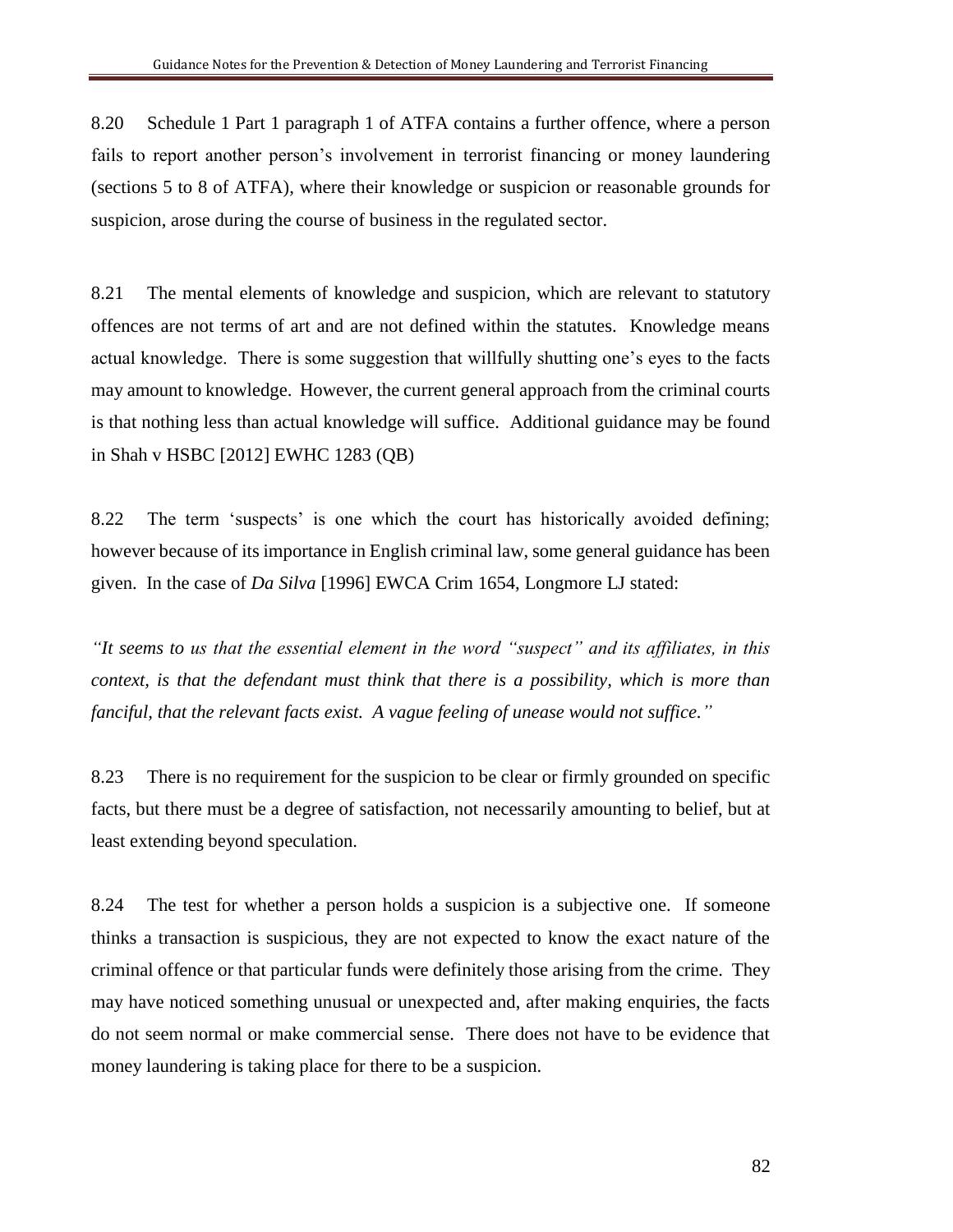8.25 The meaning of suspicion detailed above was also confirmed by the Court of Appeal in the case of *K v NatWest* [2006] EWCA Civ 1039.

8.26 If someone has not yet formed a suspicion, but they have cause for concern, a firm may choose to ask the client or others more questions. This choice depends on what is already known, and how easy it is to make enquiries.

8.27 If there is a belief that a client is innocent, but there are suspicions that another party to a transaction is engaged in money laundering, a firm may need to consider referring the client for specialist advice regarding the risk that they may be a party to one of the principal offences. However, whether someone has a suspicion is a matter for their own judgment.

8.28 The considerations relating to "reasonable grounds for suspicions" are the same as for the mental element of suspicion, except that it is an objective test. Were there factual circumstances from which an honest and reasonable person [having like duties under the AML/ATF Legislation] should have inferred knowledge or formed the suspicion that another was engaged in money laundering or terrorist financing?

## 8.29 A firm must ensure that:

- i. where a new or an existing client fails to supply adequate CDD information, or adequate documentation verifying identity (including the identity of any beneficial owners and controllers or settlor of any trust), consideration is given to making a SAR;
- ii. internal reporting procedures encompass the internal recording of attempted transactions and business that has been turned away;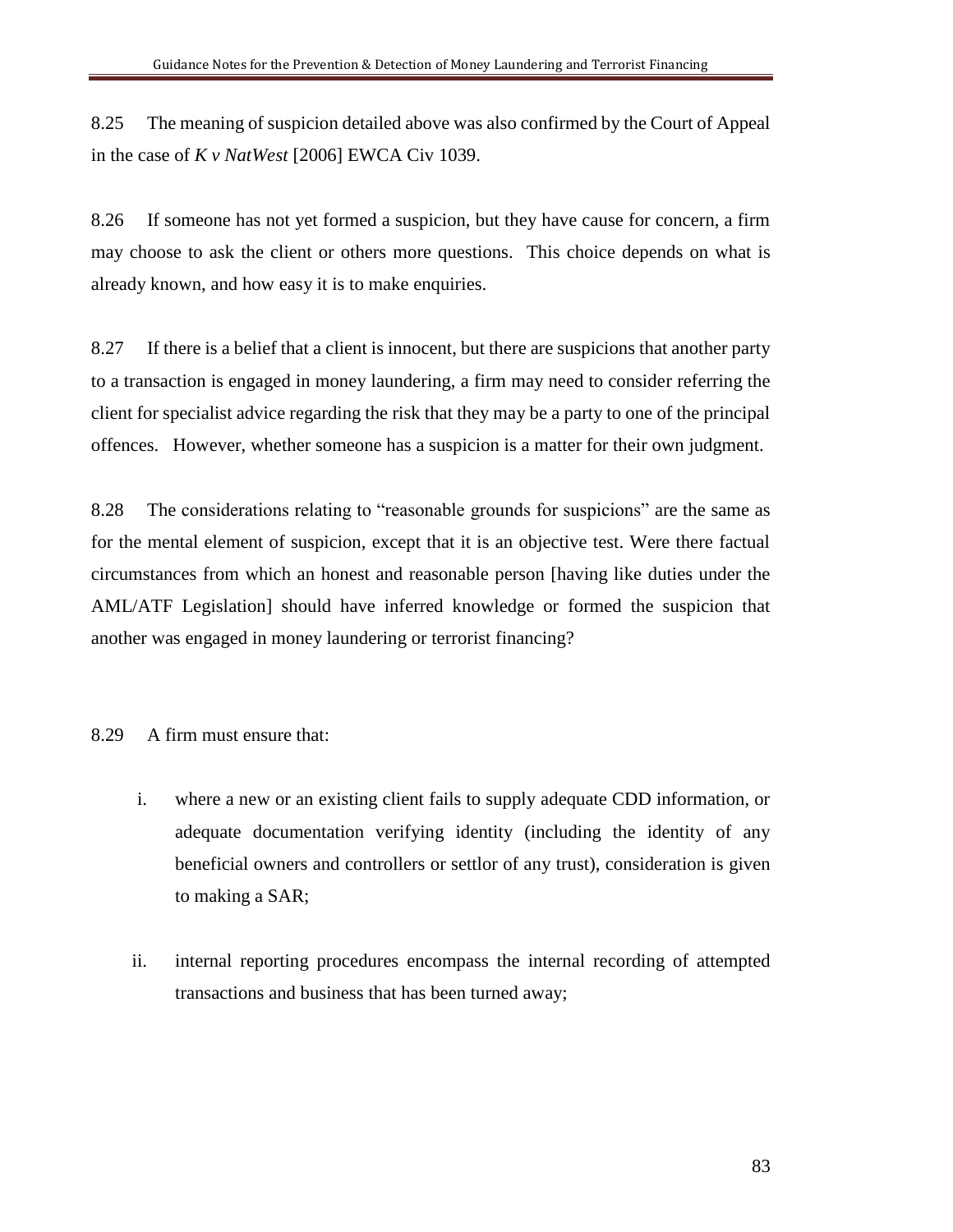- iii. employees make written internal SARs containing all relevant information to the Reporting Officer (or a Deputy Reporting Officer) as soon as it is reasonable practicable after the information comes to their attention – in writing;
- iv. SARs include as full a statement as possible of the information giving rise to knowledge, suspicion or reasonable grounds for knowledge or suspicion of money laundering or terrorist financing activity and full details of the client;
- v. reports are not filtered out by supervisory staff or managers such that they do not reach the Reporting Officer (or Deputy Reporting Officer); and
- vi. reports are acknowledged by the Reporting Officer (or a Deputy Reporting Officer).

8.30 A firm must establish and maintain arrangements for disciplining any member of staff who fails, without reasonable excuse, to make an internal SAR where they have knowledge orsuspicion or reasonable grounds for suspicion of money laundering or terrorist financing.

8.31 Firms, but not sole practitioners, need to have a system clearly setting out the requirements for making an internal SAR. These may include:

- i. the circumstances in which a disclosure is likely to be required;
- ii. how and when information is to be provided to the Reporting Officer or deputies;
- iii. resources which can be used to resolve difficult issues around making a disclosure;
- iv. how and when a disclosure is to be make to the FIA;
- v. how to manage a client when a disclosure is made whilst waiting for consent; and
- vi. the need to be alert to tipping-off issues.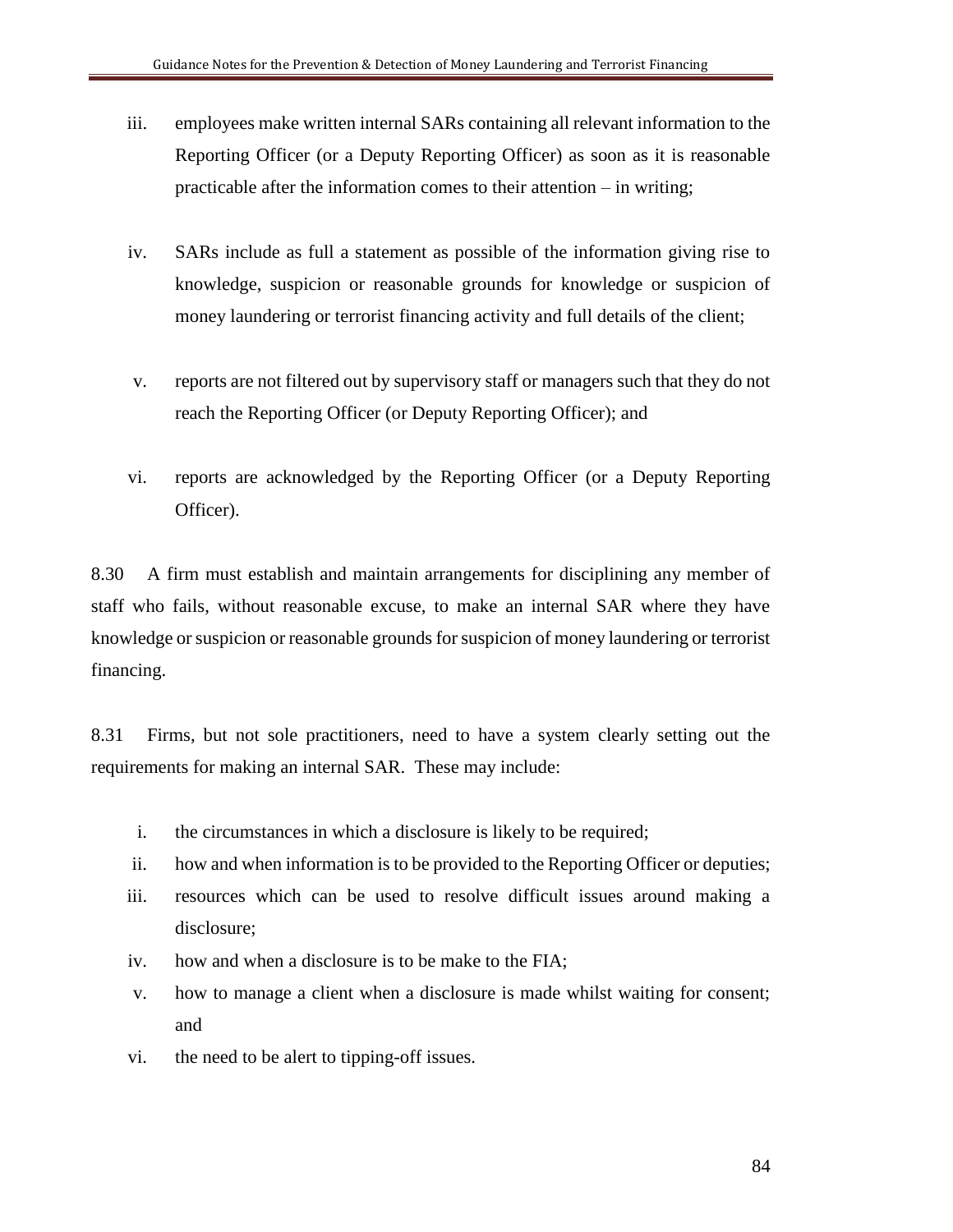8.32 A firm may demonstrate that it has established and maintained appropriate arrangements for disciplining staff, where employment contracts and employment handbooks provide for the imposition of disciplinary sanctions for failing to report knowledge or suspicion or reasonable grounds for suspicion.

8.33 A firm must ensure that:

- i. all relevant information is promptly made available to the Reporting Officer (or Deputy Reporting Officer) on request to ensure that internal SARs are properly assessed;
- ii. each SAR is considered by the Reporting Officer (or Deputy Reporting Officer) in light of all relevant information; and
- iii. the Reporting Officer (or Deputy Reporting Officer) documents the evaluation process following and reasons for the decision to report or not to report to the FIA.

8.34 In order to demonstrate that a report is considered in light of all relevant information when evaluating a suspicious activity report, the Reporting Officer (or Deputy Reporting Officer) may:

- i. review and consider transactions, patterns and volumes, previous patterns of instructions, the length of the business relationship and CDD information; and
- ii. examine other connected accounts or relationships. Connectivity can arise through commercial connections, such as transactions to or from other customers or common introducers, or through connected individuals, such as third parties, common ownership of entities or common signatories. However, the need to search for information concerning connected accounts or relationships should not delay the making of a report to the FIA.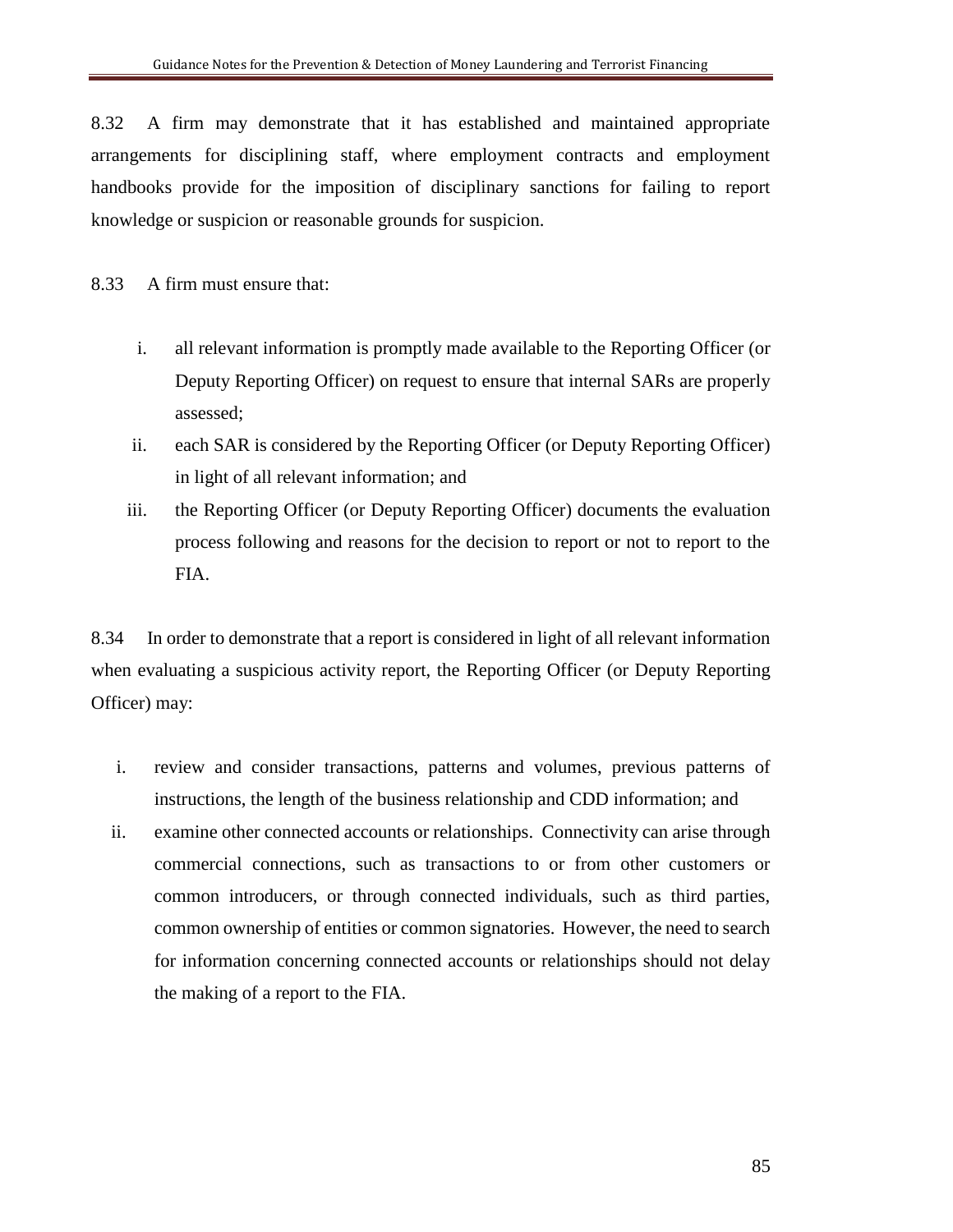## **Communication with the FIA**

8.35 A firm must ensure that the Reporting Officer files external SARs which contain all the relevant information, including the provision of all the necessary documentation in support of the SAR, directly to the FIA as soon as is reasonably practicable, in a format approved by the FIA.

Relevant information includes:

- i. full details of the client and as full a statement as possible of the information giving rise to knowledge or suspicion or reasonable grounds for suspicion. It will be particularly important to provide as comprehensive a narrative to the FIA as possible describing the who, what, when, where and why of the suspicion;
- ii. if a particular type of criminal conduct is suspected, a statement of this conduct;
- iii. financial records;
- iv. correspondence;
- v. file/account opening documentation;
- vi. where a firm has additional relevant information that could be made available, the nature of this information; and
- vii. statistical information to assist the FIA in its analysis of reports.

8.36 The FIA does not accept manual submissions of SARs (including those faxed or emailed). All SAR filing is done electronically, and in order to file a SAR you should:

1. Register with goAML by filing out a Registration form on the [www.fia.bm](http://www.fia.bm/) website;

- 2. Obtain your login information;
- 3. File your SAR(s) online;
- 4. Contact the FIA for any training issues at: [analyst@fia.bm](mailto:analyst@fia.bm)

Additional information may be obtained at [www.fia.bm.](http://www.fia.bm/)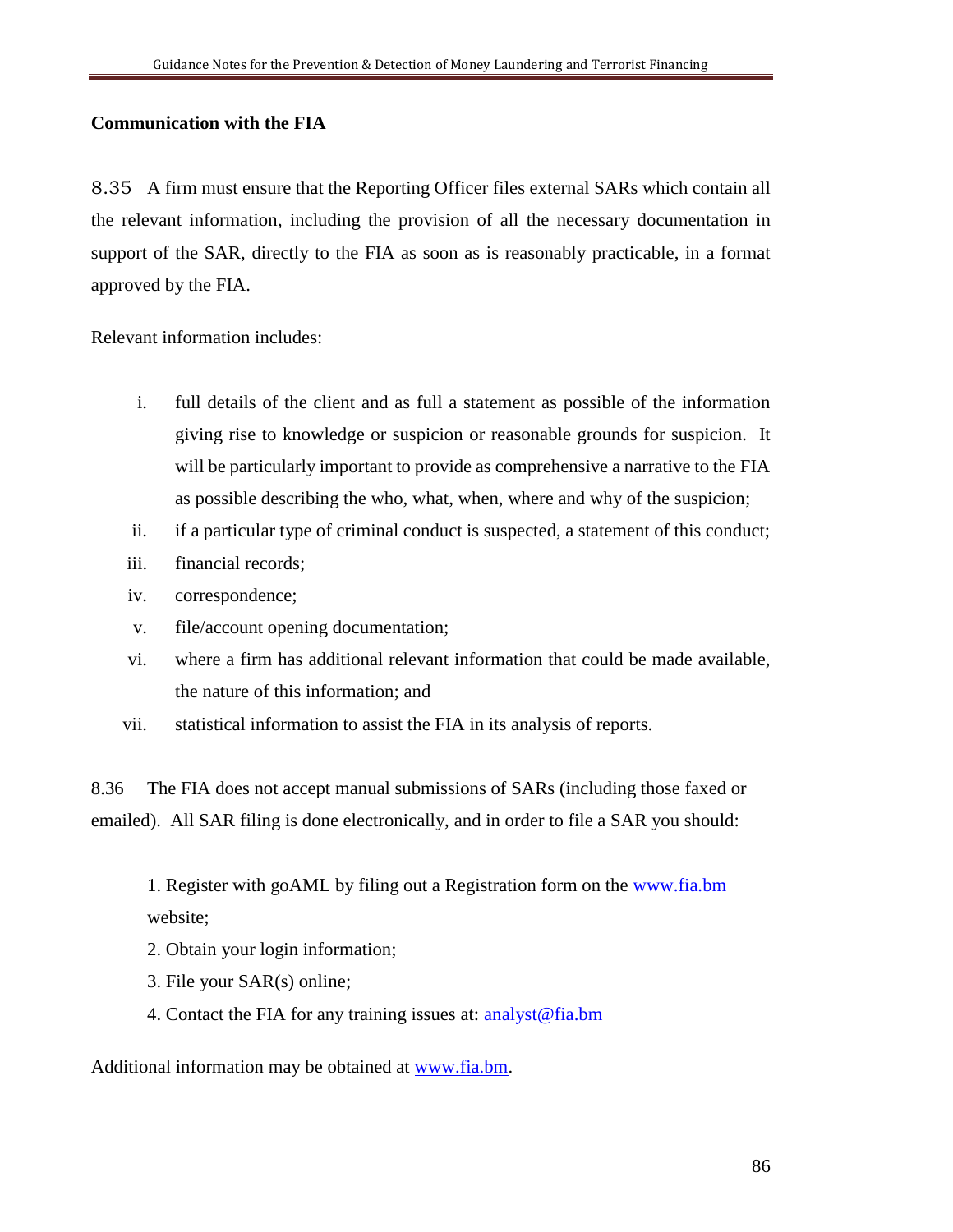8.37 A SAR must be filed with the FIA as soon as it is reasonably practicable to do so once knowledge or suspicion has been formulated or where there are reasonable grounds for suspicion. As such it must be made either before a transaction occurs, or afterwards, if knowledge or suspicion is formulated, or the grounds for suspicion present themselves, with the benefit of hindsight after a transaction or activity occurs.

8.38 Firms should keep comprehensive records of suspicions, objective facts providing grounds for suspicion, and disclosures because disclosure of a suspicious activity or transaction is a defense to criminal proceedings. Such records may include notes of:

- i. ongoing monitoring undertaken and concerns raised by management and staff;
- ii. discussions with the Reporting Officer (or Deputy Reporting Officer) regarding concerns;
- iii. advice sought and received regarding concerns;
- iv. why the concerns did not amount to a suspicion or meet the objective test of "reasonable grounds" and a disclosure was not made;
- v. copies of any disclosures made;
- vi. conversations with the FIA, insurers, supervisory authorities etc. regarding disclosures made; and decisions not to make a report to the FIA which may be important for the Reporting Officer to justify his position to law enforcement.

## **Tipping Off**

# **Proceeds of Crime Act and ATFA contain sections creating offences of "tipping off" Proceeds of Crime Act section 47 & ATFA section 10A Proceeds of Crime Act section 47(1) & ATFA section 10A(1)**

8.39 Where a person knows or suspects or has reasonable grounds to suspect that the police are acting or proposing to act in connection with an investigation which is being or is about to be conducted into money laundering or terrorist financing, and discloses any information to any other person which is likely to prejudice that investigation or proposed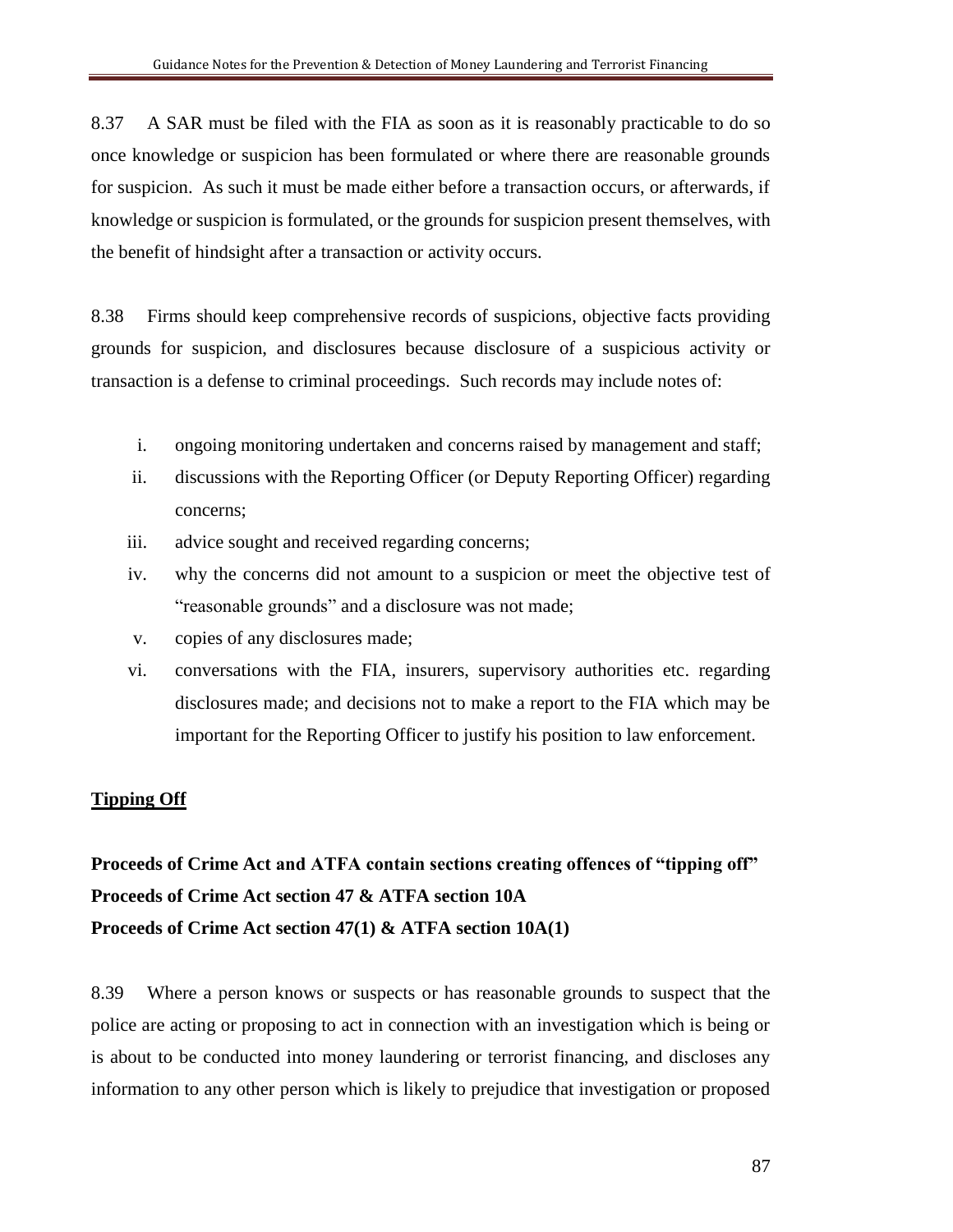investigation, they commit an offence. It is a defence if the person does not know or suspect that disclosure is likely to prejudice the investigation.

#### **Proceeds of Crime Act section 47(2) and ATFA section 10A(2)**

8.40 Once an internal or external suspicious activity report has been made, it is a criminal offence for any person knowing or suspecting or having reasonable grounds to suspect that such a report has been made, to disclose to any other person information or any other matter which is likely to prejudice any investigation which might be conducted following such a disclosure.

8.41 In order to prevent the commission of a tipping-off offence, at the time of acknowledging receipt of an internal SAR, the Reporting Officer (or Deputy Reporting Officer) may provide a reminder to the member of staff submitting the report of the risk of communicating information that might prejudice law enforcement enquiries.

8.42 Regulation 6(1) (c) of the AML/ATF Regulations requires a relevant person to apply customer due diligence measures when the firm suspects money laundering or terrorist financing. Therefore, there is a risk that the contact between the firm and the client (or his advisors) could unintentionally lead to the client being tipped-off, where the process is managed without due care. Although it is not tipping-off to include a paragraph about a firm's obligations under the money laundering and terrorist financing legislation in a firm's standard client care letter. Reference should be made to the client due diligence procedures outlined in Section 5 of the Guidance Notes.

8.43 In circumstances where a SAR has been filed with the FIA, and the CDD procedures are incomplete, the risk of tipping-off a client (and its advisers) may be minimized by ensuring that employees undertaking due diligence enquiries are aware of tipping-off procedures and are provided with adequate support, such as specific training or assistance from the Reporting Officer.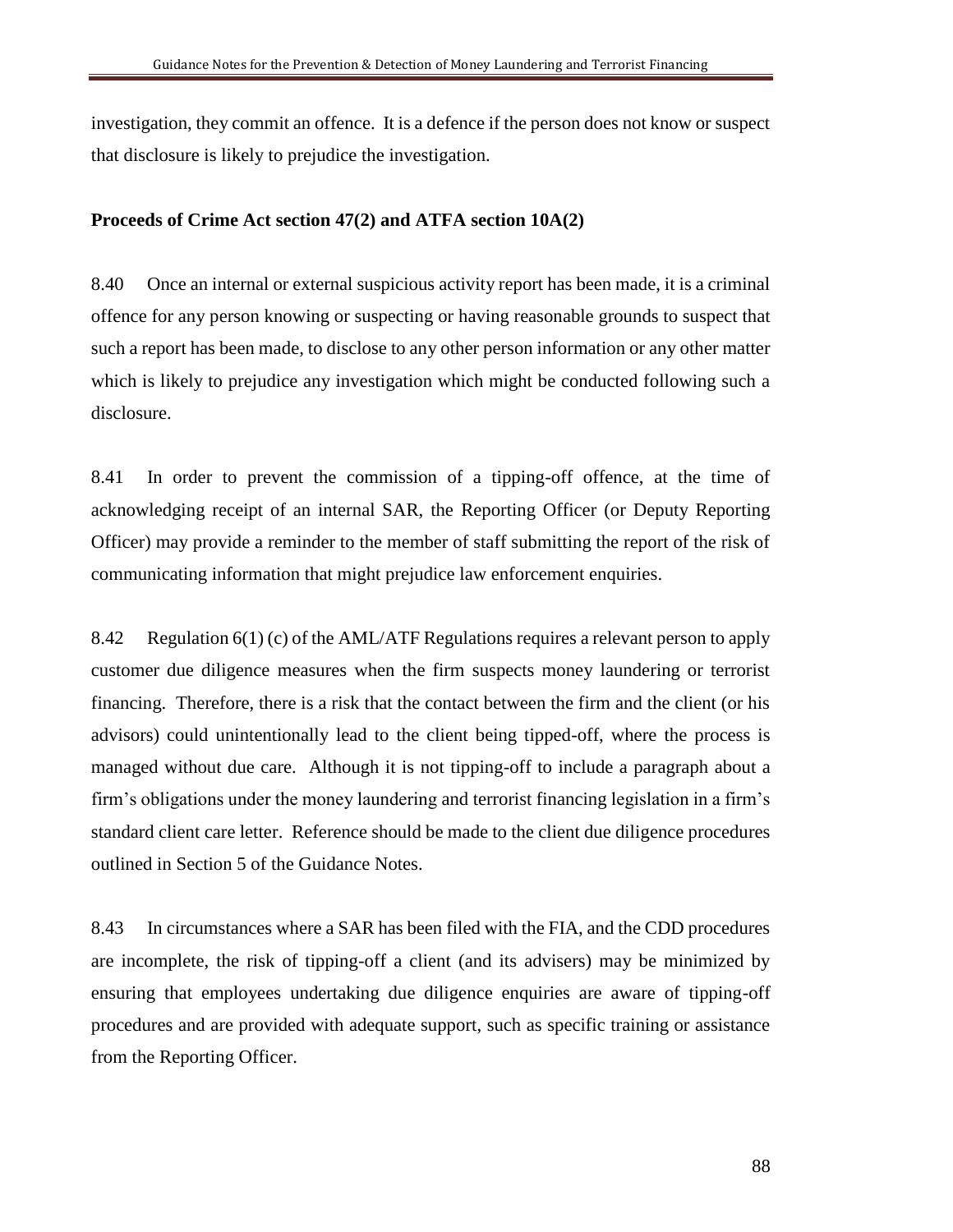#### **Obtaining Consent from the FIA**

8.44 Where a SAR is made before a suspected transaction or event takes place, FIA consent must be obtained before the transaction or event occurs. Consent will only be given in respect of that particular transaction or activity and future transactions or activity should continue to be monitored and reported accordingly (the Proceeds of Crime Act sections  $44(3)(b)(i)$  and  $45(5)(b)(i)$ ; and ATFA section 12 sets out consent provisions).

8.45 Where a SAR report is made after the transaction or event, this will be acknowledged by the FIA. In the absence of any instruction to the contrary from the FIA, a firm will be free to maintain the client relationship under normal commercial circumstances. However, receipt of an acknowledgment from the FIA in these circumstances does not indicate that the knowledge or suspicion or ground for suspicion is with or without foundation, and future transactions or activity should continue to be monitored and reported as appropriate.

8.46 Refusal to act upon a client's instruction (for example, as a result of the FIA refusing to give consent for a transaction to proceed) may also lead to civil proceedings being instituted by the client. It may be necessary in circumstances where a client has instigated civil proceedings for a firm to seek the directions of the court.

#### **Transactions following a disclosure**

8.47 A firm is not obliged to continue relationships with clients if such action would place them at commercial risk. Termination is ultimately a commercial decision, however, in certain circumstances a firm should consider liaising with the FIA to determine whether it is likely that termination would alert the client, and in such a case the FIA may request that a relationship is not terminated to avoid prejudicing an investigation.

8.48 If a firm, having filed a SAR, wishes to terminate a relationship or transaction and is concerned that in doing so, it may prejudice an investigation resulting from the report, it should seek the consent of the FIA to do so where the activities referred to fall within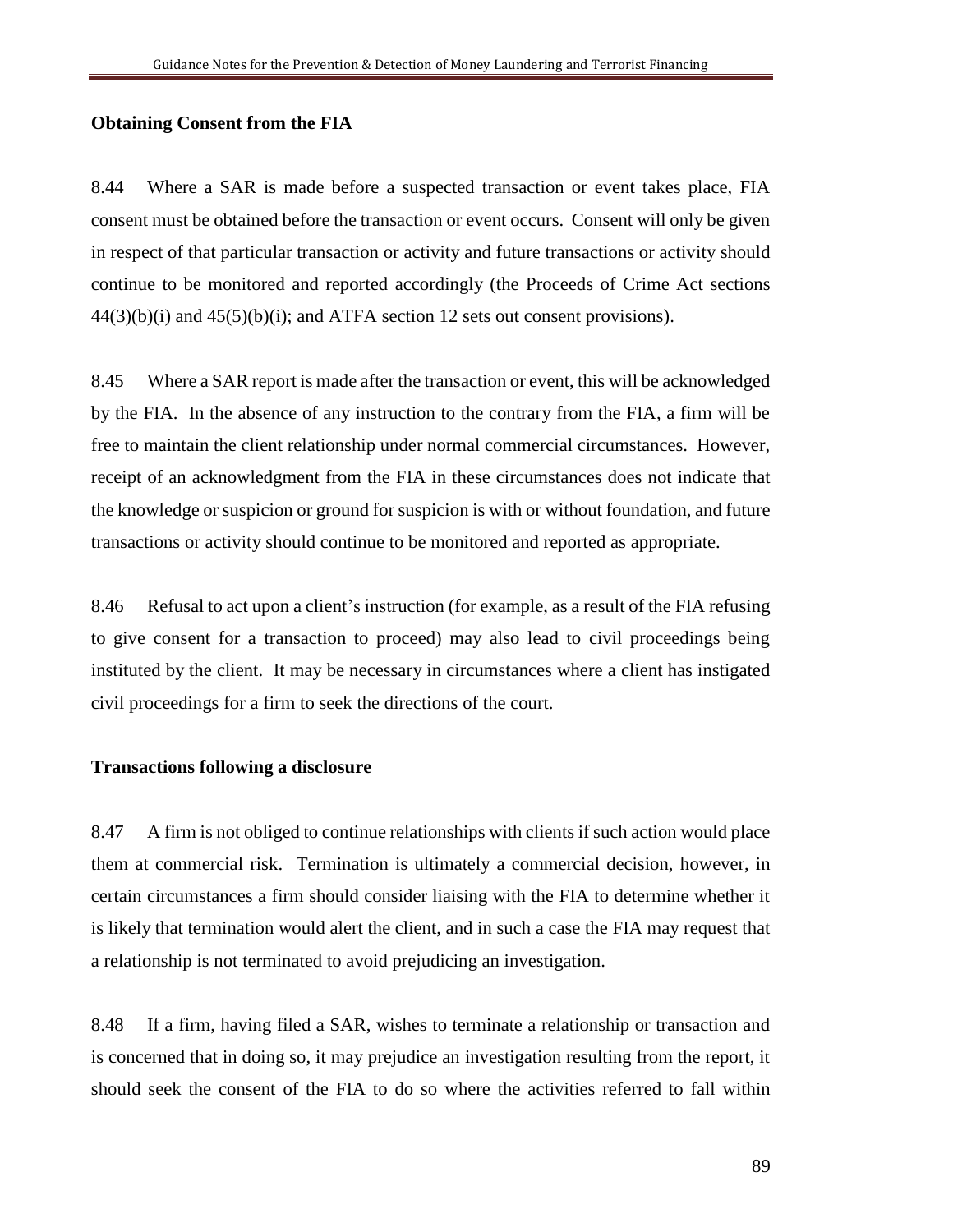Sections 44 and 45 of the Proceeds of Crime Act and Section 12 of ATFA. This is to avoid the danger of tipping-off.

## **Obtaining Information**

8.49 Section 16(1) of the FIA Act provides that the FIA may, in the course of enquiring into a suspicious transaction relating to a money laundering offence or a terrorist finance offence, serve a notice in writing on any person requiring that person to provide the FIA with such information as it may reasonably require for the purpose of its enquiry.

8.50 Section 16(2) of the FIA Act provides that a person who is required to provide information pursuant to a notice served under subsection (1) must provide the information to the FIA in such manner as the FIA requires.

8.51 Pursuant to Section 16(3) of the FIA Act, any person who without reasonable excuse fails to comply with a requirement imposed on him under this section shall be guilty of an offence and liable on summary conviction to a fine of \$10,000 or to imprisonment for six months or to both.

8.52 Nothing in section 16 requires the disclosure of information which is subject to legal professional privilege.

#### **Service of Orders and Notices**

8.53 During the course of an investigation, a firm may be served with an order designed to restrain particular funds or property pending the outcome of an investigation. It should be noted that the restraint order may not apply to all funds or assets involved within a particular business relationship and a firm should consider what, if any, property may be utilized.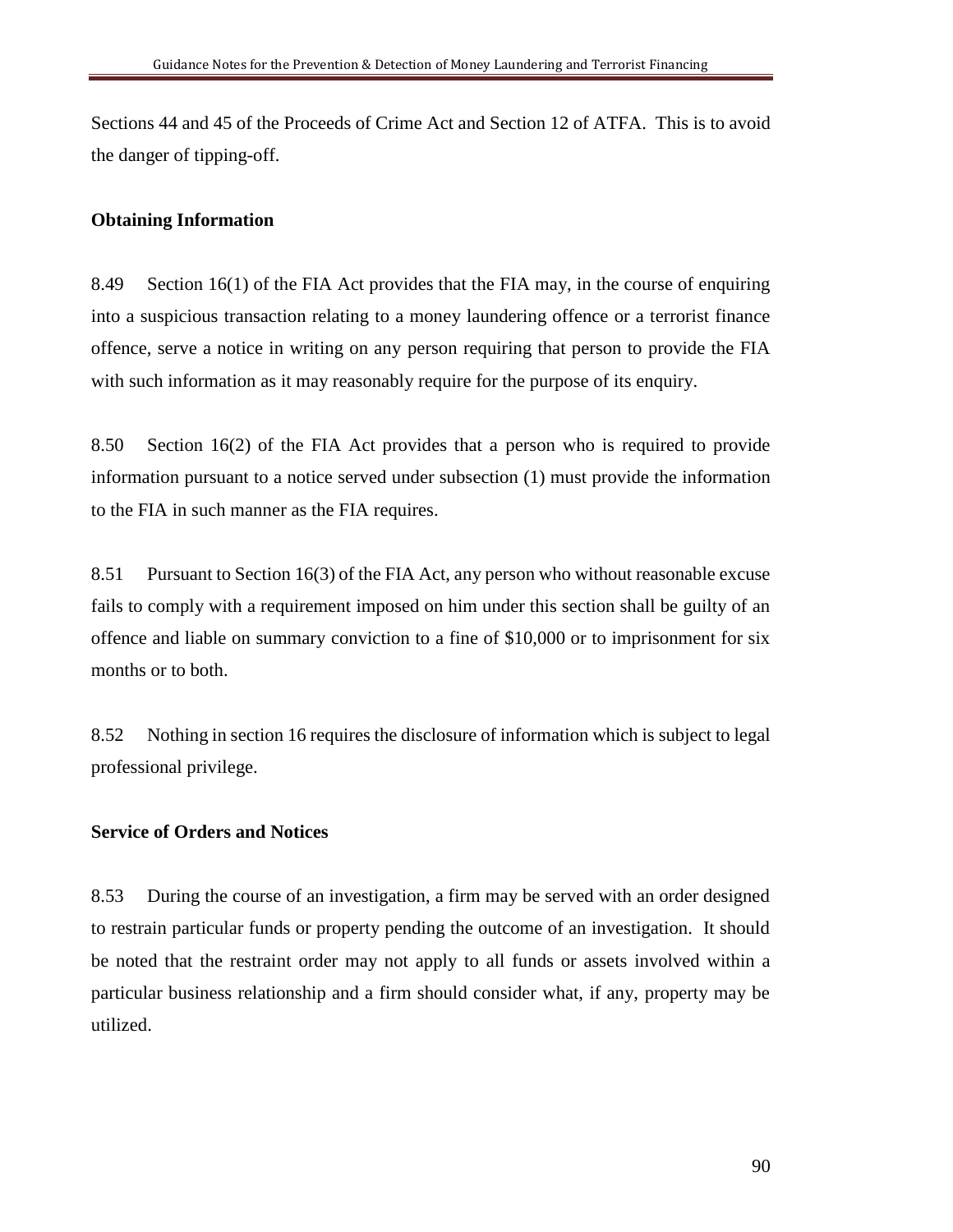8.54 Upon the conviction of a defendant, a court may order the confiscation of their criminal proceeds or the confiscation of assets to a value representing the benefit of their criminal conduct, which may require the realization of legitimately obtained assets. A firm may be served with a confiscation order in relation to any funds or property belonging to that defendant. For example, if a person is found to have benefited from drug dealing to a value of \$100,000, then the court may order the confiscation of any assets belonging to that person to a value of \$100,000. Confiscation of the proceeds of criminal conduct is becoming commonplace within many jurisdictions, and legislation in place in Bermuda provides a mechanism by which overseas criminal confiscation orders may be recognized. Overseas civil confiscation orders may also be recognized in Bermuda.

#### **Freezing of funds**

8.55 Section 15(1) of the FIA Act provides that the FIA may in the course of enquiring into a suspicious transaction relating to the suspected proceeds of criminal conduct or to a money laundering offence or terrorist finance offence serve a notice on any relevant institution in Bermuda requiring it to not make available any funds to any person specified in the notice. Pursuant to Section 15(2) of the FIA Act such a notice shall be in writing and may require the relevant institution, as defined by Section 2(2), to freeze funds for a period not exceeding 72 hours. A relevant institution commits an offence if without reasonable excuse it fails to comply with a notice served on it under subsection (1) and a relevant institution guilty of an offence under subsection (1) is liable on summary conviction to a fine of \$50,000.

8.56 Under Section 52A(1) and (2) of the Proceeds of Crime Act, a magistrate, upon the application of a police officer in the course of a confiscation investigation or an investigation into money laundering, may make an order requiring a relevant institution, as defined by Section 7(2), to not make available the suspected funds to any person. Pursuant to Section 52A(3) such an order shall not have effect for more than seven days.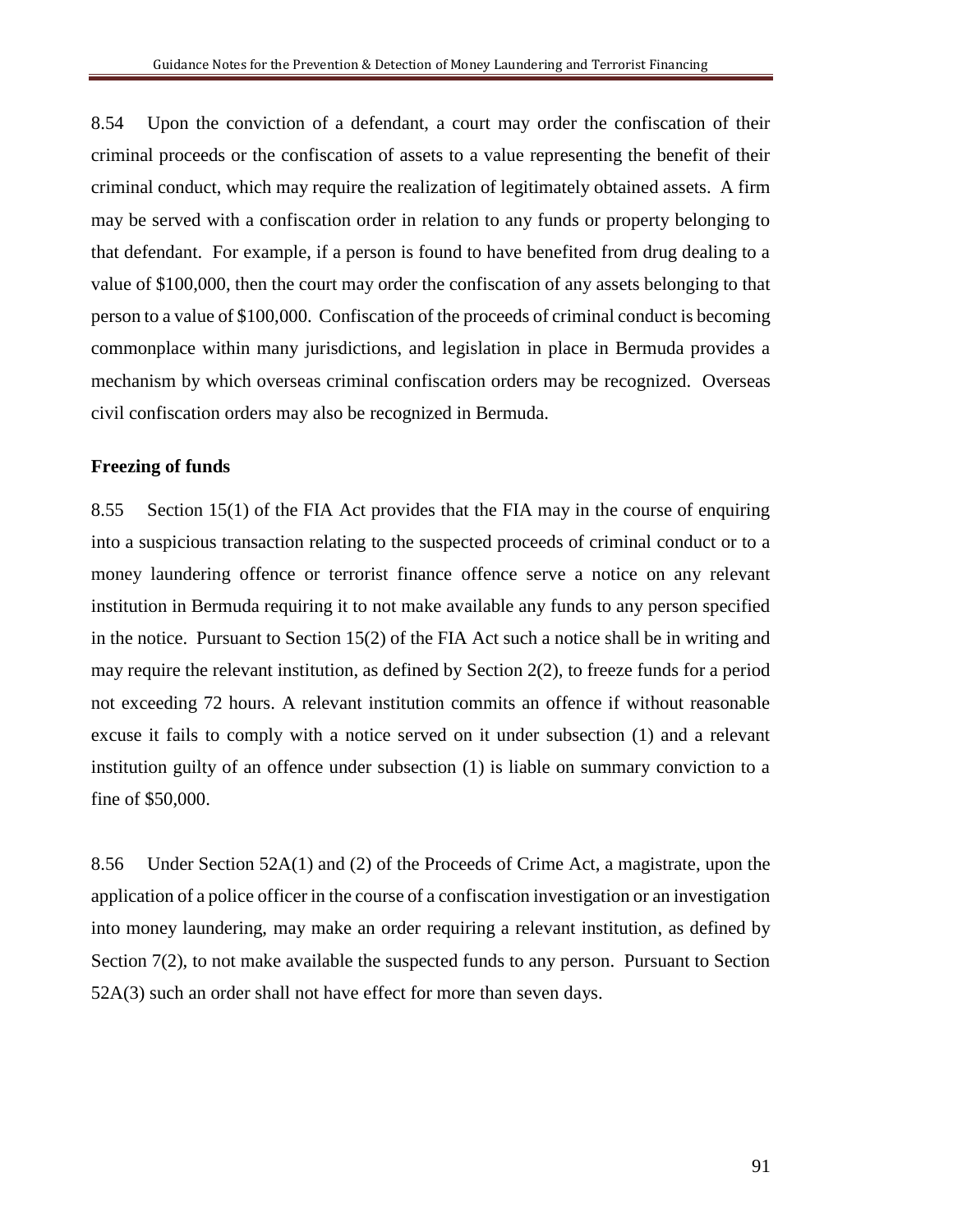#### **Persons firms should not accept as clients**

 $\overline{a}$ 

8.57 Recommendation  $6<sup>5</sup>$  and  $7<sup>6</sup>$  of the FATF Standards require that countries implement targeted financial sanctions regimes to comply with United Nations Security Council resolutions ("UNSCRs") relating to the prevention and suppression of terrorism and terrorist financing, and the prevention, suppression and disruption of proliferation of weapons of mass destruction and its financing.

#### **Prevention and suppression of terrorism and terrorist financing**

8.58 On 31 March 2011, the **Terrorist Asset-Freezing etc. Act 2010 (Overseas Territories) Order 2011** ("TAFA 2011 Order") (as read with the Terrorist Asset-Freezing etc Act 2010 (Overseas Territories (Amendment) Order 2017 brought into effect in Bermuda the requirements of UNSCR  $1373 (2001)^7$ . The purpose of the TAFA 2011 Order is to ensure that the necessary international anti-terrorism and terrorist asset-freezing measures are in place in the Overseas Territories of the UK. To this end the TAFA 2011 Order extends, with modifications, the UK Terrorist Asset-Freezing etc. Act 2010 ("TAFA") to Overseas Territories. The key objective of TAFA is to prevent and suppress the financing and facilitation of any acts of terrorism. There are five core prohibitions in the TAFA 2011 Order, breach of any of which is a criminal offence:-

- (i) Dealing with the funds and economic resources of a designated person;
- (ii) Making funds or financial services available to a designated person;

<sup>5</sup> Recommendation 6 is applicable to all current and future successor resolutions to resolution 1267(1999) and any future UNSCRs which impose targeted financial sanctions in the terrorist financing context. At the time of issuance of the FATF Interpretive Note, (February 2012), the successor resolutions to resolution 1267 (1999) are resolutions: 1333 (2000), 1363 (2001), 1390 (2002), 1452 (2002), 1455 (2003), 1526 (2004), 1617 (2005), 1730 (2006), 1735 (2006), 1822 (2008), 1904 (2009), 1988 (2011), and 1989 (2011).

<sup>6</sup> Recommendation 7 is applicable to all current Security Council resolutions applying targeted financial sanctions relating to the financing of proliferation of weapons of mass destruction, any future successor resolutions, and any future Security Council resolutions which impose targeted financial sanctions in the context of the financing of proliferation of weapons of mass destruction. At the time of issuance of this Recommendation, (February 2012), the Security Council resolutions applying targeted financial sanctions relating to the financing of proliferation of weapons of mass destruction are: resolutions 1718 (2006), 1737 (2006), 1747 (2007), 1803 (2008), 1874 (2009), and 1929 (2010).

 $7$  The requirements of UNSC Resolution 1373 (2001) were previously implemented in Bermuda through the Terrorism (United Nations Measures) (Overseas Territories) Order 2001 ("2001 Order") and the Terrorist Asset- Freezing (Temporary Provisions) Act 2010.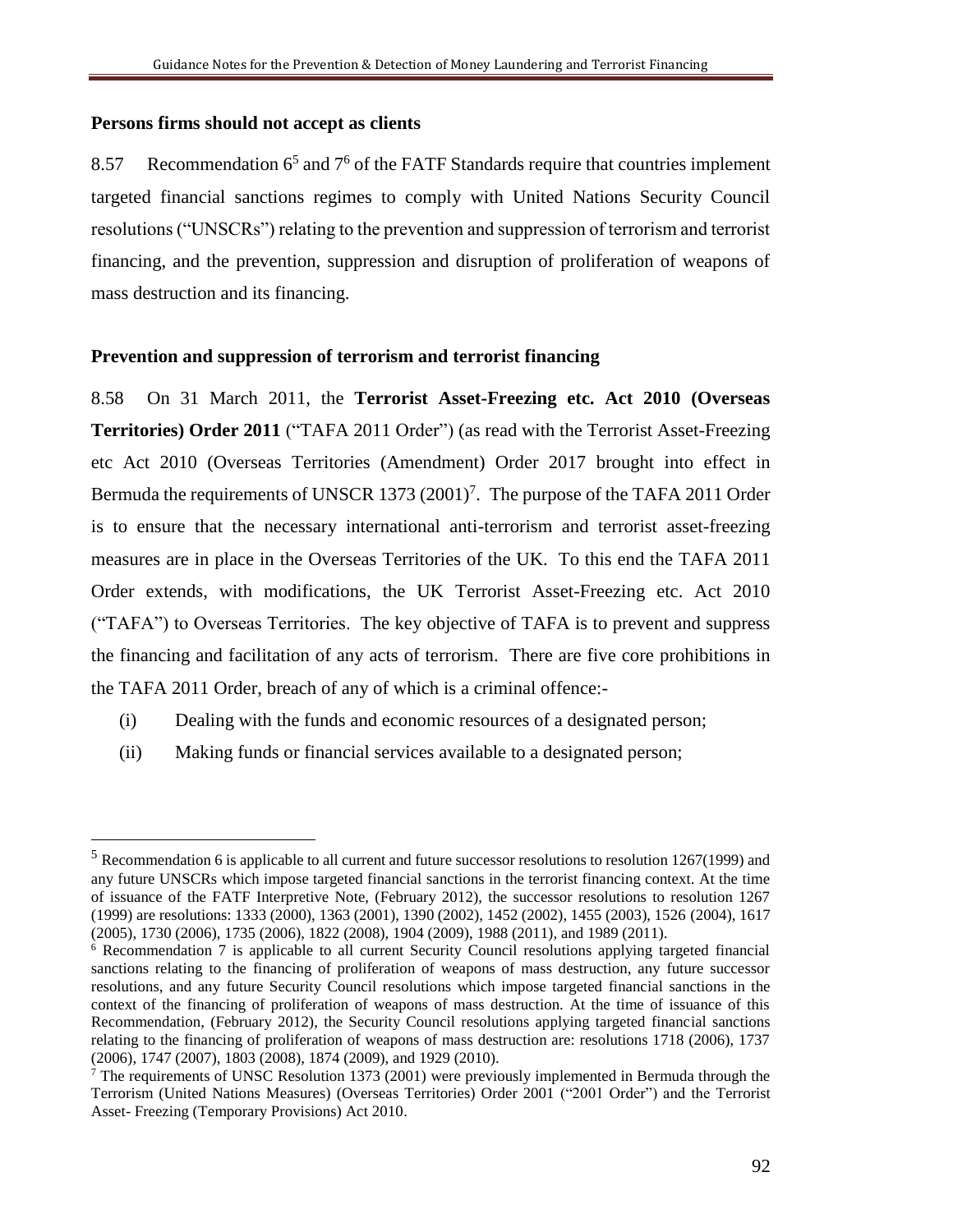- (iii) Making funds or financial services available for the benefit of a designated person;
- (iv) Making economic resources available to a designated person; and
- (v) Making economic resources available for the benefit of a designated person.

8.59 The TAFA Amendment Order 2017 alters the definition of designated person in the principal Order to include persons designated by: the Treasury; the Council of the European Union under Article 2(3) of Council Regulation (EC) 2580/2001; and persons designated by the Governor of an Overseas Territory.

8.60 The requirements of UNSCR 1267 (1999) as amended, and other additional European Union ("EU") measures, is brought into force in Bermuda through the International Sanctions (ISIL (Da'esh) and Al-Qaida) Amendment Regulations 2016 ("Al-Qaida Regulations") and the International Sanctions (Afghanistan) (United Nations Measures) Regulations 2012 ("Afghanistan Regulations"). The Al-Qaida Regulations and the Afghanistan Regulations implement respectively The ISIL (Da'esh) and Al-Qaida (Sanctions) (Overseas Territories) Order 2016 No. 1218 ("Al-Qaida Order 2016") and The Afghanistan (United Nations Measures) (Overseas Territories) Order 2012 No. 1758 ("Afghanistan Order 2012"). As with previous measures implementing non-UN obligations of the UK, these EU measures cannot be directly extended to Bermuda as such non-UN Sanctions obligations must be implemented by Regulations, made under section 2(1) of the International Sanction Act 2003.

8.61 The Al-Qaida Order 2016 gives effect to UN sanctions in respect of ISIL (Da'esh) and Al-Qaida and places restrictive measures on certain persons and entities associated with ISIL (Da'esh) and Al-Qaida. These restrictive measures include, inter alia, an arms embargo, asset freezing measures and the prohibition on the provision of assistance to persons and entities designated by the United Nations Security Council or European Union as associated with ISIL (Da'esh) or Al-Qaida. The Afghanistan Order 2012 places restrictive measures on certain persons and entities associated with the Taliban. These restrictive measures include, inter alia, asset freezing measures and the prohibition of the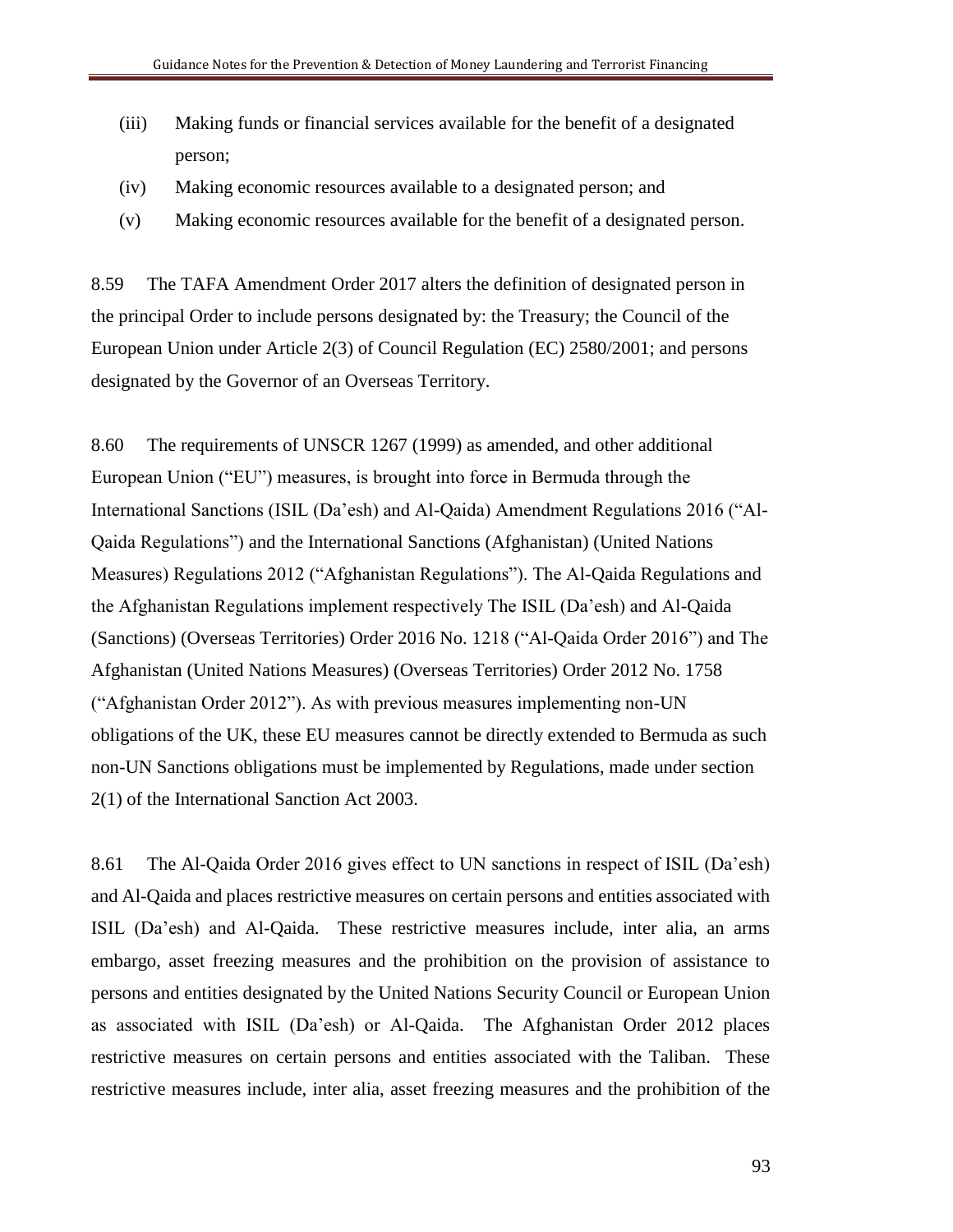supply of military goods and technical assistance related to military activities to designated persons.

## **Prevention, suppression and disruption of proliferation of weapons of mass destruction and its financing**

8.62 The requirements of UNSCR 1718 (2006) is implemented in Bermuda via the International Sanctions Regulations 2013, which brought into force The Democratic People's Republic of Korea (Sanctions) (Overseas Territories) Order 2012 No. 3066 ("DPRK Order 2012"). The DPRK Order 2012 gives effect to the UN and EU sanctions in respect of the Democratic People's Republic of Korea adopted in Resolutions 1718 (2006) and 1874 (2009), and implemented by EU Regulation 329/2007. The DPRK Order 2012 provides for prohibition in respect of the direct or indirect sale, supply or transfer to any person in, or for use, in DPRK of: arms and related materiel; items and technology which could contribute to DPRK's nuclear-related, ballistic missile-related or other weapons of mass destruction-related programmes or which could contribute to its military activities; certain dual use goods and technology; and luxury goods; a prohibition on the supply to DPRK of certain technical assistance, training, financial and other specified forms of assistance.

8.63 The sanctions measures against Iran are brought into force in Bermuda via the International Sanctions (Iran) Amendment Regulations 2016, which implements the Iran (Sanctions) (Overseas Territories) Order 2016. The Iran Order 2016 gives effect to the EU sanctions in respect of Iran implemented by EU Regulation 267/2012 amended by 2015/1861 and 2015/1862. The main provisions of the sanctions in respect of Iran include: the freezing of funds and economic resources of designated persons, as well as trade restrictions in respect of specified goods. The Joint Comprehensive Plan of Action ("JCPOA"), annexed to UNSCR Resolution 2231, provides for staged sanctions relief for Iran in exchange for Iran verifiably limiting its nuclear programme. The 2015 Council Decision and 2015 Council Regulations were adopted to reduce the restrictive measures imposed on Iran consistent with the first stage of sanctions relief set out in the JCPOA and resolution 2231, and entered into force on 16 January 2016.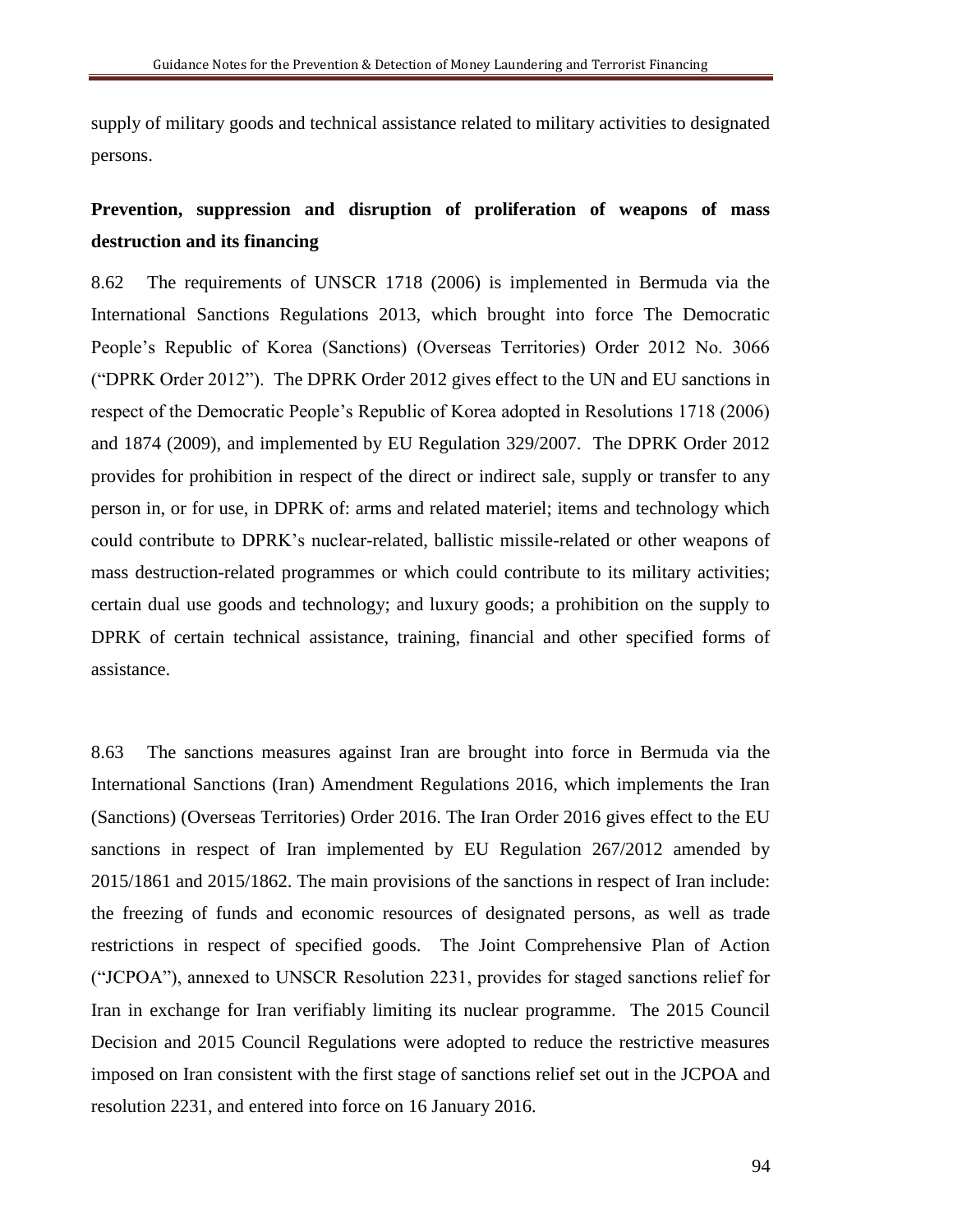8.64 It should be appreciated that any obligations that arise under these Orders are in addition to any obligations under the AML/ATF suite of legislation and are separate from those obligations. The full text of the Orders are available at: [www.legislation.gov.uk/](http://www.legislation.gov.uk/) and the International Sanctions Act Regulations are available at: [www.bermudalaws.bm.](http://www.bermudalaws.bm/) Persons should ensure that they fully understand their obligations under this legislation. As appropriate, persons should take legal advice to assist in their understanding and compliance.

8.65 The links provided below may be of assistance in relation to financial sanctions regimes in the United Kingdom, the European Union and the United States –

**United Kingdom – Office of Financial Sanctions Implementation HM Treasury:**

[Office of Financial Sanctions Implementation](https://www.gov.uk/government/organisations/office-of-financial-sanctions-implementation)

## **European Union – External Relations:**

Common Foreign & Security Policy (CFSP) - Sanctions or restrictive measures in force: [http://eeas.europa.eu/archives/docs/cfsp/sanctions/docs/measures\\_en.pdf](http://eeas.europa.eu/archives/docs/cfsp/sanctions/docs/measures_en.pdf)

**United States of America – Office of Foreign Asset Control:**

U.S. Treasury - Office of Foreign Assets Control:

[https://www.treasury.gov/about/organizational-structure/offices/Pages/Office-of-Foreign-](https://www.treasury.gov/about/organizational-structure/offices/Pages/Office-of-Foreign-Assets-Control.aspx)[Assets-Control.aspx](https://www.treasury.gov/about/organizational-structure/offices/Pages/Office-of-Foreign-Assets-Control.aspx)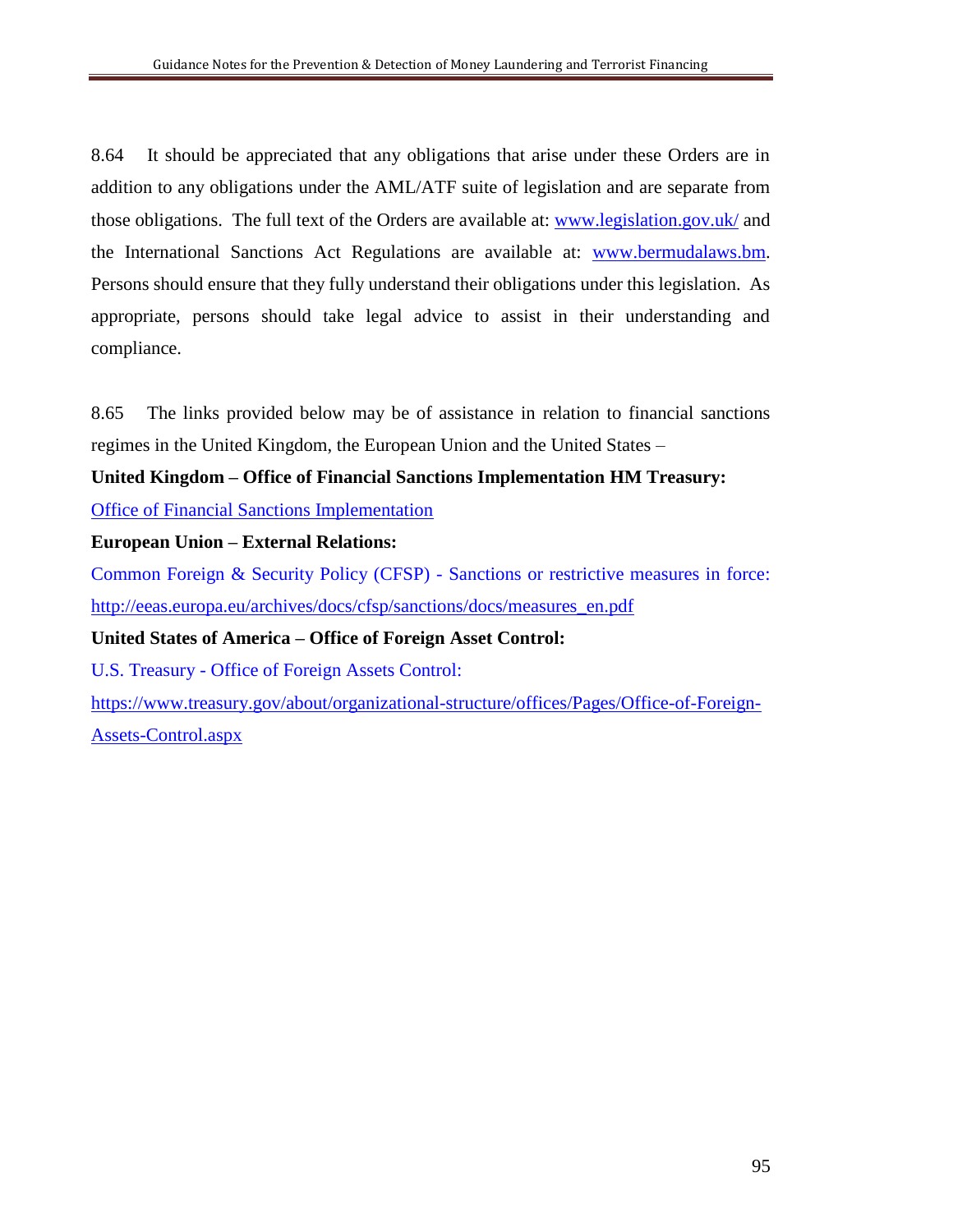# **CHAPTER 9: RELIANCE ON THIRD PARTIES**

#### **Regulation 14**

9.1 A firm may rely on certain third parties to perform customer due diligence provided those third parties meet, or there are reasonable grounds to believe they meet any of the below descriptions:

- i. an AML/ATF regulated financial institution;
- ii. a "relevant person" for the purposes of the AML/ATF Regulations who is an independent professional; and is supervised for the purposes of these Regulations by the Bermuda Bar Association or, as the case may be, the Chartered Professional Accountants of Bermuda.
- iii. a person who carries on business in a country or territory other than Bermuda who is an institution that carries on business corresponding to the business of AML/ATF regulated financial institutions or independent professionals. In the case of an independent professional, that professional must be subject to mandatory professional registration recognised by law; subject to requirements equivalent to those laid down in the AML/ATF Regulations; and supervised for compliance with requirements equivalent to supervision by a supervisory authority under the AML/ATF Regulations.

9.2 Further, the third party conducting client due diligence measures must consent to being relied upon. However, notwithstanding the firm's reliance on that third party, the firm must itself immediately obtain information sufficient to identify customers and must satisfy itself that reliance is appropriate given the level of risk for the jurisdiction in which the third party to be relied upon is usually resident.

9.3 Even if a firm relies on a third party, it will nevertheless remain liable for any failure to apply customer due diligence measures. Nothing in Regulation 14 prevents a firm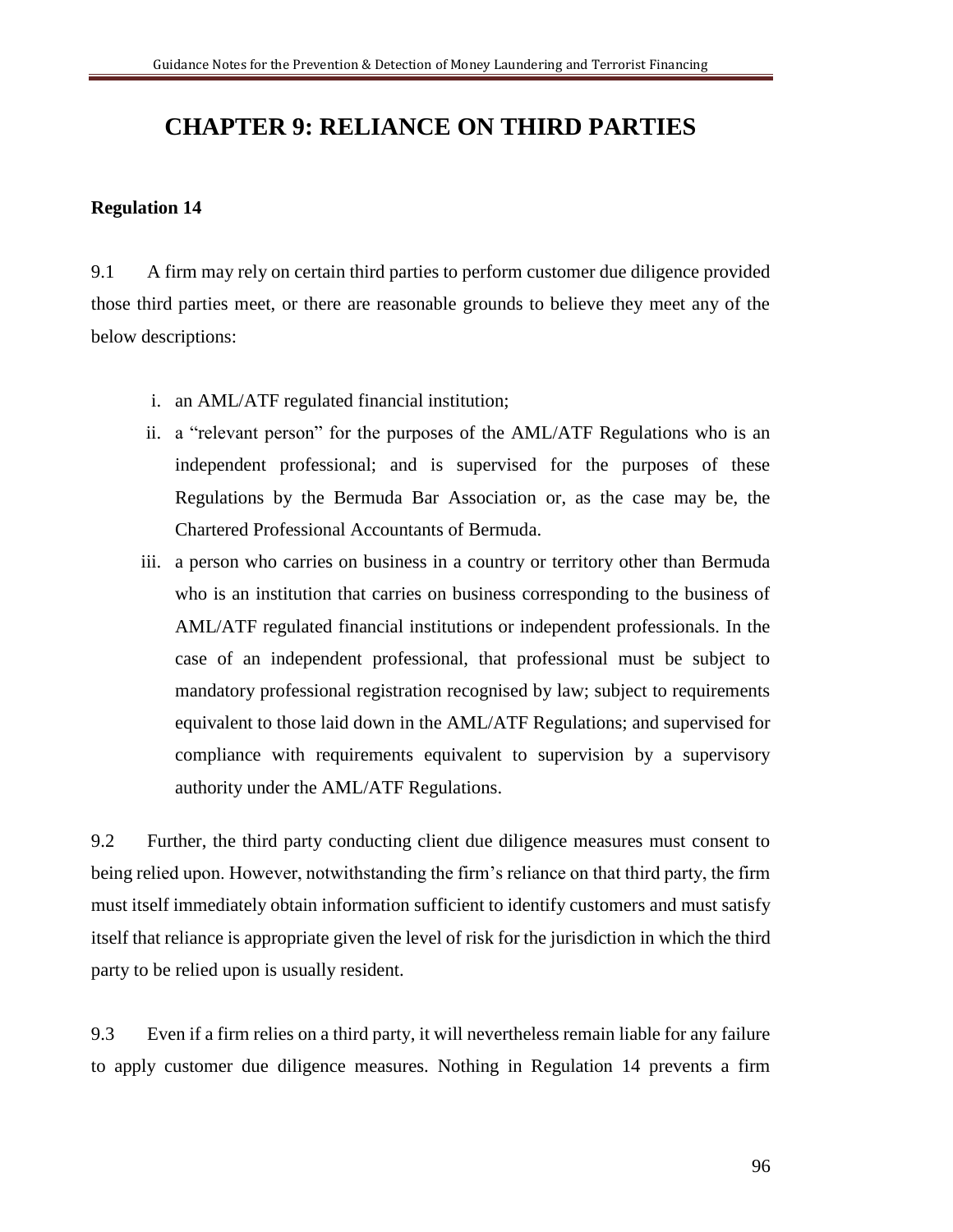applying customer due diligence measures by means of an outsourced service provider or agent provided that the firm remains liable for any failure to apply such measures.

For example:

i. Where an entity (entity A) enters into a business relationship with, or undertakes an occasional transaction for, the underlying client of another entity (entity B), for example by accepting instructions from the client (given through entity B); Regulation 14(2) (a)  $\&$  (b) applies:-

In this context, Entity B must be:

- i. a person who carries on business in Bermuda who is an AML/ATF regulated financial institution under section 2(2) of the AML/ATF Regulations or a business in the regulated sector under section 3 of the Anti-Terrorism (Financial and Other Measures) (Business in Regulated Sector) Order 2008; or an independent professional as defined at section  $(2)(1)$  of the AML/ATF Regulations.
- OR

ii. a person who carries on business in a country or territory other than Bermuda who is:

- i. an institution that carries on business corresponding to the business of an AML/ATF regulated financial institutions or independent professionals;
- ii. subject to mandatory professional registration recognised by law;
- iii. subject to requirements equivalent to those laid down in the regulations; and
- iv. supervised for compliance with those requirements in a manner equivalent to supervision by the relevant supervisory authority.

## **Consent to be relied upon**

9.4 The AML/ATF Regulations do not define how consent must be evidenced. Ordinarily, 'consent' means an acceptance of some form of proposal by one party from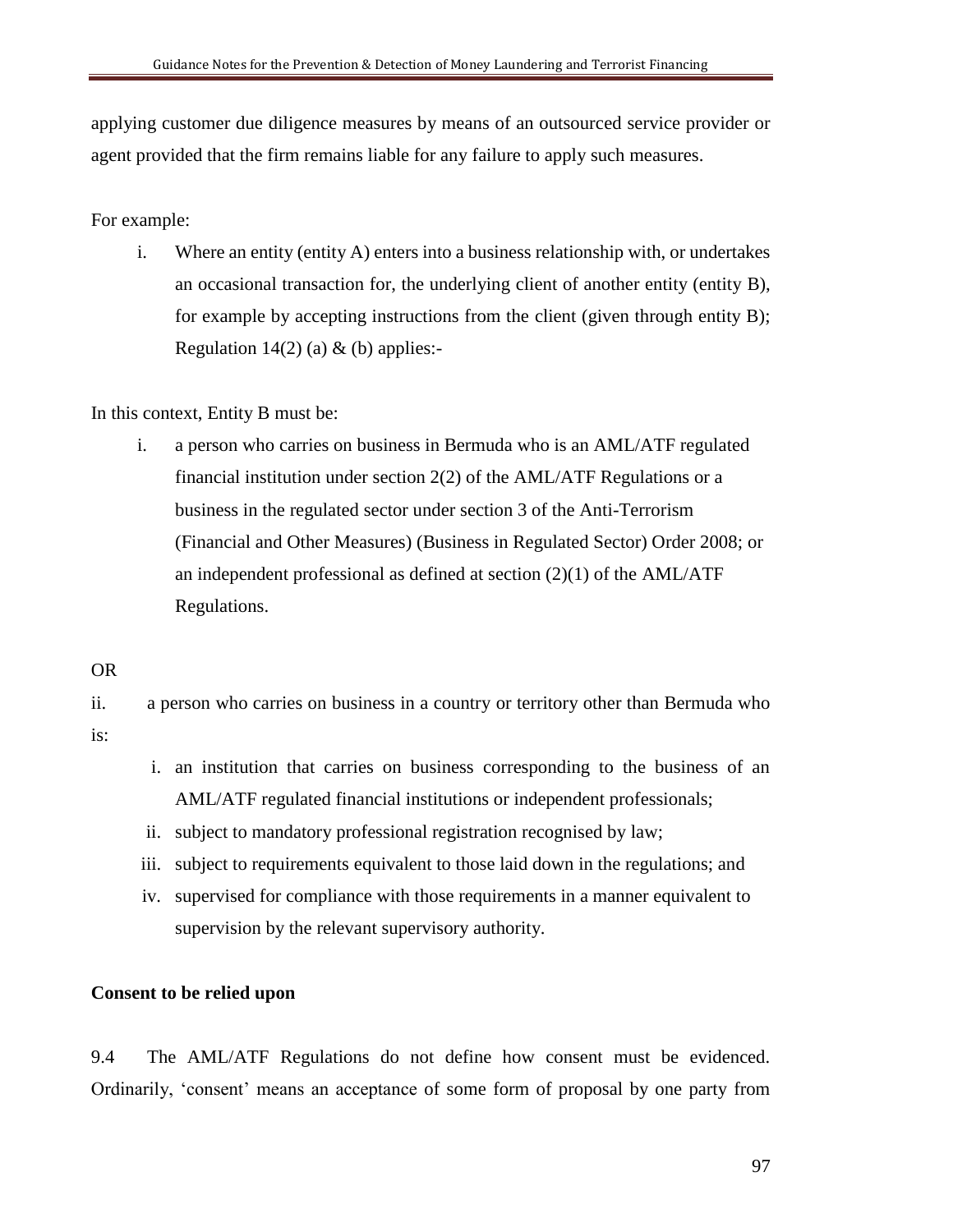another – this may be written or oral, express or implied. Written acknowledgement that an entity is being relied on makes its relationship with the firm relying on it clear. On the other hand, it is not necessary for an entity to give an express indication that it is being relied on, and it may be inferred from their conduct

9.5 In order to satisfy the purpose behind Regulation  $14(1)(a)$ , a firm may wish to consider providing the entity being relied on with notification of the reliance. The notification should specify that the firm intends to rely on the third-party entity for the purposes of Regulation 14(1) (a). Such a notification can be delivered in a number of ways. For example, where one firm is introducing a client to another firm, the issue of reliance can be raised during the introduction process and may form part of the formal agreement with the intermediary. Similarly, where the relying and relied upon entities are party to tripartite agreement with a client, the notification may be communicated during exchange of documents. Where a relationship exists between the parties it is likely that such a notification plus some form of acceptance should be sufficient for the purposes of establishing consent.

9.6 Where there is no contractual or commercial relationship between the relying and relied on entities it is less likely that consent can be assumed from the silence of the entity being relied on. In such circumstances firms may wish to seek an express agreement as to reliance. This does not need to take the form of a legal agreement and a simple indication of consent (e.g., by e-mail) should suffice.

#### **Basis of reliance**

9.7 For one firm to rely on verification carried out by another entity, the verification that the entity being relied upon has carried out must have been based at least on the standard level of client verification. It is not permissible to rely on simplified due diligence carried out, or any other exceptional form of verification, such as the use of source of funds as evidence of identity.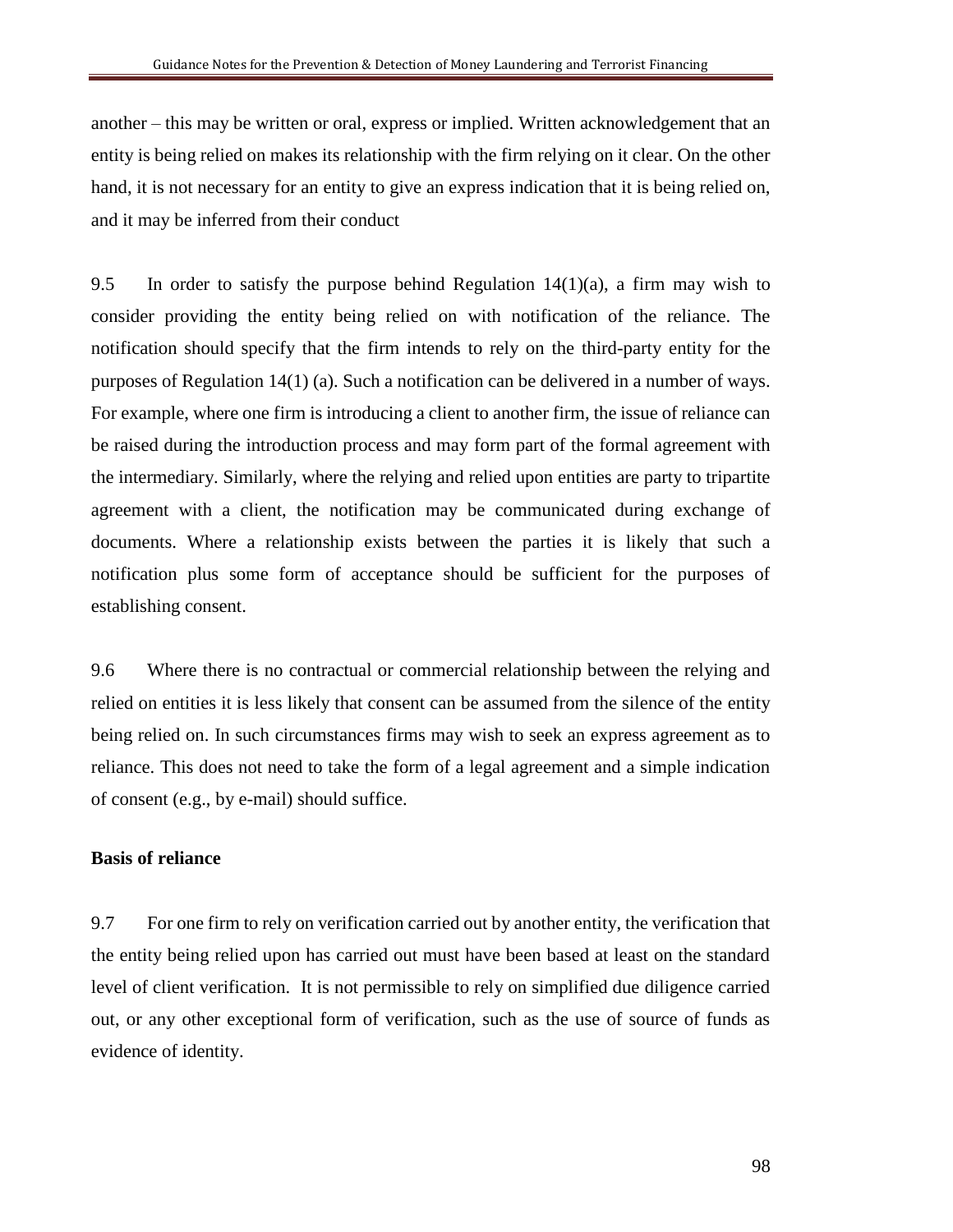9.8 Firms may also only rely on verification actually carried out by the entity being relied upon. An entity that has been relied on to verify a client's identity may not 'pass on' verification carried out for it by another entity.

9.9 Whether a firm wishes to place reliance on a third party will be part of the firm's risk-based assessment, which, in addition to confirming the third party's status (Regulation 14(2)), may include consideration of matters such as:

- i. Its public disciplinary record, to the extent that this is available;
- ii. The nature of the client, the service sought and the sums involved;
- iii. Any adverse experience of the other entity's general efficiency in business dealings; and
- iv. Any other knowledge, whether obtained at the outset of the relationship or subsequently, that the firm has regarding the standing of the entity to be relied upon.

9.10 The assessment as to whether or not a firm should accept confirmation from a third party that appropriate customer due diligence measures have been carried out on a client will be risk-based, and cannot be based simply on a single factor.

- 9.11 In practice, the firm relying on the confirmation of a third party needs to know:
	- i. The identity of the client and/or beneficial owner or settlor of any trust<sup>9</sup> whose identity is being verified;
	- ii. The level of customer due diligence that has been carried out; and
	- iii. Confirmation that the third party understands of his obligation to make available, on request, copies of the verification data, documents or other information.

9.12 The third party has no obligation to provide such confirmation to the firm, and may choose not to do so. In such circumstances, or if the firm decides that it does not wish to

 $\overline{a}$ 

<sup>9</sup> Section 28 of the Proceeds of Crime Amendment Act 2016 amends regulation 3(3) of the Proceeds of Crime (Anti-Money Laundering and Anti-Terrorist Financing) Regulations 2008 by adding paragraph (d), thereby broadening the definition of "beneficial owner" to include "the settlor of a trust".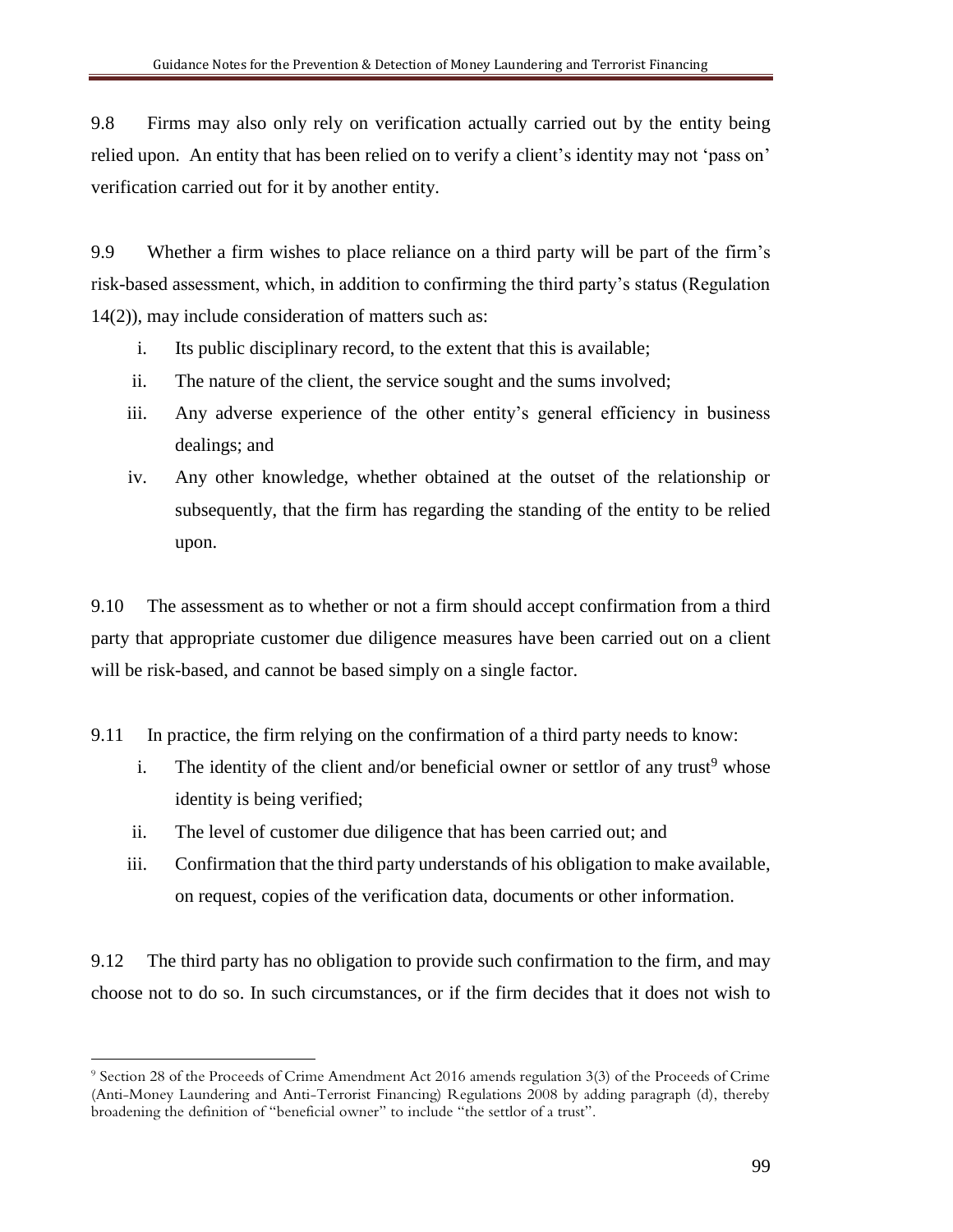rely upon the third party, then the firm must carry out its own customer due diligence measures on the client.

9.13 For an entity to confirm that it has carried out customer due diligence measures in respect of a client is a serious matter. An entity must not give a confirmation on the basis of a generalized assumption that the entity's systems have operated effectively. There has to be awareness that the appropriate steps have in fact been taken in respect of the client that is the subject of the confirmation.

**Note:** notwithstanding the firm's reliance on that third party, the firm must itself immediately obtain information sufficient to identify customers and must satisfy itself that reliance is appropriate given the level of risk for the jurisdiction in which the third party to be relied upon is usually resident.

9.14 Even if a firm relies on a third party, it will nevertheless remain liable for any failure to apply customer due diligence measures.

#### **Outsourcing**

9.15 The 2015 amendments introduced controls on firms' outsourcing the due diligence function to other parties. Outsourcing means delegating any of the following functions to be performed by an external third party:

- i. AML/ATF systems;
- ii. AML/ATF controls; and
- iii. AML/ATF procedures,

9.16 Thus, Section 14A of the AML/ATF Regulations provides that where a firm delegates its AML/ATF compliance function to another entity (outsourcing), the firm must retain ultimate responsibility for the AML/ATF compliance function. Ultimate responsibility includes the obligation to ensure that the provider of the outsourced AML/ATF compliance function has in place the following: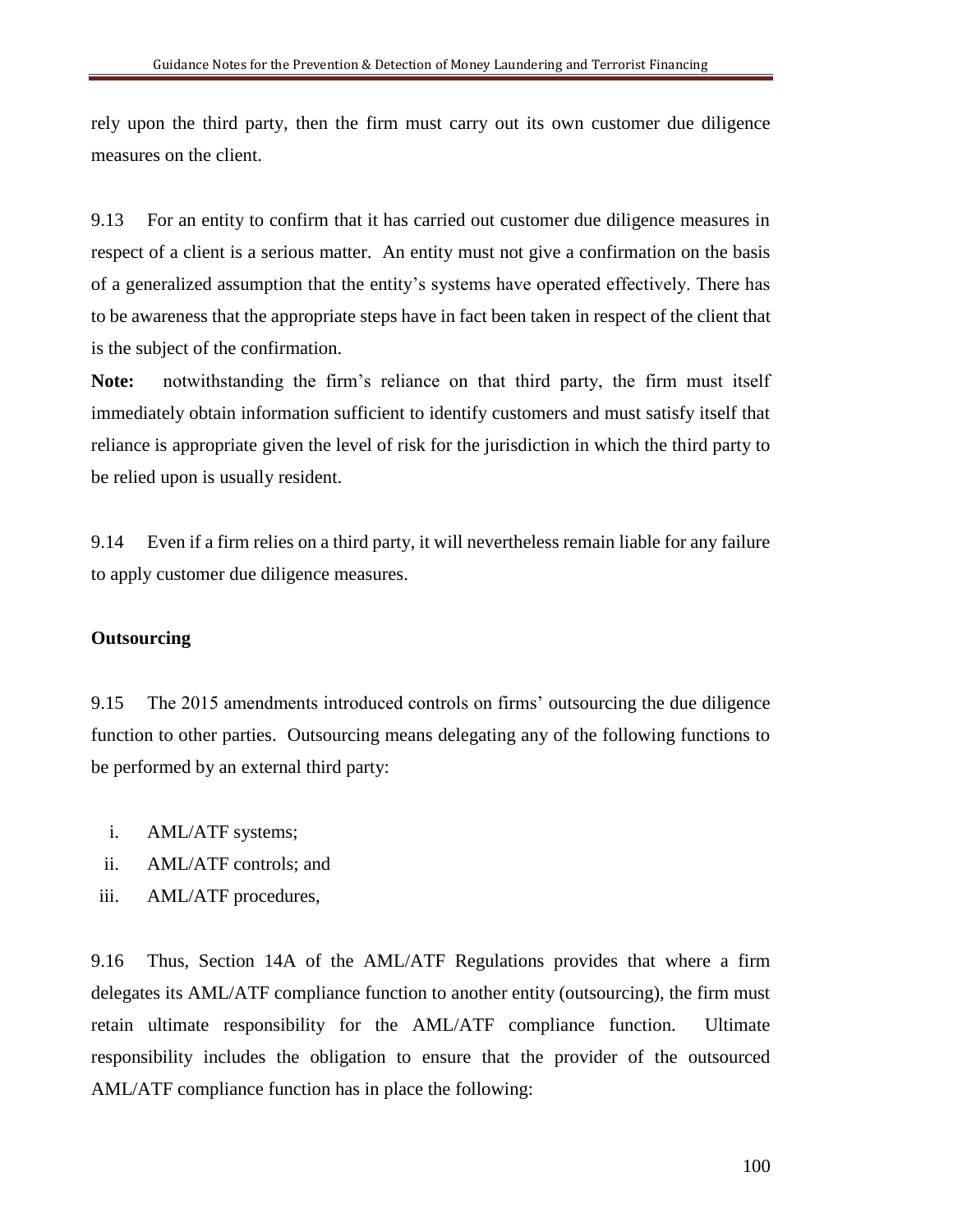- i. AML/ATF systems;
- ii. AML/ATF controls; and
- iii. AML/ATF procedures.

9.17 Such systems, controls and procedures must be in compliance with the Bermuda AML/ATF requirements.

9.18 Further, the firm must consider the effect that outsourcing compliance functions has on the money laundering and terrorist financing risk. The firm must also assess the money laundering and terrorist financing risk associated with outsourced functions and record its assessment; and it must also monitor any perceived risk on an ongoing basis and, where the compliance functions themselves have been delegated (Compliance Officer or Reporting Officer) the firm must ensure that the roles, responsibilities and respective duties are clearly defined and documented.

9.19 The firm must likewise ensure that the Compliance Officer or Reporting Officer and all employees understand the roles, responsibilities and the respective duties of all parties contemplated by the AML/ATF Regulations.

9.20 Post the 2015 Amendment Act, a firm must not rely on a third party or enter into outsourcing arrangements of the type referred to in Regulation 14A, where access to records specified under Regulation 15 is likely to be impeded by confidentiality or data protection restrictions.<sup>10</sup>

## **Regulation 15(5)**

 $\overline{a}$ 

9.21 An entity which carries on business in Bermuda and is relied on by another person must, within the period of five years beginning on the date on which it is relied on, if requested by the firm relying on it:

<sup>&</sup>lt;sup>10</sup> Proceeds of Crime Amendment Act 2015, Section 37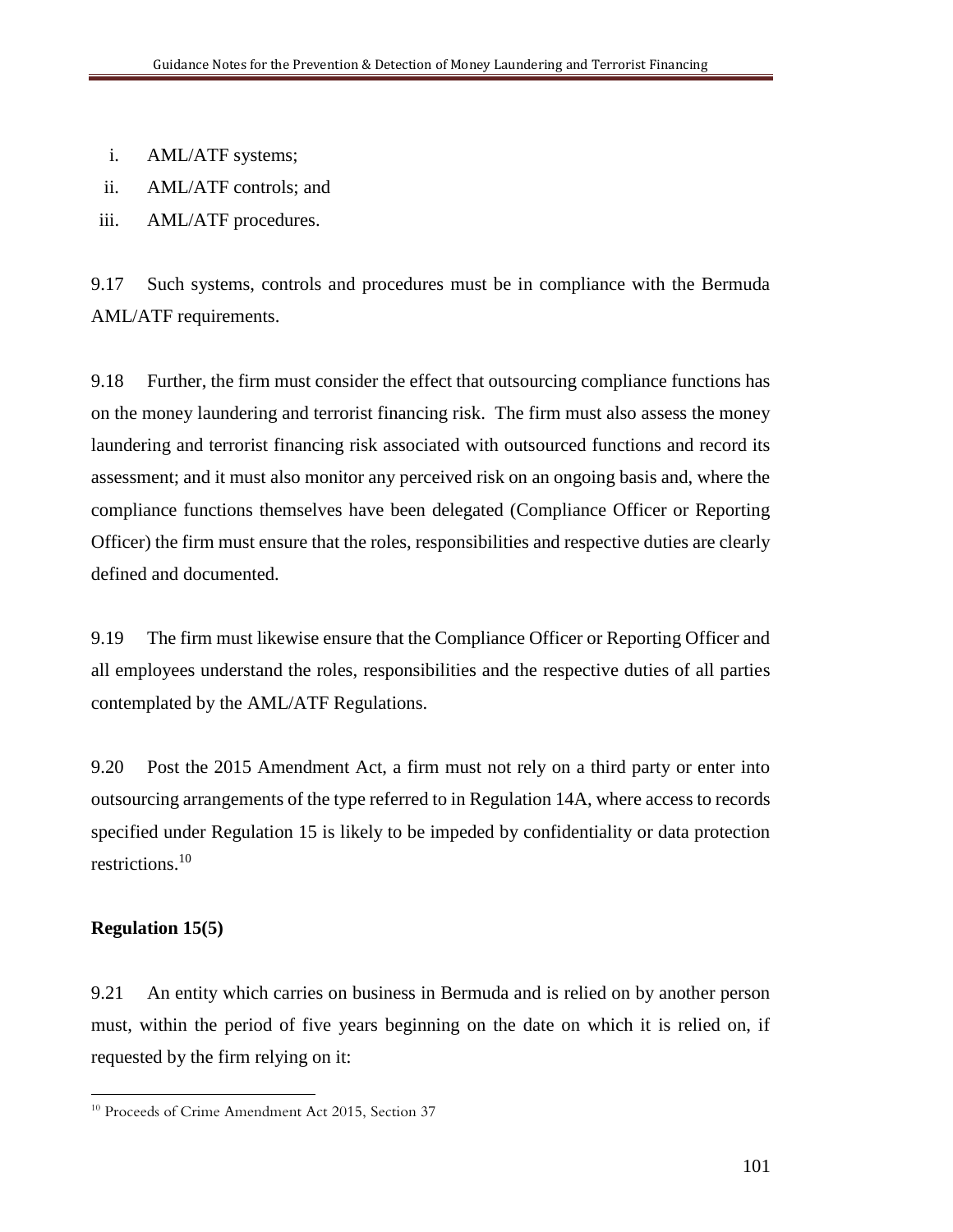- i. As soon as reasonably practicable make available to the firm which is relying on it any information about the client (and any beneficial owner) which the third party obtained when applying client due diligence measures; and
- ii. As soon as reasonably practicable forward to the firm which is relying on it relevant copies of any identification and verification data and other relevant documents on the identity of the client (and any beneficial owner) which the third party obtained when applying those measures.

## **Regulation 15(6)**

9.22 A firm which relies on an entity situated in a country or territory other than Bermuda to apply customer due diligence measures must take steps to ensure that the entity on which it relies will, within the period of five years beginning on the date on which the third party is relied on, if requested, comply with the obligations to retain and maintain information as set out above.

9.23 The personal information supplied by the client as part of a third party's client identification procedures will generally be set out in the form that the relying firm will require to be completed, and this information will therefore be provided to that entity.

## **Regulation 15(5) & (6)**

9.24 A request to forward copies of any identification and verification data and other relevant documents on the identity of the client or beneficial owner or settlor of any trust obtained when applying customer due diligence measures, if made, would normally be as part of a firm's risk-based client acceptance procedures. However, the entity giving the confirmation must be prepared to provide this data or other relevant documents throughout the five-year period for which it has an obligation under the AML/ATF Regulations to retain them.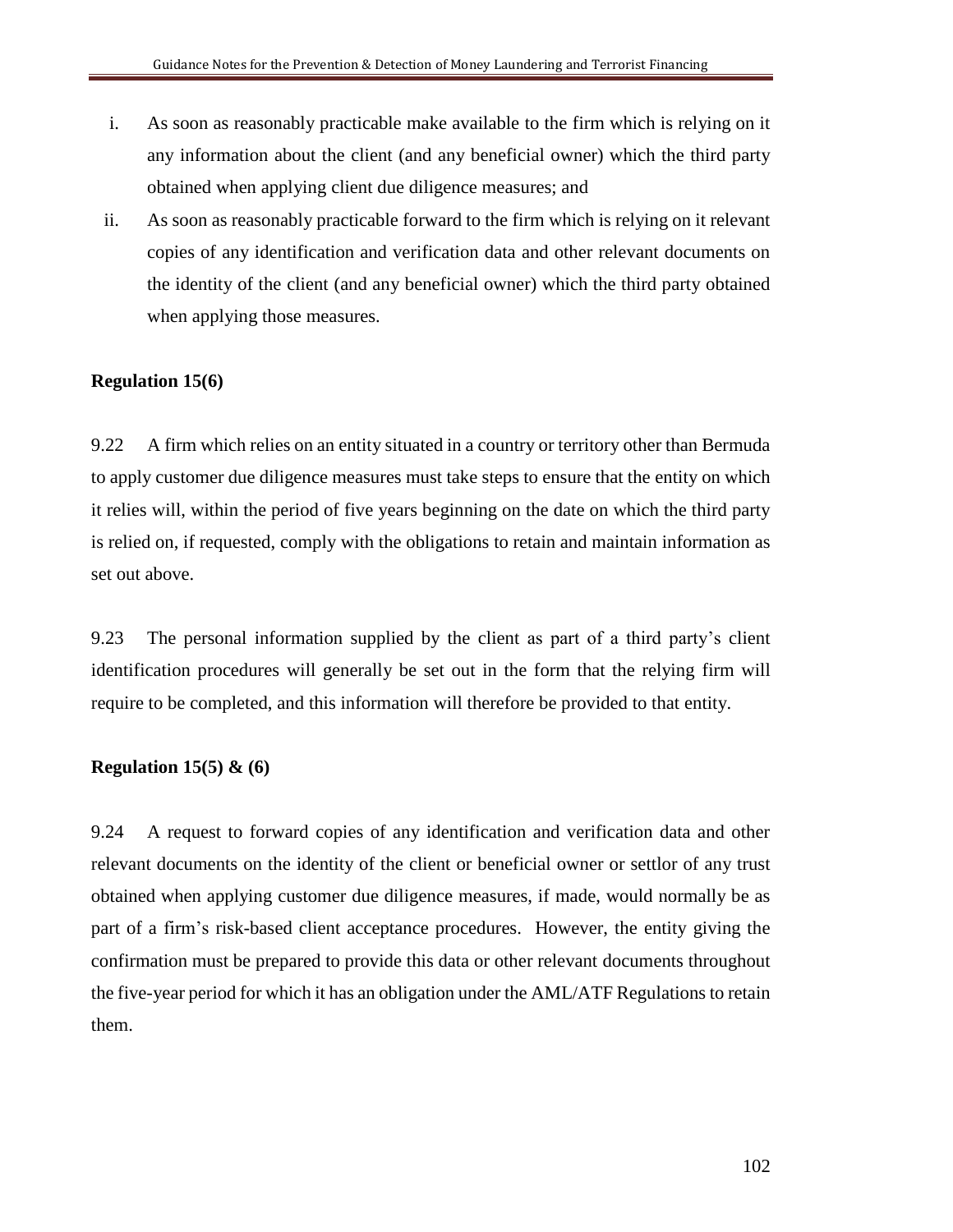9.25 Where a firm makes such a request and it is not met, the firm will need to take account of that fact in its assessment of the third party in question, and of the ability to rely on the third party in the future. In addition, the firm should review its application of CDD in respect of the client or beneficial owner in question.

9.26 A firm must also document the steps taken to confirm that the entity relied upon satisfies the requirements in Regulation 14(2). This is particularly important where the entity relied upon is situated in a country or territory other than Bermuda.

9.27 Part of the firm's AML/ATF policy statement should address the circumstances where reliance may be placed on other entities and how the firm will assess whether the other entity satisfies the definition of third party in Regulation 14(2).

## **Group introductions**

9.28 Where clients are introduced between different firms of the same group, entities that are part of the group should be able to rely on identification procedures conducted by that part of the group which first dealt with the client. One member of a group should be able to confirm to another part of the group that the identity of the client has been appropriately verified.

9.29 Where a client is introduced by one firm in a group to another, it is not necessary for his identity to be re-verified, provided that:

- i. The identity of the client has been verified by the introducing firm of the group in line with AML/ATF standards of Bermuda or an equivalent jurisdiction; and
- ii. The group entity that carried out the customer due diligence measures can be relied upon as a third party under Regulation 14(2).

9.30 The acceptance by a Bermuda firm of confirmation from another group entity that the identity of a client has been satisfactorily verified is dependent on the relevant records being readily accessible, on request, from the other entity.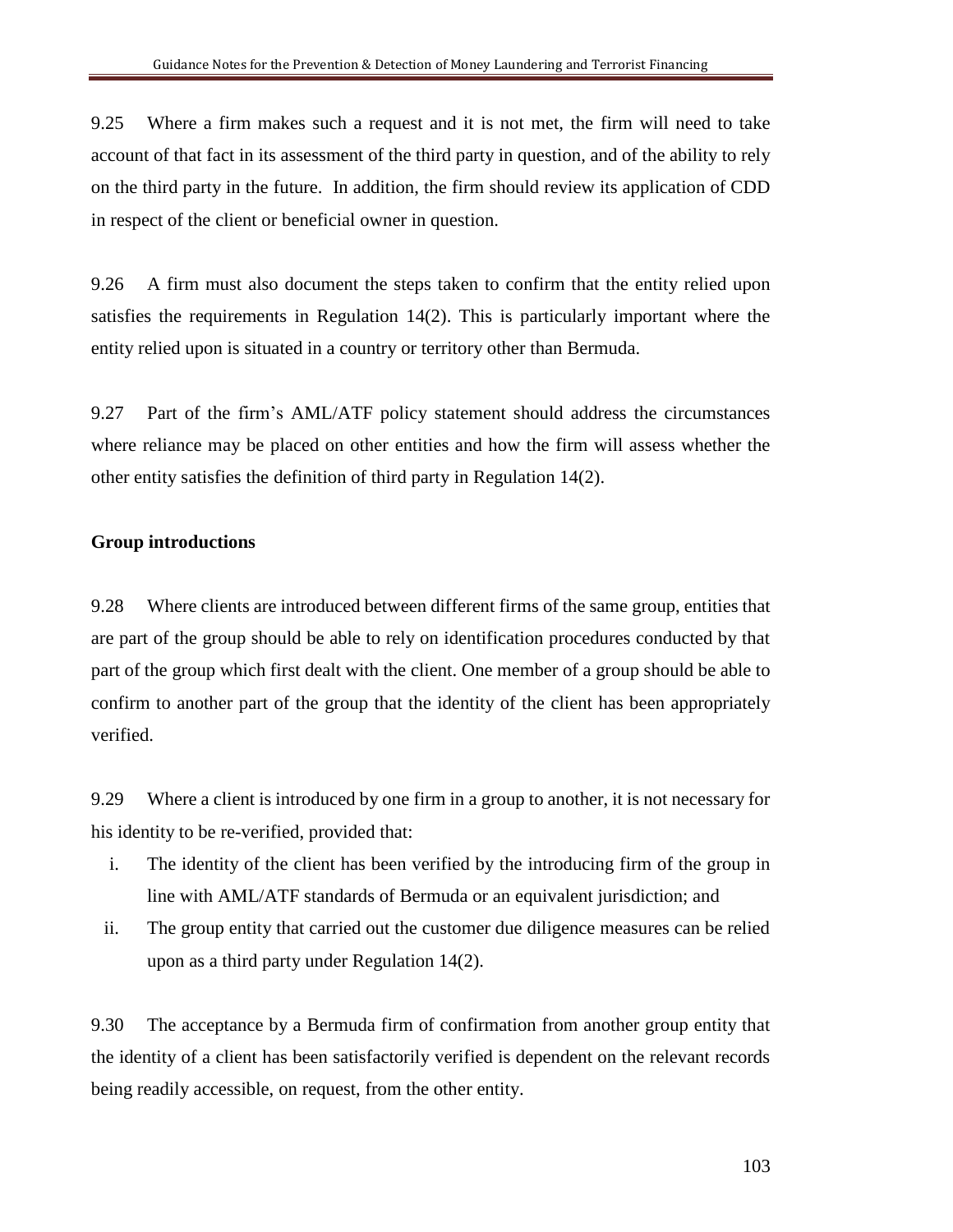9.31 Where Bermuda firms have day-to-day access to all group client information and records, there is no need to obtain a group introduction confirmation, if the identity of that client has been verified previously to AML/ATF standards in Bermuda, or in an equivalent jurisdiction. However, if the identity of the client has not previously been verified, for example because the group client relationship pre-dates the introduction of AML/ATF Regulations, or if the verification evidence is inadequate, any missing verification evidence will need to be obtained.

## **Use of pro-forma confirmations Regulation 14(2)**

9.32 Whilst a firm may be able to employ another party to apply all or part of the customer due diligence measures under Regulation 14(2), it must receive, as part of its risk-based procedures, a written confirmation from the third party, at least in so far as to evidence consent. This may also be the case, for example, when a firm is unlikely to have an ongoing relationship with the third party. Confirmations can be particularly helpful when dealing with third parties located in a country or territory other than Bermuda, where it is necessary to confirm that the relevant records will be available.

9.33 The provision of a confirmation certificate implies consent to be relied upon, in the terms agreed and in accordance with Regulation 14.

9.34 Situations which are not reliance:

- i. One firm acting solely as introducer
- ii. At one end of the spectrum, one entity may act solely as an introducer between the client and the firm providing the service, and may have no further relationship with the client.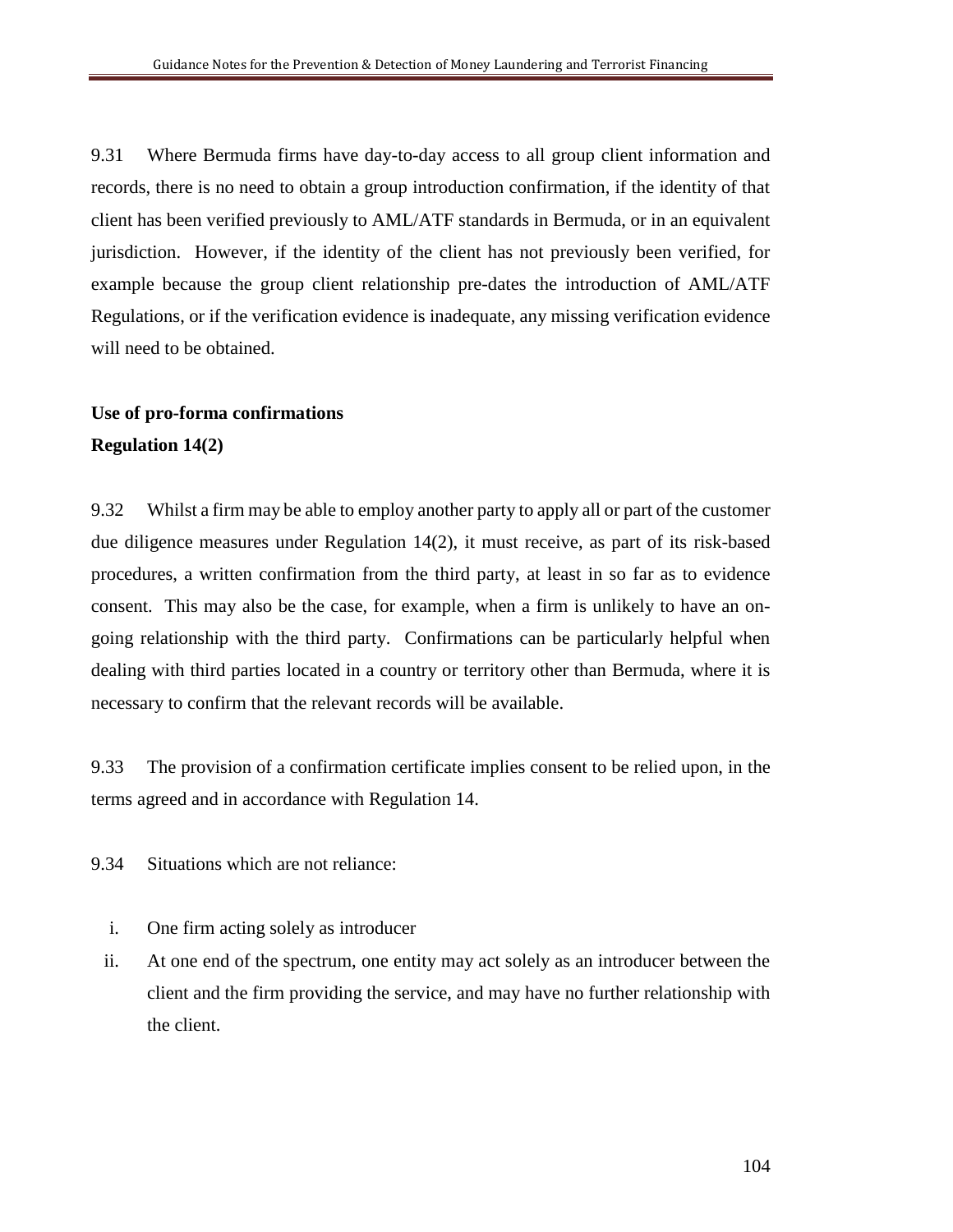iii. The introducer plays no part in the transaction between the client and the firm, and has no relationship with either of these parties that would constitute a business relationship.

9.35 In these circumstances, where the introducer neither gives advice nor plays any part in the negotiation or execution of the transaction, the identification and verification obligations under the AML/ATF Regulations lie with the firm. This does not, of course, preclude the introducing entity carrying out identification and verification of the client on behalf of the firm, as agent for that firm.

#### **Where the intermediary is the agent of the firm**

9.36 If the intermediary is an agent or appointed representative of the firm, it is an extension of that firm. The intermediary may actually obtain the appropriate verification evidence in respect of the client, but the firm is responsible for specifying what should be obtained, and for ensuring that records of the appropriate verification evidence taken in respect of the client are retained.

#### **Regulation 10(2)**

9.37 Depending on jurisdiction, where the client is an intermediary carrying on appropriately regulated business, and is acting on behalf of another, there is no obligation on the firm to carry out customer due diligence measures on the client, or on the underlying party.

9.38 Where a firm cannot apply simplified due diligence to the intermediary, the firm is obliged to carry out customer due diligence measures on the intermediary and, as the intermediary acts for another, on the underlying client.

9.39 A relevant person is not required to apply the customer due diligence measures referred to in Regulation 5 in the circumstances mentioned in Regulation 6(1)(a) or (b), or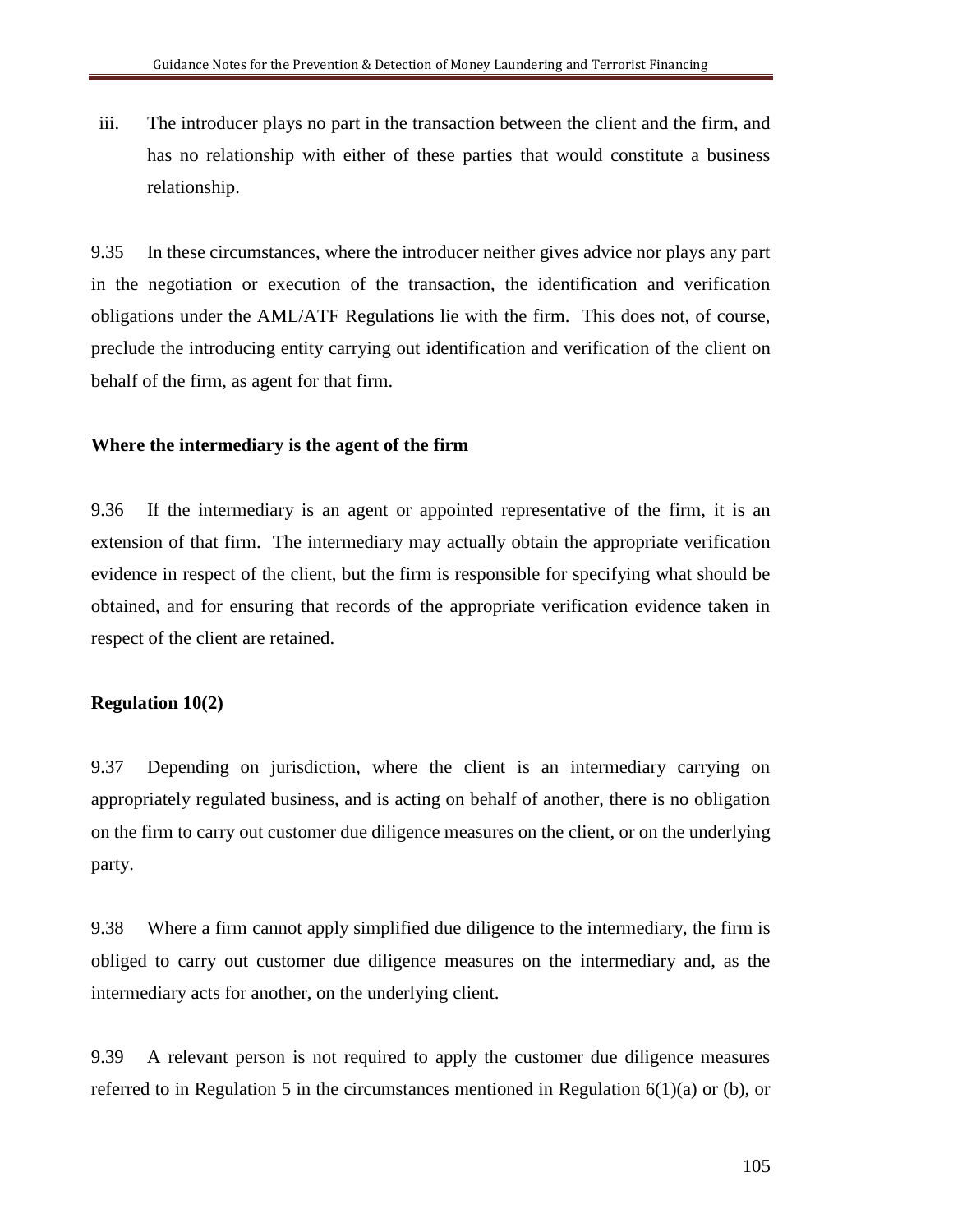Regulation 6(1A) where he has reasonable grounds for believing that the customer, product or transaction related to such product, falls within any of the following paragraphs:

- i. The customer is— an AML/ATF regulated financial institution which is subject to the requirements of these Regulations; or an AML/ATF regulated financial institution (or equivalent institution) which— is situated in a country or territory other than Bermuda which imposes requirements equivalent to those laid down in these Regulations; has effectively implemented those requirements; and is supervised for compliance with those requirements.
- ii. The customer is a company whose securities are listed on an appointed stock exchange.
- iii. The customer is an independent professional (or similar professional) and the product is an account into which monies are pooled, provided that—where the pooled account is held in a country or territory other than Bermuda— that country or territory imposes requirements to combat money laundering and terrorist financing which are equivalent to those laid down in these Regulations; the independent professional has effectively implemented those requirements; and the independent professional is supervised in that country or territory for compliance with those requirements; and information on the identity of the persons on whose behalf monies are held in the pooled account is available, on request, to the institution which acts as a custodian for the account.
- iv. The customer is a public authority in Bermuda.
- v. The product is— a life insurance contract where the annual premium is no more than \$1,000 or where a single premium of no more than \$2,500 is paid for a single policy; an insurance contract for the purpose of a pension scheme where the contract contains no surrender clause and cannot be used as collateral; or a pension, superannuation or similar scheme which provides retirement benefits to employees, where contributions are made by an employer or by way of deduction from an employee's wages and the scheme rules do not permit the assignment of a member's interest under the scheme.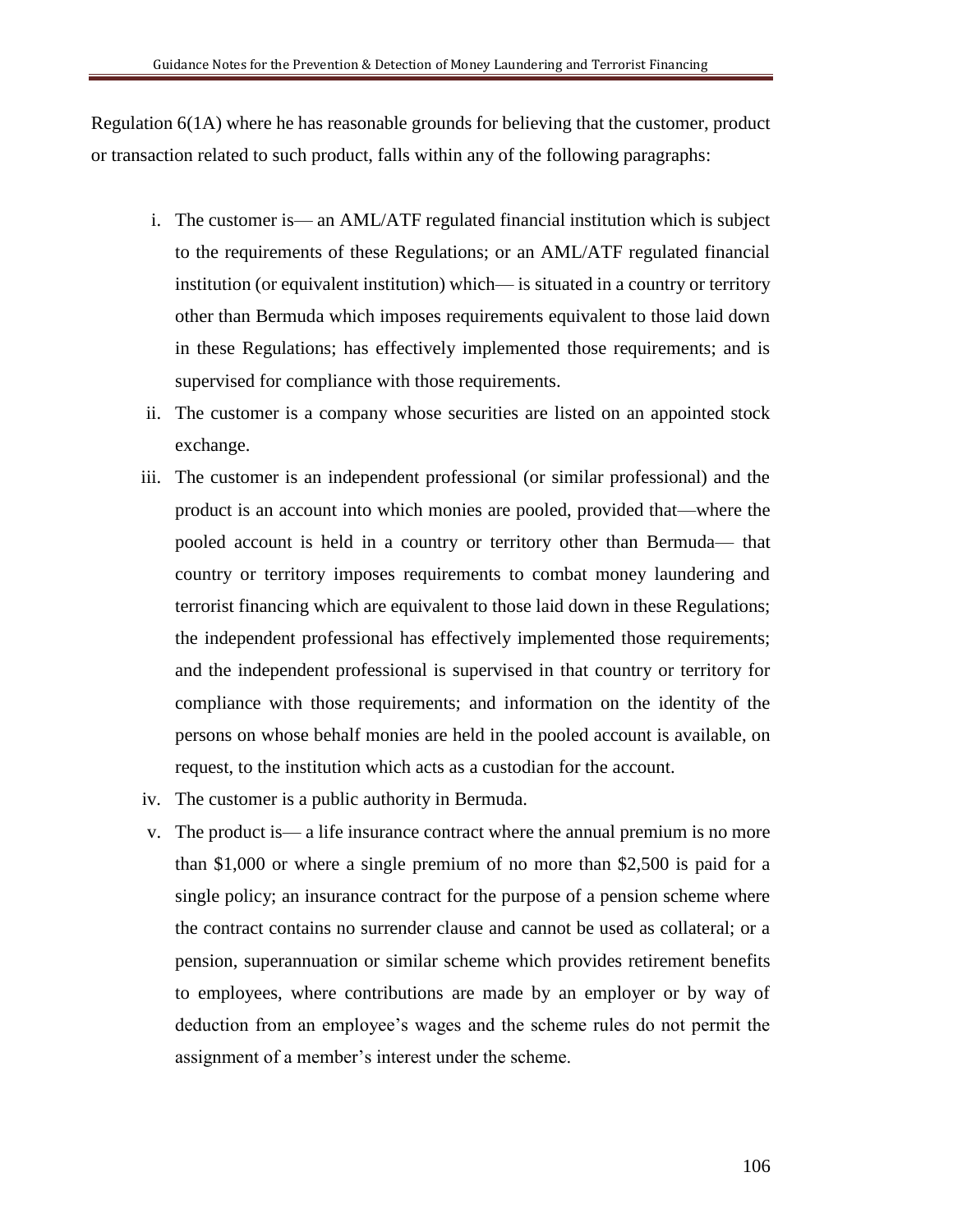vi. The product and any transaction related to such product fulfils all the conditions set out in paragraph 1 of the Schedule. The conditions are— the product has a written contractual base; any related transaction is carried out through an account of the customer with a banking institution which is subject to these Regulations or a banking institution situated in a country or territory other than Bermuda which imposes requirements equivalent to those laid down in these Regulations; the product or related transaction is not anonymous and its nature is such that it allows for the timely application of customer due diligence measures where there is a suspicion of money laundering or terrorist financing; the product is within the following maximum thresholds — in the case of insurance policies or savings products of a similar nature, the annual premium is no more than \$1,000 or there is a single premium of no more than \$ 2,500; in the case of products which are related to the financing of physical assets where the legal and beneficial title of the assets is not transferred to the customer until the termination of the contractual relationship (whether the transaction is carried out in a single operation or in several operations which appear to be linked), the annual payments do not exceed \$15,000; in all other cases, the maximum threshold is \$15,000; the benefits of the product or related transaction cannot be realised for the benefit of third parties, except in the case of death, disablement, survival to a predetermined advanced age, or similar events; in the case of products or related transactions allowing for the investment of funds in financial assets or claims, including insurance or other kinds of contingent claims— the benefits of the product or related transaction are only realisable in the long term; the product or related transaction cannot be used as collateral; and during the contractual relationship, no accelerated payments are made, surrender clauses used or early termination takes place.

9.40 In particular, where the intermediary is located in a higher-risk jurisdiction, the riskbased approach should be aimed at ensuring that the business does not proceed unless the identity of the underlying client has been verified to the firm's satisfaction.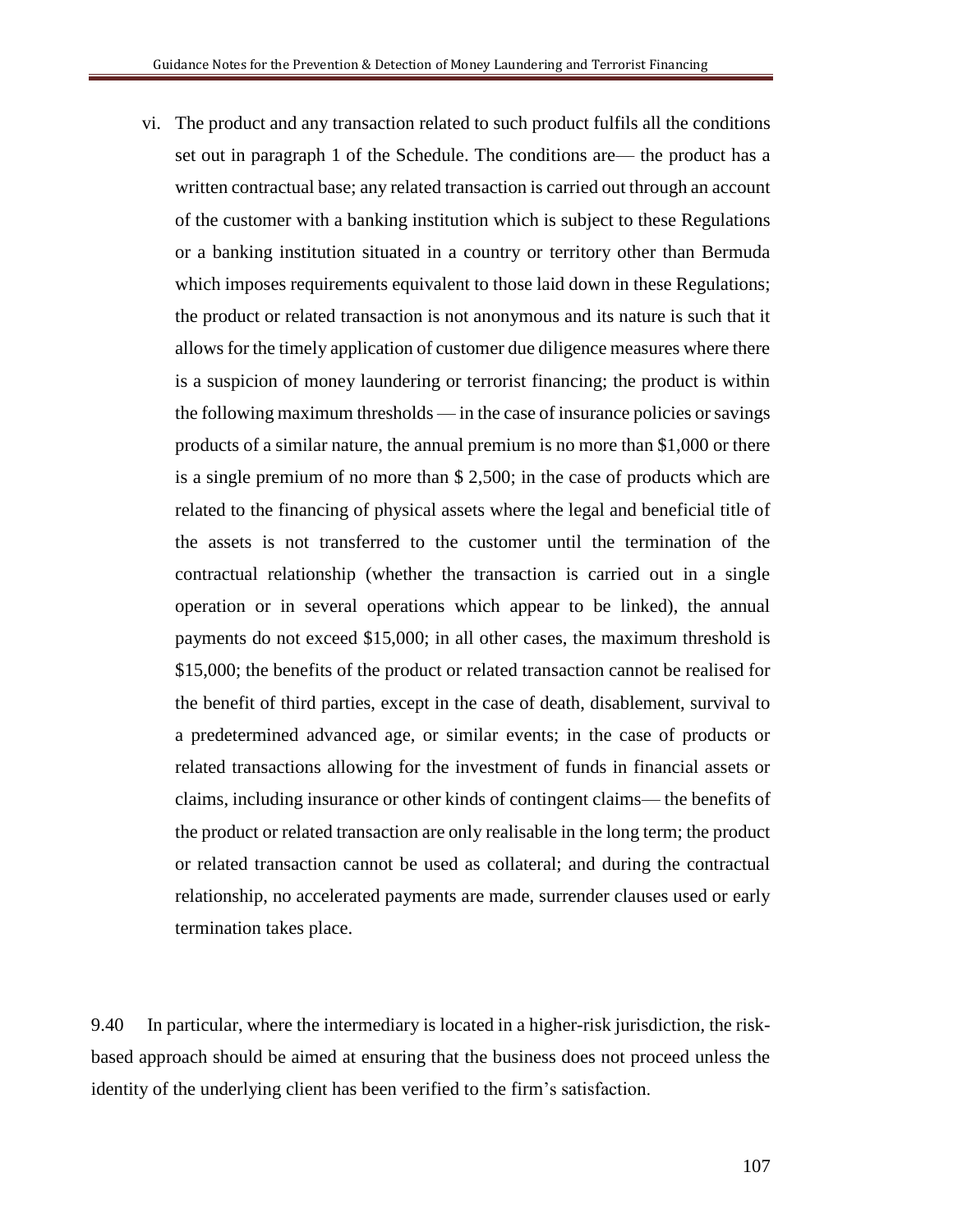# **CHAPTER 10: TRAINING**

## **Regulation 18**

 $\overline{a}$ 

10.1 Regulation 18 of the AML/ATF Regulations requires a relevant person to take appropriate measures so that all relevant employees are made aware of the laws relating to money laundering and terrorism financing and regularly given training in how to recognize and deal with transaction which may be related to money laundering or terrorist financing. The effective application of even the best designed control systems can be quickly compromised if staff lack competence or probity, are unaware of or fail to apply systems and controls, and are not adequately trained.

10.2 Regulation 18(2) of the AML/ATF Regulations defines a relevant employee as an employee who at any time in the course of his duties has or may have access to any information which may be relevant in determining whether any person is engaged in money laundering or terrorist financing. For the purposes of Regulation 18, "relevant employee" includes an individual working on a temporary basis whether under a contract of employment, contract for services or otherwise.<sup>11</sup>

10.3 One of the most important controls over the prevention and detection of money laundering and terrorist financing is to have appropriately vetted staff who are: (i) alert to money laundering and terrorist financing risks; and (ii) well trained in the identification of unusual or higher risk activities or transactions, which may indicate money laundering or terrorist financing activity.

10.4 Therefore all relevant employees will need to have a basic understanding of money laundering and terrorist financing and an awareness of internal reporting procedures (including the identity of the Reporting Officer and the statutory penalties for non-

<sup>11</sup> Regulation 18 (3) of the Proceeds of Crime (Anti-Money Laundering and Anti-Terrorist Financing) Regulations 2008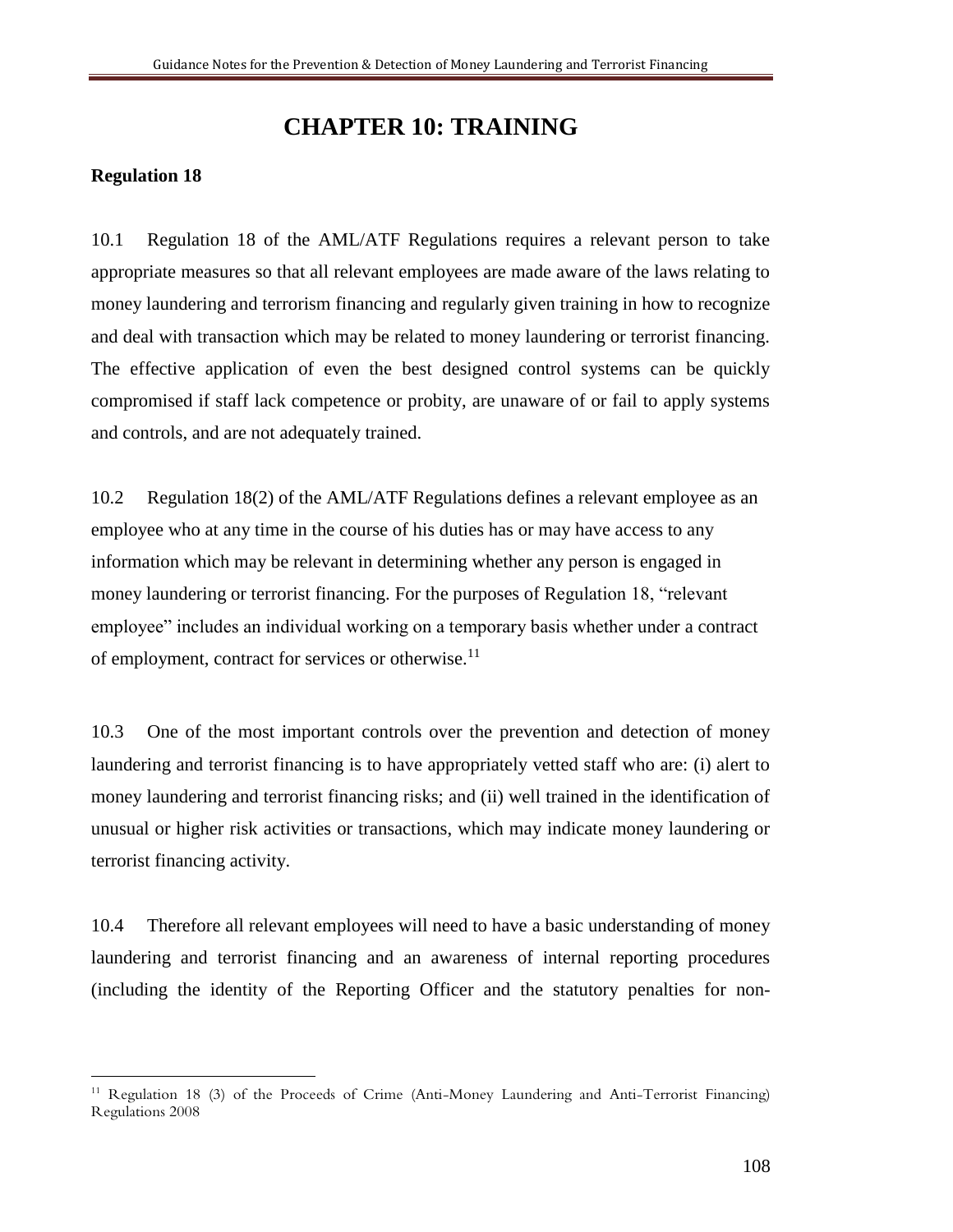compliance). It is important for senior management to make employees aware of their obligations and to provide regular training on how to discharge them.

10.5 A firm must have appropriate measures in place to make relevant employees aware of:

- i. the firm's business' systems and controls (including policies and procedures) designed to prevent and detect money laundering and terrorist financing;
- ii. the statutory obligations under which the business operates and under which employees may be held personally liable; and
- iii. the implications of failing to report information in accordance with procedures, and that as well as criminal, civil or regulatory sanctions, disciplinary proceedings can also rise.
- 10.6 A firm may demonstrate that it has appropriate measures in place where it:
	- i. provides relevant employees with a copy of, or intranet access to, the firm's procedure manual for AML/ATF;
- ii. informs staff of the identity of the Reporting Officer and the procedures to make internal SARs;
- iii. provides relevant employees with a document outlining the firm's and their own obligations and potential criminal liability under the AML/ATF legislation and this Guidance;
- iv. requires employees to acknowledge that they have received and understood the business' procedures manual and document outlining statutory obligations; and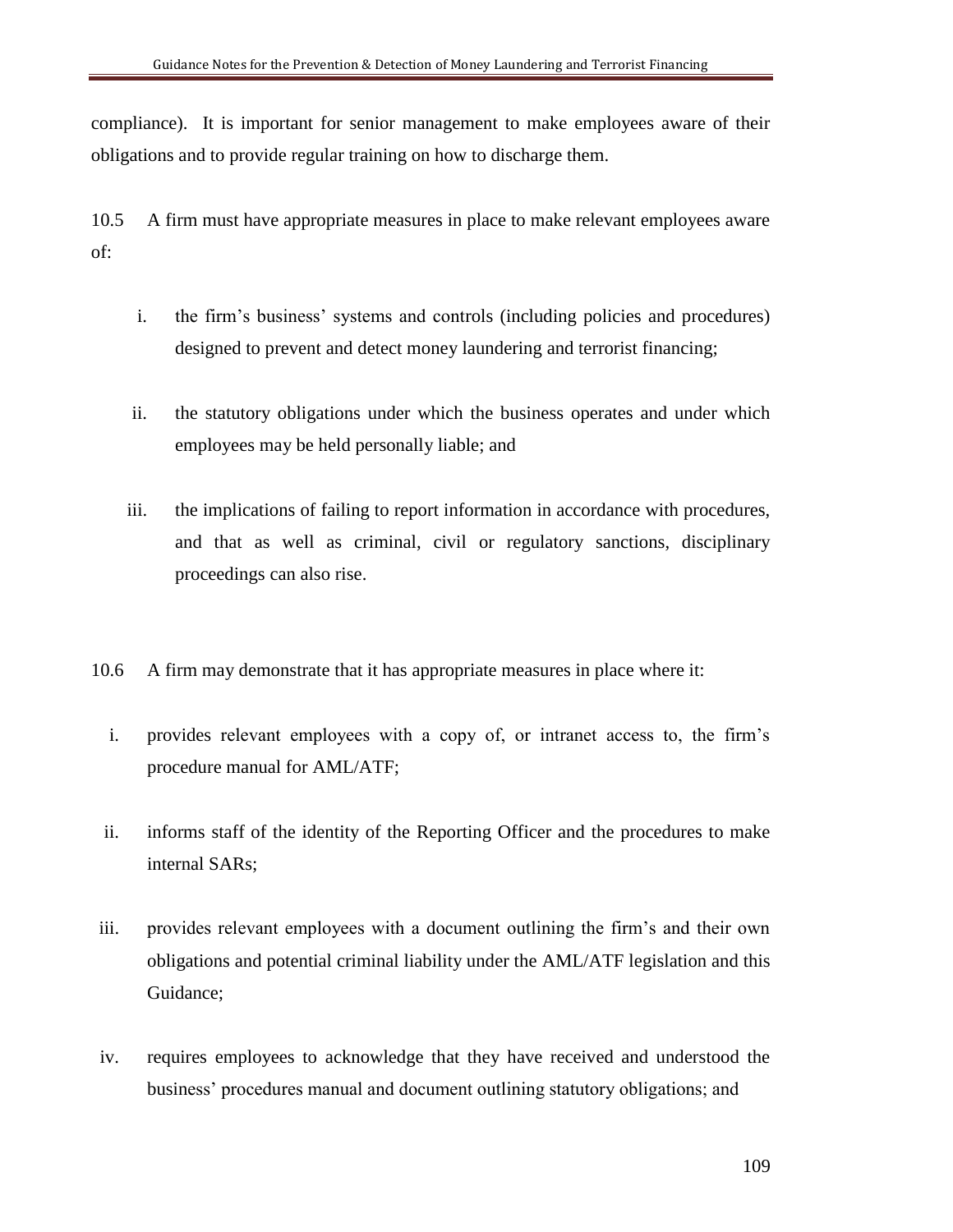v. periodically tests employees' awareness of policies and procedures and statutory obligations.

10.7 It is not sufficient solely to provide employees with a copy of these Guidance Notes as these are designed to provide a base from which a firm can design and implement systems and tailor its own policies and procedures appropriate to its business.

10.8 A firm may demonstrate that it has appropriate measures to maintain awareness where it:

- i. keeps employees aware of anti-money laundering and terrorist financing developments (such as updates issued by the Board or the Office of the Office of the National Anti-Money Laundering Committee ("NAMLC"), or developments in international standards) as they occur;
- ii. provides employees with case studies illustrating how products or services provided by the financial services business may be abused;
- iii. advises employees of current news stories involving money laundering and terrorist financing activity; and
- iv. sends e-mail reminders of employee obligations and the need to remain vigilant.

10.9 The guiding principle of all anti-money laundering and terrorist financing training should be to encourage employees, irrespective of their level of seniority, to understand and accept their responsibility to contribute to the protection of the business against the threat of money laundering and terrorist financing. A firm may demonstrate the provision of adequate training where the training promotes an awareness of the threat of money laundering and terrorist financing and the reporting procedures that should be followed in the event that unexplained unusual, or higher risk activity or transactions are spotted.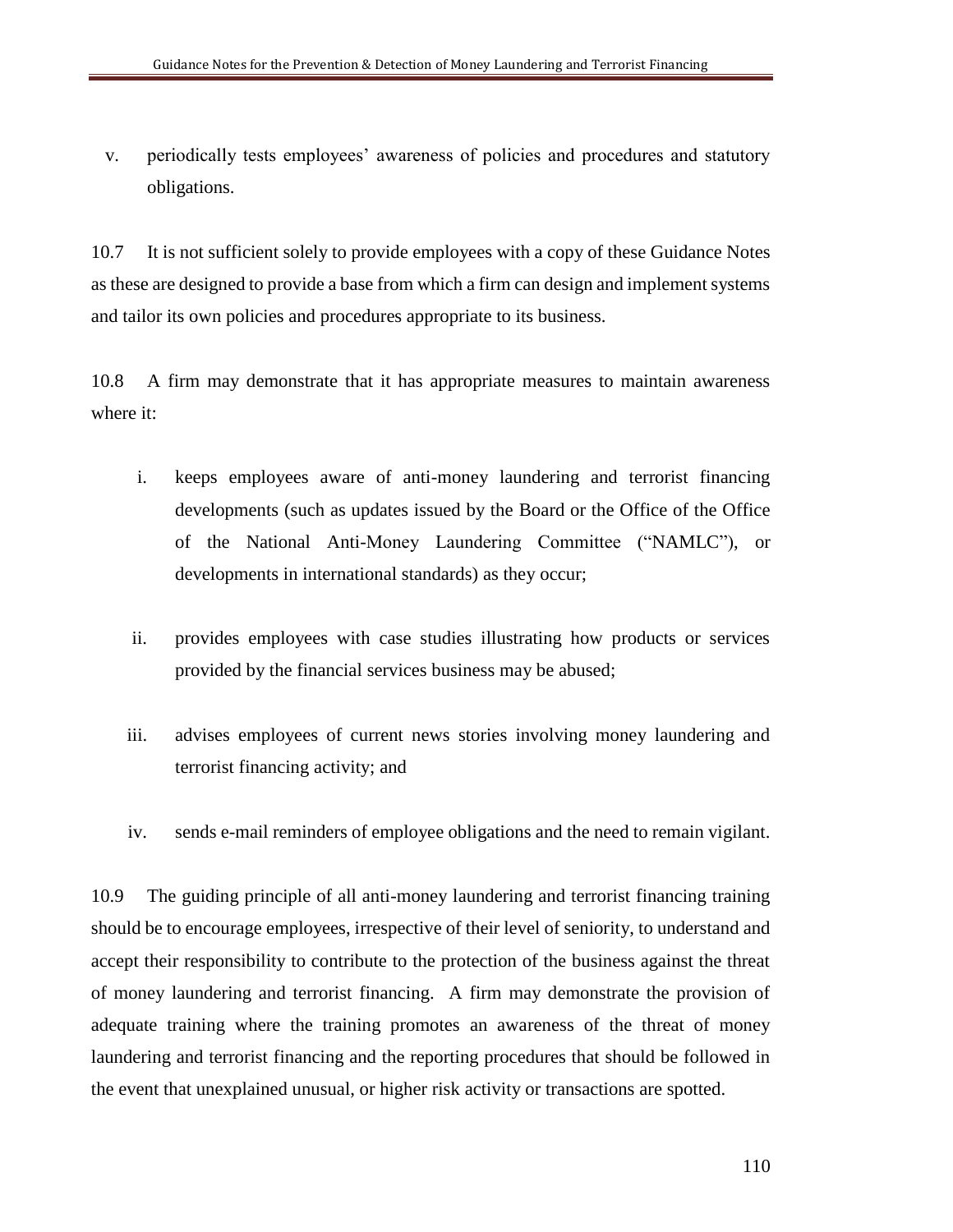Training must:

- i. be tailored to the business and relevant to the employees to whom it is delivered;
- ii. highlight to employees the importance of the contribution that they can individually make to the prevention and detection of money laundering and terrorist financing; and
- iii. cover key aspects of legislation to prevent and detect money laundering and the financing of terrorism.

10.10 A firm may demonstrate the provision of adequate training to relevant employees where it addresses:

- i. the money laundering and terrorist financing legislation;
- ii. vulnerabilities of services and products offered by the firm, and subsequent money laundering and terrorist financing risk;
- iii. policies and procedures, and employees' responsibilities;
- iv. application of risk based CDD policies and procedures;
- v. recognition of and dealing with unusual or higher risk activity and transactions, such as activity outside of expected patterns, unusual settlements, abnormal payment or delivery instructions and changes in the patterns of business relationships;
- vi. money laundering and terrorist financing developments, including techniques, methods, trends and typologies; and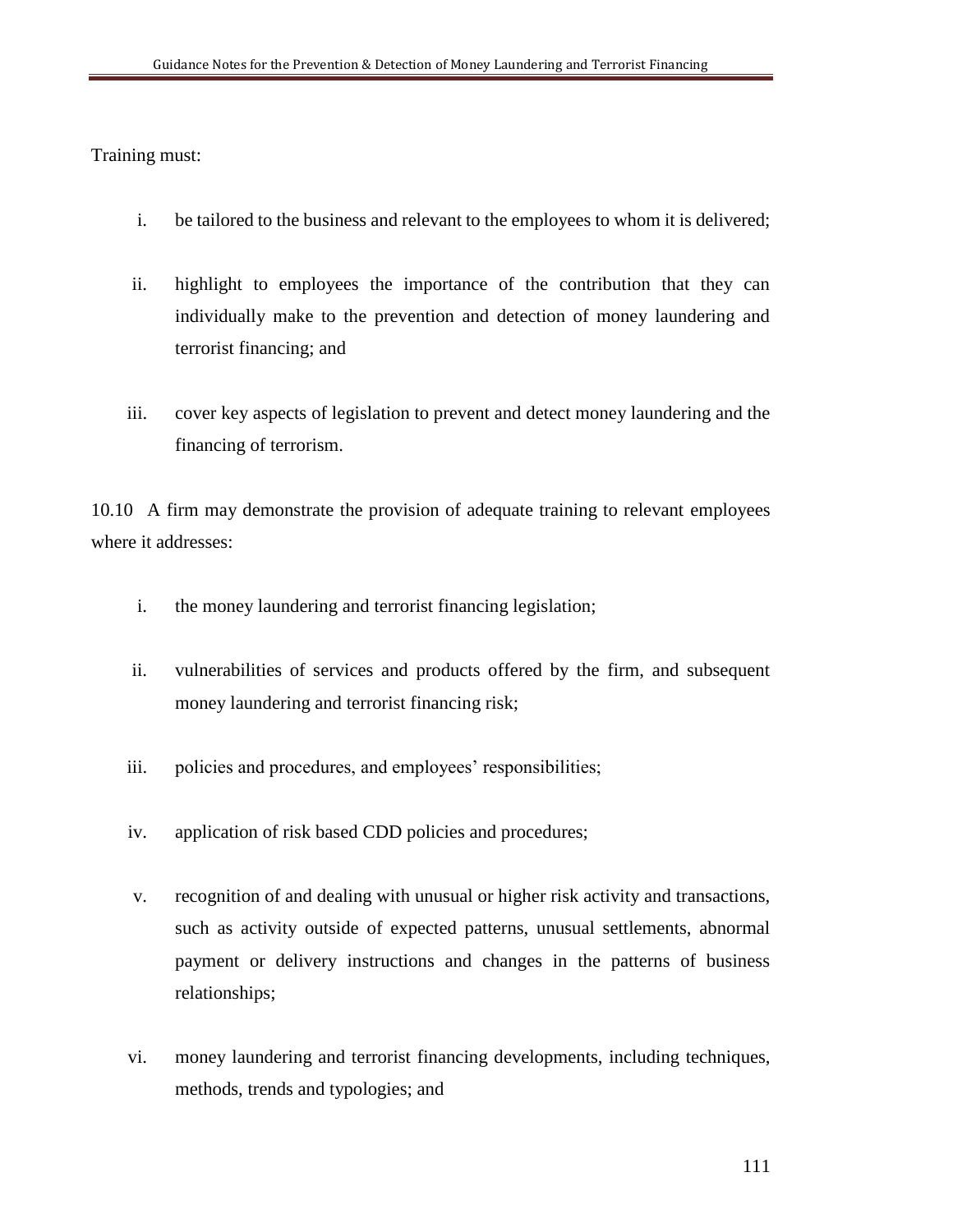vii. management of client relationships which have been the subject of a SAR, e.g. risk of committing the offence of tipping-off, and dealing with questions from such clients, and/or their advisers.

10.11 A firm may demonstrate the provision of adequate training where (in addition to training for relevant employees) it addressed the evaluation of the effectiveness of systems and controls (and policies and procedures) in place to prevent and detect money laundering and the financing of terrorism.

10.12 A firm may demonstrate the provision of adequate training where (in addition to training for relevant employees) it addresses:

- i. the design and implementation of systems and controls to counter money laundering and terrorist financing; and
- ii. the design and implementation of compliance testing and monitoring programs.

10.13 A firm may demonstrate the provision of adequate training where (in addition to training for relevant employees) it addresses:

- i. the handling and validation of internal disclosures;
- ii. liaising with the FIA and law enforcement;
- iii. management of the risk of tipping-off; and
- iv. the handling of, for example, production and restraint orders.

10.14 A firm may demonstrate the provision of training at appropriate frequencies by: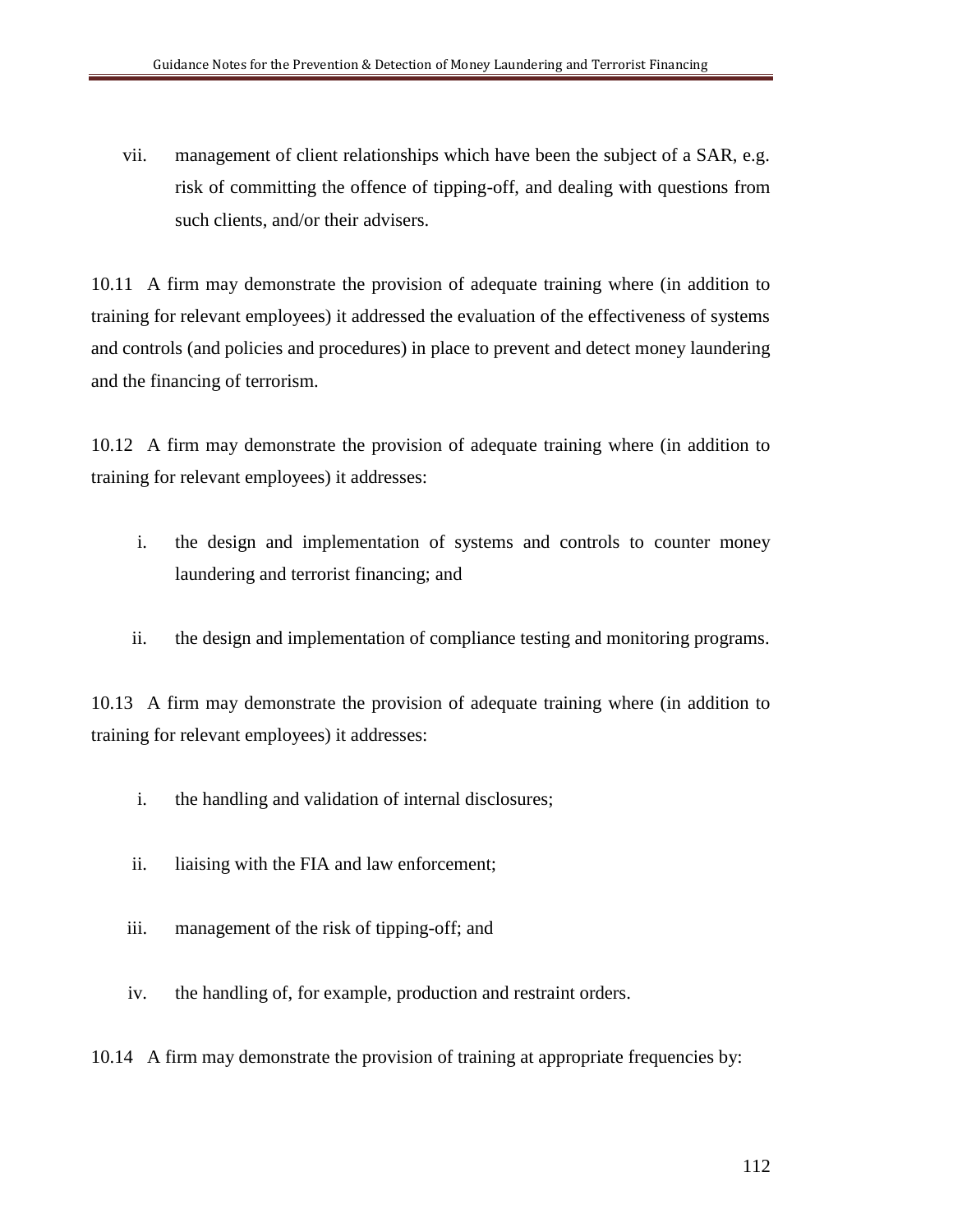- i. providing all employees with induction training within 30 days of the commencement of employment and, when necessary, where there is a subsequent change in an employee's role;
- ii. delivering training to all employees at least annually, and otherwise determining the frequency of training for relevant employees on the basis of risk, with more frequent training where appropriate.

10.15 A firm may demonstrate that it has assessed the effectiveness of training provided by:

- i. testing employee's understanding of the business' policies and procedures to combat money laundering and terrorist financing, and also their ability to recognise money laundering and terrorist financing activity;
- ii. monitoring the compliance of employees with systems and controls (including policies and procedures) to prevent and detect money laundering and terrorist financing, and taking any action that may be necessary;
- iii. monitoring internal reporting patterns, and taking any action that may be necessary; and
- iv. the routine supervision of employees.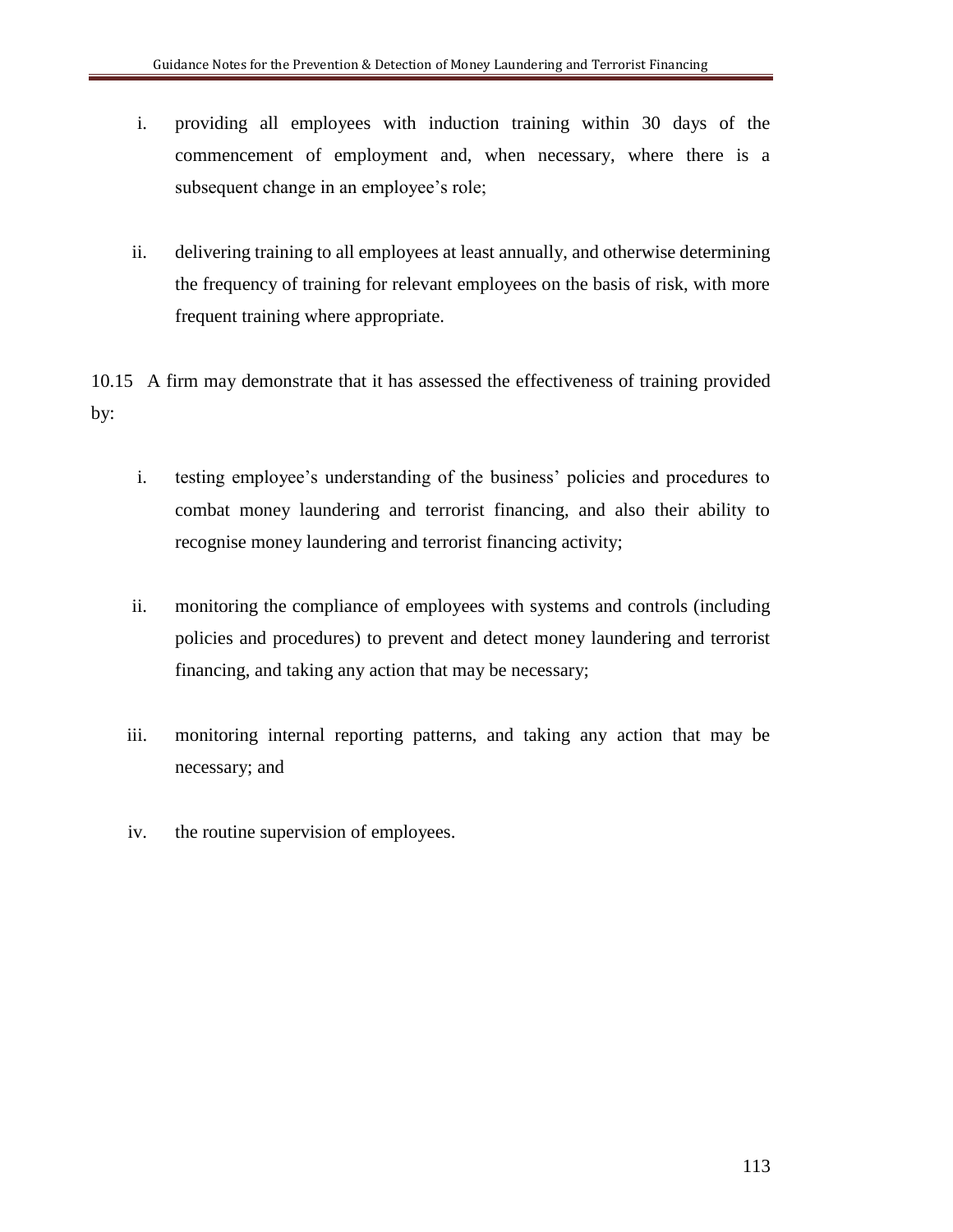## **CHAPTER 11: RECORD KEEPING**

## **Regulation 15**

11.1 The record keeping obligations of the AML/ATF Regulations and additional regulatory requirements are essential to facilitate effective investigation, prosecution and confiscation of criminal property. If law enforcement agencies, either in Bermuda or elsewhere, are unable to trace criminal property due to inadequate record keeping, then prosecution for money laundering or terrorist financing and confiscation of criminal property may not be possible. Likewise, if the funds used to finance terrorist activity cannot be traced back through the financial system, then the sources and the destination of terrorist funding will not be identified.

11.2 Regulation 15 of the AML/ATF Regulations provides for record keeping procedures to be followed by a relevant person. Records may be kept:

- i. by way of original documents;
- ii. by way of photocopies of original documents (certified where appropriate);
- iii. microfiche;
- iv. in scanned form; or
- v. in computerized or electronic form.

11.3 Regulation 15(2) of the AML/ATF Regulations requires the following records to be kept:

i. a copy of or the references to, the evidence of the client's identity obtained pursuant to AML/ATF Regulations 6,11,13(4) or 14; and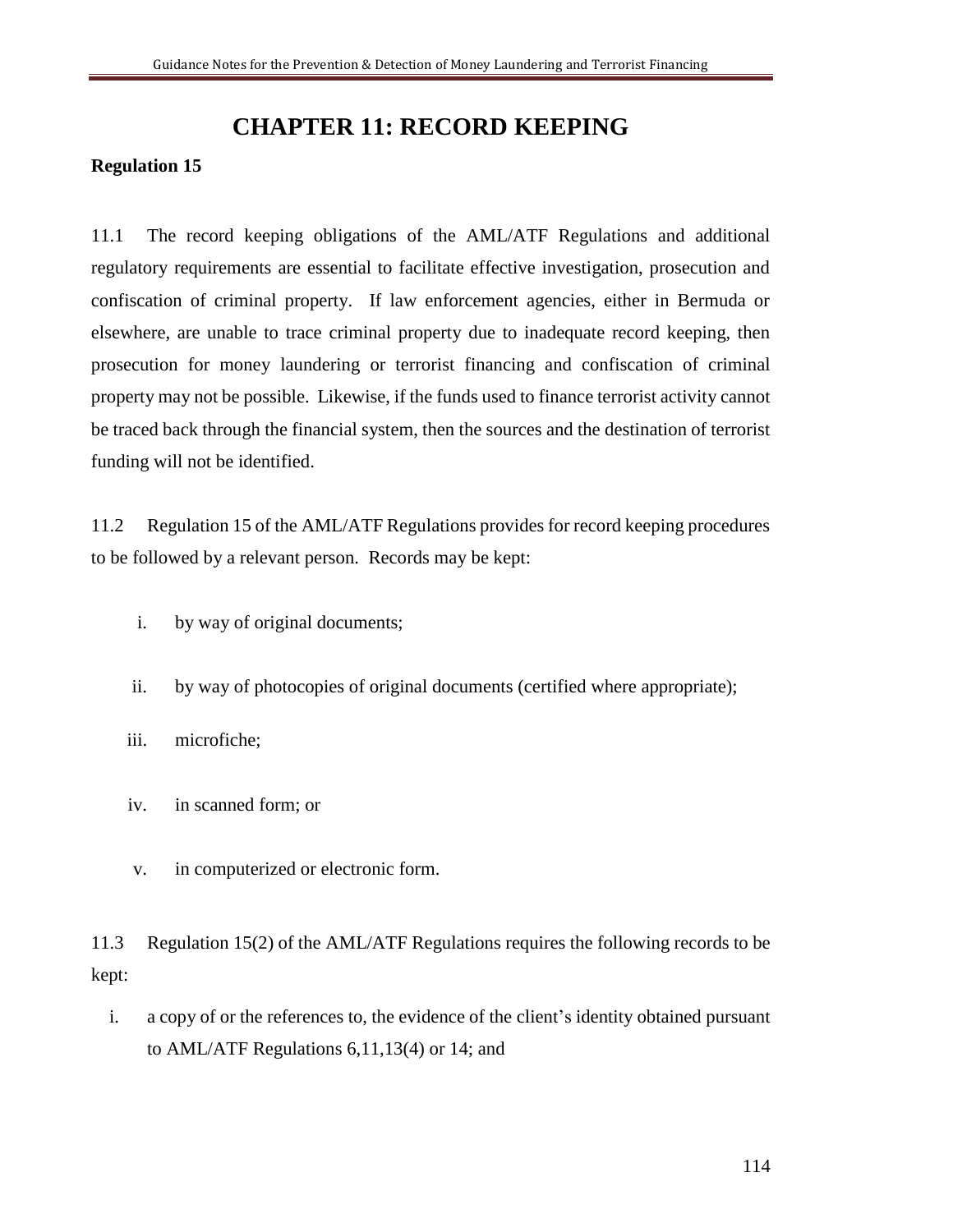ii. the supporting evidence and records (consisting of the original documents or copies admissible in court proceedings) in respect of the business relationships and occasional transactions which are the subject of customer due diligence.

11.4 Regulation 15 (3) of the AML/ATF Regulations requires a relevant person to retain records in relation to evidence of identity for at least five years beginning on the date on which the business relationship ends, or in the case of an occasional transaction five years beginning on the date on which the transaction is completed. AML/ATF Regulation 2 defines an independent professional as a Relevant Person for the purposes of the records retention requirements.

11.5 A firm must ensure that the way in which CDD information is recorded and stored facilitates periodic updating of the information. A firm may demonstrate adequate recording and storage of CDD information by ensuring that updated information relating to a client that is obtained through meetings, discussions, or other methods of communication with the client is recorded and retained. Records must contain the following details of each transaction carried out with or for a client in the course of business activities specified by Regulation 2 of the AML/ATF Regulations:

- i. name and address of the client;
- ii. if a monetary transaction, the kind of currency and the amount;
- iii. if the transaction involves a client's account, the number, name or other identifier for the account;
- iv. date of the transaction;
- v. details of the counterparty, including account details;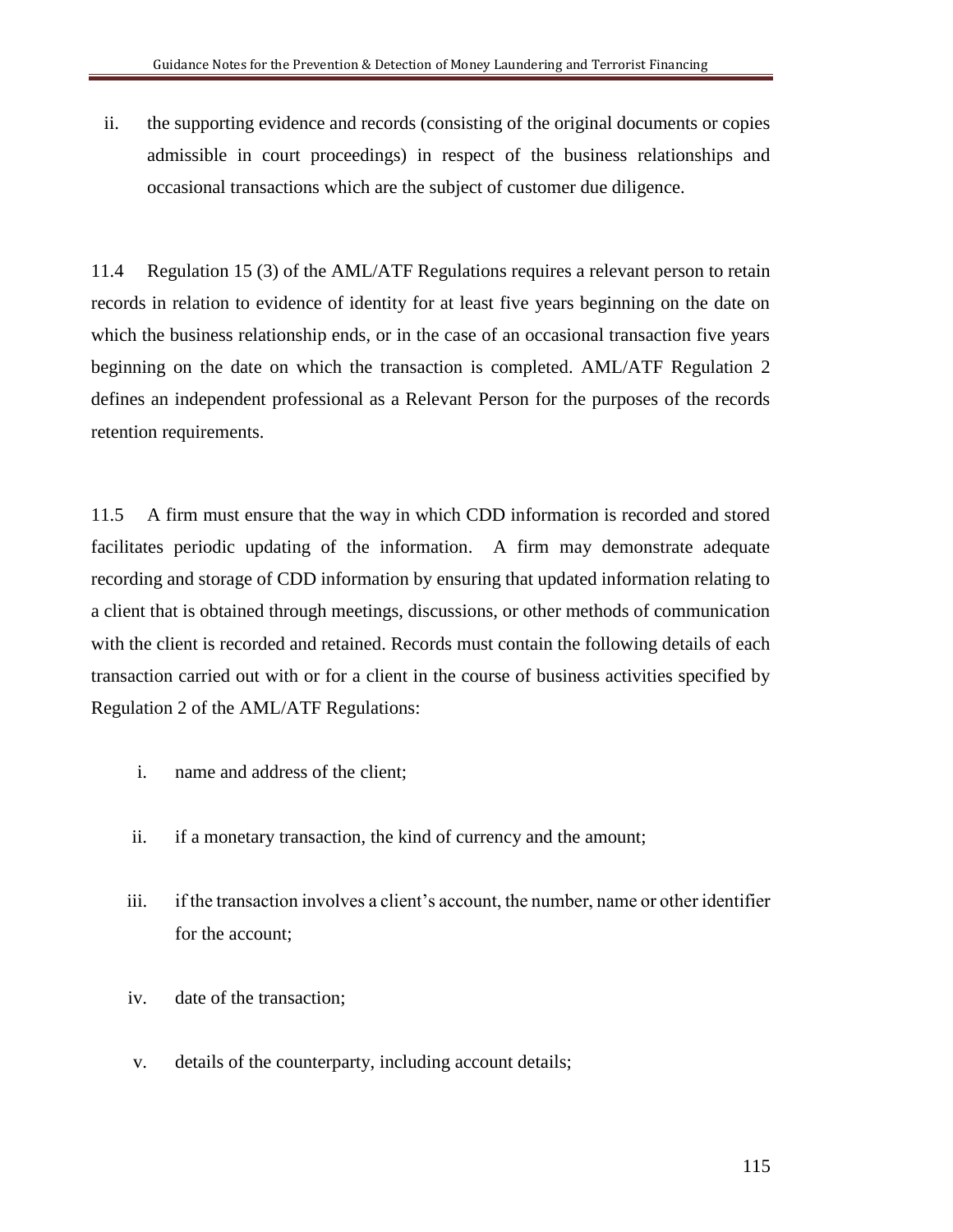- vi. nature of the transaction; and
- vii. details of the transaction.

11.6 The records prepared and retained by a firm in relation to client transactions and activity must be orderly and such that the audit trail for incoming and outgoing funds or asset movement is clear and complete. Adequate recording of details of transactions may be demonstrated by recording all transactions undertaken on behalf of a client within that client's records, enabling a complete transaction history for each client to be easily constructed.

11.7 Adequate recording of details of transactions may be demonstrated by including (where appropriate):

- i. valuation(s) and price(s);
- ii. the form (e.g. cash, cheque, electronic transfer) in which funds are transferred;

iii. memoranda of instruction(s) and authority(ies);

- iv. memoranda of purchase and sale;
- v. custody of title documentation; and
- vi. other records in support of transaction of records where these are necessary to enable a clear and complete audit trail of fund or asset movements to be established.

11.8 A firm must keep for at least five years adequate and orderly records to enable the Board, internal and external auditors and other competent authorities to assess the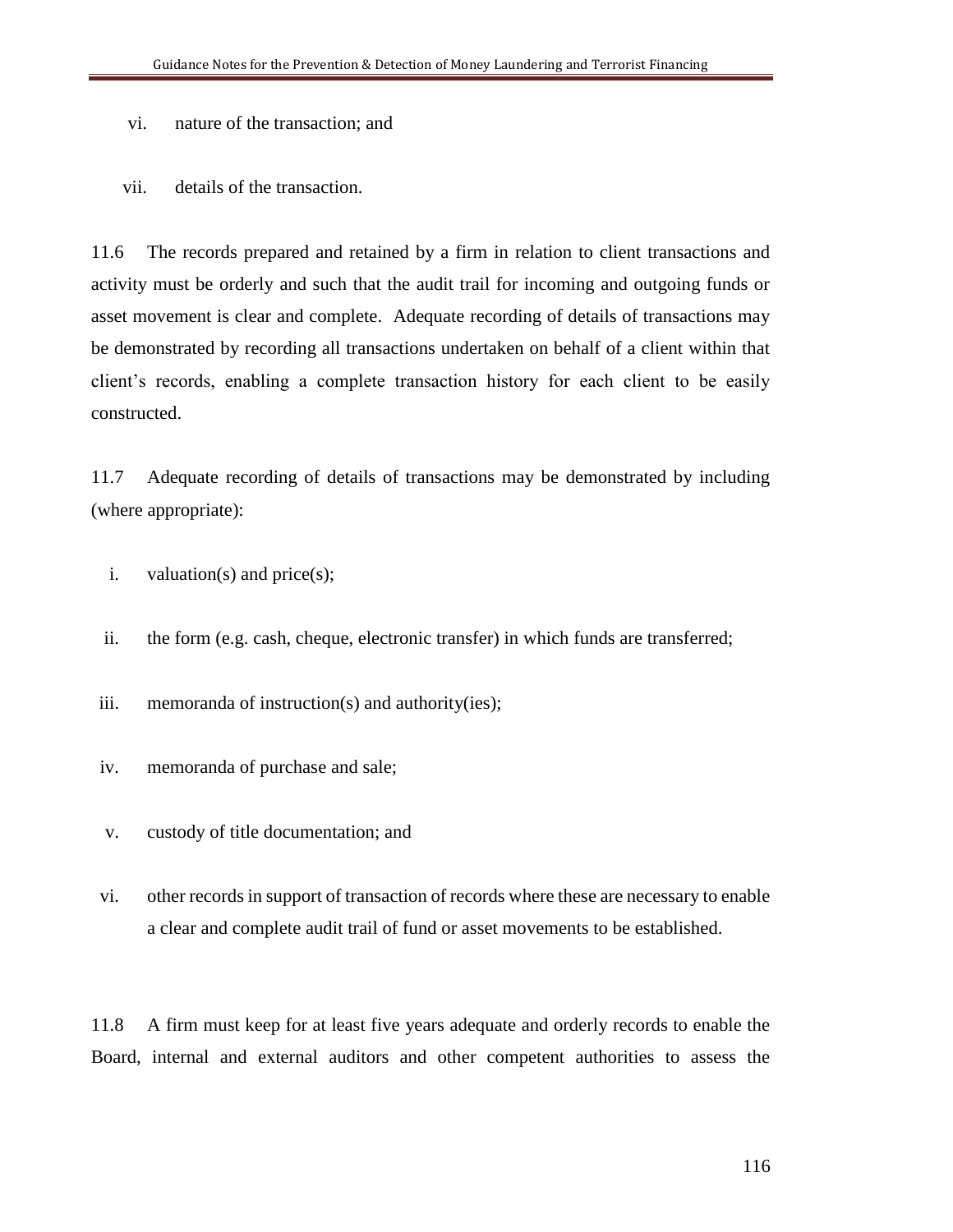effectiveness of systems and controls that are maintained by a firm to prevent and detect money laundering and the financing of terrorism.

11.9 A firm must keep adequate and orderly records documenting its policies and procedures to prevent and detect money laundering and the financing of terrorism for at least five years from the date those policies and procedures are superseded.

11.10 A firm may demonstrate that it has retained adequate records where it keeps:

- i. its risk assessment;
- ii. compliance reports to senior management; and
- iii. the working papers of the CP to the extent that these provide details of the testing programs conducted.

This does not necessitate the retention of all compliance testing working papers.

11.11 A firm must keep, for a period of five years from the date a business relationship ends, or, if in relation to an occasional transaction, for five years from the date that a transaction was completed, orderly records containing:

- i. internal SARs and supporting documentation;
- ii. the decision of the Reporting Officer concerning whether to make an external suspicious activity report and the basis of that decision; and
- iii. any external SARs

in relation to that business relationship or an occasional transaction.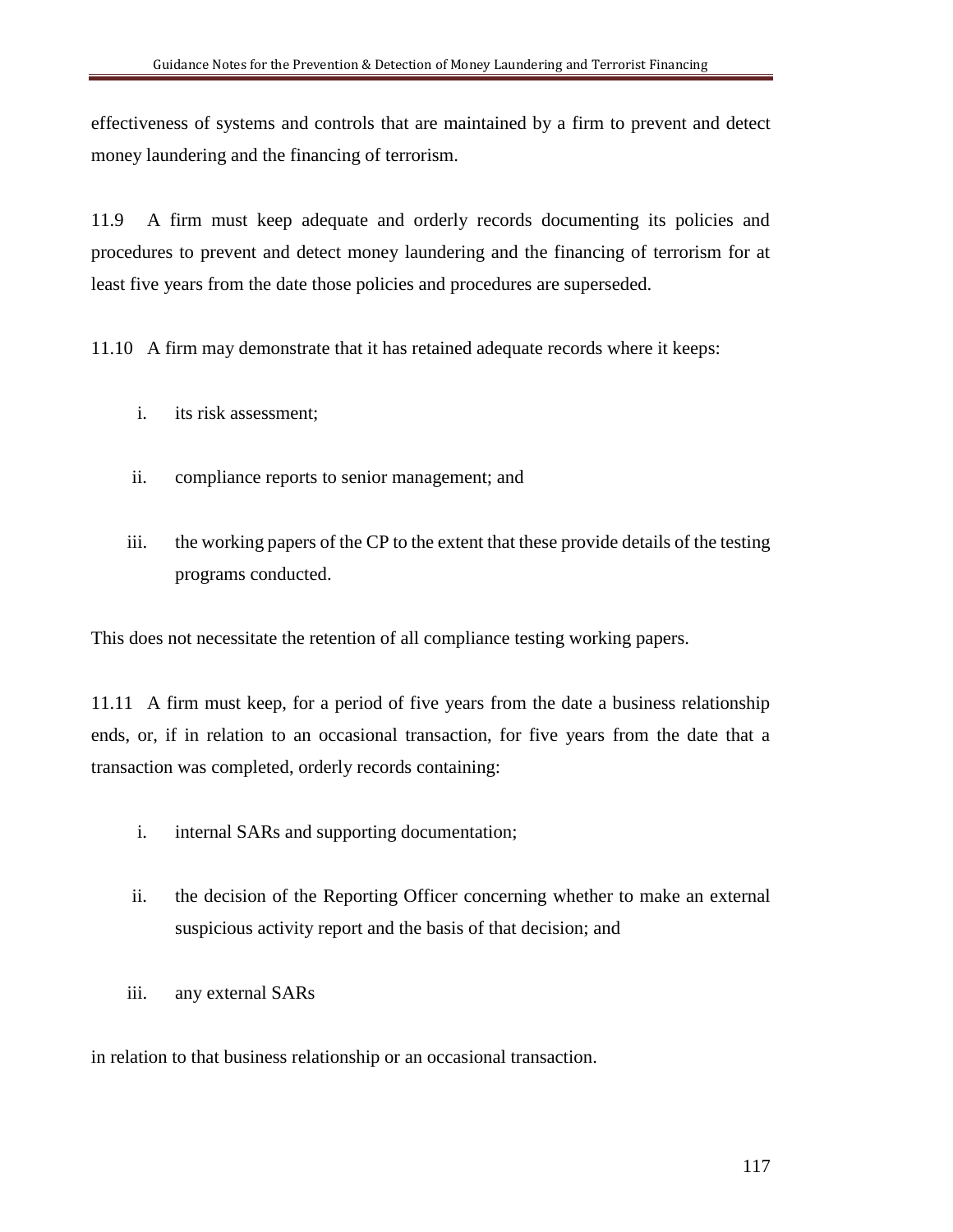11.12 A firm must keep adequate and orderly records containing the findings of reviews of:

- i. complex transactions;
- ii. unusual large transactions; and
- iii. unusual patterns of transactions which have no apparent economic or visible lawful purpose,

for a period of five years from the date the business relationship ends, or, if in relation to an occasional transaction, for five years from the date that the transaction was completed.

11.13 A firm must keep adequate and orderly records containing the findings of review of clients and transactions:

- i. connected with jurisdictions which do not or insufficiently apply the FATF Recommendations, where the business relationship or transaction has no apparent economic or visible lawful purpose; or
- ii. which are the subject of international countermeasures for a period of five years from the date the business relationship ends, or, if in relation to a one-off transaction, for five years from the date that the transaction was completed.

11.14 A firm must keep adequate and orderly records for five years detailing the dates on which training on the prevention and detection of money laundering and the financing of terrorism was provided, the nature of the training and the names of employees who received the training.

11.15 A firm must ensure that the way in which CDD information (including transaction information) is recorded facilitates ongoing monitoring of each relationship.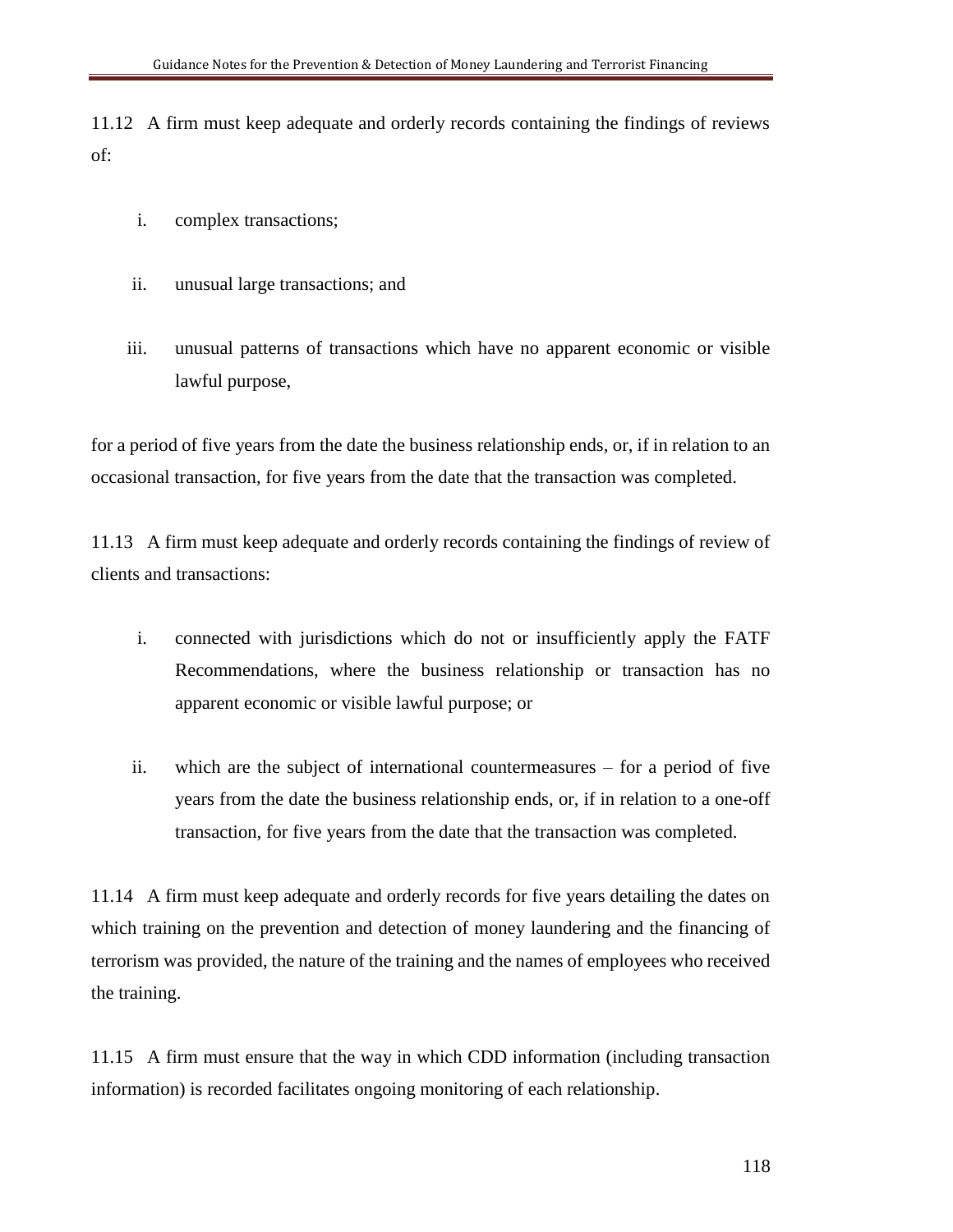11.16 For all other purposes, the records retained by a firm must be readily accessible by the firm. A firm must periodically review the accessibility of, and condition of, paper and electronically retrievable records and ensure adequate consideration of the safekeeping of records.

11.17 A firm must periodically test procedures relating to retrieval of records.

11.18 A firm that undergoes mergers, take-overs, or internal reorganisations, must ensure that records remain readily retrievable for the required period when rationalising computer systems and storage arrangements.

11.19 Records must be maintained in a format which would enable the firm to respond fully and rapidly to enquiries received from the FIA or law enforcement relating to:-

- i. Whether it maintains, or has maintained during the previous five years a business relationship with any person and;
- ii. the nature of that relationship.

11.20 Where documentation is held overseas or by third parties, such as under outsourcing arrangements, or where reliance is placed on introducers or intermediaries, this will present additional factors for a financial services business to consider. Where record keeping is outsourced, a firm remains responsible for compliance with all requirements.

11.21 Where an introducer ceases to trade or have a relationship with a client that it has introduced a firm, particular care needs to be taken to retain, or hand over, the appropriate client records.

11.22 A firm must not enter into outsourcing arrangement or place reliance on third parties to retain records where access to records is likely to be impeded by confidentiality or data protection restrictions.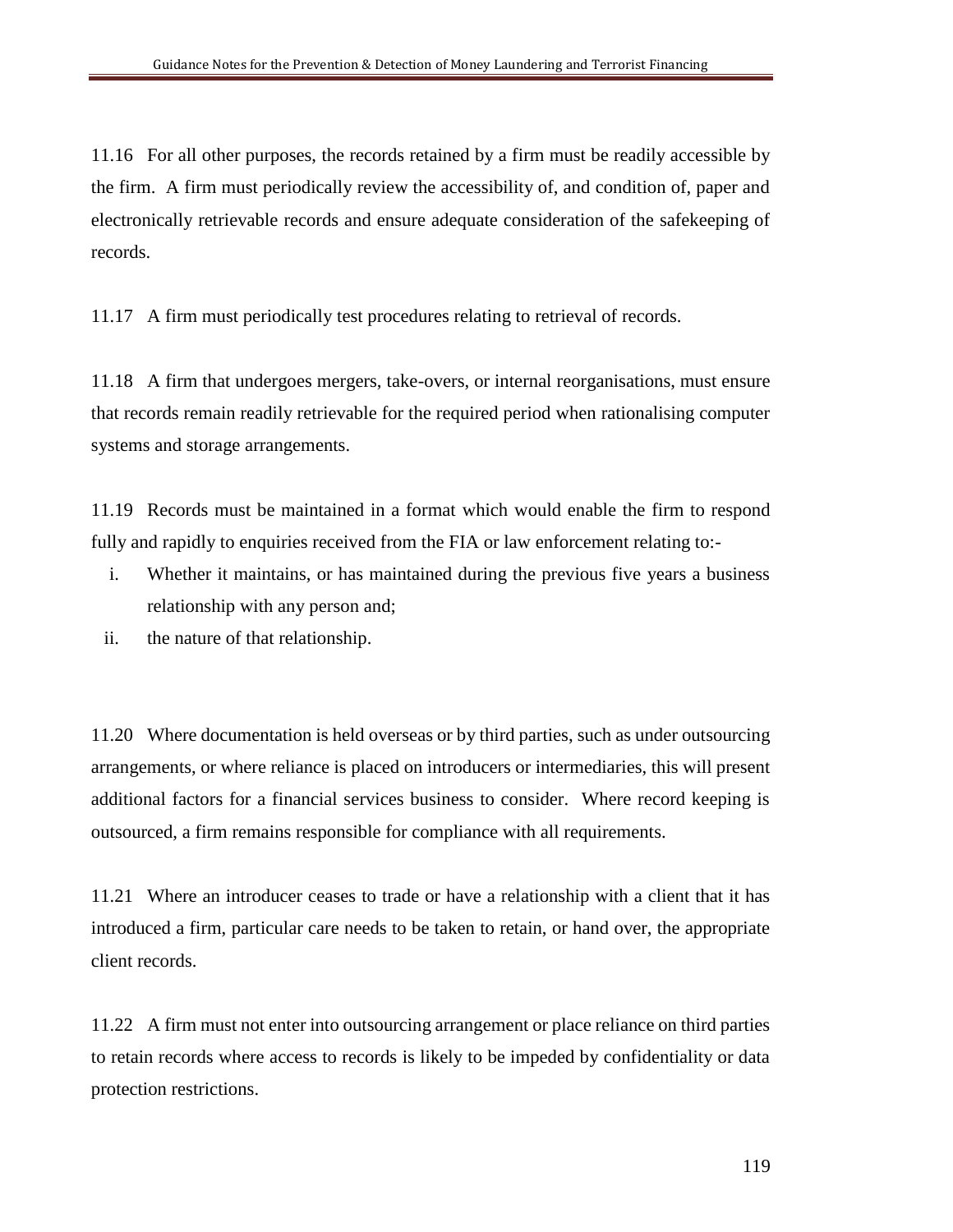11.23 Record keeping arrangements must be agreed with the Board where a firm terminates activities, or disposes of business or a block of client relationships to another accounting firm or service provider. Where a firm terminates activities, or disposes of business or a block of client relationships to other accounting firms or service providers, record keeping requirements are unaffected by the termination or disposal.